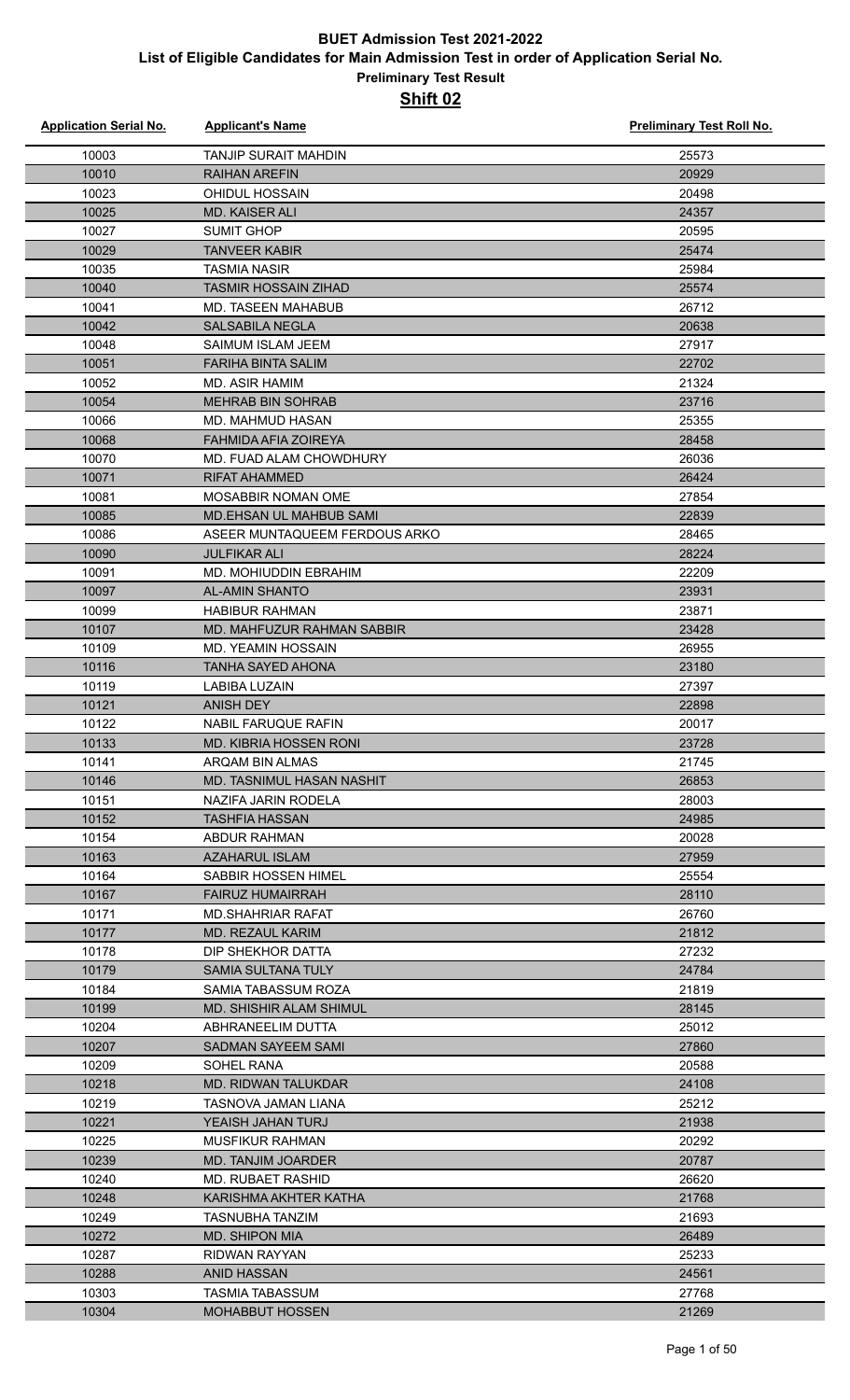| <b>Application Serial No.</b> | <b>Applicant's Name</b>                                | <b>Preliminary Test Roll No.</b> |
|-------------------------------|--------------------------------------------------------|----------------------------------|
| 10305                         | <b>TASIN AHMED</b>                                     | 22386                            |
| 10312                         | <b>ADNAN SHIHAB</b>                                    | 21965                            |
| 10314                         | MOHAMMAD SAIDUL HUQ                                    | 23165                            |
| 10315                         | <b>ARPITA DAS</b>                                      | 24834                            |
| 10316                         | SURAIYA SUJANA KHAN                                    | 26331                            |
| 10317                         | MD. SHAMIM HOSSEN                                      | 23981                            |
| 10323                         | <b>MD. RASHED KHAN</b>                                 | 21328                            |
| 10329                         | SAYAAD MUZAHID MASFI                                   | 21889                            |
| 10330                         | K.M. RAHMATULLAH SHIHAB                                | 21710                            |
| 10331                         | <b>Obaidul Karim</b>                                   | 23209                            |
| 10332                         | <b>ELIAS MAINUR</b>                                    | 23355                            |
| 10334                         | <b>NAFISA FAIROOZ</b>                                  | 28236                            |
| 10337                         | <b>HASIN ALMAS SANIM</b>                               | 27881                            |
| 10341                         | <b>TANVEER HYDER</b>                                   | 27512                            |
| 10346                         | <b>SAMIN RASHID</b>                                    | 25308                            |
| 10348                         | A.M.A SAKHIUR RAHMAN                                   | 25909                            |
| 10359                         | <b>SADMAN SAKIB LIMON</b>                              | 24507                            |
| 10364                         | <b>MARK DIPTO GOMES</b>                                | 24512                            |
| 10367                         | <b>ISHRAT JAHAN ARUFA</b>                              | 25883                            |
| 10371                         | <b>LABIBA ANIKA</b>                                    | 23632                            |
| 10377                         | NANZIBA ADNIN SINTHI                                   | 26204                            |
| 10378                         | <b>UMMEE HABIBA</b>                                    | 24730                            |
| 10379                         | <b>MD. ASADUR RAHMAN</b>                               | 20773                            |
| 10380                         | <b>SHRABONTI RAHMAN</b>                                | 28329                            |
| 10388                         | <b>ZAHRA FARZEEN</b>                                   | 24470                            |
| 10394                         | <b>SHAH SUMSURE RAHMAN</b>                             | 23545                            |
| 10401                         | <b>HAFIZA AKTER</b>                                    | 26865                            |
| 10406                         | <b>MAHMUDUL HASAN MARUF</b>                            | 27915                            |
| 10407                         | AHMED MASHFIQUR RAHMAN                                 | 23455                            |
| 10414                         | <b>ATIKA ALAM</b>                                      | 22061                            |
| 10427                         | PROFAL KUMAR                                           | 24698                            |
| 10428                         | AHASHAN HABIB SUNNY                                    | 20327                            |
| 10433                         | TAHSIN BIN REZA                                        | 25176                            |
| 10436                         | UTSAB PAL                                              | 27187                            |
| 10440                         | MD. ASFAKUL KABIR                                      | 22472                            |
| 10444<br>10447                | <b>MD. AHNAF ABID</b>                                  | 24205<br>26173                   |
|                               | MD. SAJJAD HOSEN SIAM<br><b>MST. SAMIA AKTAR SATHI</b> |                                  |
| 10449<br>10451                | AMIN-UN-NABI IFTY                                      | 27913<br>20320                   |
| 10452                         | KAZI NAHID HOSSAIN RABBY                               | 25387                            |
| 10453                         | SHAH ALAM ABIR                                         | 27647                            |
| 10461                         | <b>SALMAN HIDER</b>                                    | 27038                            |
| 10468                         | SAIMON BHUIYAN                                         | 25844                            |
| 10469                         | <b>TONNI RANI DEY</b>                                  | 22929                            |
| 10471                         | ASHABUL YAMIN                                          | 24585                            |
| 10476                         | MST. LABONNO RAHMAN OISHY                              | 22369                            |
| 10486                         | K.M. AIRAZ                                             | 26505                            |
| 10487                         | MD ENAM-E-ELAHI                                        | 23709                            |
| 10495                         | ZUBAYER AHMED ASIF                                     | 26011                            |
| 10496                         | ADNAN HOSSAIN SIRAZ                                    | 20969                            |
| 10500                         | NAFRIN JAHAN NUPUR                                     | 20539                            |
| 10505                         | NAFISA ISLAM                                           | 21092                            |
| 10506                         | <b>GOLAM MOSHIUR RAHMAN</b>                            | 20463                            |
| 10508                         | <b>IMTIAZ AHMED</b>                                    | 21807                            |
| 10511                         | MD. RUBAET KABIR ZISHAN                                | 24716                            |
| 10513                         | <b>SADIA BINTE SAYED</b>                               | 20587                            |
| 10522                         | Chandak Chakma                                         | 25936                            |
| 10526                         | NISHAT TASNIM                                          | 27602                            |
| 10531                         | <b>FAHIM ZAMAN</b>                                     | 22577                            |
| 10532                         | <b>MYSHA RUBABA</b>                                    | 22670                            |
| 10538                         | <b>MD. SHAIYEN MUHTASIN SHAKIB</b>                     | 22960                            |
| 10539                         | <b>MD. SALEHIN ISLAM</b>                               | 27271                            |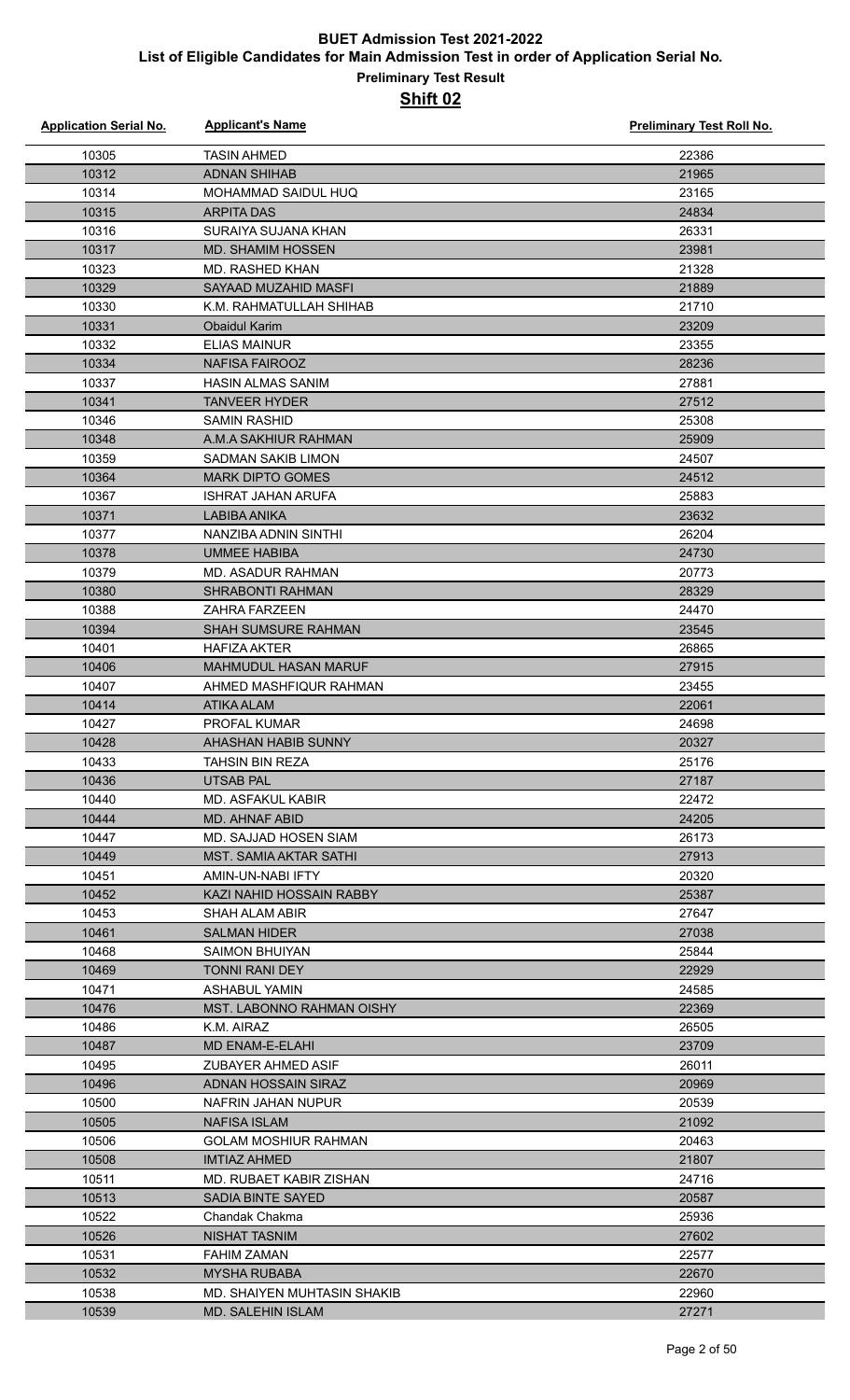| <b>Application Serial No.</b> | <b>Applicant's Name</b>       | Preliminary Test Roll No. |
|-------------------------------|-------------------------------|---------------------------|
| 10540                         | <b>MUHIN RAHMAN RAYAT</b>     | 26654                     |
| 10541                         | <b>MAHARUPH - E- ALAM</b>     | 23804                     |
| 10543                         | <b>HOMAIRA ZAHIN AUTOSHY</b>  | 21543                     |
| 10544                         | SHEIKH SAJIDUL ISLAM          | 24386                     |
| 10546                         | ABDULLAH AL PIAL              | 20661                     |
| 10547                         | <b>NADHI RAY</b>              | 27213                     |
| 10555                         | <b>SREETANU BHOWMIK</b>       | 25905                     |
| 10561                         | MD. MOSADDEK ALI              | 21070                     |
| 10562                         | MOHAMMED RUMMAN ISMAIL        | 21237                     |
| 10573                         | <b>SHIHAB SHAHARIAR EFTI</b>  | 26743                     |
| 10586                         | <b>FATEMA MOLLIK FARIA</b>    | 28176                     |
| 10589                         | M. RAHIB MAHASIN              | 28296                     |
| 10593                         | MD. MUSHFIQUE HOSSAIN NIROB   | 23700                     |
| 10594                         | <b>REJOUN RAHI RAD</b>        | 21727                     |
| 10603                         | NILAYA NILUVE TRAYEE          | 23722                     |
| 10605                         | <b>MD.TANVIR HOSSAIN KHAN</b> | 23253                     |
| 10609                         | MS. SADIA HAQUE               | 23988                     |
| 10620                         | <b>MAHFUZ HASSAN RUPOSH</b>   | 24347                     |
| 10622                         | NUSRAT JAHAN SHOSHI           | 23499                     |
| 10625                         | <b>MAHMUDA RAHAT</b>          | 23274                     |
| 10626                         | <b>HEROK MAHALDER BADHON</b>  | 23259                     |
| 10627                         | <b>SIBGAT ULLAH KHAN</b>      | 27006                     |
| 10629                         | SHEIKH JAHID HOSSAIN JUNAYED  | 25041                     |
| 10630                         | <b>FARIHA ISLAM SHOCHHO</b>   | 27756                     |
| 10632                         | IMRAN BHUIYAN DHIMAN          | 23656                     |
| 10637                         | MOST. ATKIA FARZANA           | 26998                     |
| 10638                         | DOLA DEB NATH                 | 21918                     |
| 10639                         | <b>AKASH ROY</b>              | 22680                     |
| 10640                         | MD. SHAMIM AL RAZI            | 21689                     |
| 10642                         | <b>MD. SUNZIL ABEDIN</b>      | 25954                     |
| 10647                         | <b>BILAS CHANDRA ROY</b>      | 23760                     |
| 10665                         | M. MASHFIQUR RAHMAN           | 20826                     |
| 10667                         | <b>SHAUROV SARKAR JOY</b>     | 21104                     |
| 10679                         | <b>NOWSHAD HOSSAIN RAKIB</b>  | 28229                     |
| 10680                         | MD. AMIR FAYSAL               | 25804                     |
| 10688                         | <b>SAKIB HASAN ANIK</b>       | 28067                     |
| 10694                         | AL-MAHMUD ZAMAN               | 24758                     |
| 10695                         | <b>MUSHFIKA SULTANA</b>       | 21691                     |
| 10699                         | MD. FAZLE RABBI               | 27193                     |
| 10717                         | <b>SUMAIYA BINTE RASHID</b>   | 27754                     |
| 10721                         | NILOY KUMAR MONDAL            | 26403                     |
| 10723                         | <b>TAUHIDUR RAHMAN TAUHID</b> | 22934                     |
| 10726                         | SAIEDA SADIA LINA             | 22038                     |
| 10740                         | <b>KABYA DEY</b>              | 23215                     |
| 10746                         | <b>B.M.NAZIB SAAD</b>         | 24089                     |
| 10748                         | <b>SAMIHA TAHSEEN</b>         | 25539                     |
| 10757                         | <b>FAHIM SHAHARIA</b>         | 25706                     |
| 10768                         | <b>SADMAN SAKIB</b>           | 21713                     |
| 10787                         | <b>MD. SIAMUR RAHMAN</b>      | 22731                     |
| 10789                         | <b>ANIKA TASNIM</b>           | 23934                     |
| 10792                         | <b>MD. FARHAD KABIR</b>       | 21140                     |
| 10794                         | <b>TAHSIN HOSSAIN</b>         | 23195                     |
| 10797                         | Nor Uddin Mohammad Abu Sayeed | 21461                     |
| 10811                         | <b>MD. SHAHADAT HOSSAIN</b>   | 21166                     |
| 10816                         | <b>SABBIR MAHMUD</b>          | 23307                     |
| 10817                         | <b>SAZID MAHBUB</b>           | 26166                     |
| 10834                         | <b>IMTIAJ UDDIN</b>           | 20350                     |
| 10854                         | <b>FARJANA YESMIN UPAMA</b>   | 26879                     |
| 10855                         | SADIN HOSSAIN INAN            | 25962                     |
| 10856                         | MD. TAUSEEF - UR - RAHMAN     | 26295                     |
| 10865                         | MD. ZAHID HASAN MARUF         | 22681                     |
| 10871                         | ALVI SADMAN ALIF              | 26902                     |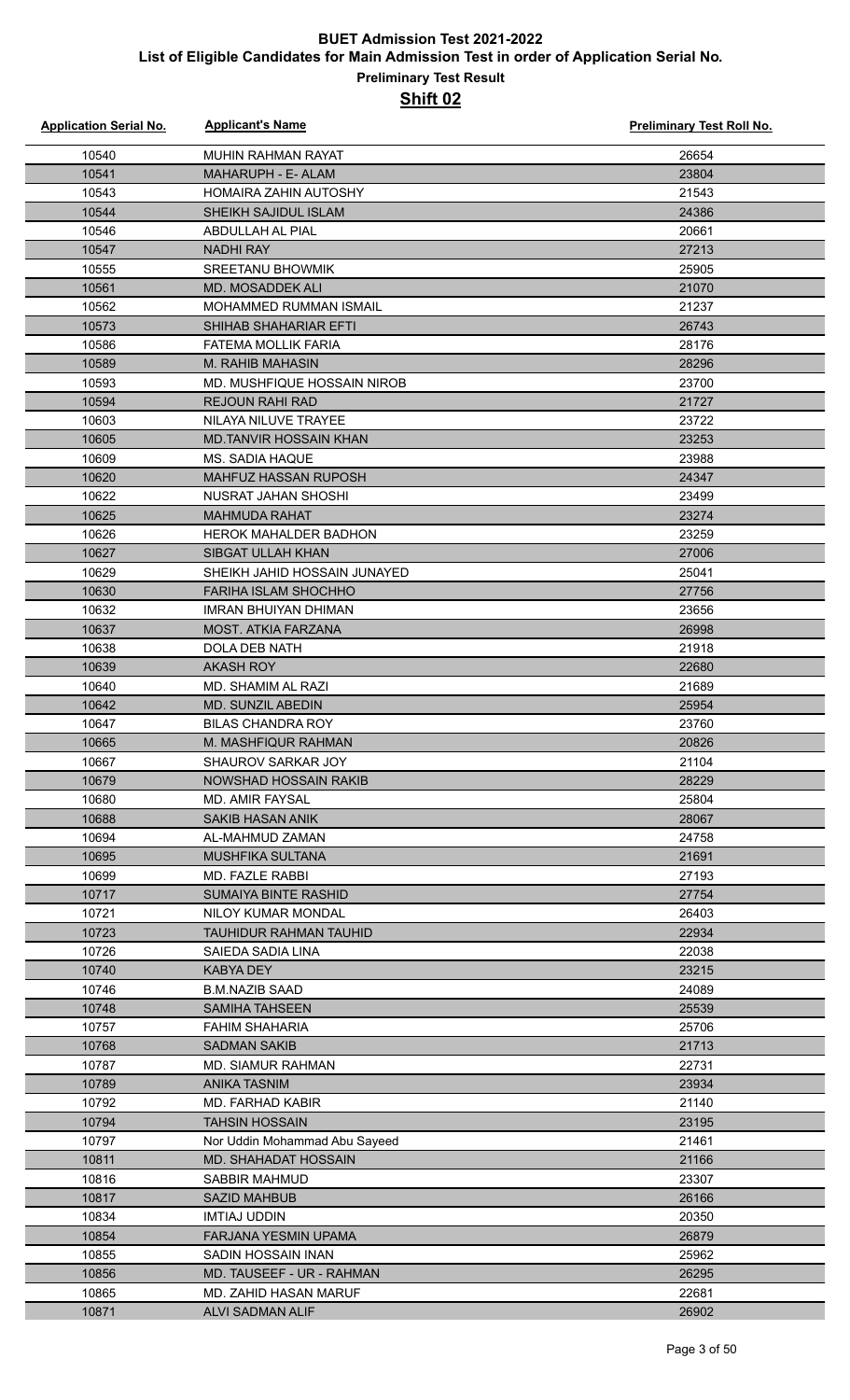| <b>Application Serial No.</b> | <b>Applicant's Name</b>                            | <b>Preliminary Test Roll No.</b> |
|-------------------------------|----------------------------------------------------|----------------------------------|
| 10874                         | MD. MASBHA UDDIN BHUYIAN                           | 20373                            |
| 10880                         | SURAIA SULTANA FAHIMA                              | 24721                            |
| 10882                         | <b>FARDIN HASAN NILOY</b>                          | 25647                            |
| 10883                         | <b>SHORNA SAHA</b>                                 | 26267                            |
| 10885                         | <b>NARJIS NUSRAT</b>                               | 28333                            |
| 10892                         | <b>NUSRAT ZAHAN</b>                                | 20229                            |
| 10894                         | ASMITA JANNAT                                      | 23242                            |
| 10900                         | <b>ILLIUS AHMED SIAM</b>                           | 22256                            |
| 10906                         | MD. AL MARUF RATUL                                 | 25133                            |
| 10910                         | PRIYAM CHAKRABORTY                                 | 27313                            |
| 10922                         | AHNUF KARIM CHOWDHURY                              | 25680                            |
| 10925                         | <b>ISHRAT JAHAN LABONNO</b>                        | 24404                            |
| 10931                         | <b>MEHEDI HASAN</b>                                | 20160                            |
| 10932                         | PROTTASHA BARUA                                    | 25562                            |
| 10940                         | <b>MAISHA RAHMAN</b>                               | 23904                            |
| 10945                         | <b>MD. RAKIB HASAN</b>                             | 24219                            |
| 10946                         | <b>MD. JAKARIA ISLAM</b>                           | 26303                            |
| 10959                         | <b>ARHAM RAQUIB</b>                                | 27685                            |
| 10966                         | <b>ASHFAQUR RAHMAN</b>                             | 21411                            |
| 10968                         | <b>MD. EMAN HOSSAIN</b>                            | 27323                            |
| 10972                         | <b>MD. HAKIMUL HASAN</b>                           | 23598                            |
| 10976                         | MD. ZUNAYED RAHMAN                                 | 21358                            |
| 10978                         | <b>MOST. ESRAT JAHAN</b>                           | 27967                            |
| 10984                         | AFIA HASNAT SUMAIA                                 | 20095                            |
| 10989                         | MD. SHAHRIARE TUHIN JOY                            | 25974                            |
| 10990                         | <b>MUAZ BIN YUNUS</b>                              | 22237                            |
| 10996                         | ABDUL LATIF SIDDIKI EUSHA                          | 24115                            |
| 10997                         | MD. MESHBAUL HAQUE TAMIM                           | 25405                            |
| 11000                         | Samudra Jit Saha                                   | 20701                            |
| 11011                         | <b>ROWNAK HASAN</b>                                | 22191                            |
| 11014                         | MOST. FARIA RAHMAN                                 | 27178                            |
| 11018                         | <b>MD. MARUF HOSSAIN</b>                           | 20380                            |
| 11020                         | IBTIDA BIN AHMED                                   | 23342                            |
| 11051                         | AL JOVIAR HASSAN                                   | 25230                            |
| 11056                         | IHTISAMUL HOQUE CHOWDHURY                          | 28342                            |
| 11057                         | <b>HUMAIRA AKTAR</b>                               | 21494                            |
| 11058                         | TAMIM BIN ABDULLAH                                 | 20112                            |
| 11060                         | <b>MD. AKRAM HOSSAN SARKER</b>                     | 27912                            |
| 11088                         | FARDIN RAHMAN FAHIM                                | 25184                            |
| 11092                         | MD. ADIB ZUBAYER OHEEN                             | 20946                            |
| 11094                         | MOHAMMAD TUSHAR ABDULLAH                           | 24521                            |
| 11095                         | MD. KHALID HASAN NAHID                             | 26650                            |
| 11098                         | MD. SHABBIR HASAN                                  | 28471                            |
| 11100                         | <b>FAIYAZ ABRAR</b>                                | 24293                            |
| 11105                         | <b>MYSHA FAHAMIDA</b>                              | 20841                            |
| 11107                         | ABDULLAH AL MUMIN ARPON                            | 21923                            |
| 11119                         | DIL AFROZ RAHMAN MONIJA                            | 28514                            |
| 11122                         | SABRINA JAHAN SAMANTA                              | 24471                            |
| 11125                         | MD. TASHRIF UZZAMAN                                | 24300                            |
| 11142                         | S. M. ZABED BIN ALAM NIROB                         | 24990                            |
| 11153<br>11165                | MD. ADNAN HOSSAIN ZUDAN<br><b>MD. AMINUR ISLAM</b> | 24789<br>20485                   |
| 11172                         | <b>FARHEEN SOHAIL</b>                              | 24238                            |
| 11173                         | <b>SHAHRIN SIDDIQUEE</b>                           | 25197                            |
| 11175                         | <b>MEHNAZ MOTAHAR</b>                              | 20636                            |
| 11179                         | <b>ALVEE AHMED</b>                                 | 22174                            |
| 11180                         | YASMIN JAHAN                                       | 24532                            |
| 11190                         | MD. ADHAM JAHIN                                    | 25651                            |
| 11193                         | MD. TAHMID ALAHE                                   | 22767                            |
| 11195                         | ARGHA DHAR                                         | 27195                            |
| 11215                         | OM PROKASH KABBO MITRA                             | 24666                            |
| 11216                         | <b>MUSHFIQUR RAHMAN</b>                            | 27487                            |
|                               |                                                    |                                  |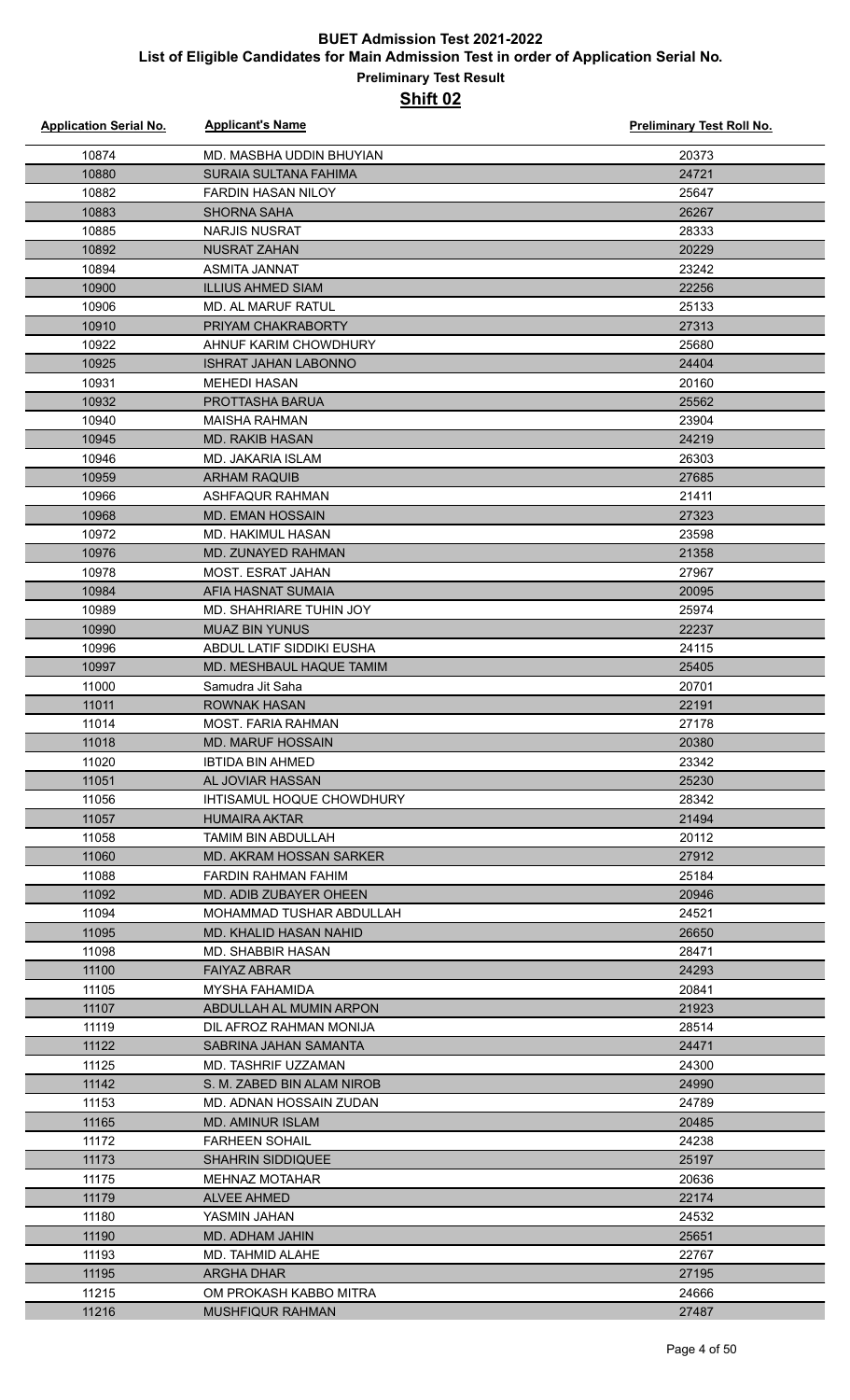| <b>Application Serial No.</b> | <b>Applicant's Name</b>                        | <b>Preliminary Test Roll No.</b> |
|-------------------------------|------------------------------------------------|----------------------------------|
| 11220                         | RUBAIYAT TASNIM CHOWDHURY                      | 22054                            |
| 11224                         | <b>SURAIYA BINTE AKBAR</b>                     | 28288                            |
| 11227                         | <b>MD. FAYSAL KHAN</b>                         | 22675                            |
| 11237                         | WAHIDUZZAMAN ALIF                              | 22867                            |
| 11243                         | <b>MD. GOLAM KIBRIA</b>                        | 23177                            |
| 11254                         | <b>B.M.B.FAHIM</b>                             | 20973                            |
| 11255                         | MD. ROSHID MUJADDID                            | 20568                            |
| 11262                         | MD. AL-AMIN                                    | 28058                            |
| 11263                         | <b>MD. FAHAD HOSSAIN</b>                       | 23707                            |
| 11270                         | MD. ABDUL WADUD                                | 26043                            |
| 11272                         | <b>FAIZA TABASSUM</b>                          | 20472                            |
| 11280                         | <b>MITHILA FARZANA</b>                         | 24749                            |
| 11283                         | <b>MD. NAZMUS SAKIB</b>                        | 23309                            |
| 11286                         | MD.SHAHARIAR HOSSEN NOHAN                      | 20008                            |
| 11287                         | SADMAN BIN SHARAFAT                            | 24328                            |
| 11291                         | <b>ANIK SAHA</b>                               | 28436                            |
| 11296                         | <b>MD. TAREK BIN KAMAL</b>                     | 21340                            |
| 11298                         | MOHAMMED MEHEDI MASUM                          | 21897                            |
| 11303                         | <b>SUMIYA AKTER</b>                            | 20549                            |
| 11309                         | MIR MD. MUSLEH UDDIN                           | 22036                            |
| 11314                         | NOWREEN JAHAN                                  | 26869                            |
| 11315                         | TAUSIF ANN NOOR PARBON                         | 23217                            |
| 11316                         | <b>MAESHA MASHIYAT</b>                         | 23777                            |
| 11318                         | MALIHA TASNIM CHOWDHURY                        | 23317                            |
| 11319                         | <b>NURUL HUDA</b>                              | 21207                            |
| 11323                         | NUR MOHAMMAD SHANTO                            | 20370                            |
| 11326                         | AFRINA RAHMAN                                  | 23570                            |
| 11328                         | <b>JARIN TASNIM SABA</b>                       | 22703                            |
| 11335                         | MD. OMUR FARUQUE FARHAN                        | 24646                            |
| 11342                         | <b>MD.SHAHAJALAL ISLAM PIAL</b>                | 22438                            |
| 11343                         | <b>JANNATUL NAIMA</b>                          | 27249                            |
| 11350                         | PRITTHI PROKASH SARKAR                         | 25475                            |
| 11359                         | <b>ARPON DAS</b>                               | 22363                            |
| 11360                         | <b>OARISA REBAYET</b>                          | 20341                            |
| 11361                         | MD. TASKEEN ALAM TOWFIQUE                      | 20486                            |
| 11363                         | <b>NUSRAT MYMUNA</b>                           | 24039                            |
| 11371                         | <b>MD. SHEHAB UDDIN</b>                        | 27676<br>28282                   |
| 11375                         | JANNATUL FARDUS RAKHI<br>MD. SHAHIN ALAM FAHIM |                                  |
| 11379                         |                                                | 24460<br>28240                   |
| 11384<br>11387                | <b>MD. RUBAID HOQUE</b><br>MD. OMAR FARUK      | 21668                            |
| 11396                         | <b>MST. THASFIA AKTAR URMI</b>                 | 21272                            |
| 11409                         | <b>ISRAT ZAHAN</b>                             | 27273                            |
| 11411                         | <b>MD. SAJIB MIAH</b>                          | 24899                            |
| 11412                         | MIRZA MD. NAFIS IMAM                           | 23504                            |
| 11415                         | <b>NIKITA WAHID</b>                            | 24190                            |
| 11416                         | NEHAL HASAN NOYON                              | 20446                            |
| 11418                         | <b>FATIN ISHRAQUE</b>                          | 20775                            |
| 11431                         | MD. ABDUL BASED                                | 25699                            |
| 11435                         | <b>MD. NAZMUS SADIQ</b>                        | 26060                            |
| 11444                         | MD. HASEEBUR RAHMAN                            | 23265                            |
| 11455                         | PROGGA LABONI RAY                              | 23873                            |
| 11468                         | <b>SIAM SANI</b>                               | 24765                            |
| 11471                         | <b>MOST. FATEMA KHATUN</b>                     | 23669                            |
| 11477                         | NAFISHA TABASSUM                               | 23926                            |
| 11480                         | <b>NOWSHAD BEN JAMAN</b>                       | 22947                            |
| 11481                         | <b>FARIZA SHARIN PROVA</b>                     | 28196                            |
| 11491                         | <b>AMEENA</b>                                  | 26917                            |
| 11503                         | <b>AHSAN BULBUL</b>                            | 25572                            |
| 11514                         | <b>SOURAV DAS</b>                              | 20993                            |
| 11518                         | <b>WAHIDA ZANNAT</b>                           | 24399                            |
| 11534                         | <b>MD. NAYEM HOWLADAR</b>                      | 23869                            |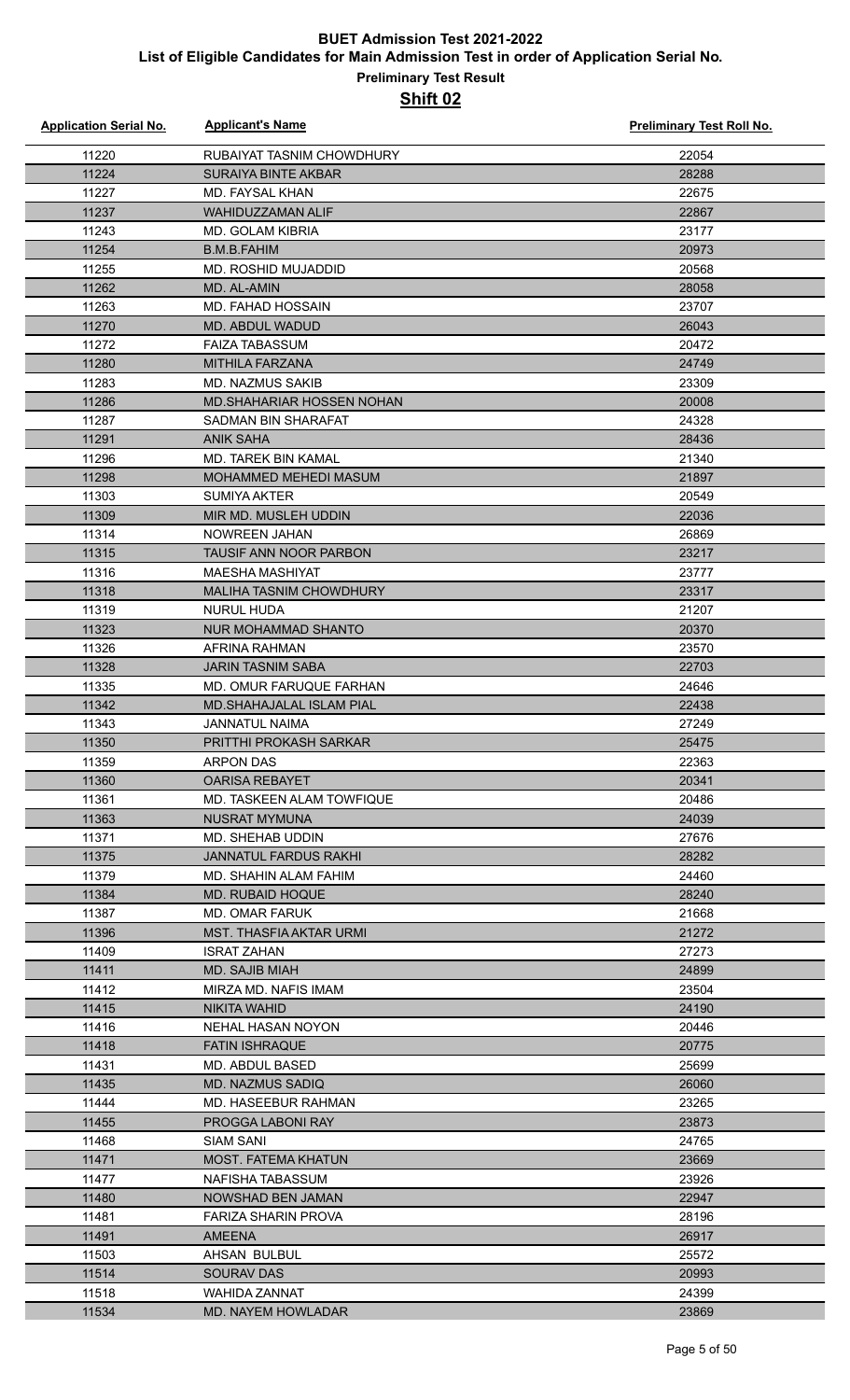| <b>Application Serial No.</b> | <b>Applicant's Name</b>                         | <b>Preliminary Test Roll No.</b> |
|-------------------------------|-------------------------------------------------|----------------------------------|
| 11535                         | MOSTOFA AL MAHDI                                | 21199                            |
| 11536                         | SANZANA SAIF ERA                                | 24603                            |
| 11538                         | K. M. REZABUZZAMAN UTSO                         | 23457                            |
| 11543                         | AL MUKTADIR KHAN                                | 21987                            |
| 11544                         | <b>TASNIM HASAN SHIMANTO</b>                    | 24932                            |
| 11546                         | <b>MD. RAKIBUL ISLAM</b>                        | 25868                            |
| 11551                         | <b>ZANNATUN NAYEEM</b>                          | 20922                            |
| 11554                         | <b>SHAMIA HOSSAIN OISHEE</b>                    | 25812                            |
| 11559                         | <b>FARDIN SHAH AZMI</b>                         | 26794                            |
| 11564                         | <b>FAHIM SHAHRIAR ARKO</b>                      | 23637                            |
| 11565                         | SOUMITRO BARMAN SHUBHRO                         | 22597                            |
| 11567                         | <b>ABDULLAH SAD TAHMID</b>                      | 22728                            |
| 11571                         | H.M. NASRULLAH                                  | 25158                            |
| 11577                         | MST. NUSRAT RAHMAN KATHA                        | 20959                            |
| 11580                         | <b>AHANAF HOQUE</b>                             | 26185                            |
| 11586                         | <b>ARPAN PAUL SANJU</b>                         | 24356                            |
| 11587                         | <b>AUTHOE DEY</b>                               | 21521                            |
| 11588                         | <b>S M SIAM FERDOUS</b>                         | 21251                            |
| 11590                         | MD. FAHAD BHUIYAN                               | 26769                            |
| 11594                         | <b>MD. RAKIBUL ISLAM</b>                        | 21129                            |
| 11600                         | <b>FAISAL ABRAR CHOWDHURY</b>                   | 22216                            |
| 11602                         | <b>RAMISA TASNIA</b>                            | 23191                            |
| 11612                         | ANIKA TABASSUM                                  | 27066                            |
| 11619                         | <b>NAHIAN REZA NUHAS</b>                        | 21857                            |
| 11627                         | <b>FABLIHA HOQUE</b>                            | 26349                            |
| 11628                         | <b>MD. MOMIN FAKIR</b>                          | 21993                            |
| 11630                         | MD. MINHAZ HOSSAIN                              | 20860                            |
| 11637                         | <b>MD. FAZLUL KARIM</b>                         | 27533                            |
| 11639                         | MD. ALIF RAIHAN                                 | 20646                            |
| 11641                         | K M TANVIR LIAQUAT UDAY                         | 21338                            |
| 11644<br>11649                | M. A. MASUD KARIM<br><b>ASHRAFUL ISLAM MAHI</b> | 26651<br>23806                   |
| 11653                         | SUBAH MAISHA                                    | 26569                            |
| 11655                         | APU SHARMA                                      | 27787                            |
| 11656                         | TANHA KHANDOKER                                 | 23711                            |
| 11668                         | <b>TAZKIA MALIK</b>                             | 21043                            |
| 11669                         | ASIF ASLAM OVI                                  | 21699                            |
| 11671                         | <b>SAMIN OBAID TAQI</b>                         | 20192                            |
| 11672                         | NUJHAT NAJIAH                                   | 28186                            |
| 11677                         | <b>TAHMID MAHMUD FAHIM</b>                      | 25056                            |
| 11682                         | MD. HUMAYUN KHALID RATIN                        | 25852                            |
| 11685                         | <b>DIGANTA SAHA TIRTHA</b>                      | 25881                            |
| 11688                         | MD. RAJWAN HOSSAIN SAAN                         | 20458                            |
| 11703                         | ABDUL AHAD PATWARY                              | 26433                            |
| 11714                         | SHUFAN SHAHI                                    | 27406                            |
| 11717                         | <b>MAHDI HASAN</b>                              | 20925                            |
| 11724                         | S.M. SAMIUL ALIM ARNAB                          | 22159                            |
| 11726                         | <b>MD. ARIFUL ISLAM RAJU</b>                    | 25783                            |
| 11741                         | AFIA HUMAIRA DEENA                              | 28352                            |
| 11742                         | <b>MD. EBRAHIM KHALIL</b>                       | 26687                            |
| 11744                         | <b>KANTO BANIK</b>                              | 27471                            |
| 11745                         | <b>NAHID HASAN</b>                              | 22665                            |
| 11746                         | SK. NIAMUL KARIM                                | 25121                            |
| 11753                         | MUBTASIM ISRAK ARUDDHO                          | 26184                            |
| 11760                         | PARTHO SAROTHI PAUL PRITHU                      | 22186                            |
| 11763                         | <b>MUNTASIR AMIN</b>                            | 25344                            |
| 11765                         | S.M. ABID ISLAM                                 | 22583                            |
| 11766                         | <b>SHAJNIN KABIR SHAMMI</b>                     | 22167                            |
| 11771                         | <b>ALIF AZAM</b>                                | 21484                            |
| 11774                         | <b>MD. GOLAM MURTUJA</b>                        | 24505                            |
| 11777<br>11785                | MD. IMDADUL HAQUE SOMIK<br>ASHFAUZZAMAN         | 21053<br>27348                   |
|                               |                                                 |                                  |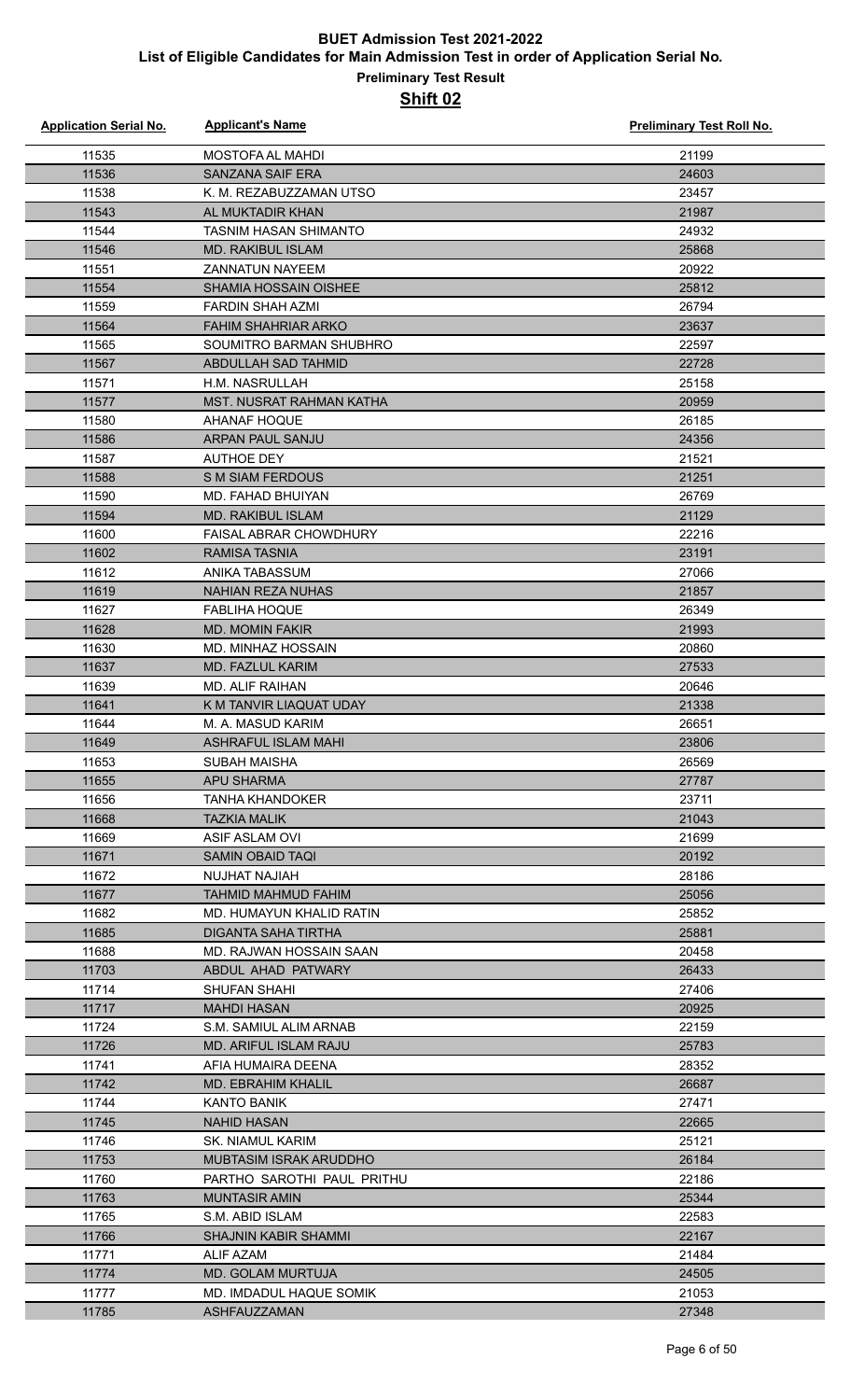| <b>Application Serial No.</b> | <b>Applicant's Name</b>                             | <b>Preliminary Test Roll No.</b> |
|-------------------------------|-----------------------------------------------------|----------------------------------|
| 11787                         | KHONDAKAR MEHRAB ANWAR                              | 24057                            |
| 11788                         | <b>SIAM JAVED BHUIYAN</b>                           | 21827                            |
| 11792                         | <b>TANIM ISLAM</b>                                  | 25553                            |
| 11795                         | <b>ADHNAN KALIM</b>                                 | 24062                            |
| 11800                         | SAMIR SAKIR KHAN                                    | 27576                            |
| 11802                         | <b>TANJIN HOQUE MAHIB</b>                           | 20204                            |
| 11804                         | <b>SAMIUL HASAN</b>                                 | 28410                            |
| 11809                         | S. M. SAJIB                                         | 24341                            |
| 11815                         | <b>RIDHWANUL ISLAM</b>                              | 25501                            |
| 11818                         | MD. IBTEHAJ KHAN                                    | 23082                            |
| 11827                         | <b>NAHEYAN TAHMIN</b>                               | 25708                            |
| 11828                         | ASMAA-UL-HUSNA                                      | 25643                            |
| 11838                         | FERDOUS RAHMAN TANVIR                               | 26371                            |
| 11845                         | MOHAMMED MAZHAB ULLAH CHOWDHURY                     | 20176                            |
| 11848                         | RAKIBUL ISLAM NILOY                                 | 27216                            |
| 11853                         | <b>TAUHIDUL ISLAM PRANTO</b>                        | 22870                            |
| 11855                         | S.M. SAJIDUL HAQUE                                  | 21151                            |
| 11856                         | MD. NOWSAD HOSSEN MUNNA                             | 25671                            |
| 11857                         | RAIYAN RAHMAN PRAGGO                                | 27411                            |
| 11858                         | <b>TONMOY PAL</b>                                   | 20637                            |
| 11860                         | MD. NAIMUR RAHMAN SIMANTO                           | 26962                            |
| 11863                         | <b>MD. ABED HOSSEN</b>                              | 24148                            |
| 11866                         | <b>SANJIDUL ALAM</b>                                | 23825                            |
| 11871                         | <b>NAFIS KAISER MAHIN</b>                           | 25584                            |
| 11872                         | NAFIS HASAN NAFI                                    | 26487                            |
| 11878                         | <b>TASNIM KIBRIA</b>                                | 25793                            |
| 11879                         | MD. IBTESHAM RASHID                                 | 25874                            |
| 11887                         | SIRAJUS SALEKEEN SIAM                               | 23211                            |
| 11888                         | <b>MD. SADEK HOSSAIN ASIF</b>                       | 26530                            |
| 11892                         | <b>DURJOY DAS</b>                                   | 23074                            |
| 11894                         | KAZI JAHIDUL ISLAM SAGAR                            | 24273                            |
| 11895                         | <b>TANUSRI ROY TANISHA</b>                          | 26313                            |
| 11910                         | MD. EKHLAS IBN ALI                                  | 25293                            |
| 11913                         | NAHID HOSSAIN REDOM                                 | 22364                            |
| 11916                         | <b>MOSTOFA SABIK</b>                                | 26072                            |
| 11923                         | S.M.NAFIS FUAD                                      | 27455                            |
| 11924                         | MD. HABIBUNNABI SHIHAB                              | 23514                            |
| 11929                         | MD. MONEM SHARIYAR KHAN                             | 21855                            |
| 11934                         | MD.SHOVON HASAN YASIN                               | 26304                            |
| 11937<br>11943                | <b>SHASHWATA DEB</b><br><b>TAJBIUL HASAN NISHAT</b> | 20287<br>23250                   |
| 11948                         | MD. MAHADI HASAN ARMAN                              | 27036                            |
| 11962                         | ISRAT JAHAN MASUMA                                  | 27375                            |
| 11971                         | M.M. RAISUL HASSAN MAHDI                            | 28249                            |
| 11979                         | MD. ABID SHAHRIAR                                   | 26259                            |
| 11983                         | <b>MARUF MUNTASIR</b>                               | 27984                            |
| 11994                         | ADNAN ABDUL AZIZ                                    | 20044                            |
| 11999                         | MD. FAIEAD IMTYAZ                                   | 23659                            |
| 12007                         | <b>MUBTASIM FUAD PROTTAY</b>                        | 27582                            |
| 12009                         | <b>MOSTAFINA MONIR MRIMMOYEE</b>                    | 26141                            |
| 12014                         | MD. RAYAT HASAN                                     | 24374                            |
| 12015                         | <b>KHALID MEHEBUB</b>                               | 21814                            |
| 12024                         | MD. SHAKIB                                          | 24641                            |
| 12025                         | <b>SADIA AFRIN</b>                                  | 27423                            |
| 12028                         | <b>SHAKIL AHMED BIJOY</b>                           | 23717                            |
| 12033                         | SAZIA AFRIN ANU                                     | 27186                            |
| 12052                         | JEBA SHAMIHA                                        | 24100                            |
| 12056                         | MD. TASNIMUL HASAN                                  | 28397                            |
| 12062                         | <b>MST. TASNUVA TANVIN</b>                          | 24267                            |
| 12064                         | MD. MAHIR FAIYAZ ANON                               | 23206                            |
| 12074                         | <b>SADIA HAQUE</b>                                  | 27896                            |
| 12075                         | <b>MD. NAFIZUR RAHMAN</b>                           | 22022                            |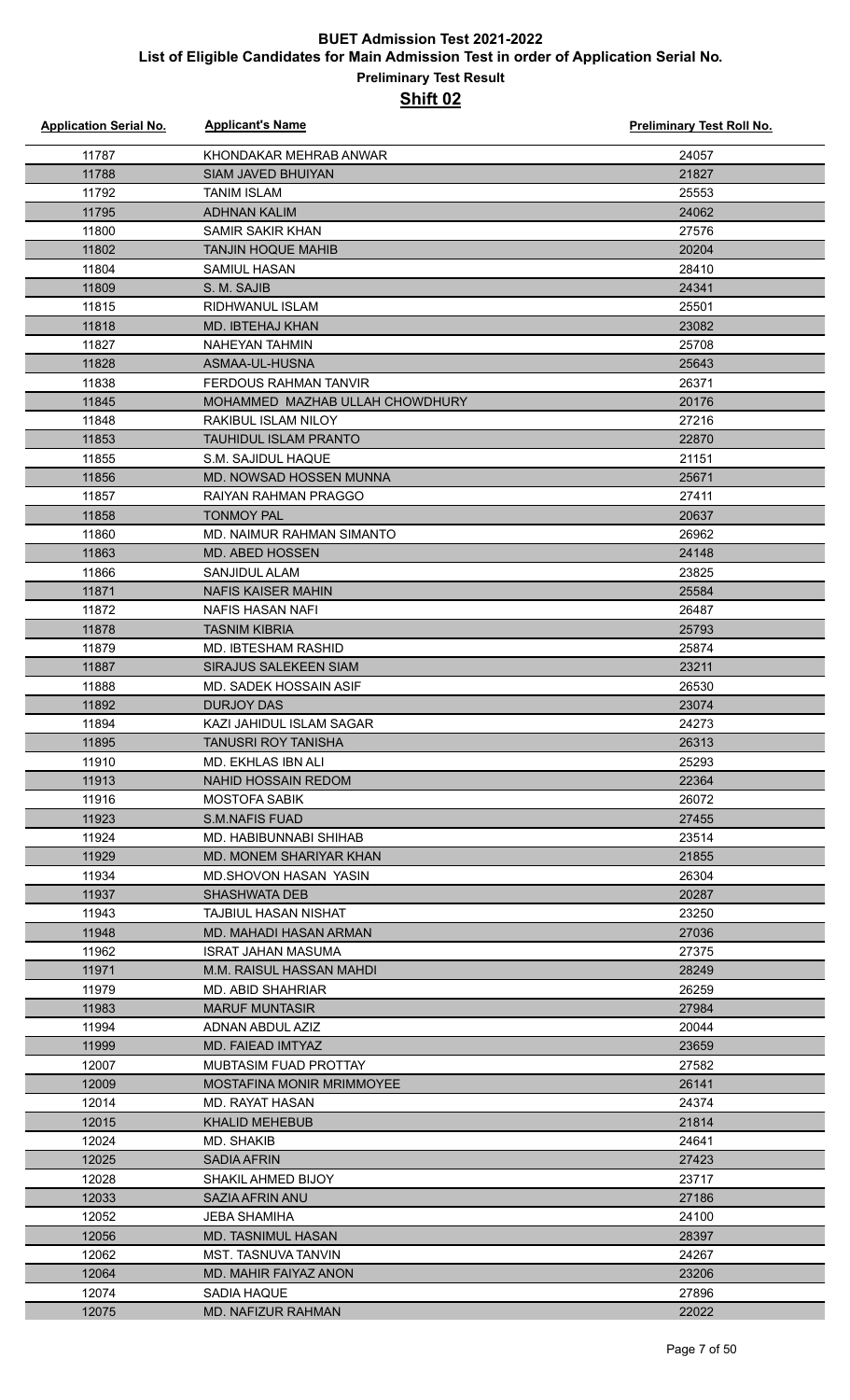#### **Preliminary Test Result Shift 02**

| <b>Application Serial No.</b> | <b>Applicant's Name</b>                 | <b>Preliminary Test Roll No.</b> |
|-------------------------------|-----------------------------------------|----------------------------------|
| 12080                         | MD MAHADI HASAN                         | 25641                            |
| 12082                         | <b>TASNIM TISHA</b>                     | 22860                            |
| 12091                         | AHMED SHOFI RATUL                       | 20955                            |
| 12094                         | MUHOMMOD TOUFIK ISLAM                   | 27696                            |
| 12096                         | MD. SHADMAN ABID                        | 22462                            |
| 12098                         | MD. MUHAIMINUR RAHMAN ZILANI            | 26049                            |
| 12101                         | RAHNUMA BINTE NUR RODELA                | 23558                            |
| 12102                         | A. N. M SAMMAUL ISLAM SIAM              | 24614                            |
| 12105                         | <b>MD. SHAKIL KHAN</b>                  | 25042                            |
| 12110                         | AR-RAFI ISHRAQ                          | 25789                            |
| 12111                         | SHYKH TAJWAR AHSAN                      | 26322                            |
| 12114                         | <b>USMAN GANI PRANTO</b>                | 25458                            |
| 12122                         | MD. SAIF AHMED SHEJAN                   | 25923                            |
| 12127                         | <b>TAMZID BIN TARIQ</b>                 | 25451                            |
| 12129                         | ASIFUR RAHMAN SIYAM                     | 26148                            |
| 12132                         | <b>FARIHA KABIR ORCHI</b>               | 20234                            |
| 12139                         | <b>MD. ASIF AHMED</b>                   | 27508                            |
| 12142                         | FOYSAL MAHMUD CHOWDHURY                 | 26559                            |
| 12143                         | <b>NAUSHIN SHOPTORSHI</b>               | 24522                            |
| 12144                         | <b>TASPIA SHOWKAT</b>                   | 25684                            |
| 12152                         | SHAIKH SHEHAB AHAMED                    | 23449                            |
| 12153                         | S. M. ABIR HASAN                        | 28118                            |
| 12156                         | ABDULLAH AL MARUF                       | 24352                            |
| 12157                         | M. A. SHAFY                             | 22579                            |
| 12159                         | ADNAN BIN WAHID                         | 25309                            |
| 12162                         | MD. NAFIZ AHMED                         | 28103                            |
| 12165                         | <b>MD. TAHIR HASSAN</b>                 | 23255                            |
| 12174                         | SAZIA SULTANA                           | 26621                            |
| 12175                         | MILON CHANDRA SEN                       | 20792                            |
| 12181                         | Md Abdul Muqtadir                       | 26542                            |
| 12184                         | <b>SHUSMITA SARKER SHARMI</b>           | 20972                            |
| 12185                         | MAISHA TARANNUM                         | 24282                            |
| 12194                         | HASANAT TOWHIDUR RAHMAN                 | 21193                            |
| 12196                         | POULOMI SARKER PUJA                     | 25694                            |
| 12201                         | <b>MD.EMON HOSSAIN</b>                  | 21602                            |
| 12209                         | MD. ADNAN RAHMAN                        | 27622                            |
| 12225                         | MD. RAYHAN FIROZ                        | 20786                            |
| 12227                         | <b>LALON RAHMAN TIRTHA</b>              | 21428                            |
| 12228                         | MD. IFTEKHAR HOSSEN NAYAN               | 20239                            |
| 12232                         | <b>MD. MARUF HAQUE SHAH</b>             | 25214                            |
| 12245                         | SARON DEB                               | 22782                            |
| 12246                         | AMIO RASHID                             | 24035                            |
| 12255                         | KHANDAKAR SIAUM MASUD                   | 27628                            |
| 12256<br>12261                | <b>ISHRAT SHABNAM</b>                   | 20763<br>24112                   |
| 12266                         | <b>HASIN IBNE MOHIB</b>                 | 27146                            |
| 12267                         | MD. ABU OBIDA SHIHAB<br>MD. FOZLE RABBI | 25085                            |
| 12269                         | <b>MUSHFIQUR RAHMAN</b>                 | 25025                            |
| 12270                         | MD. WALID HASAN                         | 26522                            |
| 12275                         | TONMOY SARKER SOURAV                    | 21586                            |
| 12276                         | SAJADUL RAHMAN SIAM                     | 24693                            |
| 12283                         | <b>MUNTASIR-BIN FAKHRUL</b>             | 27817                            |
| 12287                         | <b>TONMOY DAS</b>                       | 26660                            |
| 12289                         | MIRZA MD. MOSTOFA JAMAN BULBUL          | 27472                            |
| 12290                         | MD. RAHATUL HASAN                       | 23483                            |
| 12291                         | SIYAM NUR                               | 27722                            |
| 12294                         | ZUBAER MAHMUD SHIHAB                    | 24445                            |
| 12296                         | NANDAN BHOWMICK                         | 27723                            |
| 12302                         | MD. RAKKIBUL ISLAM PROTTOY              | 23665                            |
| 12303                         | K. B. M. MIYAD HASAN SHAMIPPO           | 23636                            |
| 12315                         | MIRZA TAWHID UMAR TONMOY                | 26205                            |
| 12317                         | <b>TAKIA FARHIN</b>                     | 24735                            |
|                               |                                         |                                  |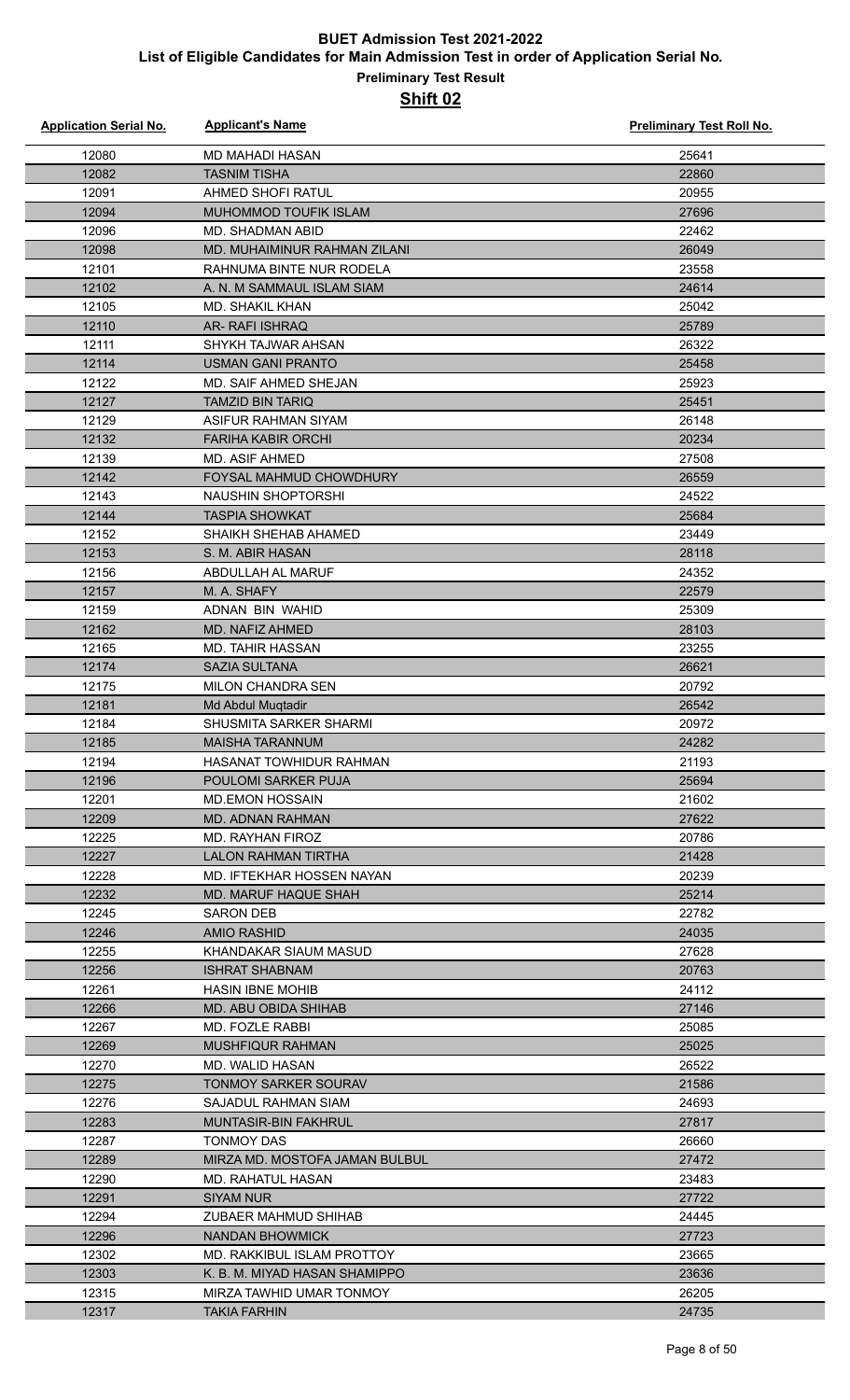#### **Preliminary Test Result Shift 02**

| <b>Application Serial No.</b> | <b>Applicant's Name</b>                    | <b>Preliminary Test Roll No.</b> |
|-------------------------------|--------------------------------------------|----------------------------------|
| 12326                         | NOSHIN SAMIHA SHORMI                       | 25747                            |
| 12334                         | <b>MD. RAGIB SHAHRIAR RIZON</b>            | 28382                            |
| 12336                         | ZANNATUN NAIMA                             | 21756                            |
| 12340                         | MD. DIDARUL MONDAL                         | 23864                            |
| 12343                         | TAHARAT TAJRIN                             | 25802                            |
| 12356                         | <b>ASIFUL HAQUE</b>                        | 24068                            |
| 12360                         | <b>JANNATUL FERDOUS</b>                    | 21891                            |
| 12364                         | MIR MOHAMMAD NAFIS MISHKAT                 | 20156                            |
| 12366                         | <b>MOHAMMED ASIF UDDIN</b>                 | 25178                            |
| 12369                         | MD. FAZAR ADNAN                            | 22461                            |
| 12378                         | ANTAR CHOWDHURY                            | 27345                            |
| 12379                         | <b>TASFIA ZAMAN</b>                        | 26875                            |
| 12382                         | NAWSHIN SHARMILY PROMY                     | 23336                            |
| 12386                         | ARIF FOYSAL BIN HAIDER                     | 24394                            |
| 12387                         | <b>BARKATULLAH BIN SHAHID</b>              | 25857                            |
| 12389                         | MD. RAZU AHMMED                            | 21887                            |
| 12391                         | MD. NAYEEM                                 | 23298                            |
| 12393                         | <b>ADILA FAOZIA SHAMCHI</b>                | 24665                            |
| 12394                         | <b>FARZANA TASNIM</b>                      | 20625                            |
| 12397                         | <b>SUMAIYA BINTY KAMAL</b>                 | 25239                            |
| 12399                         | S M SAZIDUR RAHMAN                         | 20999                            |
| 12404                         | <b>SUMAIYA ZAMAN</b>                       | 20275                            |
| 12405                         | MD. RAIHAN UDDIN                           | 25662                            |
| 12415                         | SHOHANUR RAHMAN BHUIYAN PROHOR             | 27760                            |
| 12428                         | MD. JUBAYER HASAN JIM                      | 23275                            |
| 12437                         | MD. ASIF                                   | 25134                            |
| 12447                         | <b>MAHIUL ISLAM</b>                        | 25583                            |
| 12452                         | <b>FARHAN SADIQ</b>                        | 22310                            |
| 12462                         | MD. REAZUL HAQUE                           | 24065                            |
| 12464                         | <b>MD. NAHIN ISLAM</b>                     | 20683                            |
| 12467                         | ASHIM KUMAR MONDAL                         | 22901                            |
| 12468                         | <b>MUMTAHINA MUSTAFIZE</b>                 | 27385                            |
| 12470                         | MD. IBRAHIM REZA RABBI                     | 27043                            |
| 12471                         | NOUREEN JAHAN MOMO                         | 23485                            |
| 12475                         | JAHAN JERIN                                | 24695                            |
| 12476                         | NUSAIBA BINTE MOHIUDDIN                    | 20744                            |
| 12484                         | <b>IBRAHIM HOSSAN</b>                      | 26465                            |
| 12486                         | <b>MD. ABIRUL KAMAL</b>                    | 20847                            |
| 12498                         | <b>TAHMINA AKTER</b>                       | 22864                            |
| 12500                         | SADMAN SADIK MOSTAFA                       | 20385                            |
| 12504                         | MD. TANVIRUL ISLAM                         | 27728                            |
| 12509                         | KHANDAKER REHNUMA TABASSUM                 | 22881                            |
| 12510                         | MD. SOJIB HOSSAIN                          | 23990                            |
| 12511                         | <b>WASIF RAHMAN TURNO</b>                  | 27388                            |
| 12513                         | ARNAB DAS                                  | 23705                            |
| 12518                         | <b>BIJOY KUMAR GHOSE</b>                   | 21382                            |
| 12520                         | <b>SHAKIL HOSSAIN</b>                      | 25196                            |
| 12527                         | A M M MUNIF KHAN                           | 21594                            |
| 12534                         | MD. FARHAN SHAHRIAR ARNOB                  | 26220                            |
| 12536                         | SARKER AMIR ABDULLAH                       | 21436                            |
| 12542                         | MD. MAKSHUDUL HASAN MAFE                   | 22307                            |
| 12543                         | <b>MD. MUNSUR ALI</b>                      | 22742                            |
| 12544                         | SHAZZADUL ALAM                             | 24909                            |
| 12552                         | <b>MD. NAHIN ALAM</b>                      | 20090<br>28052                   |
| 12555<br>12560                | MD. FAZLE RABBI<br>MD. SADMAN AHMED TANMOY | 22168                            |
| 12561                         | WAFIK UDDIN WARA                           | 24893                            |
| 12587                         | ASHRAFUL ISLAM RUMAL                       | 20576                            |
| 12592                         | <b>MYESHA FARJANA OISHI</b>                | 25438                            |
| 12594                         | <b>MD. HASHIBUL ISLAM</b>                  | 23901                            |
| 12596                         | FAHMIDUZZAMAN                              | 20912                            |
| 12599                         | MD. SADMANUR RAHMAN ROKY                   | 24169                            |
|                               |                                            |                                  |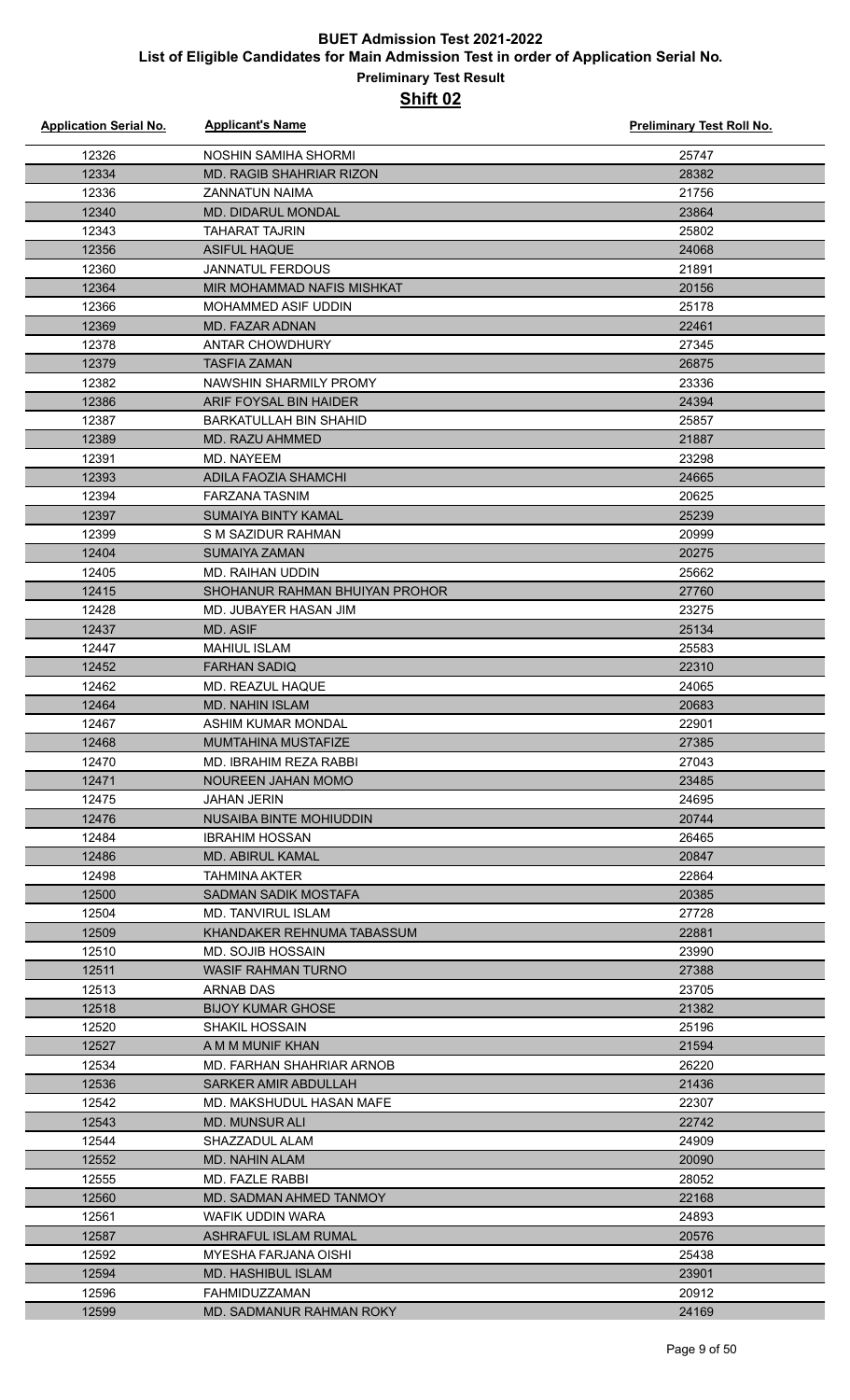| <b>Application Serial No.</b> | <b>Applicant's Name</b>                       | <b>Preliminary Test Roll No.</b> |
|-------------------------------|-----------------------------------------------|----------------------------------|
| 12603                         | <b>NOOR AHMED ABIR</b>                        | 26054                            |
| 12610                         | <b>SAYJAD RAHMAN</b>                          | 26891                            |
| 12615                         | YEASIR ABRAR NIHAL                            | 23620                            |
| 12628                         | <b>MD. HASIN ARMAN</b>                        | 27171                            |
| 12637                         | FARJANA FAIJA                                 | 26453                            |
| 12638                         | <b>RONY MIAH</b>                              | 24497                            |
| 12641                         | <b>RUPONTI MUIN NOVA</b>                      | 27923                            |
| 12652                         | <b>FARHAN HASIN</b>                           | 28343                            |
| 12653                         | Asadullah Galib                               | 23033                            |
| 12656                         | <b>UCCHASH BISWAS</b>                         | 23942                            |
| 12669                         | MD. ALI AL AFTAB                              | 27196                            |
| 12681                         | <b>MD. IFTIAQ HOSSEN</b>                      | 20315                            |
| 12684                         | MD. AZFAR HASAN                               | 27316                            |
| 12690                         | <b>SUMAIYA SHOSHI</b>                         | 27255                            |
| 12698                         | <b>HIROK ROY RAHUL</b>                        | 26470                            |
| 12702                         | TAHSIN JAWAD BHUIYAN                          | 21549                            |
| 12711                         | AHMED JUBYER                                  | 26799                            |
| 12720                         | <b>HUMAUN KOBIR</b>                           | 20159                            |
| 12723                         | <b>SHABAB KARIM</b>                           | 21664                            |
| 12724                         | <b>MD. MOHI UDDIN SIZAN</b>                   | 23044                            |
| 12732                         | MD. MUSTAK AHAMMED SIFAT                      | 20734                            |
| 12746                         | MD AL SHAHRIAR HOSSEN KABIR                   | 23281                            |
| 12747                         | KAZI FAHIM SHAHRIAR SIAM                      | 20184                            |
| 12753                         | <b>ARGHA DUTTA</b>                            | 20577                            |
| 12756                         | <b>TANVIR AHMED</b>                           | 23951                            |
| 12758                         | AMINUL HAQUE TANIM                            | 26200                            |
| 12765                         | MD. SHAHIN BABU                               | 25402                            |
| 12769                         | <b>MD.IMRAN</b>                               | 22272                            |
| 12771                         | <b>SALMAN RAKIB SUNNY</b>                     | 26664                            |
| 12781                         | <b>BINITA DEBI AGARWALA</b>                   | 20760                            |
| 12786                         | ARIJEET MONDAL ARGHO                          | 24067                            |
| 12788                         | SUFI JOYTU AL RAFI                            | 27834                            |
| 12795                         | MD. SHAFIUL PARVEJ                            | 21770                            |
| 12808                         | <b>MD. SADIKUR RASHID</b>                     | 27612                            |
| 12809                         | G. M. RUBAID-AL-ISLAM                         | 24251                            |
| 12816                         | <b>JAHID HASAN LIMON</b>                      | 27504                            |
| 12820<br>12822                | MD. ABU HASANAT SOYKOT                        | 26944                            |
|                               | TANZILA MOZUMDER SHAILY                       | 25886                            |
| 12823<br>12827                | MD. RAFIQUL ISLAM<br><b>MD. MURAD HOSSAIN</b> | 23921<br>20954                   |
| 12848                         | <b>MARUF AHMED</b>                            | 28306                            |
| 12849                         | YOUSHA MUNTAHEE                               | 25093                            |
| 12855                         | <b>MD. OMAR FARUK</b>                         | 20107                            |
| 12861                         | ARITRA DEBNATH                                | 23248                            |
| 12867                         | SAYED BIN ANWAR                               | 23829                            |
| 12870                         | <b>MD. SAKIB</b>                              | 21222                            |
| 12875                         | <b>NAZMUS SHAKIB</b>                          | 21667                            |
| 12876                         | <b>AVIK BISWAS</b>                            | 23830                            |
| 12885                         | MD. ABDUR RAHMAN                              | 23414                            |
| 12890                         | <b>JUHAIFA JAHAN</b>                          | 21420                            |
| 12892                         | IMRAN AHAMED FOYSAL                           | 22567                            |
| 12896                         | <b>TASNIM SHARIF ROWLA</b>                    | 22187                            |
| 12904                         | MD. RAKIBULL ISLAM RAKIB                      | 26399                            |
| 12905                         | <b>MD. SAMIUL ISLAM</b>                       | 27732                            |
| 12907                         | GOPAL GOSH                                    | 26069                            |
| 12908                         | MD. WAEZ AL AHSAN INAN                        | 21615                            |
| 12909                         | ARPITA ISLAM RIA                              | 27068                            |
| 12917                         | NAKIB MAHMUD SOWMIK                           | 24635                            |
| 12921                         | MD. SALMAN SHIHAB                             | 20132                            |
| 12922                         | <b>MD. YASIR ARAFAT</b>                       | 20657                            |
| 12926                         | <b>TALAN MAHAL ANIMHAHS</b>                   | 25623                            |
| 12927                         | <b>AKANTO DAS</b>                             | 27588                            |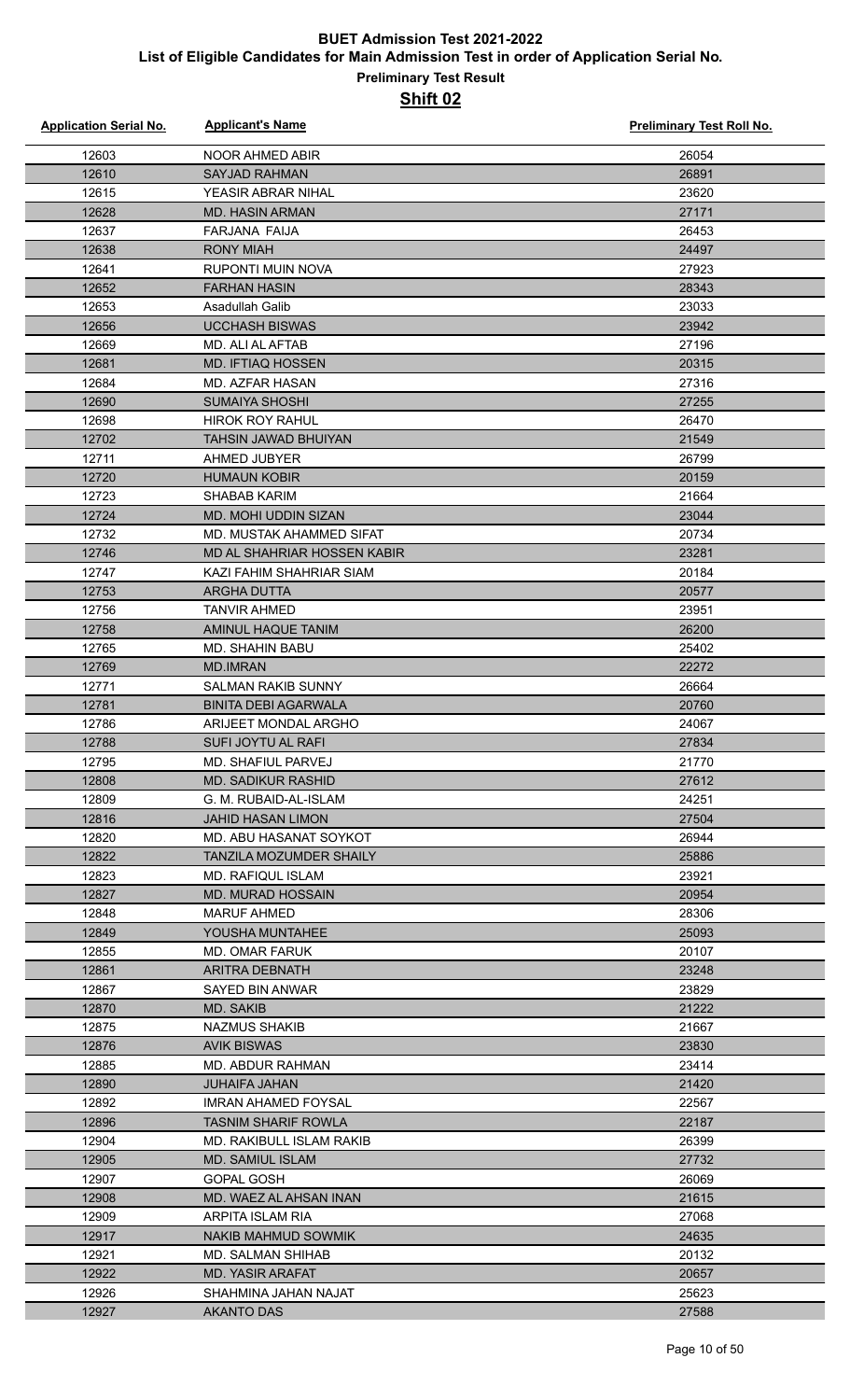| <b>Application Serial No.</b> | <b>Applicant's Name</b>       | <b>Preliminary Test Roll No.</b> |
|-------------------------------|-------------------------------|----------------------------------|
| 12928                         | <b>SYED MAJHARUL ISLAM</b>    | 28000                            |
| 12931                         | MD. ABDULLAH AL KABIR RATUL   | 23634                            |
| 12932                         | PRONOY MONDAL TEERTHA         | 24912                            |
| 12933                         | SAIDUR RAHMAN CHOWDHURY       | 25457                            |
| 12934                         | MD. MINARUZZAMAN SHOVON       | 22374                            |
| 12944                         | M. SAKEEF HOSSAIN             | 28435                            |
| 12953                         | MD. AL-SAEED                  | 24662                            |
| 12956                         | MD. MIFTA-UL-HUDA             | 20238                            |
| 12958                         | MD. TAIBUR RAHMAN MIM         | 27769                            |
| 12965                         | MD. AJMAIN ISTIAK APON        | 25095                            |
| 12967                         | MD. AL JIHAD                  | 22208                            |
| 12969                         | <b>REZAUNNABI RUHAN</b>       | 26443                            |
| 12970                         | <b>MD. RASHED SARKAR</b>      | 27635                            |
| 12972                         | <b>SAJIB MAHMUD</b>           | 24453                            |
| 12974                         | <b>IMTIAZ HOSSEN RAHIM</b>    | 22072                            |
| 12977                         | <b>ATAUR IBNAY MOSHIUR</b>    | 28363                            |
| 12981                         | <b>BIDDUT DEBNATH</b>         | 23505                            |
| 12992                         | <b>RAFID SHARIAR</b>          | 24573                            |
| 12997                         | K. M. MEHEMUD AZAD            | 20065                            |
| 13005                         | <b>SADID SIDDIQUE FARIB</b>   | 20882                            |
| 13006                         | <b>MD. FAHIM HASAN</b>        | 21970                            |
| 13010                         | ANIRBAN ROY SOUROV            | 26562                            |
| 13015                         | NAFISA NAWAL MOUMITA          | 20048                            |
| 13023                         | <b>MAJAHAR AL MAHIN</b>       | 26297                            |
| 13025                         | MD. HAFEJUR RAHAMAN           | 23850                            |
| 13033                         | FARHANA MEHNAZ MAISHA         | 21356                            |
| 13042                         | <b>MD. SHIHAB DHALI</b>       | 20913                            |
| 13049                         | RIDWANUL HAQUE FARDIN         | 27874                            |
| 13051                         | MD. MOHIN MIA                 | 28138                            |
| 13068                         | <b>PARAG MOLLICK</b>          | 26669                            |
| 13069                         | <b>TASFIA ZANNAT</b>          | 28199                            |
| 13077                         | <b>ARNOB BISWAS</b>           | 20195                            |
| 13080                         | <b>HUMAIRA MOBASHER</b>       | 22063                            |
| 13081                         | SHUVASHISH BHATTACHARJEE      | 23398                            |
| 13082                         | <b>HASIN AHMED</b>            | 27700                            |
| 13094                         | <b>ASIF HASAN</b>             | 21582                            |
| 13103                         | Abdullah Al Noman             | 23507                            |
| 13106                         | NAVEED SALEH NAFI             | 27017                            |
| 13110                         | TAHMID HOSSAIN                | 20564                            |
| 13112                         | <b>MD. MURSALIN RAHMAN</b>    | 21660                            |
| 13116                         | SYED MUHAMMAD SADAT HOSSAIN   | 22497                            |
| 13124                         | <b>HEM CHANDRA GHOSH AMIO</b> | 21802                            |
| 13127                         | AL MASRAFI SHAHRIA            | 20628                            |
| 13135                         | <b>AHNAF AMER</b>             | 22320                            |
| 13138                         | <b>MD. SHAFAYET SHAFI</b>     | 24945                            |
| 13139                         | KAOSHIK KUMER PRAMANIK        | 26632                            |
| 13142                         | MD. FARUK AHAMED MIRAZ        | 24389                            |
| 13143                         | AFNAN SAMI ARIAN              | 26224                            |
| 13149                         | ABRAR AFNAN SAJIB             | 27763                            |
| 13156                         | <b>MD. JULKER NAIN</b>        | 20980                            |
| 13165                         | <b>FARHAN SADIK</b>           | 22212                            |
| 13173                         | MD. ASHRAFUL ISLAM SEMON      | 27899                            |
| 13175                         | MD. HASAN                     | 25960                            |
| 13178                         | <b>AKIL SHIHAN</b>            | 23881                            |
| 13180                         | <b>MD. ARIFUL ISLAM</b>       | 23979                            |
| 13183                         | <b>ASHIQUL HABIB AMIT</b>     | 20273                            |
| 13184                         | MD. HASIBUR RAHMAN            | 20084                            |
| 13189                         | MD. NAHUL RAHMAN              | 22224                            |
| 13190                         | <b>MD. YOUSUF ALI</b>         | 24367                            |
| 13195                         | AMIR ABDULLAH ZAKARIA         | 24440                            |
| 13200                         | MD. TOWHIDUL ISLAM            | 21274                            |
| 13205                         | SOMORESH KUMER GHOSH          | 24639                            |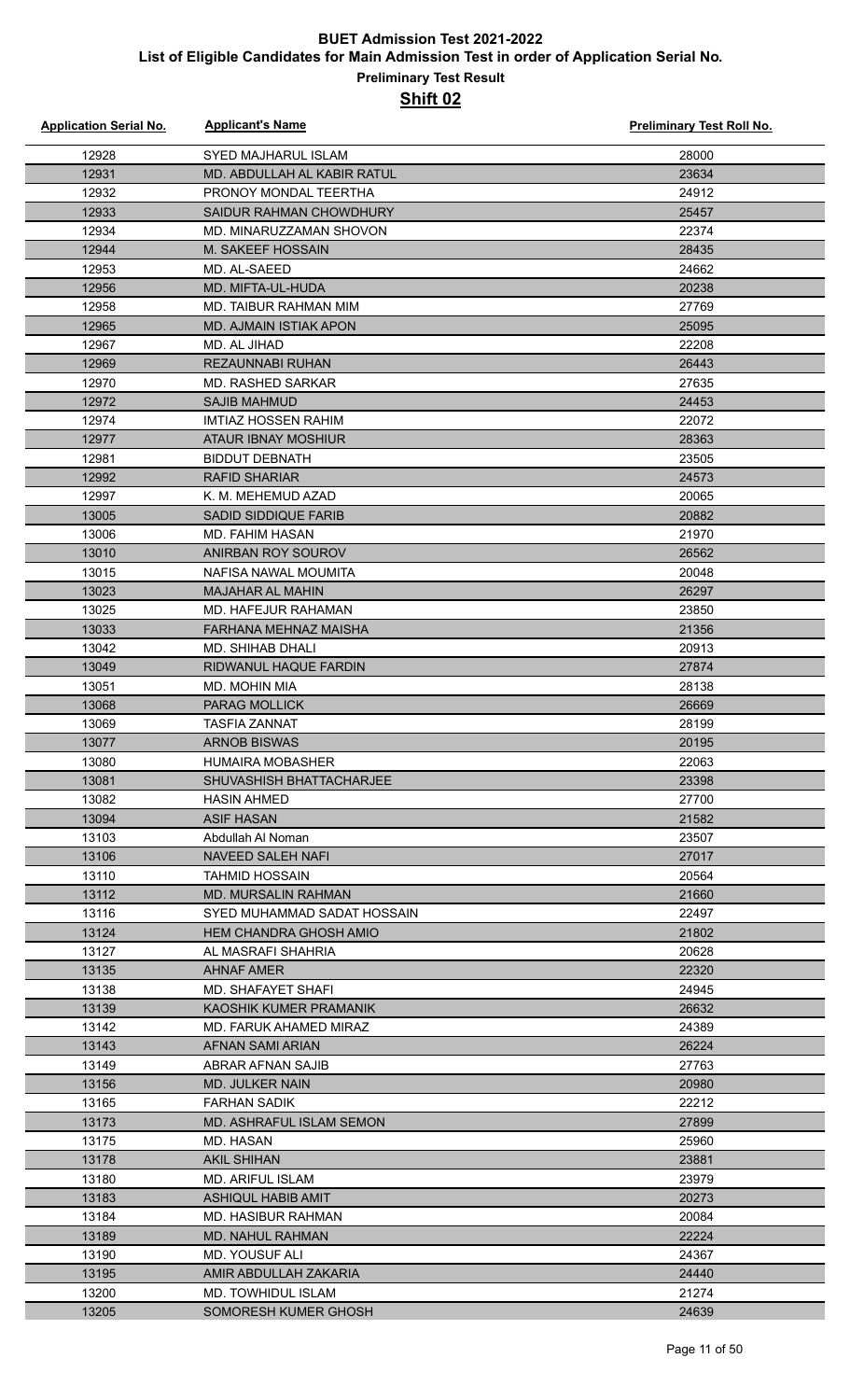| <b>Application Serial No.</b> | <b>Applicant's Name</b>                         | <b>Preliminary Test Roll No.</b> |
|-------------------------------|-------------------------------------------------|----------------------------------|
| 13207                         | <b>ABDULLAH SAKIB</b>                           | 21934                            |
| 13208                         | AL JABER PABAN                                  | 22293                            |
| 13217                         | ABDULLAH AL NAFEES                              | 24817                            |
| 13218                         | <b>RAGIB SHAHRIAR MAHMUD</b>                    | 21216                            |
| 13221                         | <b>MAHATHIR MOHAMMAD</b>                        | 25910                            |
| 13229                         | <b>MD. ROBIUL ISLAM</b>                         | 27336                            |
| 13230                         | <b>BELAYET HOSSAIN SAIMUN</b>                   | 22282                            |
| 13233                         | ABU HISHAM SAJID                                | 20395                            |
| 13236                         | <b>HABIBUNNOBI MARUF</b>                        | 23692                            |
| 13237                         | <b>MD. RIKTENUR RAHMAN</b>                      | 24885                            |
| 13249                         | <b>TONMOY SHAHA</b>                             | 21234                            |
| 13252                         | AHTASHAMUL HAQUE                                | 27128                            |
| 13254                         | AHNAF AHMAD                                     | 20037                            |
| 13259                         | <b>ARPITA PAUL</b>                              | 21404                            |
| 13260                         | <b>MEHADY HASAN</b>                             | 22070                            |
| 13264                         | <b>MUNTASIR RAIHAN ZIDAN</b>                    | 22185                            |
| 13265                         | MD. SHIBBEER THALHA                             | 27619                            |
| 13269                         | <b>JUNAID RAHMAN FAHIM</b>                      | 27706                            |
| 13298                         | MD.AREFIN RAZZAK                                | 24168                            |
| 13300                         | <b>MD. SIFAT HASAN</b>                          | 24363                            |
| 13305                         | MOSAMMOT AMENA AKTER                            | 24782                            |
| 13310                         | <b>MD. ABIR SIDDIQUE</b>                        | 28389                            |
| 13316                         | SHAHRIAR RAHMAN IMON                            | 26987                            |
| 13326                         | <b>MD. EMAM HASAN SAJEEB</b>                    | 24197                            |
| 13328                         | <b>SIAM BASHER</b>                              | 25057                            |
| 13338<br>13341                | ALIF ABDULLAH ARKO<br><b>FAHARIA AFRIN POME</b> | 20748<br>27034                   |
| 13345                         | <b>ISHRAT BINTE AHMED</b>                       | 25321                            |
| 13358                         | MUSTAKIM BILLAH NAFEE                           | 22585                            |
| 13361                         | NISHAT TASNIA SUPTI                             | 22787                            |
| 13364                         | MD MINHAJUL ABEDIN                              | 20334                            |
| 13368                         | SHAMS HOSSAIN SIMANTO                           | 22769                            |
| 13375                         | TAFHIM UDDIN ARIAN                              | 21928                            |
| 13390                         | MD. MAHMUDUL HASAN                              | 27633                            |
| 13397                         | <b>RAFIQUZZAMAN</b>                             | 22258                            |
| 13398                         | <b>ASEF MAHDI</b>                               | 25039                            |
| 13399                         | S. M. MUSHFIQUR RAHMAN                          | 22400                            |
| 13406                         | <b>MAHMUDA YEASMIN EVA</b>                      | 27888                            |
| 13409                         | TASNIM IQBAL                                    | 23278                            |
| 13411                         | KHANDOKAR THANVEE                               | 27656                            |
| 13413                         | SADMAN SAKIB                                    | 21313                            |
| 13417                         | LAMIYA RAHMAN KHAN                              | 24634                            |
| 13422                         | RASHADUL HASAN SHOVON                           | 27925                            |
| 13431                         | MD. RASEL HOSSAIN                               | 23244                            |
| 13432                         | ARIYAN AFTAB SPANDAN                            | 25664                            |
| 13438                         | MD. ABDUL WAKIL ANIK                            | 27556                            |
| 13445                         | MD. AKIB HAIDER                                 | 21018                            |
| 13454                         | <b>MD. NAIMUL HOSSAIN</b>                       | 22576                            |
| 13455                         | NUR MOHAMMAD NIROB                              | 24324                            |
| 13474                         | MOSTARY SABIHA RIMU                             | 24609                            |
| 13476                         | MD. MEHEDI HASAN MANIK                          | 25850                            |
| 13481                         | MST. NAZMUNNAHAR RIKTA                          | 22627                            |
| 13483<br>13497                | SHAH MD. RHAIYAN<br>A.K.M. HASIB MAHMUD         | 21458<br>20440                   |
| 13500                         | ZANNATUL FERDOUS KHAN                           | 26289                            |
| 13503                         | <b>TAWYABUL ISLAM TAMIM</b>                     | 21427                            |
| 13505                         | ROMINUR RAHMAN TALUKDAR                         | 26050                            |
| 13511                         | MD. MAHIBUL HAQUE                               | 23526                            |
| 13516                         | MD. SIAM AHAMED                                 | 27059                            |
| 13519                         | SHAIKH NAZMUS SADAT SOURAV                      | 25779                            |
| 13526                         | HASIBUL ISLAM SIFAT                             | 27781                            |
| 13534                         | <b>NAHIN EHSAN NILAV</b>                        | 26434                            |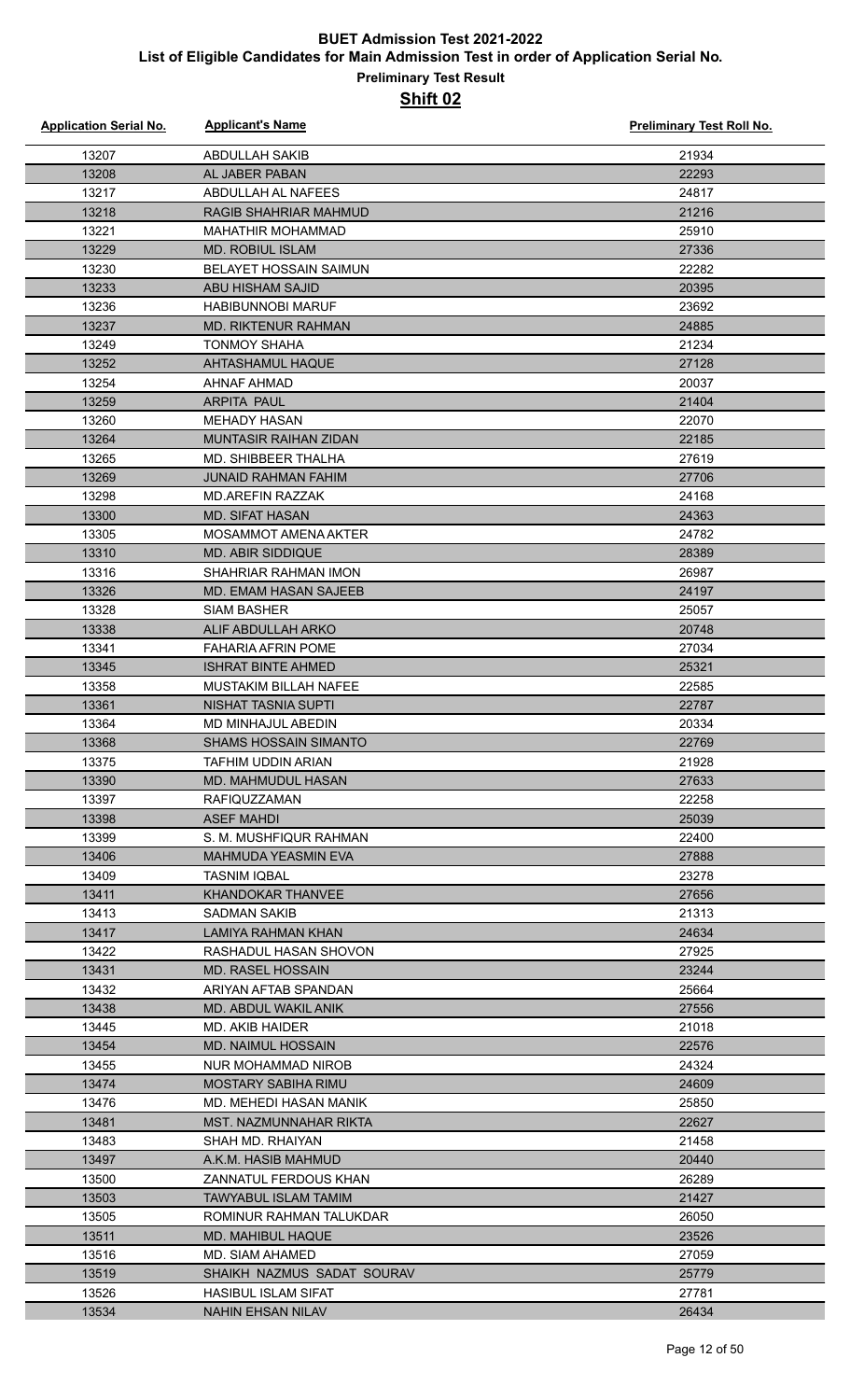## **Preliminary Test Result**

| <b>Application Serial No.</b> | <b>Applicant's Name</b>                      | <b>Preliminary Test Roll No.</b> |
|-------------------------------|----------------------------------------------|----------------------------------|
| 13537                         | MD. SANJID RAHMAN SOWROV                     | 24111                            |
| 13539                         | <b>KASHSHAF LABIB</b>                        | 26268                            |
| 13541                         | <b>MD. ABDUL MOTIN</b>                       | 20940                            |
| 13549                         | <b>TAFSIR AHMED TANMOY</b>                   | 24439                            |
| 13551                         | MOHAMMAD ISTIAQUE AHMED TANVIR               | 26604                            |
| 13562                         | MD. KASHAF ISLAM RAFI                        | 27489                            |
| 13572                         | MD. MEHEDI HASAN MIM                         | 20827                            |
| 13576                         | MD. REZWANUR RAHMAN UTSHAW                   | 24476                            |
| 13578                         | <b>SHAIKH RADIF HOSSAIN</b>                  | 23894                            |
| 13585                         | SAIEF MD. HOSSAIN ADNAN                      | 25744                            |
| 13590                         | <b>SALVI BINTE SHAHID</b>                    | 20473                            |
| 13596                         | JANNATUL BUSHRA FIHA                         | 26676                            |
| 13597                         | MADRUR MANNAN ERAZ                           | 24484                            |
| 13603                         | <b>ISTIAQUE HOSSAIN</b>                      | 27003                            |
| 13611                         | <b>FARHAN ISHRAQ</b>                         | 22775                            |
| 13615                         | <b>MD. RAHMOT ALI</b>                        | 20105                            |
| 13624                         | <b>MD. ROHAN ALI</b>                         | 28207                            |
| 13627                         | IMAMUL HAQUE MUHAMMAD USMAN ALI SAMI         | 22549                            |
| 13637                         | AHNAF AKIB TANIM                             | 25590                            |
| 13640                         | MD. MAHFUZUL HAQUE MRIDUL                    | 23347                            |
| 13641                         | <b>MD. TANJIUL HASIB TASRIP</b>              | 23973                            |
| 13645                         | <b>MEHEDI HASAN ONIM</b>                     | 23269                            |
| 13650                         | <b>NAFIUL ISLAM NAIM</b>                     | 21692                            |
| 13659                         | <b>MAHABUBA SHARMIN MIM</b>                  | 22506                            |
| 13663                         | FAHIM FAYSAL JEEM                            | 25781                            |
| 13666                         | FATIMA ZAHRA DIYA                            | 27886                            |
| 13667                         | MD. TASHFIQ BIN SARWAR                       | 20354                            |
| 13669                         | <b>SUSMOY PAUL</b>                           | 24669                            |
| 13675                         | <b>FAHIM MUNTASIR PARVEZ</b>                 | 26878                            |
| 13684                         | <b>MD. SAMEUL ISLAM SIAM</b>                 | 26357                            |
| 13688                         | MUHAMMED NAZMUL HUDA NIAZ                    | 26418                            |
| 13696                         | MD. ATIAR RAHMAN AKASH                       | 25970                            |
| 13698                         | <b>SYED SHADAB AHMAD</b>                     | 24315                            |
| 13699                         | S. M. SHAFIUR RAHMAN                         | 22332                            |
| 13705                         | ADIBA TAHSIN                                 | 21215                            |
| 13710                         | <b>MRINMOY SARKER DIBBO</b>                  | 24580                            |
| 13716                         | A H M REJANUL PASHA RAHID                    | 21235                            |
| 13720                         | <b>MD. TOWHID HOSSAIN</b>                    | 26288                            |
| 13725                         | PRIYAK SAHA                                  | 28021                            |
| 13728                         | K.M.SAMI                                     | 21276                            |
| 13745                         | LAMIA IMAM                                   | 21868                            |
| 13748                         | <b>MAISHAN NADIS</b>                         | 20049                            |
| 13755<br>13758                | <b>MD. MASUM MOLLA</b><br>MEHENAJ UDDIN SIAM | 22997<br>23925                   |
| 13759                         | <b>PRACHURZO RAY</b>                         | 25404                            |
| 13762                         | <b>ASHRAFUL ISLAM</b>                        | 22889                            |
| 13765                         | SANJAN HABIB                                 | 25304                            |
| 13771                         | MD. ANWARUL ISLAM SAWROV                     | 26958                            |
| 13779                         | <b>TORIQUL ISLAM</b>                         | 26774                            |
| 13784                         | MD. HAFIZUR RAHMAN                           | 26832                            |
| 13787                         | SIFAT REJIOAN                                | 27379                            |
| 13792                         | ADITI SARKER DRISTI                          | 28412                            |
| 13801                         | SK MASHFIQUE HOQUE ARONNO                    | 22520                            |
| 13803                         | <b>SAJIN MAHBUBA</b>                         | 20488                            |
| 13808                         | ABHISHEK ROY                                 | 22663                            |
| 13812                         | <b>SWARNA DHAR</b>                           | 27786                            |
| 13818                         | KAYES SAMI MALITHA                           | 28428                            |
| 13823                         | MD. IFTAKHAR JAMAN RAHAT                     | 23171                            |
| 13830                         | FARHAN ZAMAN AYON                            | 20665                            |
| 13834                         | <b>RAFID KHAN</b>                            | 20490                            |
| 13835                         | <b>HRIDOY BARUA</b>                          | 24041                            |
| 13839                         | <b>ADRIJA NANDY</b>                          | 20388                            |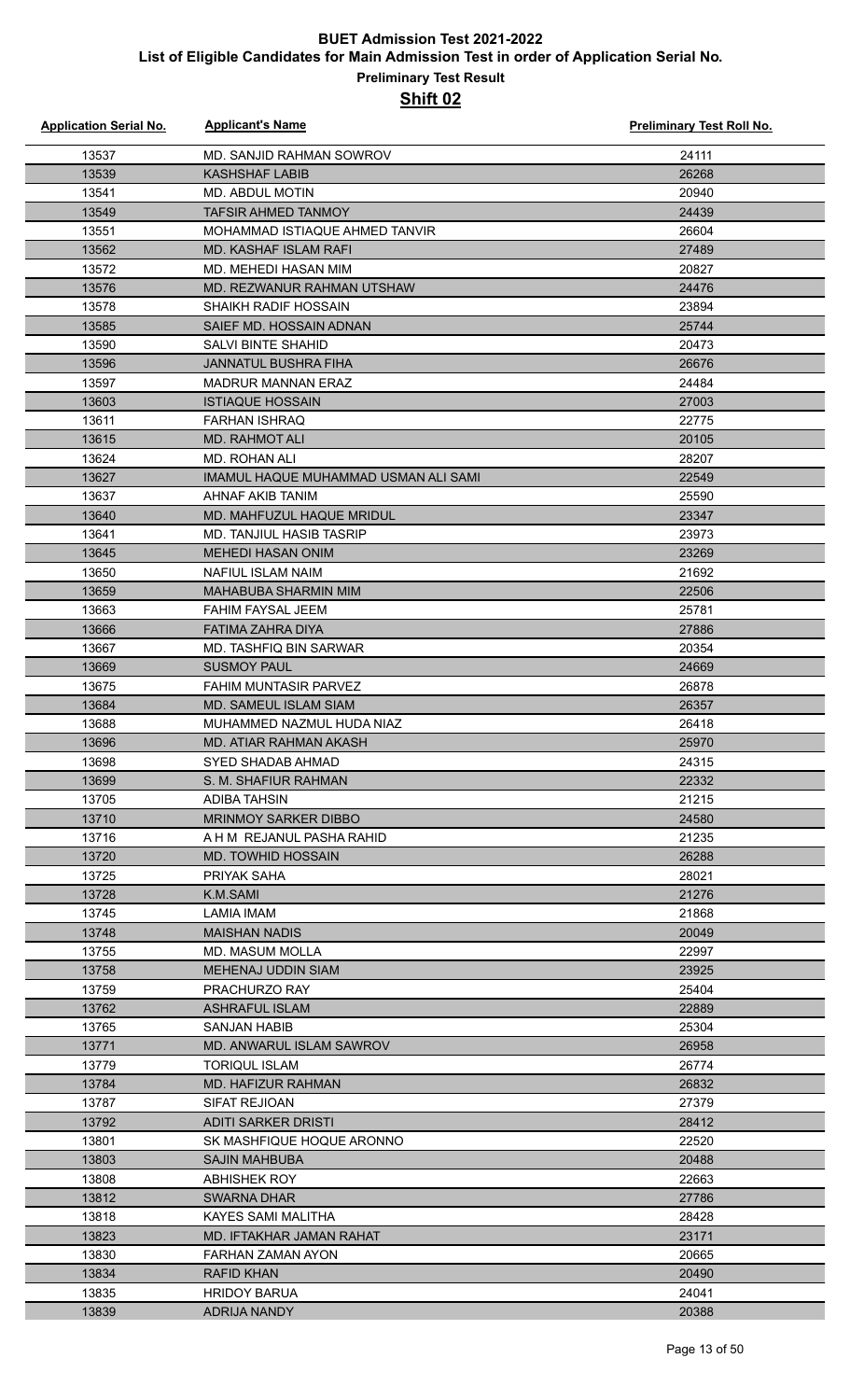| <b>Application Serial No.</b> | <b>Applicant's Name</b>                            | <b>Preliminary Test Roll No.</b> |
|-------------------------------|----------------------------------------------------|----------------------------------|
| 13840                         | <b>SHAISHAB SAHA</b>                               | 25914                            |
| 13843                         | ABU BOKAR SIDDIQUE                                 | 22402                            |
| 13846                         | <b>MAHIR WASIF NURI</b>                            | 27666                            |
| 13848                         | <b>TOWSIF HABIB</b>                                | 21725                            |
| 13849                         | SK. ASHRAFUZZAMAN NAFEES                           | 24262                            |
| 13852                         | <b>MD. MOSTAKIM</b>                                | 20054                            |
| 13868                         | <b>HEMOLOTA ROY</b>                                | 26873                            |
| 13869                         | <b>SAMIN AL MUBASSHIR</b>                          | 27800                            |
| 13874                         | NAFIS SAADIQ BHUIYAN                               | 24952                            |
| 13875                         | <b>NUR ALAM</b>                                    | 20079                            |
| 13877                         | <b>MD. SABBIR HOSSAIN</b>                          | 21946                            |
| 13878                         | <b>SHOAEB AKTER</b>                                | 25278                            |
| 13895                         | PULOK KUMAR SARKER SHOMPOD                         | 27454                            |
| 13902                         | <b>KAZI ABRAR ZAHIN</b>                            | 25263                            |
| 13908                         | SHAIKH MOHAMMAD OAIS                               | 21736                            |
| 13911                         | <b>SHAFRIN MARDIA</b>                              | 22044                            |
| 13917                         | MD. MONOWER HOSSAIN SAJIB                          | 26233                            |
| 13938                         | SIDRATUL MONTHA                                    | 24972                            |
| 13962                         | NAEEM ISLAM PROTTOY                                | 23049                            |
| 13973                         | <b>TAMIM AHAMED</b>                                | 24411                            |
| 13982                         | MD OMAR SAAD AHNAF                                 | 20996                            |
| 13990                         | PALOK ROY                                          | 27827                            |
| 13991                         | <b>MD. NAIMUR RAHMAN</b>                           | 21058                            |
| 13992                         | <b>MD. SAYED MAHMUD TUHIN</b>                      | 26768                            |
| 13998                         | <b>IFTEKHAR UL ISLAM</b>                           | 24740                            |
| 14000                         | ARANYA DATTA                                       | 20951                            |
| 14003                         | <b>MD. ARIFUL ISLAM ARIF</b>                       | 20840                            |
| 14004                         | <b>MASRUR HASAN</b>                                | 24631                            |
| 14005                         | <b>MAHDI HASAN FUAD</b>                            | 22668                            |
| 14007                         | <b>MD. ABID SHAHRIAR</b>                           | 21505                            |
| 14010                         | RUBAIYA TARANNUM MRITTIKA                          | 25714                            |
| 14016                         | YAMIN AFRAN                                        | 23027                            |
| 14019                         | AHMED ALFEY SANI                                   | 21156                            |
| 14023                         | ABRAR ZAHIN RAIHAN                                 | 20206                            |
| 14028                         | <b>SUMAIYA AKTER</b>                               | 24809                            |
| 14030                         | <b>BIN-TAMIM</b>                                   | 24767                            |
| 14039                         | SUMAIYA ISLAM                                      | 20619                            |
| 14042                         | <b>SHAKIRUL ISLAM SHAKIB</b>                       | 27759                            |
| 14046                         | ANURON MAITRO                                      | 23134                            |
| 14056                         | <b>AZMINE MAHTAB</b>                               | 21562                            |
| 14062                         | NIRJON MOBARAK TALUKDER                            | 20025                            |
| 14069                         | <b>MOHAMMED IRFANUL ISLAM</b>                      | 25805                            |
| 14074                         | ABDULLA ZUBAER                                     | 20022                            |
| 14080                         | ABU JAR GEFAREE SAYEEM                             | 26134                            |
| 14087                         | MD MAHFUZUR RAHMAN                                 | 28393                            |
| 14091                         | <b>RUBAYET JAHAN</b>                               | 26362                            |
| 14092                         | NAFIS FUAD JIM                                     | 24704                            |
| 14095                         | MUNTAHA SULTANA MAJUMDER                           | 25392                            |
| 14108                         | YEASIR AMAN                                        | 20371                            |
| 14115                         | <b>SAKIB SIKDER</b>                                | 25228                            |
| 14120                         | MD MEHEDI HASAN KHAN                               | 23152                            |
| 14121                         | SAMIHA AHMAD PROMA                                 | 23752                            |
| 14122<br>14127                | <b>TAHSIN KABIR AKIB</b><br><b>MD NASIR PARVEZ</b> | 27072<br>26897                   |
| 14128                         | MD MUBIN ISLAM ALIF                                | 21466                            |
| 14130                         | <b>ESMAM- BIN-FARUQ</b>                            | 26580                            |
| 14131                         | ARIFUR RAHMAN MRIDHA                               | 22791                            |
| 14133                         | <b>SHARIF IFTEKHAR ISLAM</b>                       | 27603                            |
| 14136                         | MD. SAMINUL AMIN                                   | 27826                            |
| 14137                         | ANISUR RAHMAN RIDUYAN                              | 21902                            |
| 14146                         | <b>FARIHA ANJUM OSHIN</b>                          | 25037                            |
| 14147                         | <b>ABID HASAN</b>                                  | 20024                            |
|                               |                                                    |                                  |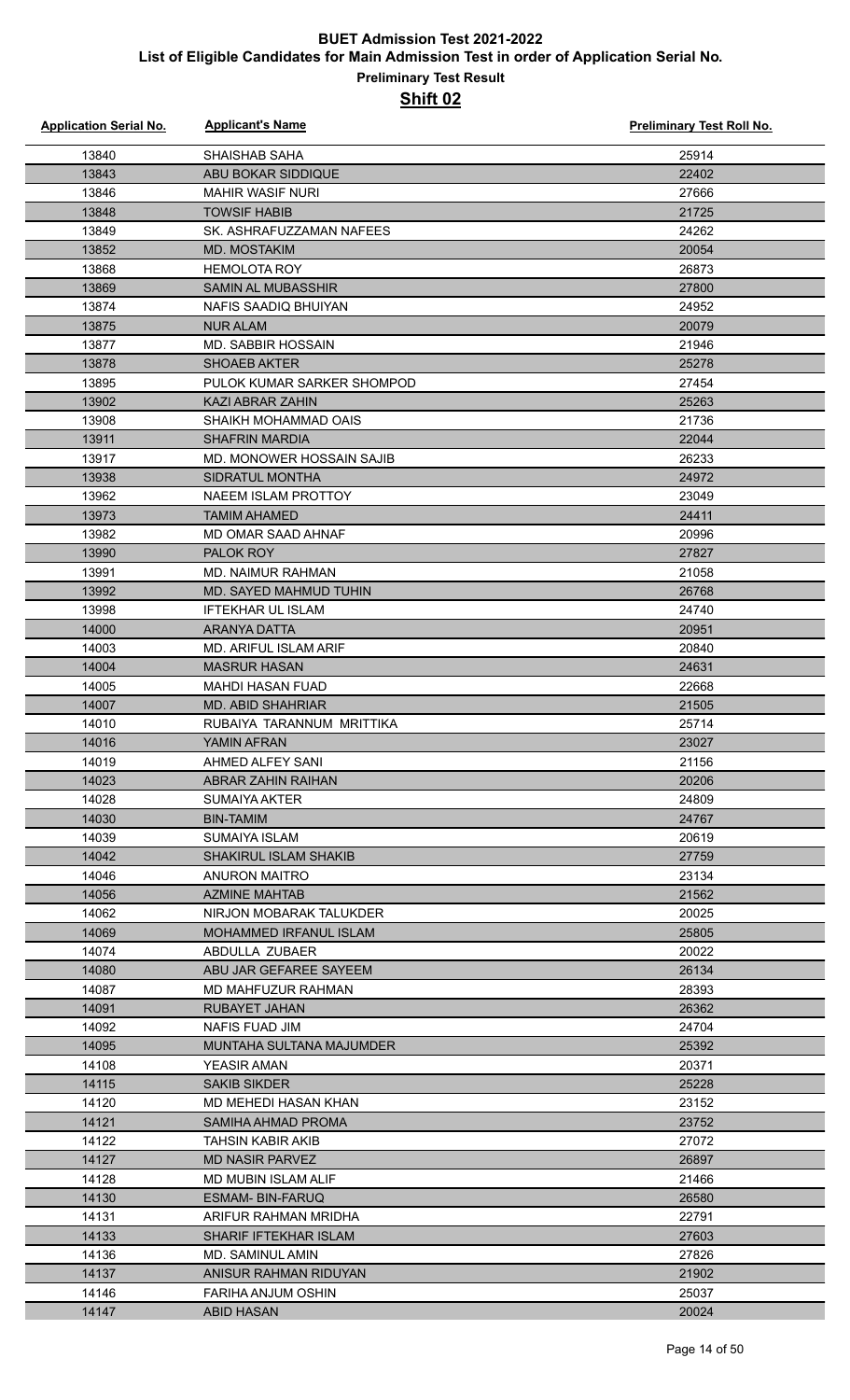| <b>Application Serial No.</b> | <b>Applicant's Name</b>                          | <b>Preliminary Test Roll No.</b> |
|-------------------------------|--------------------------------------------------|----------------------------------|
| 14150                         | <b>SAKIN IMRAN MAHMUD</b>                        | 24633                            |
| 14151                         | <b>MD. SHORIF HOSSAIN</b>                        | 23621                            |
| 14155                         | PRATTAY DEB SOOM                                 | 26715                            |
| 14168                         | <b>MD. AADIT JAMAL</b>                           | 22833                            |
| 14170                         | <b>SYED YASEEN ARAFAT</b>                        | 25724                            |
| 14171                         | MD. ZUNAIED NUDAR                                | 28295                            |
| 14178                         | <b>MILON DAS</b>                                 | 24316                            |
| 14182                         | <b>AFIF AJJAN</b>                                | 26761                            |
| 14185                         | MD. NAHID SHAHRIAR RAFIQ                         | 28248                            |
| 14187                         | <b>DEBASHRESTHA NANDI</b>                        | 25217                            |
| 14188                         | MD. KAMRUL HASAN                                 | 22610                            |
| 14195                         | <b>SIAM SADI KHAN</b>                            | 24332                            |
| 14203                         | FARID AHMED PATWARY                              | 27646                            |
| 14212                         | <b>MAHIR AL HAQUE</b>                            | 27428                            |
| 14226                         | SAKIF NAIEB RAIYAN                               | 24642                            |
| 14228                         | <b>RAHIN IBNE HASAN</b>                          | 27062                            |
| 14231                         | MOST. NUSRAT JAHAN TASNIM                        | 24117                            |
| 14239                         | NAZMUL ISLAM NAYEM                               | 24114                            |
| 14243                         | SHAHRIA SULTANA ELIN                             | 28217                            |
| 14245                         | <b>MD. SADMAN SAKIB</b>                          | 21168                            |
| 14246                         | ADDIN FATEMA ORNA                                | 24916                            |
| 14252                         | <b>MST. NUSRAT AKTHER</b>                        | 26820                            |
| 14259                         | RUBAIYAT - E - ZAMAN                             | 26364                            |
| 14261                         | <b>RIDOY KHAN</b>                                | 20335                            |
| 14266                         | MD. MAHFUZUR RAHMAN                              | 27748                            |
| 14274                         | <b>ADNAN SAKIB</b>                               | 24867                            |
| 14275                         | <b>MD. ROHUL AMIN</b>                            | 26199                            |
| 14277                         | S. M. ROHAN AHMED                                | 22815                            |
| 14289                         | NAGIB AL FAIYAS                                  | 20217                            |
| 14290                         | <b>FAIRUJ LAMIA</b>                              | 26378                            |
| 14296                         | S. M. TANZIMUR RAHMAN                            | 25150                            |
| 14304                         | MD. SAYED AFRIDI                                 | 23363                            |
| 14308                         | MD. IYASIN UL ALAM                               | 20443                            |
| 14310                         | ASHIQUR RAHMAN RAFI                              | 26925                            |
| 14312                         | MD. NAIMUR RAHMAN RIDOM                          | 21378                            |
| 14315                         | SOHEL ARMAN SAJIB                                | 26005                            |
| 14316                         | MD. SAZZAD HOSSAIN                               | 26940                            |
| 14321                         | <b>MARUFUR RAHMAN MITHU</b>                      | 20244                            |
| 14322                         | AURCHI CHOWDHURY                                 | 21325                            |
| 14326                         | HAZZAZ JOHAER AL-AMIN                            | 22879                            |
| 14328                         | DIP ROY                                          | 25888                            |
| 14329                         | <b>MD. SABBIR HOSSAIN</b>                        | 27116                            |
| 14333                         | FAHIM AL HASAN                                   | 20386                            |
| 14341                         | ARPA DEB                                         | 23469                            |
| 14351                         | UTSA KARAN                                       | 21635                            |
| 14359                         | DIPRA DATTA                                      | 23358                            |
| 14361                         | SAHIL ISLAM                                      | 26675                            |
| 14367                         | MD. SAKIB HASAN KAFI                             | 22820                            |
| 14372                         | HUMAIRA BUSHRA MEHNAZ                            | 24130                            |
| 14375                         | <b>MD. NAFIZUL ISLAM</b>                         | 21739                            |
| 14376                         | <b>MD. ZAIM SHARKER</b>                          | 25920                            |
| 14378                         | <b>RAMIMA MUMTARIN</b>                           | 26270                            |
| 14379                         | MD. FARDEEN HASAN                                | 26460                            |
| 14381                         | SANJANA ISLAM ORPA                               | 23816                            |
| 14389                         | RAJNITA BARUA                                    | 26796                            |
| 14392                         | MOHAMMAD ALIM AL-RAZY<br><b>SANTU DAS</b>        | 22122                            |
| 14397                         | <b>SUDIP KUMAR SAHA</b>                          | 24915                            |
| 14400                         | <b>MD. SHARIER ISLAM</b>                         | 27555                            |
| 14407                         |                                                  | 27561                            |
| 14413                         | <b>ANIKA NAWAL</b>                               | 21525                            |
| 14414                         | NAFIS THAMID SUPTO<br><b>MD. SHAHRIAR SURIED</b> | 25465                            |
| 14415                         |                                                  | 25335                            |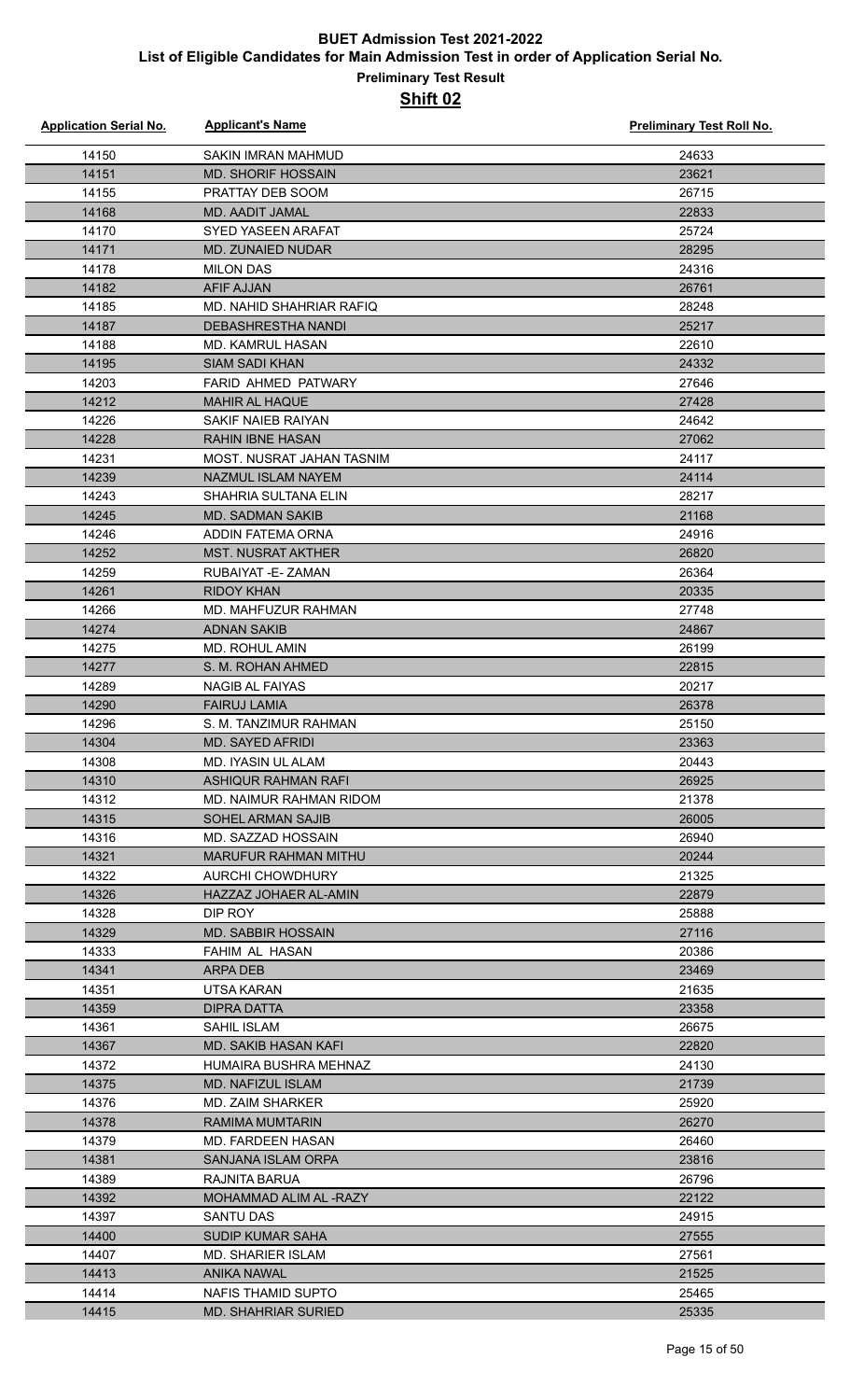| <b>Application Serial No.</b> | <b>Applicant's Name</b>                 | <b>Preliminary Test Roll No.</b> |
|-------------------------------|-----------------------------------------|----------------------------------|
| 14418                         | EHSANUL HAQUE SAIKAT                    | 21172                            |
| 14422                         | <b>ALI AZGOR RUMI</b>                   | 23437                            |
| 14423                         | <b>SULTAN MAHMUD</b>                    | 27889                            |
| 14426                         | <b>MD. KHAIRUL ISLAM</b>                | 21608                            |
| 14427                         | <b>CHAYAN DUTTA</b>                     | 23785                            |
| 14429                         | <b>MD. TASNEEM ZAMAN</b>                | 25564                            |
| 14434                         | MD. NAZMUL HAQUE                        | 27688                            |
| 14435                         | <b>SABYASACHI MONEM</b>                 | 23143                            |
| 14442                         | ALSADI MD. PROMI                        | 22614                            |
| 14444                         | AKTER MASRUR HOSSAIN                    | 21096                            |
| 14445                         | <b>MARUFA AKTER</b>                     | 22968                            |
| 14447                         | <b>AMIT KUMAR SARKER</b>                | 24076                            |
| 14454                         | MD. MAHEDUL ISLAM AKIB                  | 20505                            |
| 14460                         | NISHAT MUNIA FARHAT                     | 27382                            |
| 14465                         | SNIGDHA DAS                             | 22470                            |
| 14468                         | DIPIKA CHAKRABORTY                      | 27631                            |
| 14470                         | MD. IMTIAZ HOSSAIN                      | 23770                            |
| 14473                         | <b>TASMIA JAHAN</b>                     | 22211                            |
| 14477                         | GIRISH CHANDRA SARKER                   | 21282                            |
| 14478                         | <b>LABIBAH HOQUE</b>                    | 24725                            |
| 14479                         | <b>TAHSINUL ISLAM RUPOM</b>             | 26252                            |
| 14481                         | <b>MAHMUD HASSAN</b>                    | 27935                            |
| 14485                         | <b>NUSRAT ZAMAN</b>                     | 28293                            |
| 14494                         | MD. ATAHER ISHTIYAQ EFAZ                | 24106                            |
| 14504                         | <b>MD. NAZIRUL BASHAR</b>               | 23513                            |
| 14506                         | <b>ADNAN SHAHRIAR</b>                   | 24620                            |
| 14517                         | <b>MAHIMA HASAN AYSHEE</b>              | 28277                            |
| 14518                         | PONMOY SARKER SHUVO                     | 24541                            |
| 14527                         | <b>MOUMITA BARUA</b>                    | 25425                            |
| 14534                         | SHEAKH IFTEKHAR HASSAN IFTI             | 25587                            |
| 14538                         | <b>JONY MAJUMDER</b>                    | 20179                            |
| 14539                         | <b>TONNY PAUL</b>                       | 27248                            |
| 14544                         | <b>MD. RUBEL HOSSAIN</b>                | 20567                            |
| 14549                         | <b>MD.HAFIZUR RAHMAN</b>                | 20021                            |
| 14563                         | <b>DIBYO RAJ SAHA</b>                   | 25453                            |
| 14566                         | <b>AZMERI AKTER</b>                     | 23640                            |
| 14575                         | MARIA RAHMAN EMA                        | 23794                            |
| 14580                         | ADIT MUGDHA DAS                         | 22656                            |
| 14584                         | <b>MD. FATIN HASNAT</b>                 | 26468                            |
| 14585                         | AREFIN ALAM MAHI                        | 23029                            |
| 14586                         | <b>ZEREEN TASNIM</b>                    | 27165                            |
| 14587                         | AL SHARIAR HOSSAIN                      | 26063                            |
| 14591                         | MD. RAHMAT ULLAH RAFI                   | 27558                            |
| 14592                         | <b>TAHMID ADIB</b>                      | 21268                            |
| 14595                         | AVIJIT DEY                              | 24070                            |
| 14600                         | <b>SARAH ZAMAN SHRAOSI</b>              | 21474                            |
| 14603                         | <b>FARHAD REZA</b>                      | 21883                            |
| 14604                         | MD. SHARIAR NADIM                       | 24661<br>26778                   |
| 14612                         | SAFIUL MOWLA                            |                                  |
| 14619<br>14623                | S.M MUTTAKIN ISLAM<br>MD. MAKSUDUL AZOM | 27075<br>22550                   |
| 14631                         | MD. ASHIKUR RAHMAN SHAKIB               | 22336                            |
| 14633                         | <b>SHORMI GHOSH</b>                     | 24798                            |
| 14634                         | ASPHIA ZAMAN TRISHA                     | 20932                            |
| 14638                         | MD. JAHIDUL HASAN                       | 23277                            |
| 14643                         | <b>AUTIRJO ROY</b>                      | 21728                            |
| 14644                         | MASUMA TABASSUM MOUMI                   | 26683                            |
| 14646                         | <b>ZUBAIR AL MAHMUD</b>                 | 24755                            |
| 14655                         | MD. MUHIMENUR RAHMAN                    | 20819                            |
| 14657                         | <b>MD. TANVIR ISLAM</b>                 | 24510                            |
| 14663                         | SYED ASIF JOHAN                         | 22133                            |
| 14664                         | <b>CHAYAN PAUL</b>                      | 25375                            |
|                               |                                         |                                  |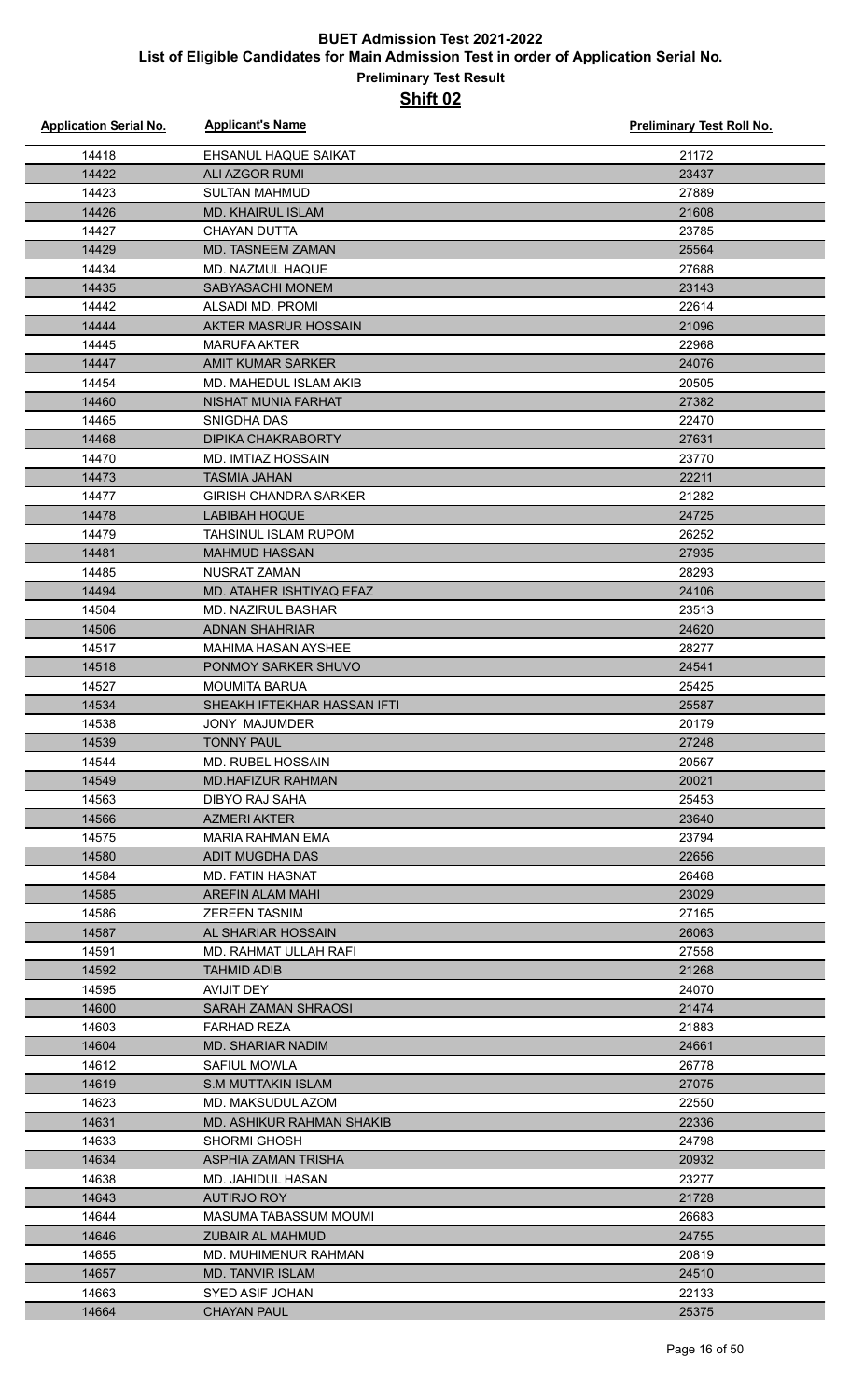| <b>Application Serial No.</b> | <b>Applicant's Name</b>                 | Preliminary Test Roll No. |
|-------------------------------|-----------------------------------------|---------------------------|
| 14665                         | TAHAMINA AKTER TONMOY                   | 24183                     |
| 14686                         | <b>AKIB AHMED</b>                       | 21090                     |
| 14687                         | SAYED ZULFIKAR MAHMUD                   | 28460                     |
| 14694                         | <b>MD. MONIRUL ISLAM</b>                | 23490                     |
| 14696                         | ARNOB AURURA PUDDAR                     | 23839                     |
| 14701                         | <b>MD. HASANUR RAHMAN</b>               | 21600                     |
| 14703                         | <b>SHARIAR AL KABIR</b>                 | 28457                     |
| 14704                         | <b>FAHMIDA CHOWDHURY FARIA</b>          | 22603                     |
| 14706                         | SAMIHA TASNIM                           | 26872                     |
| 14709                         | <b>MD. HASIBUL HASAN</b>                | 23503                     |
| 14717                         | <b>ISHTIUQUE AHMED RAKIB</b>            | 21285                     |
| 14722                         | <b>BADHAN MOHAJON</b>                   | 21822                     |
| 14728                         | MD. OWAJIUR RAHMAN                      | 22229                     |
| 14731                         | <b>ASHIK E RASUL</b>                    | 21992                     |
| 14740                         | MUSHKAT JAHAN MITHE                     | 24514                     |
| 14743                         | <b>SRABON AKASH DEBNATH</b>             | 24500                     |
| 14748                         | <b>MUTASIM FUAD</b>                     | 21559                     |
| 14752                         | <b>MD. RAHAD MIAH</b>                   | 21200                     |
| 14756                         | MD. NUR-ALOM ANIK                       | 25168                     |
| 14760                         | MD. SANI ALAM KHAN PIYES                | 26500                     |
| 14762                         | <b>MD. FAHIM FAISAL</b>                 | 20094                     |
| 14763                         | MD. ABDULLAH AL- NAHIAN                 | 21517                     |
| 14781                         | MD. ANWAR HOSSAIN                       | 22420                     |
| 14790                         | <b>MAFRUHA TASMIN TORI</b>              | 24780                     |
| 14793                         | SHAHRIAR HABIB                          | 23496                     |
| 14794                         | MD. ASIF RAIAN JIM                      | 27818                     |
| 14799                         | <b>MD. SAROWER HOSSAIN</b>              | 28375                     |
| 14800                         | <b>JANNATUL FERDOUS PRITY</b>           | 23055                     |
| 14806                         | SAKIB AHMED SHANTO                      | 23470                     |
| 14820                         | <b>SARAH MEHEJABIN</b>                  | 24913                     |
| 14821                         | <b>MD. JOBAIR ISLAM</b>                 | 23287                     |
| 14822                         | <b>NAHID ZUBAYER SAGOR</b>              | 24125                     |
| 14826                         | MD. SHAHED KABIR                        | 25560                     |
| 14848                         | MD. SHAFAYET HOSSAIN MIAH               | 22518                     |
| 14849                         | <b>ISRAF MD MAHIN</b>                   | 23193                     |
| 14852                         | SHIBOBRATA NANDY                        | 21003                     |
| 14858                         | MOLLA MD. NASIM                         | 26876                     |
| 14864                         | B.M. AZAD                               | 22623                     |
| 14871                         | MD. SHIDUL ISLAM SHIHAB                 | 26129                     |
| 14874                         | <b>FATIN ISHRAK ARIAN</b>               | 20713                     |
| 14875                         | <b>MOHIUDDIN SIDDIQI</b>                | 20682                     |
| 14877                         | SAMI SAEED DIP                          | 21185                     |
| 14889                         | FORHAD AHMED                            | 25185                     |
| 14891                         | <b>MOHAMMAD FAHMIDUR RAHMAN</b>         | 21734                     |
| 14893                         | SUMIYA ISLAM SWORNA                     | 21405                     |
| 14899                         | MST. SAMIYA ALAM                        | 21507                     |
| 14900                         | <b>JUAIRIYA ALAM</b>                    | 22394                     |
| 14904                         | <b>MAHIR FAISAL IFTY</b>                | 22916                     |
| 14905                         | NAZMUS SAKIB                            | 20223                     |
| 14911                         | DIPANKAR CHAKRABORTY TIRTHO             | 24875                     |
| 14914                         | NAHRIN HOSSAIN YOUSRA                   | 22125                     |
| 14916                         | A. M SAMDANI MOZUMDER                   | 24264                     |
| 14917                         | NUHUN KABIR                             | 21031                     |
| 14920<br>14921                | SHEIKH IFTIKHARUN NISA<br><b>RASHED</b> | 24797<br>20720            |
| 14923                         | <b>ASIR ANJUM KHAN</b>                  | 22669                     |
| 14933                         | MD. RIAD TALUKDAR                       | 23377                     |
| 14939                         | MD. SHAHRIAR KABIR JARIF                | 23430                     |
| 14940                         | MD. ARIF SHAHRIAR SHAWON                | 22206                     |
| 14942                         | TAHSIN ARAFAT                           | 22019                     |
| 14944                         | HUMAIRA ALI HIYA                        | 21330                     |
| 14947                         | Muhammad Tausif UI Islam                | 21714                     |
|                               |                                         |                           |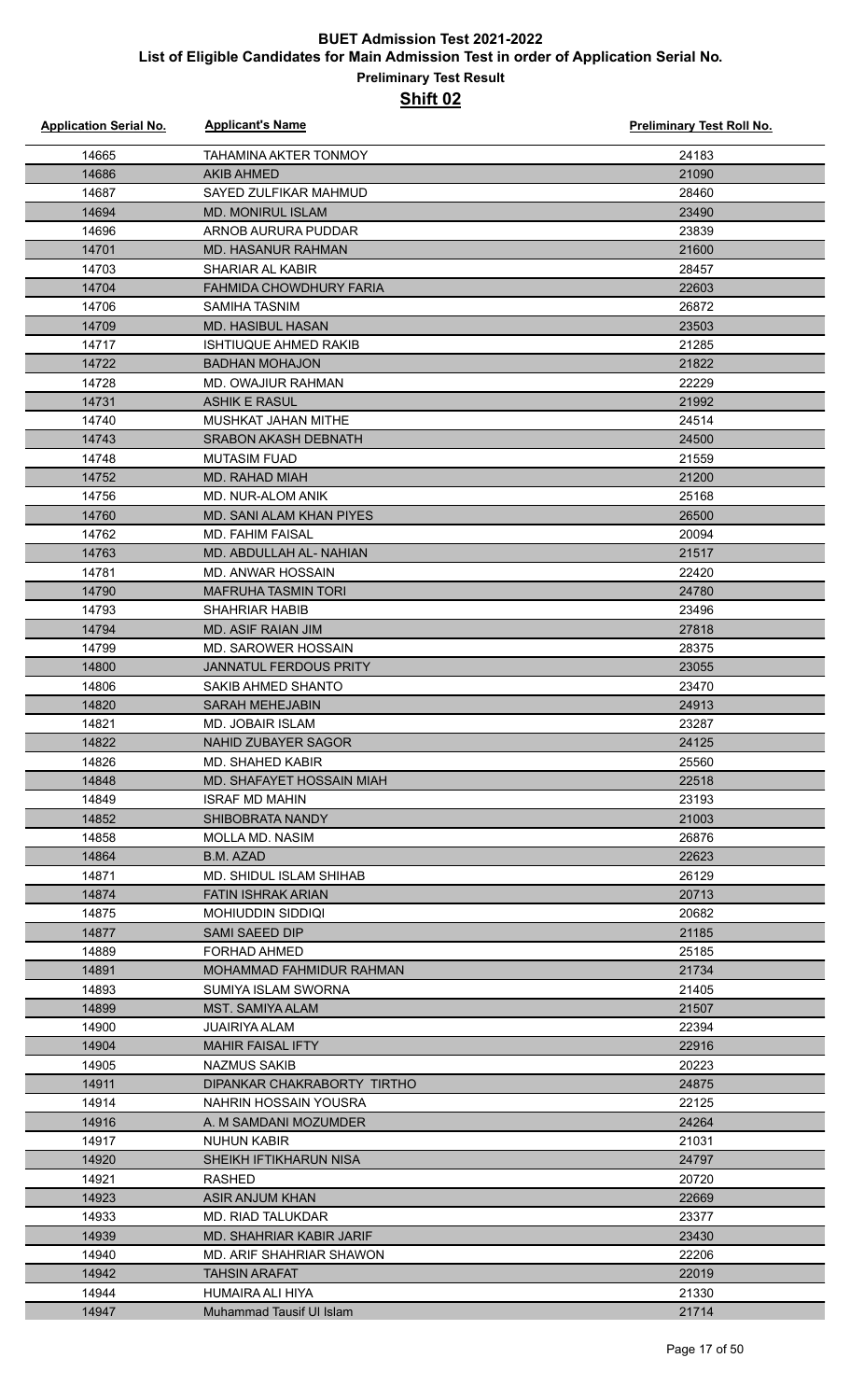| <b>Application Serial No.</b> | <b>Applicant's Name</b>                     | <b>Preliminary Test Roll No.</b> |
|-------------------------------|---------------------------------------------|----------------------------------|
| 14953                         | <b>ISHRAQ NAFIM</b>                         | 20435                            |
| 14961                         | <b>MD. NAIMUL HASAN</b>                     | 25670                            |
| 14975                         | SHEIKH ABDULLAH GALIB                       | 21744                            |
| 14976                         | <b>JANNATUL NAIM UTSO</b>                   | 27326                            |
| 14978                         | CHOWDHURY NISHAT TASNIM                     | 23415                            |
| 14998                         | MD. MEZBA UDDIN                             | 28330                            |
| 15003                         | <b>NABILA MUSTARY</b>                       | 25201                            |
| 15007                         | MD. WAHID ANAM                              | 21465                            |
| 15012                         | MUNTAHA KADIR                               | 24866                            |
| 15013                         | <b>ISTIHAK AHMED</b>                        | 24154                            |
| 15014                         | PRITOM BOSE AAPON                           | 20581                            |
| 15016                         | <b>MD. NAZMUS SHAKIB</b>                    | 28155                            |
| 15021                         | KHONDOKER ASIF ZAMAN                        | 27715                            |
| 15026                         | <b>HUMAIRA JAHAN</b>                        | 26446                            |
| 15043                         | MD. TAHIDUL ISLAM ROKY                      | 20260                            |
| 15048                         | <b>MAHIN HASAN KHAN</b>                     | 23052                            |
| 15051                         | <b>SHAHRIAR HOSSAIN MARFI</b>               | 24982                            |
| 15057                         | ATIKUR RAHMAN ZIHAD                         | 22357                            |
| 15059                         | <b>IRTIJA IMROSE</b>                        | 21278                            |
| 15062                         | <b>MOST. NUSRAT SHARMIN</b>                 | 28256                            |
| 15067                         | S. MD. RAYHANUL ALAM                        | 23453                            |
| 15068                         | <b>AVIJIT GHOSH</b>                         | 27584                            |
| 15075                         | <b>JARIF SHAHRIAR AHMED</b>                 | 20237                            |
| 15086                         | <b>ARITTRO SARKAR</b>                       | 28116                            |
| 15088                         | MOHAMMAD RAKIBUL HAQUE                      | 26338                            |
| 15091<br>15100                | <b>MD. SORUP ROHAN</b><br>PRIYO SAHA        | 21578<br>20746                   |
| 15111                         | AFSARA MUJIB RUBA                           | 22140                            |
| 15114                         | MD. MITUL ALI                               | 25527                            |
| 15126                         | Arifur Rahman                               | 27958                            |
| 15128                         | PRITOM KUMAR ROY                            | 22207                            |
| 15133                         | MD. ASHRAFUL ALAM POLASH                    | 20585                            |
| 15138                         | <b>MD. ADNAN RAHMAN</b>                     | 22858                            |
| 15145                         | <b>FAIZA FATEMA</b>                         | 20884                            |
| 15154                         | <b>OYWON ISLAM</b>                          | 23185                            |
| 15156                         | <b>IBRAHIM SHEIKH NAFIZ</b>                 | 22847                            |
| 15159                         | <b>KHALID AL MASFIQ</b>                     | 25879                            |
| 15161                         | KHONDOKER SANZID UR RAHMAN                  | 26831                            |
| 15163                         | SHAH NOOR ABDULLAH JAYED                    | 27061                            |
| 15164                         | AARYA IBTEDA FOYEZ                          | 22145                            |
| 15168                         | MD. FAHIM HASAN JALANEY                     | 23819                            |
| 15175                         | MAHBUBA TASNIA NABILA                       | 20279                            |
| 15184                         | SAQLAIN ASHRAF LAHIM                        | 20031                            |
| 15185                         | MD. SADIQUL ISLAM SHIAM                     | 27064                            |
| 15190                         | SYED MD. AMEER HAMZA MAHMUD MAHADI          | 24851                            |
| 15192                         | MD. MUZAHIDUL ISLAM                         | 22335                            |
| 15208                         | MD. ARIF AHMED                              | 24343                            |
| 15218<br>15222                | <b>MOONTAHA SHARMIN</b><br>MD. SHAKIB HASAN | 20894<br>28254                   |
| 15229                         | <b>JARIF ISLAM</b>                          | 21642                            |
| 15236                         | MD. AMIR FOYSAL KAZI                        | 22624                            |
| 15239                         | AKASH BISWAS                                | 27873                            |
| 15240                         | SAIF AL IMAM SHOTA                          | 27653                            |
| 15242                         | MOHAMMAD NAZRUL ISLAM                       | 26324                            |
| 15243                         | MAHDIYA RAHMAN SUKANYA                      | 21073                            |
| 15246                         | NUSRAT JAHAN ARPI                           | 21493                            |
| 15254                         | MD. TANVIR AHMED                            | 22725                            |
| 15262                         | PRITHA CHAKRABORTY                          | 23198                            |
| 15263                         | MD. ASFARUL ALAM DIPTO                      | 24969                            |
| 15264                         | <b>CHITRASITHI DUTTA</b>                    | 20016                            |
| 15274                         | MAHFUZ AHMED                                | 24110                            |
| 15277                         | <b>ARCHITA DAS GUPTA</b>                    | 24268                            |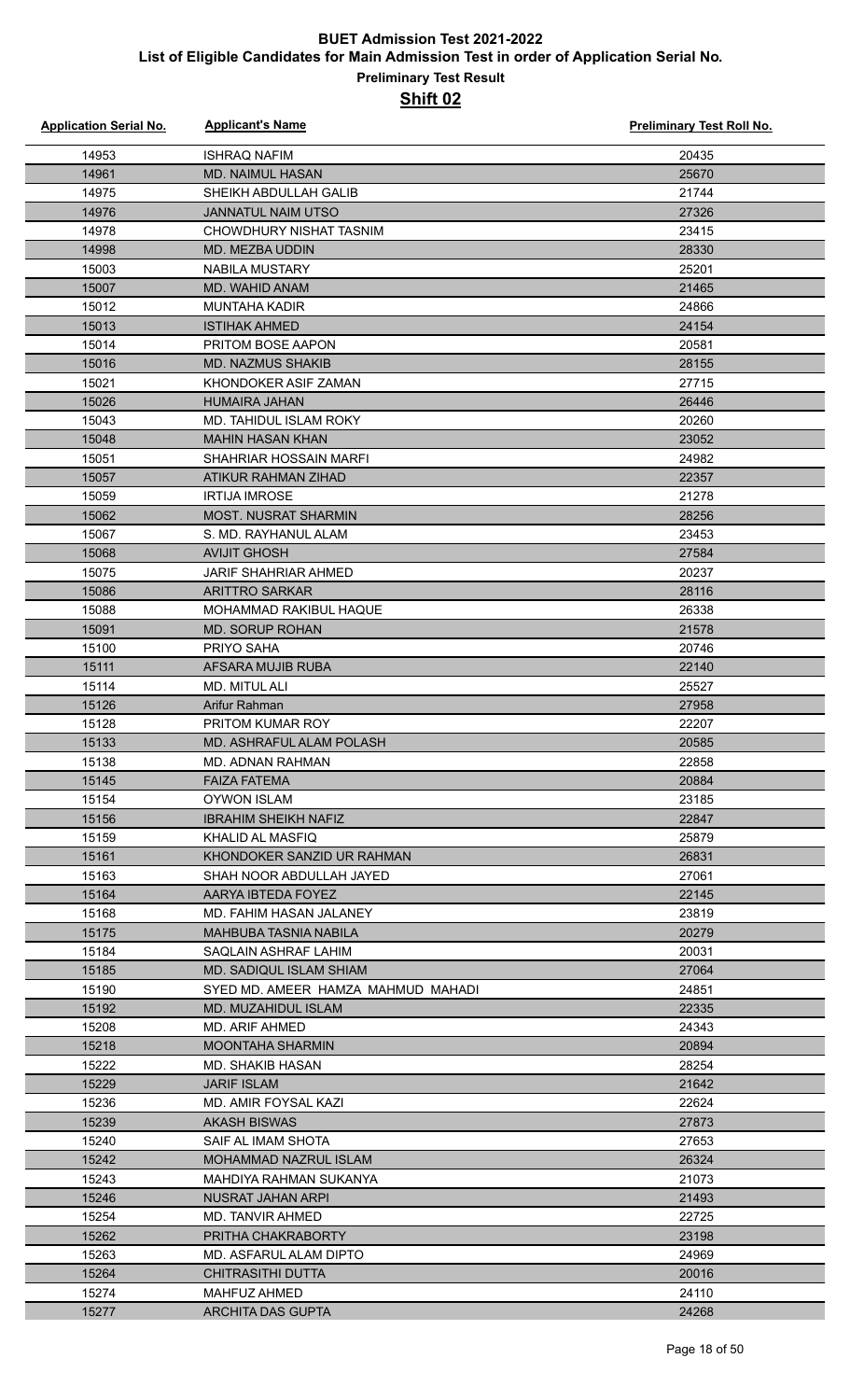| <b>Application Serial No.</b> | <b>Applicant's Name</b>                              | <b>Preliminary Test Roll No.</b> |
|-------------------------------|------------------------------------------------------|----------------------------------|
| 15289                         | MST. MIM AFSANA MIM                                  | 28392                            |
| 15290                         | <b>RAFIA TOHSIN ESHA</b>                             | 21949                            |
| 15293                         | SWAPNIL CHAKRABORTY                                  | 20362                            |
| 15297                         | <b>MAHIDUL ISLAM ANIK</b>                            | 22832                            |
| 15302                         | SHARIKA IBNAT NAISA                                  | 26727                            |
| 15307                         | <b>BADHAN CHAKRABORTY</b>                            | 28445                            |
| 15315                         | <b>MAHINUR RAHMAN HAWLADER</b>                       | 20152                            |
| 15316                         | MD. MOYNUL ISLAM                                     | 21141                            |
| 15321                         | MD. MARUF HASAN MAHI                                 | 23010                            |
| 15333                         | <b>MD. RASEL</b>                                     | 22796                            |
| 15335                         | NUSHRAT JABEN AURNIMA                                | 23353                            |
| 15340                         | <b>SHAIRA FAIRUZ KHAN</b>                            | 20010                            |
| 15342                         | SHAHRIAR ASHAD DURJOY                                | 26136                            |
| 15346                         | <b>ZAFIR MAHMUD HASAN</b>                            | 25627                            |
| 15347                         | ABDULLAH AL- NOMAN                                   | 23590                            |
| 15354                         | MD. MAHMUDUL HASAN                                   | 27842                            |
| 15359                         | <b>NUR MOHAMMAD</b>                                  | 24132                            |
| 15362                         | <b>SUMAYA AFRIN BINTI</b>                            | 26525                            |
| 15366                         | PROMA BISWAS                                         | 21773                            |
| 15370                         | <b>MD. AR RAFI ISLAM</b>                             | 22811                            |
| 15372                         | ZARIN TASNIM ZEBA                                    | 28036                            |
| 15375                         | AFROZA SULTANA ANIKA                                 | 26455                            |
| 15376                         | <b>JANNATU ADON</b>                                  | 27589                            |
| 15384                         | KAZI SADIKA MUNTAHA                                  | 22814                            |
| 15386                         | <b>MEHEDI ADNAN SHOURAV</b>                          | 23330                            |
| 15388                         | <b>WAKIL AHMED</b>                                   | 21914                            |
| 15390                         | <b>MD. SAYAN SAMEER</b>                              | 24761                            |
| 15391                         | <b>TANJIM AHMED ANIK</b>                             | 20772                            |
| 15402                         | <b>MALIHA MEHRIN NUSHA</b><br>MD. MAHABUB ALAM NAEEM | 20641                            |
| 15410                         | <b>MD. SHADMAN SHIHAB</b>                            | 21641<br>25947                   |
| 15416<br>15424                | MUSSHARAT MONIR PROTTASHA                            | 24228                            |
| 15429                         | TANVIR WAHID KHAN                                    | 24252                            |
| 15432                         | <b>SHOURAV GHOSH</b>                                 | 27908                            |
| 15436                         | NADIA TASNEEM                                        | 20914                            |
| 15438                         | <b>SHARIF UDDIN</b>                                  | 24255                            |
| 15440                         | <b>TAREQUE RAHMAN MAHI</b>                           | 23732                            |
| 15442                         | ABDULLAH AL ZAYED                                    | 26397                            |
| 15455                         | MD. YEAD KHAIL SHOVO                                 | 22379                            |
| 15456                         | MD. AHSANUL ISLAM                                    | 28325                            |
| 15458                         | KAZI SUJANA SULTANA                                  | 27069                            |
| 15459                         | <b>MD. ANAMUL HASAN EMON</b>                         | 22004                            |
| 15460                         | EFAZUL ISLAM                                         | 22739                            |
| 15461                         | <b>MD. TOUHIDUR RAHMAN</b>                           | 20464                            |
| 15463                         | MD. ADIB AHSAN                                       | 22205                            |
| 15472                         | <b>MD. SAIDUL ISLAM RIFAT</b>                        | 20891                            |
| 15476                         | MOHAMMOD RAGIB AHASAN DIHAN                          | 20927                            |
| 15487                         | RAHMAN HOSSAIN SIMANTO                               | 26640                            |
| 15495                         | <b>IBNA ALFI SHAHAR</b>                              | 26409                            |
| 15497                         | <b>ARUP DATTA</b>                                    | 21742                            |
| 15498                         | PRITOM DAS                                           | 25097                            |
| 15499                         | MD. NAYIM SIDDIK                                     | 20427                            |
| 15500                         | MD. SABBIR KHAN                                      | 24921                            |
| 15505                         | MD. ARAFATH HOSHEN                                   | 23918                            |
| 15508                         | <b>IMRAN HAMID</b>                                   | 28474                            |
| 15512                         | <b>HAMIM AHMED</b>                                   | 21784                            |
| 15515                         | <b>MD. MOSTAIN BILLA RIFAT</b>                       | 20970                            |
| 15517                         | MD. RAKIB MAHMUD<br>MD. FORHAD MONAYEM               | 24085<br>22304                   |
| 15518                         |                                                      |                                  |
| 15527<br>15531                | <b>SAIF KARIM</b><br>RUBAYET RAZZAQUE CHOUDHURY      | 22859<br>25258                   |
| 15533                         | ABIR AHSAN ARFAT                                     | 22398                            |
|                               |                                                      |                                  |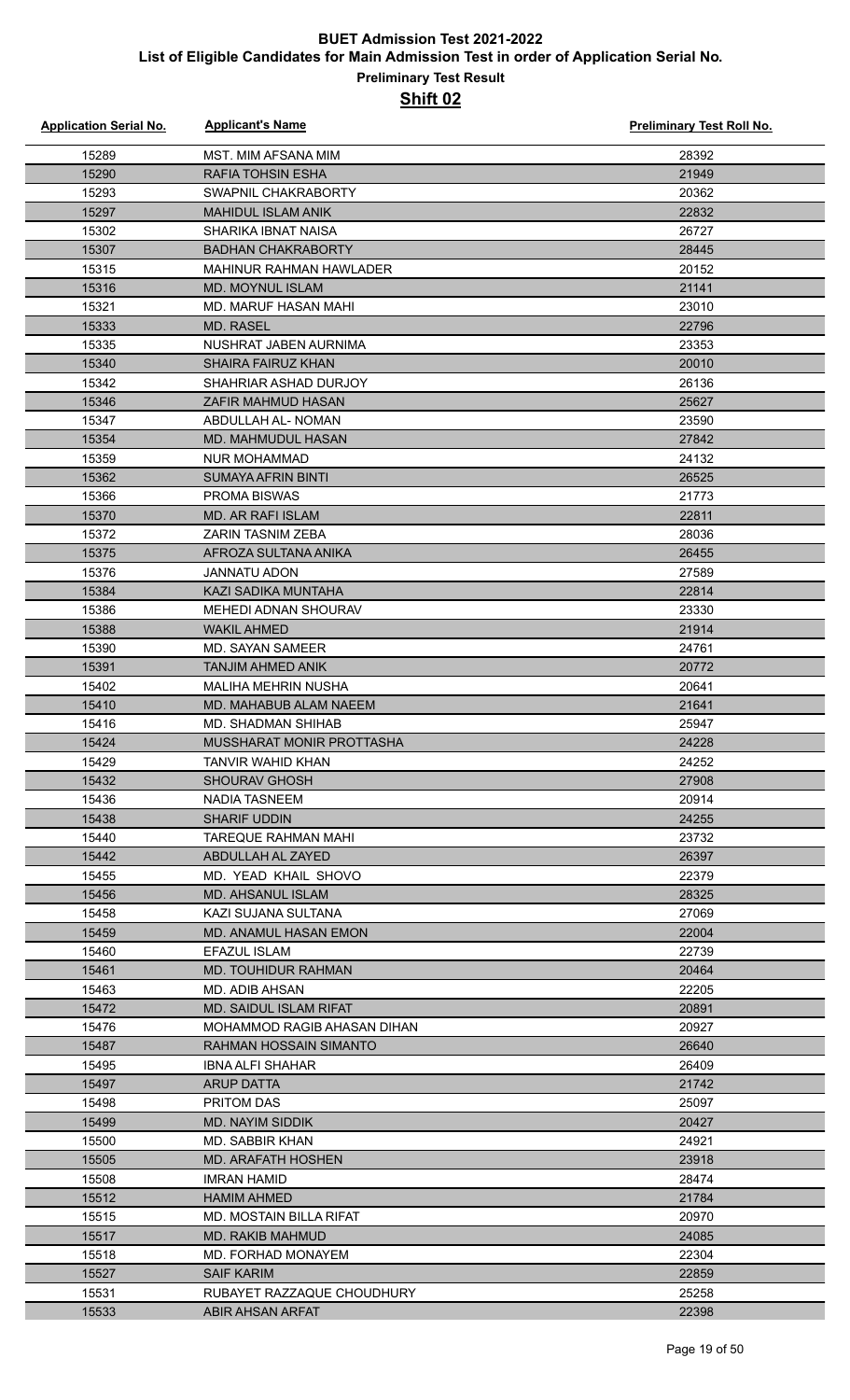| <b>Application Serial No.</b> | <b>Applicant's Name</b>          | <b>Preliminary Test Roll No.</b> |
|-------------------------------|----------------------------------|----------------------------------|
| 15536                         | MD. YEAS                         | 21846                            |
| 15542                         | <b>RIFAH ZAKIAH</b>              | 22927                            |
| 15548                         | <b>NAZMUN ARA</b>                | 23689                            |
| 15554                         | <b>MD. REZWAN AZAD</b>           | 22570                            |
| 15555                         | <b>SRABONI DEB</b>               | 27929                            |
| 15556                         | SAYED SHAHRIAR ISLAM LAMUN       | 28075                            |
| 15558                         | <b>MAHIR MOHAMMED LABIB</b>      | 27320                            |
| 15568                         | <b>MD. SAIDUL ISLAM</b>          | 23908                            |
| 15580                         | RONOJOY ROY                      | 27361                            |
| 15582                         | MD. ARAFAT MALITHA               | 20645                            |
| 15597                         | <b>MD. TANZIMUL ISLAM</b>        | 25660                            |
| 15598                         | <b>SHIMUL AHMED</b>              | 22094                            |
| 15599                         | <b>SHAIKH FARDIN HASIB</b>       | 23763                            |
| 15602                         | <b>MD. REYAD HASAN</b>           | 20878                            |
| 15604                         | <b>SHAKIL ASIF</b>               | 25592                            |
| 15606                         | <b>SHAHRIAR HOSSEN FAHIM</b>     | 27002                            |
| 15611                         | <b>LAMIYA KABIR</b>              | 26802                            |
| 15626                         | SYED MD. ASHHAB ZAMAN            | 27052                            |
| 15631                         | <b>TANVIR AHMED NOYON</b>        | 28160                            |
| 15639                         | <b>MD. NABIL HASAN</b>           | 27372                            |
| 15641                         | <b>SOYAIB AHAMED</b>             | 20372                            |
| 15642                         | <b>JOHAER MEHTAB</b>             | 21605                            |
| 15644                         | READUZZAMAN MAHI                 | 25717                            |
| 15647                         | <b>MEHEDI HASAN ROBIN</b>        | 20945                            |
| 15675                         | <b>JABIR AHMAD JAHIN BHUIYAN</b> | 21027                            |
| 15677                         | SARWAD HASAN SIDDIQUI            | 24617                            |
| 15686                         | <b>MARZIA</b>                    | 22440                            |
| 15688                         | <b>TASFIA RUBAYYAAT</b>          | 25701                            |
| 15690                         | <b>TAMAL DEB NATH</b>            | 26021                            |
| 15695                         | MD. RUBAIAT AL MAHAMUD           | 26723                            |
| 15705                         | AHMED SHAFIN RUHAN               | 27825                            |
| 15711                         | <b>SAMIA NOWRIN</b>              | 20738                            |
| 15712                         | TASNIM SADIA                     | 25358                            |
| 15715                         | <b>MD. SHIHAB UDDIN</b>          | 22756                            |
| 15718                         | <b>FARDIL ISLAM SIAM</b>         | 20604                            |
| 15737                         | <b>MD MOKARRAM HOSSAIN</b>       | 26261                            |
| 15744                         | FAIRUZ TAFANNUM SIMIN            | 26678                            |
| 15749                         | SADMAN HOSSAIN SAHIL             | 23376                            |
| 15750                         | <b>MONJUR HOSSAIN KHAN</b>       | 24768                            |
| 15754                         | <b>TAWSIF AHMED SIDDIQUE</b>     | 21376                            |
| 15761                         | <b>TAUFIQUL ISLAM RIZWAN</b>     | 25575                            |
| 15768                         | <b>JANNATUL MAWA SHIFA</b>       | 26218                            |
| 15769                         | SADIQUE HASAN RUDDRA             | 22816                            |
| 15771                         | AKHIAR HOSSAIN ADIB              | 20138                            |
| 15774                         | <b>MONISH MUSTAFI DIBYO</b>      | 23429                            |
| 15781                         | <b>SHAHRIAR ABDULLAH</b>         | 25644                            |
| 15783                         | SAKIBUL HASAN BHUIYA             | 26791                            |
| 15784                         | <b>SAMIN MAHMUD</b>              | 27673                            |
| 15785                         | <b>ZAHIN NAWAR</b>               | 22661                            |
| 15790                         | <b>MD. FARDIN HOSSEN ANTOR</b>   | 21432                            |
| 15792                         | MD. REZOAN AHMMED METHIL         | 20767                            |
| 15794                         | MEHERIN MASHRI NIJUM             | 28014                            |
| 15800                         | MOHAMMAD ABID HASAN              | 23101                            |
| 15805                         | <b>TASNIM ASHRAF</b>             | 21804                            |
| 15809                         | SHAHID - E - KAISER MD. TASHRIF  | 25719                            |
| 15813                         | HASAN AL-MAHADI                  | 28439                            |
| 15817                         | MD. ABDULLAH AL MARUF TOUHID     | 20428                            |
| 15819                         | <b>MD. ASIF KIBRIA</b>           | 27843                            |
| 15822                         | MD. FERDOUS OYHID SHUVO          | 26611                            |
| 15829                         | <b>PRITAM SAHA</b>               | 21046                            |
| 15837                         | MD. IMRAN NAZIR                  | 26931                            |
| 15839                         | <b>MD. RUBAYET HASAN</b>         | 23094                            |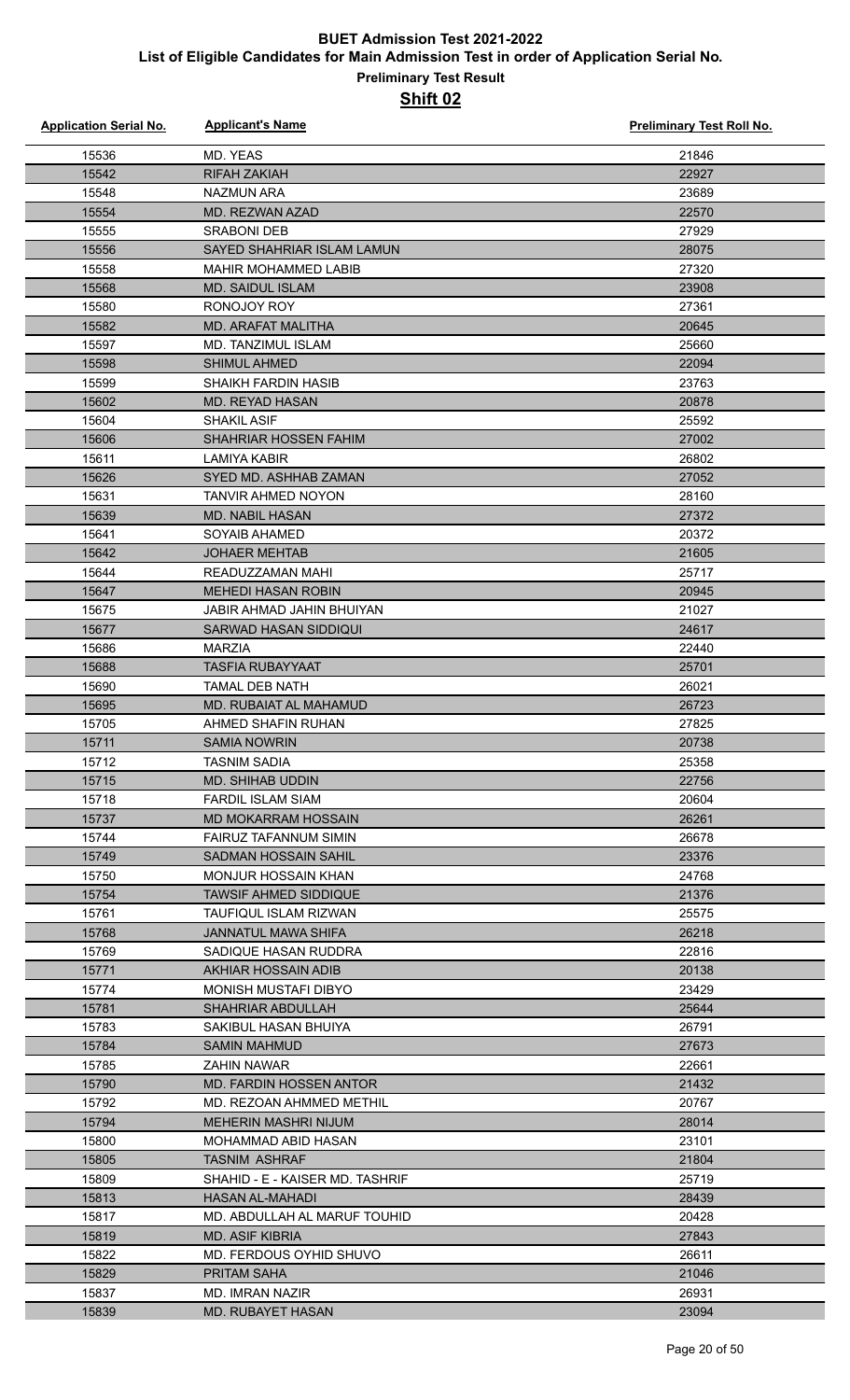#### **Preliminary Test Result Shift 02**

| <b>Application Serial No.</b> | <b>Applicant's Name</b>                          | <b>Preliminary Test Roll No.</b> |
|-------------------------------|--------------------------------------------------|----------------------------------|
| 15852                         | <b>MEHJABIN DIANA</b>                            | 26420                            |
| 15854                         | MUBASSHIR RAHIB JOUTHA                           | 21498                            |
| 15855                         | MD. MEHEDI HASAN JIHAD                           | 28228                            |
| 15856                         | <b>ISTIWAK AHAMMED RIFAT</b>                     | 22831                            |
| 15862                         | SAKIBUR RAHMAN                                   | 23161                            |
| 15868                         | <b>MD. ARIFUL MAHMUD SHRABON</b>                 | 21349                            |
| 15872                         | <b>TASFIA NAWAR CHARON</b>                       | 28494                            |
| 15873                         | <b>NAJMUS SAKIB FERDOUS</b>                      | 21154                            |
| 15883                         | M. M. ABIR HASSAN TAMIM                          | 21377                            |
| 15884                         | <b>FARDIN AHMED</b>                              | 23553                            |
| 15888                         | MD. RAFIULE MUMIN RIAN                           | 24697                            |
| 15890                         | MD. SAIEF AL ISLAM                               | 23840                            |
| 15891                         | MD. MARZANUL ISLAM                               | 25141                            |
| 15896                         | MD. BEMAIN SHEIKH                                | 27637                            |
| 15904                         | MD. SHAHARIA FARHAN                              | 22146                            |
| 15905                         | MD. TAMZEED MAHFUZ MAZUMDER                      | 24977                            |
| 15927                         | <b>MD. MAHIR RAIHAN</b>                          | 23104                            |
| 15928                         | <b>MD. ASHRAFUL ISLAM SIAM</b>                   | 20547                            |
| 15935                         | ZAYED MOHAMMED UDDIN                             | 28128                            |
| 15937                         | <b>MD. EBRAHIM KHALIL</b>                        | 27735                            |
| 15938                         | MD. MUSHFIQUR RAHMAN KHAN                        | 24517                            |
| 15939                         | SHADAB TANJEED AHMAD                             | 27599                            |
| 15941                         | <b>RAFIN AL NAHIAN</b>                           | 23729                            |
| 15943                         | <b>MD. MAHMUDUL HASSAN</b>                       | 23266                            |
| 15952                         | MD. SABBIR HOSSAIN HRIDOY                        | 24475                            |
| 15957                         | <b>MIR MOSTAFA TAHMID</b>                        | 20471                            |
| 15960                         | MD. ZUBAYER HASAN                                | 23312                            |
| 15976                         | <b>MD. ARIF HOSSEN SAIKAT</b>                    | 23916                            |
| 15989                         | AFTAB HOSSAIN MIKAT                              | 21568                            |
| 15998                         | NILACHAL GOSWAMI                                 | 27074                            |
| 16000<br>16006                | MOHAMMAD ERFAN HOSSAIN<br>SALSABIL TASNIM        | 26993<br>27437                   |
| 16009                         | MD. SHEHAB BABU                                  | 24654                            |
| 16022                         | MAHINOOR ZAMAN SAYEDA                            | 20974                            |
| 16025                         | ROHAN HOSSAIN HRIDOY                             | 24623                            |
| 16026                         | TOPOTY SARKAR                                    | 20809                            |
| 16028                         | SADIKA ISLAM                                     | 26445                            |
| 16029                         | REDOWAN BILLAH SAMI                              | 25769                            |
| 16030                         | MD. MASHRAFI AHMED                               | 24759                            |
| 16040                         | <b>SAMIHA NOWSHIN</b>                            | 22794                            |
| 16045                         | MOKARROM AHAMED BADHON                           | 22377                            |
| 16046                         | MD. ABUBAKAR SIDDIQ MIA                          | 22419                            |
| 16048                         | MD. ASAD SHEKH                                   | 23234                            |
| 16057                         | SUMAIYA TABASSUM                                 | 21648                            |
| 16063                         | ABRAR AHMED SIDDIQUE                             | 28239                            |
| 16066                         | SAKHAWAT AHAMOD KHAN                             | 25558                            |
| 16068                         | FAWZIA FARIHA                                    | 22008                            |
| 16078                         | ATIKA ASHRAF AKHI                                | 26515                            |
| 16080                         | SAJID SHAHRIAR SANAM                             | 27592                            |
| 16083                         | MD. ABDULLAH AL MAMUN                            | 21009                            |
| 16089                         | MD. NAYEM NOWSHAD                                | 25071                            |
| 16093                         | ABDULLAH-AL-NOOR                                 | 24601                            |
| 16097                         | NAZMUS SHAHADUT                                  | 23020                            |
| 16101                         | MD. FARHAN QUADERY                               | 25581                            |
| 16109                         | SHEIKH BASHIR MAHMUD RAJIB                       | 24992                            |
| 16120                         | YESIR ARAFAT                                     | 22382                            |
| 16122                         | DEBAJIT DAS GUPTA                                | 24863                            |
| 16125                         | <b>MANSURA ISLAM ORTHY</b>                       | 27369                            |
| 16129                         | <b>JARIN TASNIM MAHNUR</b>                       | 22601                            |
| 16137<br>16142                | MD. FAIYAZ RIDWAN NIRVIK<br>REFAH TAMANNA HABIBA | 27994<br>20685                   |
| 16154                         | <b>ROKIBUL ISLAM</b>                             | 26300                            |
|                               |                                                  |                                  |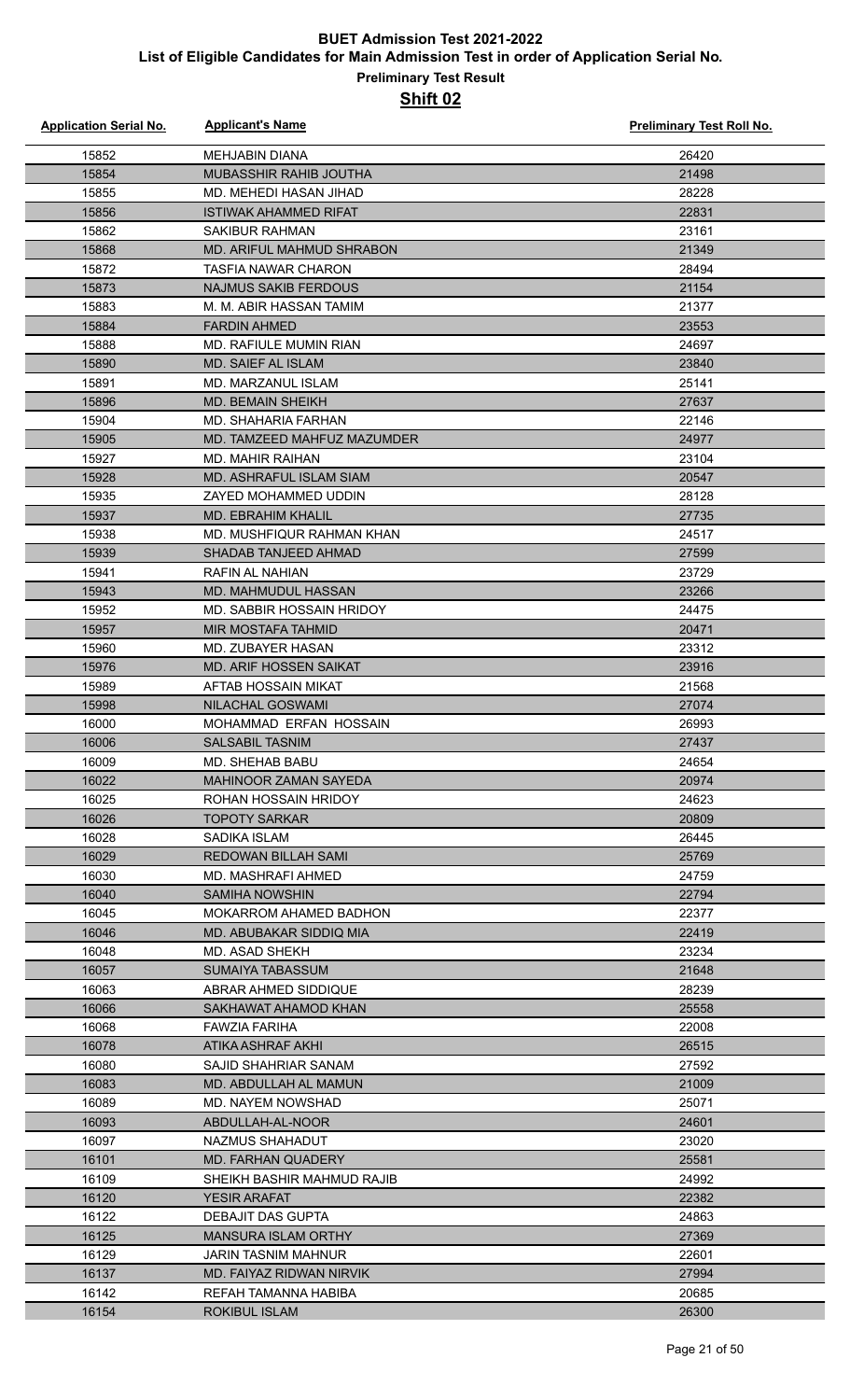| <b>Application Serial No.</b> | <b>Applicant's Name</b>                             | Preliminary Test Roll No. |
|-------------------------------|-----------------------------------------------------|---------------------------|
| 16156                         | <b>SUVON DEBNATH</b>                                | 26588                     |
| 16157                         | <b>ZARIF ITMAM HOSSAIN</b>                          | 21716                     |
| 16165                         | MD. FAID HOSSAIN MAZUMDER                           | 23550                     |
| 16182                         | ABDULLAH AL MAMUN                                   | 22233                     |
| 16183                         | NADBI HOSSAIN NISHAT                                | 25417                     |
| 16186                         | RAFAT AZIZ RAINUK                                   | 20109                     |
| 16191                         | <b>HABIBUL ALAM ASIF</b>                            | 22236                     |
| 16198                         | <b>KAZI TASFIN MAHMUD</b>                           | 26856                     |
| 16202                         | <b>BORNIL DEBNATH</b>                               | 21809                     |
| 16204                         | <b>ANKON AHAMED</b>                                 | 24651                     |
| 16208                         | MD. SHAKIB AL HASAN SIMUL                           | 22266                     |
| 16215                         | MD. REDOWANUL HOQUE                                 | 27554                     |
| 16230                         | <b>AHMAD HASAN</b>                                  | 22835                     |
| 16248                         | <b>MAHIR SALAHIN</b>                                | 22686                     |
| 16253                         | MD. MEHEDI HASAN                                    | 23384                     |
| 16268                         | Md. Abdullah Al Jubaer Gem                          | 23679                     |
| 16271                         | MD. RIAZUL ALAM                                     | 27114                     |
| 16273                         | <b>MD. MIJAIL SHEIKH</b>                            | 23933                     |
| 16275                         | MD. MINHAZUL ISLAM                                  | 22171                     |
| 16280                         | <b>SURIAYA PERVEN</b>                               | 25871                     |
| 16285                         | MRIDUL HASSAN HEMU                                  | 28184                     |
| 16287                         | <b>MD. PARVEJ HASHAN</b>                            | 25577                     |
| 16303                         | MD. SHADMAN REZA ZAMI                               | 24894                     |
| 16317                         | MD. RAKIUL ALAM SHOHAN                              | 21290                     |
| 16320                         | <b>SAMIA AREFIN</b>                                 | 21645                     |
| 16321                         | <b>MD SOWKHIN SHEIKH</b>                            | 24891                     |
| 16322                         | MD. ABDUR RAHIM                                     | 23950                     |
| 16325                         | MD. AZMAIN ATIQUE                                   | 23435                     |
| 16333                         | AYON CHANDRA GHOSH                                  | 23940                     |
| 16338                         | <b>TUSON KUMAR MONDAL</b>                           | 28141                     |
| 16339                         | SIDRATUL MUNTAHA SIAM                               | 21873                     |
| 16340                         | SYED NAIMUL ISLAM                                   | 20865                     |
| 16344                         | MD. ABTAHEE KABIR                                   | 22966                     |
| 16346                         | JANNATUL FARDOUS MUKTI                              | 27462                     |
| 16350                         | <b>ISHTIAK AHMAD</b>                                | 27188                     |
| 16353                         | <b>MD. ALAMIN BISWAS HEROK</b>                      | 20257                     |
| 16356                         | <b>MD.ARIFUL ALAM</b>                               | 22687                     |
| 16358                         | S.M. RAKIB HASAN                                    | 24914                     |
| 16359                         | MD. HRIDOY HOSSAIN                                  | 25279                     |
| 16362                         | MD. SHAHRUK SHADMAN ALVY                            | 27501                     |
| 16366                         | TAHMINA TASNIM ANANNA                               | 25999                     |
| 16376                         | <b>SPONDON SARKER ANKON</b>                         | 21801                     |
| 16377<br>16382                | MOHAMMAD SHAIKH SADIK<br><b>GEORGE PALLOB DEWRI</b> | 22961<br>20278            |
| 16384                         | <b>MUAMMAR SHAHRIAR</b>                             | 26301                     |
| 16386                         | <b>RAIYAN ABEDIN MAHIN</b>                          | 26130                     |
| 16387                         | JATIRMOY ROY                                        | 24281                     |
| 16389                         | MD. MASFI HASAN RABID                               | 24845                     |
| 16391                         | SHISHIR ACHARJEE                                    | 26090                     |
| 16398                         | SOURAV KUMAR MONDAL                                 | 22045                     |
| 16403                         | SYED NAZMUS SAKIB                                   | 23743                     |
| 16411                         | RAKIBUR RAHMAN                                      | 25319                     |
| 16415                         | MD. NAFIJUR RAHAMAN                                 | 21961                     |
| 16418                         | PRINCE AL MAHMOOD                                   | 26061                     |
| 16421                         | <b>SAKIF WASIT</b>                                  | 23295                     |
| 16425                         | <b>AHNAF HASAN</b>                                  | 26146                     |
| 16432                         | <b>TASMIM MAHID CHANCHAL</b>                        | 25138                     |
| 16438                         | NISHAT TETHEE EEHA                                  | 27352                     |
| 16439                         | MD. ZALAL UZ BIN PORAN                              | 27136                     |
| 16440                         | <b>SUDIPON SARKER</b>                               | 23016                     |
| 16444                         | <b>QUAZI TAJGIR TAHMIN RAEVAN</b>                   | 21762                     |
| 16448                         | <b>SHAIKH IMTIAZ</b>                                | 22580                     |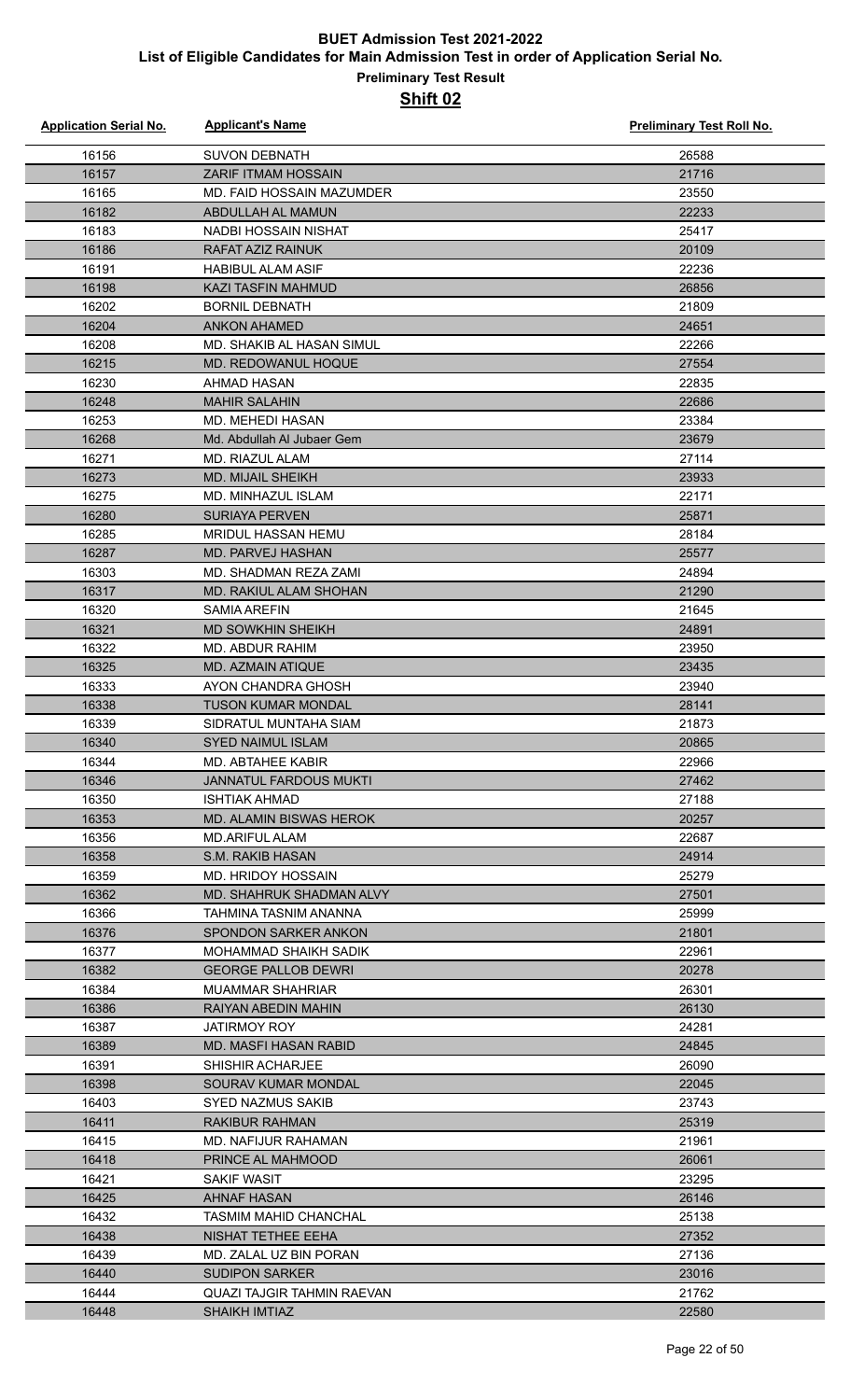| <b>Application Serial No.</b> | <b>Applicant's Name</b>       | Preliminary Test Roll No. |
|-------------------------------|-------------------------------|---------------------------|
| 16449                         | ROBAYET HOSSEN BAPON          | 25276                     |
| 16461                         | <b>RIFAH TASNIA EVA</b>       | 20618                     |
| 16463                         | MD. HASNAT JINNURAIN MAYAZ    | 26981                     |
| 16473                         | <b>MD. MAHI ISLAM</b>         | 22090                     |
| 16474                         | NUSRAT HABIB                  | 23382                     |
| 16482                         | <b>FAISOL KABEER MUJAHID</b>  | 26401                     |
| 16490                         | MD. SHAKHOYAT RAHMAN SHUJON   | 27152                     |
| 16492                         | <b>SHAWON BARUA</b>           | 20630                     |
| 16503                         | MD. MEHEDI HASAN KHAN         | 25600                     |
| 16504                         | <b>MD FAHIM SARKER</b>        | 25631                     |
| 16507                         | <b>MEGHABOTI MOHANTA</b>      | 22123                     |
| 16517                         | <b>SULAV DEB</b>              | 23579                     |
| 16522                         | ABROR HOSSAIN ANMOY           | 26383                     |
| 16523                         | MISHA MAHENUR ALAM            | 25067                     |
| 16527                         | DHRUBO DAS                    | 24391                     |
| 16528                         | KOUSHES NOON                  | 26231                     |
| 16531                         | <b>IBTEHAJ TASNIM MIKAT</b>   | 21455                     |
| 16535                         | ASIB AHAMED MASUM             | 21596                     |
| 16541                         | MD. HASIBUR RAHMAN ALIF       | 20828                     |
| 16553                         | <b>WASIF UDDIN</b>            | 20186                     |
| 16557                         | <b>ALAN PATRICK GOMES</b>     | 23529                     |
| 16560                         | AMLAN SARKER TURNA            | 26002                     |
| 16566                         | <b>TASNIM KABIR SADIK</b>     | 22317                     |
| 16568                         | NUSRAT JAHAN NIDHI            | 23552                     |
| 16573                         | TAHMIDA MUMTAHINA             | 26673                     |
| 16580                         | <b>NAEEM MAHMUD</b>           | 28395                     |
| 16583                         | MOHAMMAD FAZLE RABBI          | 20610                     |
| 16588                         | <b>SHADMAN SAKIB</b>          | 21998                     |
| 16592                         | <b>TASNIMZAMAN TANMI</b>      | 23827                     |
| 16596                         | <b>ANKITA NAG AYSHI</b>       | 20242                     |
| 16597                         | <b>RIDOY KARMOKAR</b>         | 20230                     |
| 16598                         | AHMED REZA JUNAID             | 24799                     |
| 16603                         | <b>MD. BORHAN ALI</b>         | 24551                     |
| 16614                         | <b>ASHISH MAZUMDER</b>        | 21752                     |
| 16625                         | APURBA ROY SONGEET            | 27445                     |
| 16630                         | <b>MRITTIKA GOSWAMI</b>       | 23759                     |
| 16631                         | <b>MARUF SARKAR</b>           | 25346                     |
| 16642                         | TASMIA TABASSUM MEHENAZ       | 26215                     |
| 16649                         | MD. NAYEEM SARKAR             | 27708                     |
| 16650                         | ATIRA ELHAM BINTEE            | 25603                     |
| 16653                         | SNEHASHISH SARKER SHIMUL      | 22615                     |
| 16660                         | TABASSUM MEHJABIN AUTHOL      | 21512                     |
| 16663                         | FARUK MOHAMMOD SURZO          | 21414                     |
| 16668                         | <b>TAJNOOR SULTANA</b>        | 21416                     |
| 16687                         | MD. TANZIM ALAHI              | 20074                     |
| 16699                         | MD. HASANUL ISLAM             | 22849                     |
| 16705                         | TASBIHA RAHMAN                | 24424                     |
| 16713                         | RAMIYA REZA                   | 24361                     |
| 16715                         | KHAN SHAFIN SHAHRIAR          | 23924                     |
| 16717                         | IMTIAZ AHMED                  | 25237                     |
| 16720                         | ARGHO MONDAL                  | 23004                     |
| 16724                         | <b>ZUBAIR PATHAN</b>          | 20133                     |
| 16725                         | MASRAFI ALAM TOUFIQUE         | 24365                     |
| 16735                         | <b>ILHAN MASUD</b>            | 20919                     |
| 16745                         | SYNTHIA RAHMAN SHASHY         | 27805                     |
| 16746                         | SOIKAT SAHA                   | 24700                     |
| 16748                         | MAHMUD AL-AMIN SHOBORNO       | 22129                     |
| 16761                         | MUHAMMED SHAFAYAT JAMIL       | 25397                     |
| 16769                         | MD. HASEBUL HASAN TRIPTO      | 23367                     |
| 16772                         | SAUVIK SAHA ANGSHU            | 25351                     |
| 16796                         | <b>ASHIQUL ARAFAT SHITHIL</b> | 23261                     |
| 16801                         | <b>TAWHID BIN MAMUN</b>       | 26863                     |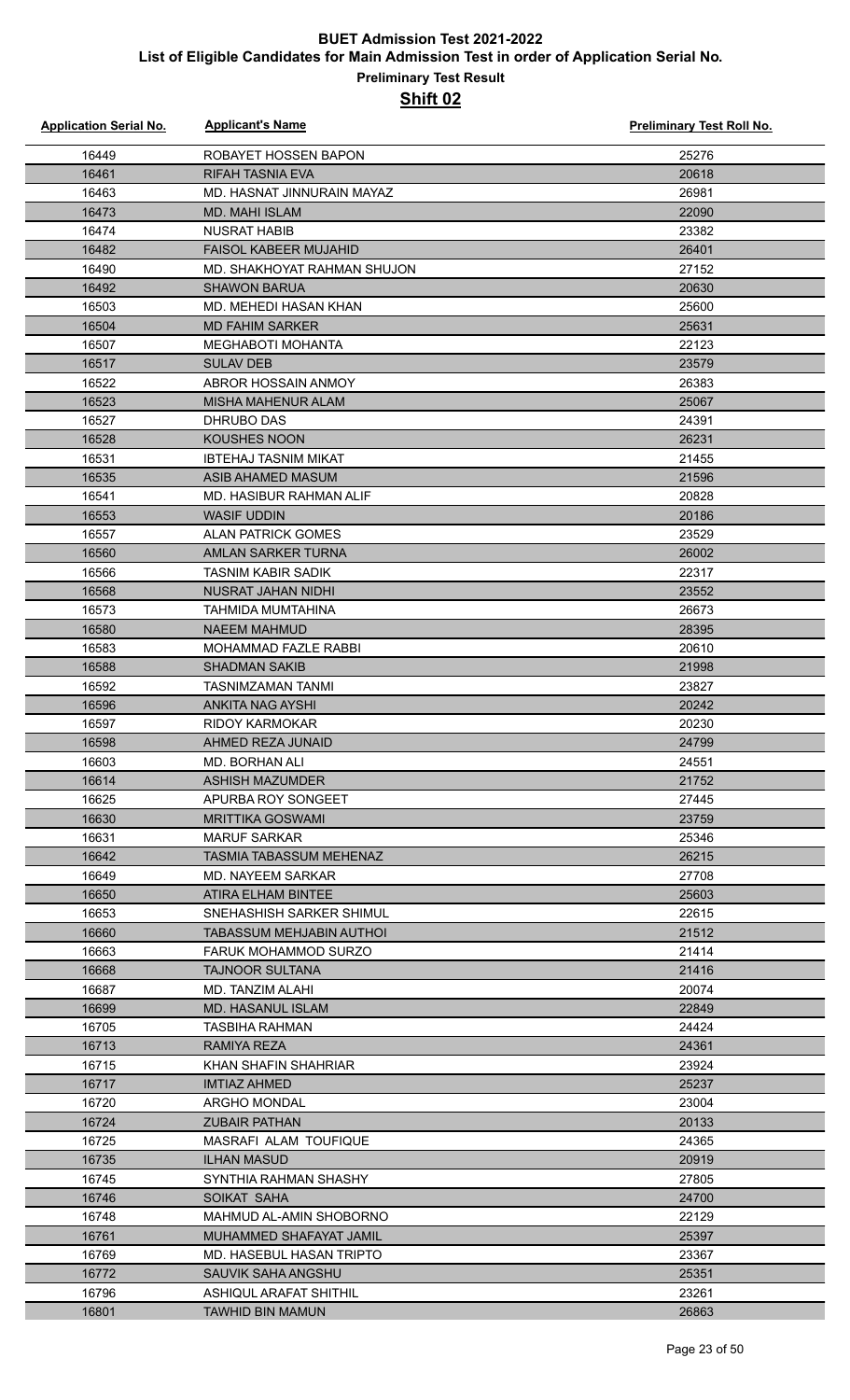| <b>Application Serial No.</b> | <b>Applicant's Name</b>                                 | <b>Preliminary Test Roll No.</b> |
|-------------------------------|---------------------------------------------------------|----------------------------------|
| 16803                         | <b>MD AL KAYES</b>                                      | 25156                            |
| 16804                         | <b>TASFIA NAHROON</b>                                   | 28089                            |
| 16806                         | <b>SUJOY BANIK</b>                                      | 24917                            |
| 16815                         | AL NAHIAN ROHAN                                         | 27281                            |
| 16821                         | ANIRBAN NILOY BISWAS                                    | 24595                            |
| 16832                         | <b>AZIZUN NAHAR OISHEE</b>                              | 24465                            |
| 16841                         | RAISA CHOWDHURY                                         | 27349                            |
| 16848                         | PRAJNA PRODEEPTI SUTRADHAR                              | 24520                            |
| 16853                         | ATIKA TABASSUM SUCHI                                    | 27360                            |
| 16887                         | <b>SAMEEN YEASER ADIB</b>                               | 28012                            |
| 16889                         | <b>DIPTO SARKAR</b>                                     | 25154                            |
| 16891                         | PRITHVIRAJ CHOWDHURY                                    | 25192                            |
| 16895                         | AFSANA HENA                                             | 24892                            |
| 16896                         | <b>RUPAM PODDER</b>                                     | 26098                            |
| 16905                         | FOWZIA MAHMUD AFRIN                                     | 27156                            |
| 16906                         | MD. TAMIMUL ISLAM SHUVO                                 | 26485                            |
| 16908                         | <b>RIFAH SANZIDA</b>                                    | 24910                            |
| 16921                         | <b>TAMIM MUNTAKIM</b>                                   | 21292                            |
| 16923                         | <b>MD. SAJID ISLAM</b>                                  | 23192                            |
| 16925                         | <b>NAHIAN TOWFIQUE</b>                                  | 20282                            |
| 16927                         | <b>MOHIBUL HASAN</b>                                    | 24006                            |
| 16933                         | SIDRATUL MUNTAHA PRAPTI                                 | 24859                            |
| 16937                         | SUMAIYA BINTE SOLAYMAN                                  | 25773                            |
| 16938                         | <b>MD. TAHSIN HASAN</b>                                 | 21939                            |
| 16945                         | MOHAMMAD. SAJID AL RAFI HASAN                           | 20001                            |
| 16948                         | <b>SAUGATA BISWAS</b>                                   | 24996                            |
| 16953                         | MD. SHAKLAEN MUSTAQ                                     | 21120                            |
| 16956                         | <b>FAIYAZ MUGNI ZAMAN</b>                               | 23554                            |
| 16965                         | MOHAMMED MIZBAHUL ABEDIN                                | 27241                            |
| 16966                         | MAHIDUZZAMAN MAHIM                                      | 20510                            |
| 16970                         | <b>RUDRA SARKER</b>                                     | 22037                            |
| 16984                         | <b>MD SADMAN SAKIB</b>                                  | 22944                            |
| 16991                         | <b>SHEFATUL ISLAM</b>                                   | 20612                            |
| 17003                         | AHMAD ASHAB ZABIR                                       | 23826                            |
| 17016                         | MEHEDI HASAN NABIL                                      | 22485                            |
| 17019                         | <b>AVISHAK DAS</b>                                      | 23032                            |
| 17021                         | MD. MUJAHIDUL ISLAM                                     | 20714                            |
| 17022                         | <b>MD. JAMIUL ISLAM</b>                                 | 22891                            |
| 17023                         | <b>SHAKIB PRODHAN</b>                                   | 27879                            |
| 17026                         | MD. ABU SALEH AKIB                                      | 22033                            |
| 17028                         | RAJESH MOZUMDER RANTI                                   | 26171                            |
| 17031                         | TANVIR HASAN IMRAN                                      | 26327                            |
| 17047                         | MD. KAWSAR HOSSAIN                                      | 25620                            |
| 17050                         | RAMIM AHMED                                             | 28475                            |
| 17051                         | AHMED WASIK IBRAR                                       | 23712                            |
| 17058                         | <b>ARAT MUKTASID</b>                                    | 21246                            |
| 17064                         | ARIF ISHTYAQ CHOWDHURY SIFAT                            | 27377                            |
| 17069<br>17073                | MD. MUSFIQUR RAHMAN SAFI<br><b>JAWADUL KARIM TANZIM</b> | 28051<br>20522                   |
|                               |                                                         |                                  |
| 17077<br>17079                | <b>TINA DHAR</b>                                        | 21604                            |
| 17085                         | SHEKH MOHAMMAD FAHAD<br>MD. SAMIUL HASAN                | 27859<br>27133                   |
| 17093                         | MD HABIBUR RAHMAN MUNNA                                 | 24102                            |
| 17094                         | <b>MAISHA FAHMIDA SEMONTY</b>                           | 22882                            |
| 17095                         | NAFISA ANJUM TANISHA                                    | 24310                            |
| 17106                         | RABEYA ISLAM DOLON                                      | 26801                            |
| 17122                         | S.M. ANUS TAHSHIN ESAD                                  | 27151                            |
| 17139                         | NAFISA NAWAR                                            | 27383                            |
| 17142                         | SWAPNADIP CHANDA                                        | 20302                            |
| 17148                         | MST. SHAHNAJ PERVIN EVA                                 | 26662                            |
| 17153                         | MD. ZARIF BIN BALAYET                                   | 25403                            |
| 17155                         | <b>MOSAMMAT ASMAUL HUSNA</b>                            | 20030                            |
|                               |                                                         |                                  |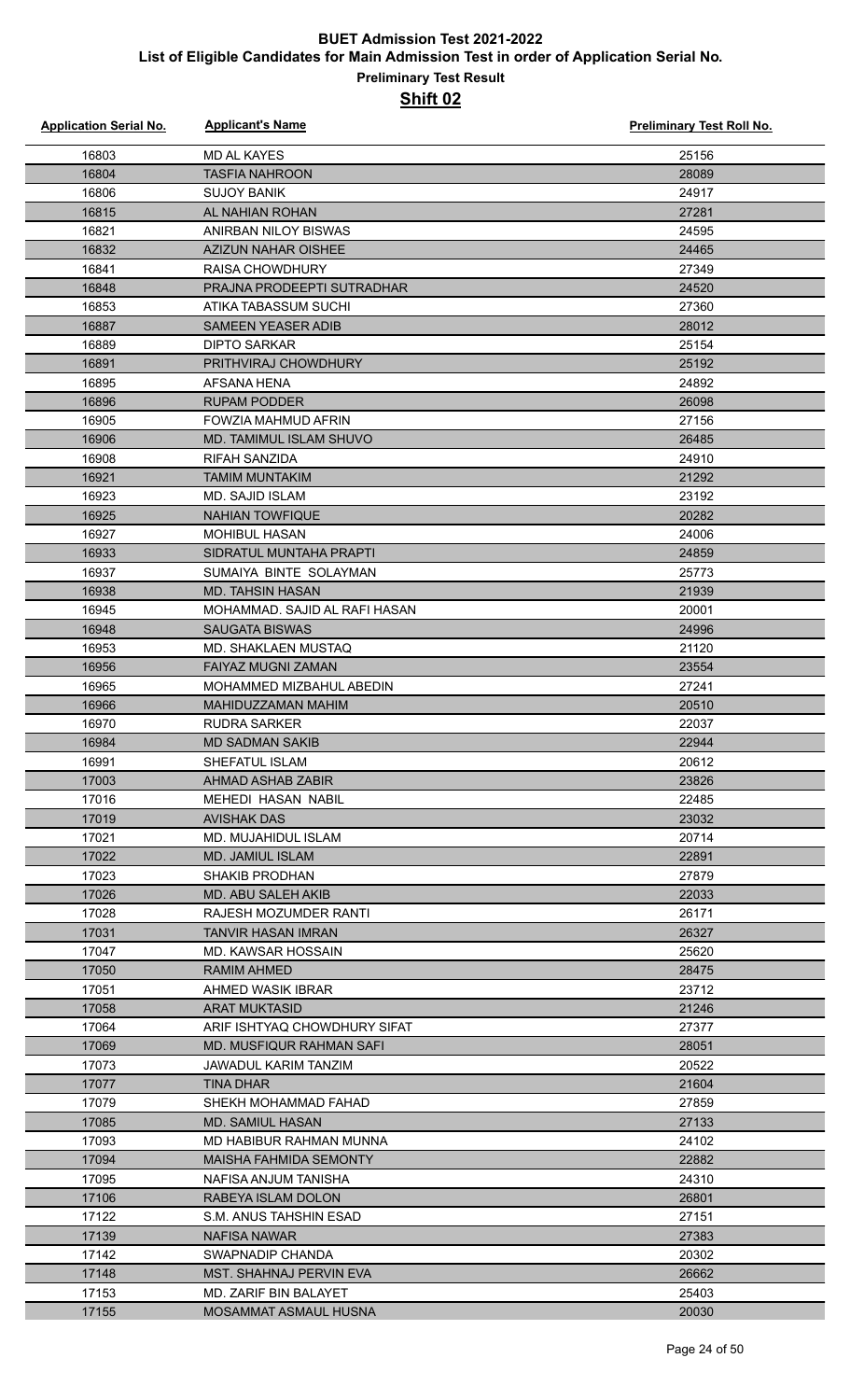#### **Preliminary Test Result Shift 02**

| <b>Application Serial No.</b> | <b>Applicant's Name</b>                                      | <b>Preliminary Test Roll No.</b> |
|-------------------------------|--------------------------------------------------------------|----------------------------------|
| 17156                         | MD. REDWAN BHUIYAN RAFIO                                     | 24232                            |
| 17168                         | <b>FATIN MAHTAB</b>                                          | 21866                            |
| 17174                         | <b>TASNUBA MOSARRAT HOSSAIN</b>                              | 20120                            |
| 17182                         | ZIAD MUHAMMAD TAHZEEB RAHMAN                                 | 26180                            |
| 17195                         | MD. SAJU MIA                                                 | 24800                            |
| 17199                         | <b>MD. TANVIRUL ISLAM</b>                                    | 27371                            |
| 17211                         | <b>RIBBIE MD OMAR</b>                                        | 24092                            |
| 17214                         | <b>SHAHRIAR ABID</b>                                         | 24200                            |
| 17235                         | SK. ALI AHNAF                                                | 27815                            |
| 17238                         | NAASHRAH NAASHIDIN PREETASHA                                 | 26396                            |
| 17239                         | <b>SHAHRIAR ISLAM</b>                                        | 28135                            |
| 17253                         | <b>MD. AMIRUL ISLAM SHAWON</b>                               | 26846                            |
| 17257                         | <b>OVIJIT CHANDRA BALO</b>                                   | 22717                            |
| 17265                         | <b>MD.NAZMUS SAKIB</b>                                       | 25836                            |
| 17267                         | <b>MD. RAKIB HASAN</b>                                       | 22271                            |
| 17276                         | <b>ANIK SAHA</b>                                             | 27403                            |
| 17277                         | <b>ISHTIAQ AHMED ZAMAL</b>                                   | 27018                            |
| 17278                         | <b>AMITH GHOSH</b>                                           | 24419                            |
| 17283                         | <b>PRITOM BANIK</b>                                          | 22113                            |
| 17285                         | PARBA DUTTA                                                  | 28225                            |
| 17292                         | MD. IQBAL HOSSAIN KHAN                                       | 27436                            |
| 17299                         | <b>MD.MOIN UDDIN</b>                                         | 25637                            |
| 17302                         | <b>TASPIA JERIN TROYE</b>                                    | 28024                            |
| 17303                         | MST. SUMAIYA KHANOM                                          | 20785                            |
| 17308                         | <b>RAKIB MIA</b>                                             | 26954                            |
| 17309                         | <b>MD. ABIDUR RAHMAN</b>                                     | 27353                            |
| 17314                         | <b>SAI MON MARMA</b>                                         | 27344                            |
| 17315                         | <b>FARIHA AKTER</b>                                          | 21419                            |
| 17318                         | <b>MAFRUHA ISLAM AISHI</b>                                   | 22202                            |
| 17331                         | <b>SAFRAT SAMIA</b>                                          | 25161                            |
| 17334                         | <b>SANTU DAS</b>                                             | 24060                            |
| 17335                         | MD. ZABIR HASAN                                              | 21280                            |
| 17339                         | RAHUL DEB ROY                                                | 25511                            |
| 17343                         | <b>MEHEDI HASSAN MARUF</b>                                   | 22639                            |
| 17351                         | <b>FARNAJ ROWSHAN</b>                                        | 21893                            |
| 17353                         | <b>MD. TAREQ SHAH</b>                                        | 23878                            |
| 17354                         | <b>ASHRAF AL-AMIN</b>                                        | 22938                            |
| 17355                         | <b>ANINDITA DAS</b>                                          | 24021                            |
| 17357                         | SHARAFAT ISLAM SHIHAB                                        | 27639                            |
| 17366                         | <b>HABIBA SULTANA</b>                                        | 20857                            |
| 17367                         | <b>JASIA AFRIN LOBA</b>                                      | 20671                            |
| 17377                         | <b>MD. SOUVIK ISLAM</b>                                      | 20833                            |
| 17380                         | SADIA AFRIN                                                  | 20889                            |
| 17383                         | <b>RIFAH TASNOVA</b>                                         | 23757                            |
| 17390                         | MD. AHASAN- AL- IMRAN                                        | 23381                            |
| 17393                         | SHAIRA ZAMAN HITAISHI                                        | 20394                            |
| 17398                         | MD. SHAMIUL ALAM                                             | 23034                            |
| 17402                         | MD. ASIF KHAN                                                | 23677                            |
| 17406                         | MD. FAISAL ALAM                                              | 22704                            |
| 17416                         | <b>ANIK DATTA</b>                                            | 22738                            |
| 17419                         | <b>MD. RIMON</b>                                             | 27867                            |
| 17421                         | FAHIM MD. ZISHAN                                             | 23035                            |
| 17427                         | <b>IMRAN KABIR</b>                                           | 25395                            |
| 17438                         | <b>MD.TAHMIN RAHMAN</b>                                      | 26153                            |
| 17441                         | PRONAB KUMAR DAS                                             | 26757                            |
| 17443                         | <b>FABIHA TASNIM</b><br><b>MD. TAWFIQUE MOLLA</b>            | 20812                            |
| 17447                         |                                                              | 27274                            |
| 17459                         | NASHID-A-SIKDER AMIO                                         | 21767                            |
| 17460                         | <b>CHINMOYEE PAUL</b>                                        | 28027                            |
| 17461<br>17463                | <b>MST. MAHIN ISLAM SUCHANA</b><br><b>ISMAT ABIAT ABRITY</b> | 23467<br>26736                   |
| 17474                         | MOHAMMAD SADMAN SIDDIQUEE                                    | 28046                            |
|                               |                                                              |                                  |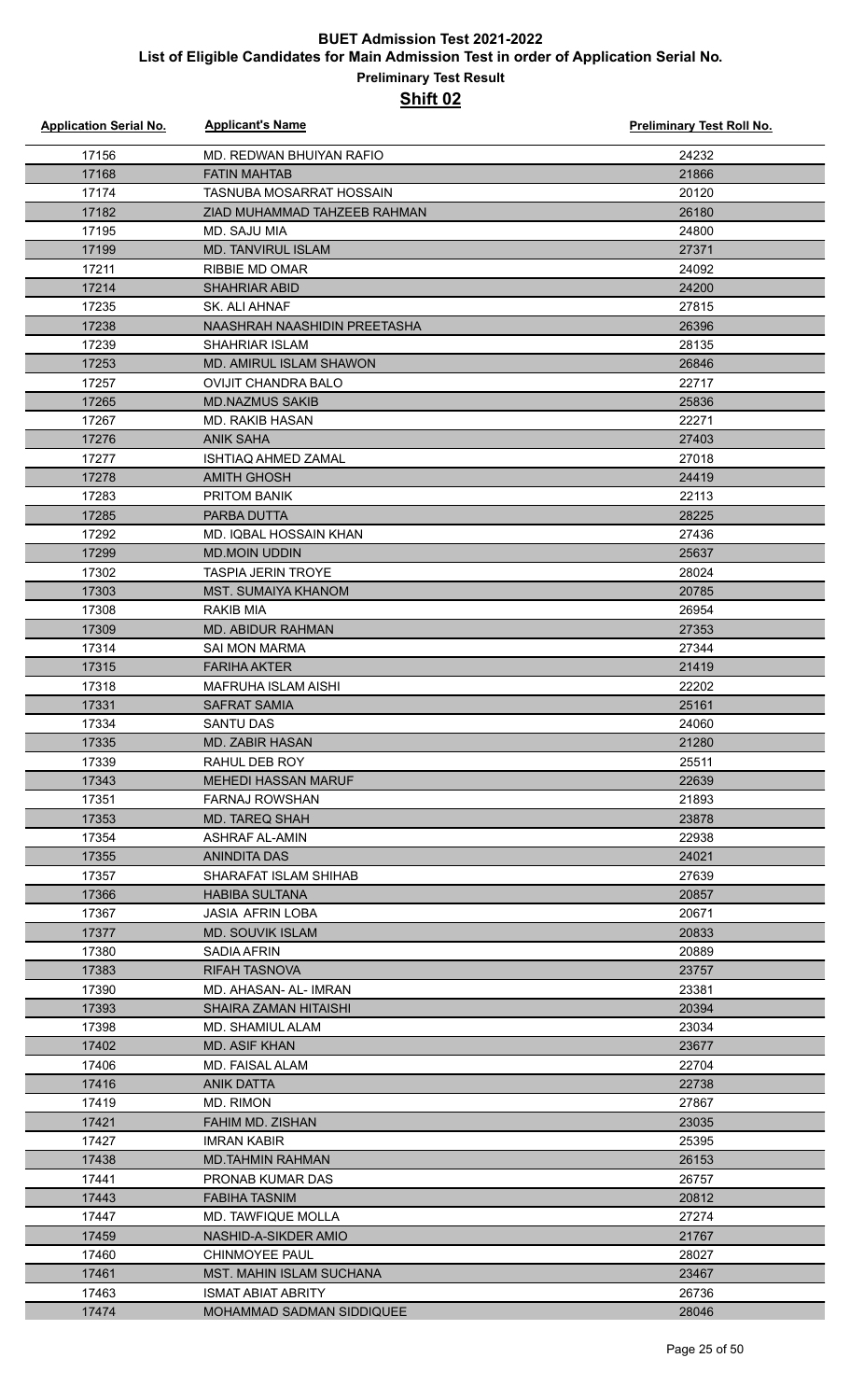| <b>Application Serial No.</b> | <b>Applicant's Name</b>                           | Preliminary Test Roll No. |
|-------------------------------|---------------------------------------------------|---------------------------|
| 17485                         | SYEDA RAHNUMA KANJUD                              | 23540                     |
| 17495                         | <b>SAZID AHMED AKASH</b>                          | 23352                     |
| 17507                         | <b>MD.AL AMIN</b>                                 | 22976                     |
| 17514                         | <b>MD. SHAFIQUL ISLAM</b>                         | 23084                     |
| 17525                         | SOHAM BAIDYA AESOP                                | 21895                     |
| 17531                         | <b>FAEQA TASFIA</b>                               | 23736                     |
| 17540                         | AVEERUP CHOWDHURY                                 | 25953                     |
| 17543                         | <b>RIFA NANJIBA RISHA</b>                         | 25601                     |
| 17546                         | <b>MD. RASHID SHAHARIAR</b>                       | 22287                     |
| 17553                         | <b>RAAD SHARAR</b>                                | 24413                     |
| 17554                         | IKTHEIR UDDIN CHOWDHURY RAFI                      | 27224                     |
| 17556                         | <b>MD. ASIF IQBAL</b>                             | 21463                     |
| 17577                         | MD. NURUL HUDA RONY                               | 20805                     |
| 17578                         | <b>MD. SHAHRIAR KABIR</b>                         | 23568                     |
| 17586                         | <b>MOINUL ISLAM</b>                               | 20558                     |
| 17589                         | <b>SIFAT RAHMAN</b>                               | 23626                     |
| 17590                         | MD. MAHIM BABU                                    | 28104                     |
| 17591                         | <b>EMON SAHA</b>                                  | 21250                     |
| 17592                         | <b>MD. INTISAR AHMED</b>                          | 22705                     |
| 17595                         | <b>SYED KAYES MAHMUD</b>                          | 22666                     |
| 17607                         | <b>MD. ROFIKUL ISLAM RAKIB</b>                    | 24040                     |
| 17608                         | <b>JAFRIN HASAN</b>                               | 25007                     |
| 17610                         | SYED MOHAMMAD FAIAZ-UL-ALAM                       | 26635                     |
| 17612                         | <b>MD. ABIR ALAM</b>                              | 25173                     |
| 17615                         | <b>SOLYMAN GAZI SHAD</b>                          | 22184                     |
| 17621                         | <b>MD. NAFIZ MAHMUD KHAN</b>                      | 25997                     |
| 17629                         | AL SHAHRIAR HOSSAIN                               | 24049                     |
| 17632                         | MD. PARVEZ MOSHAROF                               | 27961                     |
| 17634                         | <b>MD. MAHIR SAIF RIFAT</b>                       | 23612                     |
| 17635                         | <b>ARINDOM DEY</b>                                | 23350                     |
| 17639                         | SHARIFAH JAHAN PRIONTY                            | 26731                     |
| 17648                         | MD. GOLAM ZAKARIA                                 | 21977                     |
| 17649                         | MD.TANVIR ALAM MOLLAH                             | 27920                     |
| 17650                         | <b>ALIF HASNAIN</b>                               | 21127                     |
| 17654                         | SHUVAGATA CHAKRABORTY                             | 23418                     |
| 17656                         | <b>HASIN ISHRAK</b>                               | 20736                     |
| 17661                         | SHAHADAT HOSSAIN                                  | 25069                     |
| 17662                         | MD. HAZRAT ZAKARIA                                | 22806                     |
| 17665                         | MD. KHAYRUL ISLAM                                 | 21540                     |
| 17669                         | MIFTAHUL JANNAT RISHTA                            | 28192                     |
| 17676                         | MST. SUMAIYA HOQUE                                | 22779                     |
| 17677                         | <b>PRANTA GHOSH</b>                               | 24202                     |
| 17687                         | SADIA ISLAM SHEFA                                 | 20441                     |
| 17698                         | TASMIA AKTER ISHA                                 | 23221                     |
| 17699                         | MOBASHSHWIRA MORSHED MAISHA                       | 27202                     |
| 17709                         | MD. KHOKON ALI BOX                                | 26039                     |
| 17715                         | MD. SIFAT DHALI                                   | 26507                     |
| 17722<br>17727                | SYEDA MAISHA MAHJABIN<br>MD. NAZMUL HOSSAIN NILOY | 27425                     |
| 17733                         | <b>DIBBO CHOWDHURY</b>                            | 22842<br>22024            |
| 17736                         | <b>AURNOB SARKER</b>                              | 27237                     |
| 17741                         | <b>AUTRI PAUL</b>                                 | 23581                     |
| 17748                         | MD. MOSTAFIZUR RAHAMAN                            | 20387                     |
| 17753                         | HASAN MAHMUD RIFAT                                | 27239                     |
| 17755                         | <b>SHARMIN SHABNOOR</b>                           | 20788                     |
| 17757                         | MD. EFTAKAR JAMAN ARFAN                           | 26342                     |
| 17759                         | <b>SUMON KUMAR DAS</b>                            | 24903                     |
| 17773                         | <b>TASMIA</b>                                     | 21394                     |
| 17775                         | ARIAN MAHTAB CHOWDHURY                            | 21379                     |
| 17777                         | <b>DEBASHIS DAS</b>                               | 25110                     |
| 17786                         | <b>MD. MASUM BILLAH</b>                           | 22962                     |
| 17793                         | <b>MD. IQBAL FARABI</b>                           | 28238                     |
|                               |                                                   |                           |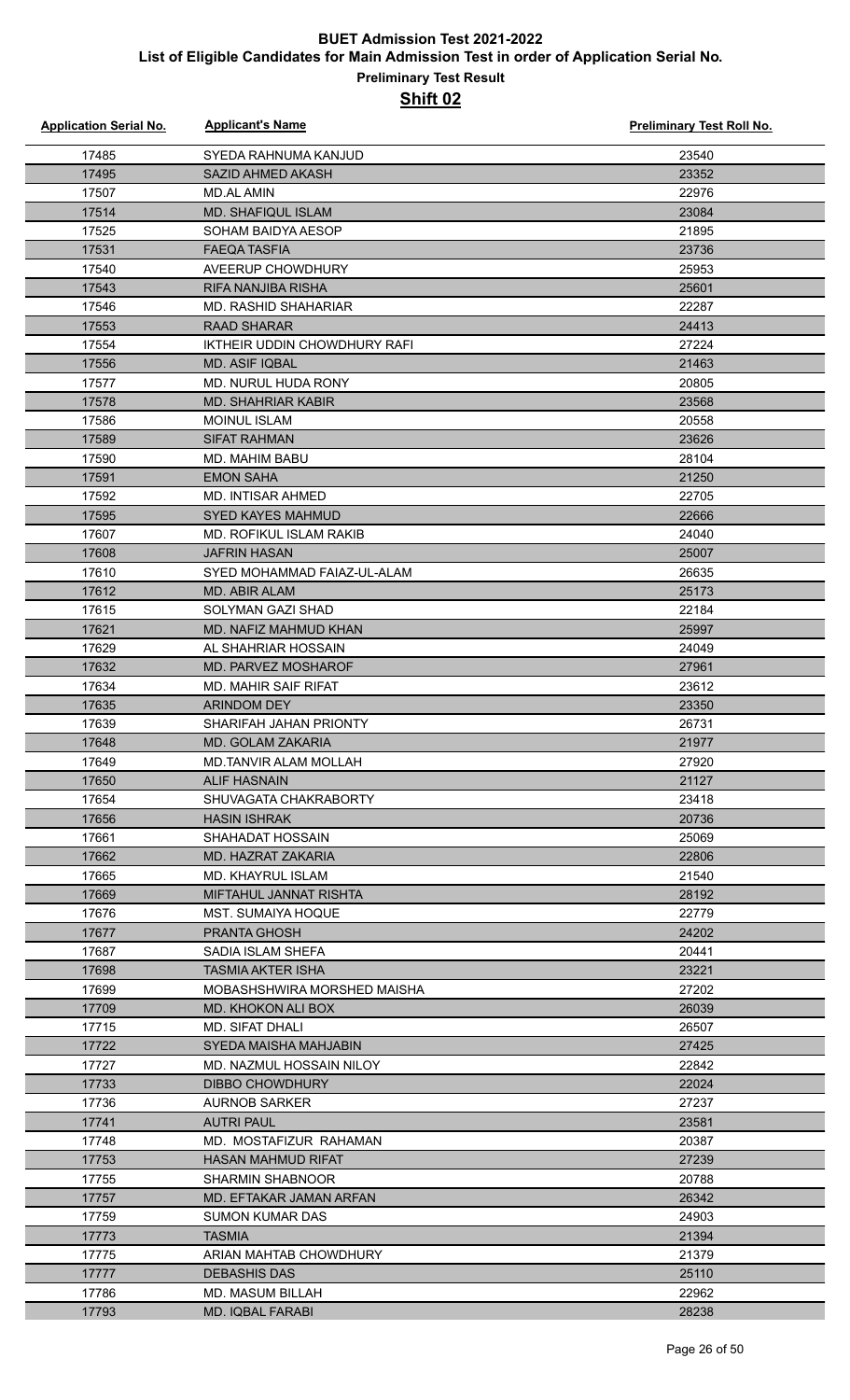| <b>Application Serial No.</b> | <b>Applicant's Name</b>     | <b>Preliminary Test Roll No.</b> |
|-------------------------------|-----------------------------|----------------------------------|
| 17795                         | <b>MRINMOY DAS PRANTO</b>   | 26247                            |
| 17802                         | MD. ABDUL MAZED             | 25735                            |
| 17808                         | MD. AFIF AHSAN KHAN         | 25038                            |
| 17811                         | <b>NUSAIBA NABIHA</b>       | 26253                            |
| 17817                         | ANISA BINTE ASAD            | 23159                            |
| 17826                         | <b>KAZI ANIKA HAYDER</b>    | 24116                            |
| 17842                         | <b>ESHA SAHA</b>            | 21362                            |
| 17846                         | <b>SUJAN DAS</b>            | 20890                            |
| 17852                         | <b>GALIB HASAN</b>          | 20271                            |
| 17856                         | <b>SOUVIK DUTTA</b>         | 22005                            |
| 17860                         | MD. A. RAUF PK.             | 28159                            |
| 17862                         | <b>MUSHFIQUE SARWAR</b>     | 22621                            |
| 17865                         | <b>ABU SAYEED</b>           | 22526                            |
| 17867                         | AMITH DEBNATH PULOK         | 28209                            |
| 17868                         | <b>PUJA RANI PAUL</b>       | 23758                            |
| 17875                         | <b>TAMIM AHMED</b>          | 22288                            |
| 17878                         | <b>TANIM SHAHRIAR</b>       | 21862                            |
| 17880                         | <b>MAHMUDA KHANAM</b>       | 27416                            |
| 17889                         | MD. ABDULLAH TALBI          | 27362                            |
| 17890                         | MEZBA-US-SALAHEEN           | 25657                            |
| 17891                         | <b>FAHIMA NURAIN</b>        | 22737                            |
| 17894                         | <b>MD. ASADUL ISLAM</b>     | 23123                            |
| 17897                         | MD. GOLAM RABBANI JIM       | 25004                            |
| 17900                         | MD. AMZAD HOSSEN            | 24080                            |
| 17907                         | <b>MD. ARAFAT ISLAM</b>     | 21516                            |
| 17908                         | <b>MD. NASIRULLAH BABU</b>  | 23959                            |
| 17910                         | <b>NAJIB RAFSUN</b>         | 26705                            |
| 17914                         | SAIMUM AZAD MAHIN           | 24929                            |
| 17973                         | AFSANA KHANOM MONIKA        | 21504                            |
| 17977                         | <b>HOSNE ARA ALI SUPTI</b>  | 27809                            |
| 17979                         | MD. FAHIM HASAN RONOK       | 20511                            |
| 17992                         | SHAD IBNA HOSAIN            | 21591                            |
| 17995                         | SANZIDA AFRIN               | 27439                            |
| 17998                         | <b>MD. SOHEL RANA</b>       | 20694                            |
| 18001                         | ASMA AHMED                  | 25442                            |
| 18029                         | <b>JILANI HOWLADER</b>      | 20527                            |
| 18033                         | <b>MOHTASIB SHABAB EFTY</b> | 26792                            |
| 18041                         | <b>UPOMA GHOSH</b>          | 22337                            |
| 18042                         | SUSMITA DAS MUMU            | 21302                            |
| 18052                         | <b>ISMAM JAHAWA</b>         | 20875                            |
| 18061                         | A. K. M MUHUTASIM FUAD      | 24537                            |
| 18083                         | <b>SANTU NAG</b>            | 20187                            |
| 18084                         | <b>MST. ABIDA SULTANA</b>   | 26202                            |
| 18098                         | <b>ISTIAQ AHMED UTSHO</b>   | 27638                            |
| 18104                         | AKIBUL HASAN EMON           | 25162                            |
| 18112                         | ANIKA MORSHED               | 25613                            |
| 18116                         | SWADESH TALUKDER            | 20514                            |
| 18117                         | <b>NARGIS BAHADUR</b>       | 23386                            |
| 18119                         | <b>MD. RIFAT SARKAR</b>     | 25468                            |
| 18149                         | MST. FARZANA ISLAM          | 21688                            |
| 18150                         | MD. NAHIAN                  | 25089                            |
| 18154                         | MST. AFIFA JANNAT           | 21351                            |
| 18155                         | <b>PRITHIBI RAJ SINGH</b>   | 24171                            |
| 18158                         | <b>MOHAMMAD RASEL</b>       | 25721                            |
| 18159                         | M.M. RIDWAN AHMED           | 22384                            |
| 18165                         | <b>MD. KAUSAR AHMED</b>     | 20378                            |
| 18170                         | ABU SAYEM MUHAMMAD SAMI     | 28353                            |
| 18172                         | <b>MD. AL MAHMUD</b>        | 25875                            |
| 18181                         | MOHAMMED AFHAM ADIAN        | 22433                            |
| 18183                         | SHEIKH MEHRAB HASAN         | 24574                            |
| 18185                         | MD. RAKIB UD DAWLA DHRUBO   | 27035                            |
| 18198                         | NAWREEN FERDOUS TAMIM       | 21674                            |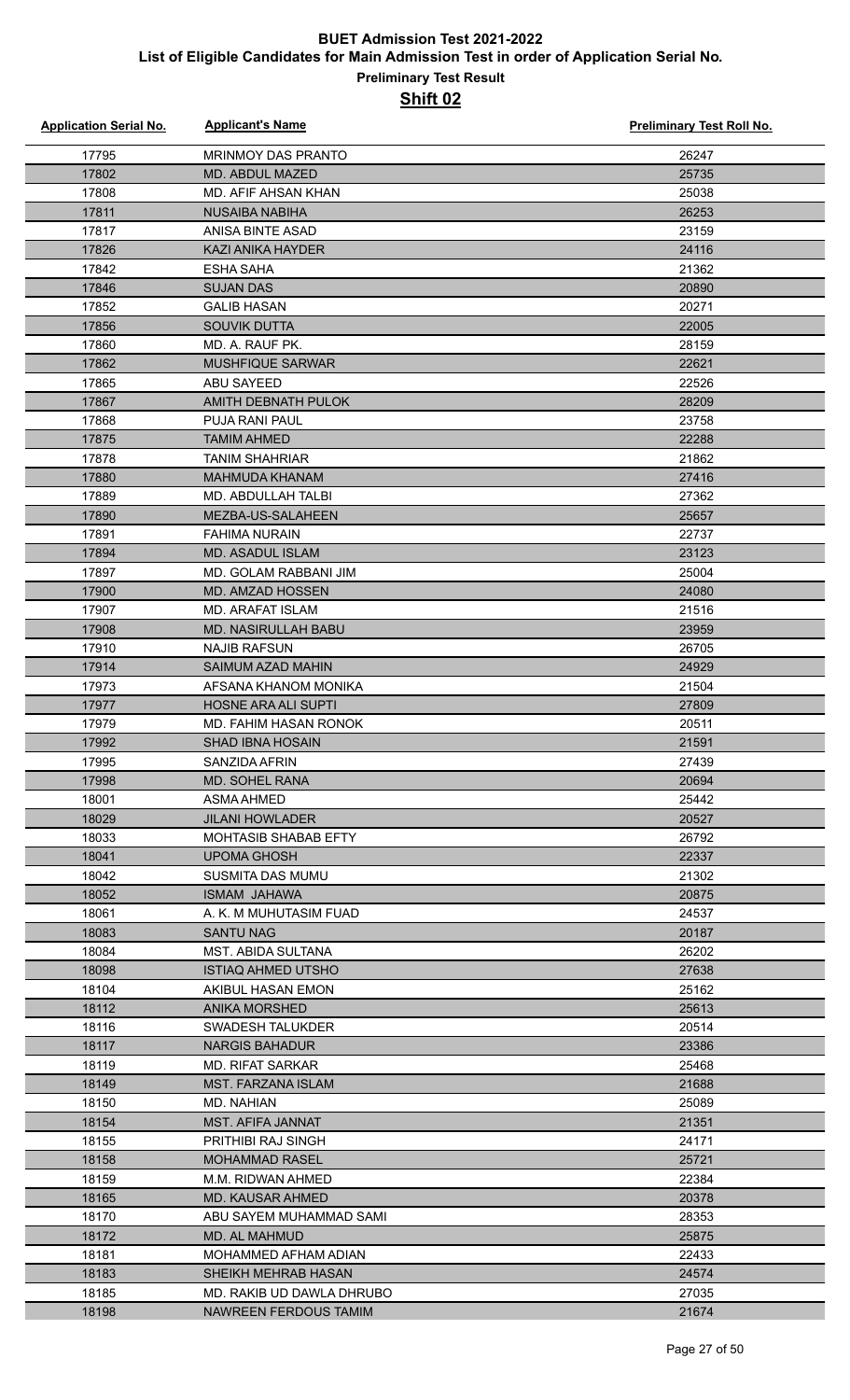| <b>Application Serial No.</b> | <b>Applicant's Name</b>                         | <b>Preliminary Test Roll No.</b> |
|-------------------------------|-------------------------------------------------|----------------------------------|
| 18205                         | <b>SWAGOTA DAS</b>                              | 24530                            |
| 18209                         | MD. REJWAN HOSSAIN SARKAR                       | 27940                            |
| 18212                         | MOHAMMED JOYEN WASIF CHOWDHURY                  | 22773                            |
| 18216                         | <b>TANZIM TOUSIF</b>                            | 25674                            |
| 18219                         | <b>TABASSUM YAKUB ERIN</b>                      | 20923                            |
| 18220                         | ABDUS SALAM ISLAM BADHON                        | 26417                            |
| 18222                         | AHSAN AZIM IMRAN                                | 26977                            |
| 18229                         | MD. ASHABUL YAMIN                               | 26732                            |
| 18234                         | MD. MOSADDEQUE HABIB TARIF                      | 23223                            |
| 18239                         | <b>SAMYO PRAMANIK</b>                           | 24340                            |
| 18241                         | <b>MYNUDDIN CHOWDHURY BABLU</b>                 | 21751                            |
| 18244                         | <b>MOHAMMAD SHAHIDUL ISLAM</b>                  | 27226                            |
| 18247                         | <b>MD. SADMAN SAKIB</b>                         | 21748                            |
| 18261                         | <b>SRIJITA KASHYAPI</b>                         | 26964                            |
| 18264                         | <b>NABIL ISLAM TALUKDER</b>                     | 21016                            |
| 18265                         | <b>MONALISHA AHMED MOON</b>                     | 22012                            |
| 18293                         | <b>MST. RAHILA ERAM</b>                         | 23966                            |
| 18294                         | M. M. SHAHIDUL ISLAM KHAN                       | 20224                            |
| 18300                         | <b>FARIHA JAFRIN KHAN</b>                       | 24852                            |
| 18301                         | MD. ABDULLAH AR RIFAT                           | 26203                            |
| 18317                         | <b>SUVRA CHANDRA DAS</b>                        | 26281                            |
| 18323                         | S. M. IFTAKHAR RAHMAN SAGOR                     | 25324                            |
| 18329                         | <b>FARZANA ISLAM EVA</b>                        | 27076                            |
| 18344                         | ANIRBAN DUTTA ABIR                              | 28493                            |
| 18350                         | SHUVO CHANDRA ROY                               | 20781                            |
| 18356                         | <b>MD. ABIR MAHMUD</b>                          | 24348                            |
| 18360                         | <b>IFATH JEBA CHOWDHURY</b>                     | 20700                            |
| 18361                         | ABDULLAH IBNE NOUR                              | 27909                            |
| 18364                         | MD. WALIUR RAHMAN                               | 26553                            |
| 18367                         | <b>MD. SHIFAT HASAN</b>                         | 27299                            |
| 18368                         | <b>AFROJI JHORA</b>                             | 28064                            |
| 18374                         | MD. JAHID HASAN JIM                             | 26905                            |
| 18377                         | MD. AMINUL HAQUE                                | 22238                            |
| 18382                         | S. M JUNAID HOSSAIN                             | 25863                            |
| 18388                         | MD. RAIHAN ISLAM                                | 20656                            |
| 18399                         | <b>ARAFAT ISLAM</b>                             | 28053                            |
| 18405                         | <b>ESHNUL HUQ</b>                               | 23481                            |
| 18408                         | <b>TANVIR HASAN NAHID</b>                       | 23684                            |
| 18413                         | MD. SHOHANUR RAHMAN SHAJIB                      | 26887                            |
| 18415                         | <b>MD. LION ISLAM</b>                           | 27734                            |
| 18417                         | MD. RAFID ZAMAN KHAN RIDRO                      | 26959                            |
| 18418                         | <b>MOHAMMAD OMAR FARUK</b>                      | 22057                            |
| 18426                         | NAYEEM UZ ZAMAN                                 | 28237                            |
| 18428                         | ANAYAT UDDIN PRODHAN                            | 20639                            |
| 18435                         | MD. HUMAUN KABIR NAHID                          | 20512                            |
| 18437                         | MUNSHAAT ATIQ NUZABA                            | 23733                            |
| 18438                         | EHSAN SAMIUL AYON                               | 24878                            |
| 18439                         | <b>MD. NAFIS FUAD</b>                           | 21110                            |
| 18446                         | MD. TASNIM ISLAM NADVI                          | 21511                            |
| 18447                         | <b>TAHMID SAMIN KHAN</b>                        | 20023                            |
| 18450                         | MD. ABU SIUM                                    | 26986                            |
| 18452                         | <b>SAMIA RASHID</b>                             | 25807                            |
| 18454                         | <b>SRABON</b>                                   | 28499                            |
| 18458                         | <b>MD.WASIF KABIR</b>                           | 25300                            |
| 18463                         | TAHSIN TOUHEED IVAN                             | 21910                            |
| 18464                         | <b>LABIB REZA RUHU</b>                          | 24013                            |
| 18467                         | MD. FAHIM ARAFAT                                | 26277                            |
| 18469                         | MD. FAIAZE AHMMED REZVI                         | 25087                            |
| 18470                         | NAFIZ ULLAH MIAD<br><b>BIJOY KRISHNA SARKAR</b> | 21212                            |
| 18486                         |                                                 | 23102<br>22273                   |
| 18490<br>18495                | UPAMA RANI ROY<br><b>SANDHAN SARKER</b>         | 21800                            |
|                               |                                                 |                                  |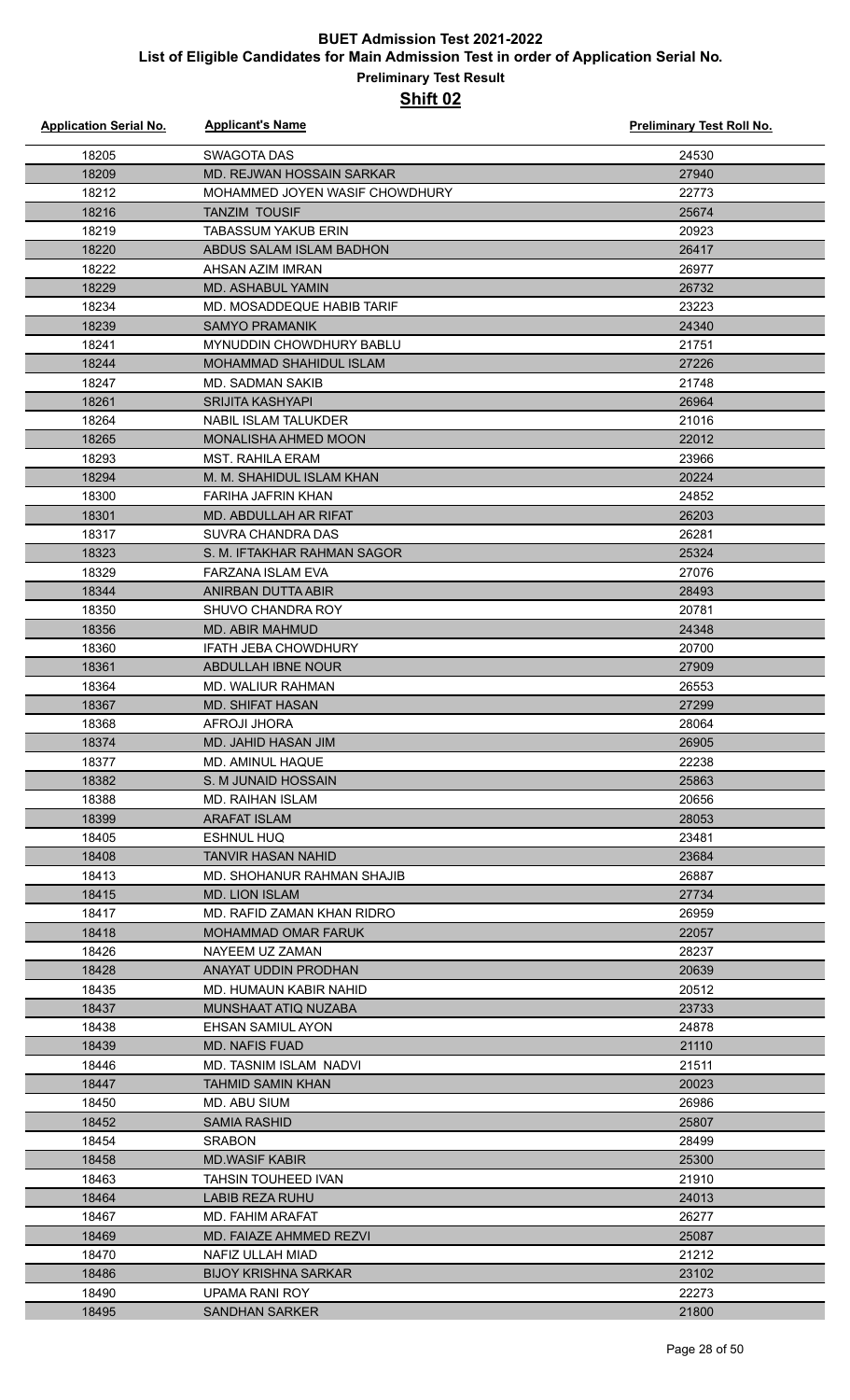| <b>Application Serial No.</b> | <b>Applicant's Name</b>       | <b>Preliminary Test Roll No.</b> |
|-------------------------------|-------------------------------|----------------------------------|
| 18499                         | MD. ASHIKUR RAHMAN ASHIK      | 20328                            |
| 18503                         | <b>MAUSIN JANNAT MRITTEKA</b> | 20306                            |
| 18505                         | RAFIUL AREFEEN ISLAM          | 26599                            |
| 18512                         | <b>MD. FAHIM SHARIARE JIM</b> | 20400                            |
| 18514                         | TAUFEEQ HASSAN OMIO           | 20887                            |
| 18515                         | <b>HILLOL CHAKMA</b>          | 25022                            |
| 18520                         | <b>NISHAT RAHMAN</b>          | 27651                            |
| 18524                         | MD. MAWDUD-E-ALAM             | 27662                            |
| 18528                         | AHTASAMUL HOQUE MASUM         | 20924                            |
| 18529                         | <b>FAMIDA FAIZA TRIVY</b>     | 27121                            |
| 18531                         | <b>MD. ABID HASAN PLABON</b>  | 23858                            |
| 18541                         | MD. JUNAID AHMMAD             | 24987                            |
| 18544                         | MD. AL-AMIN                   | 28347                            |
| 18546                         | MD. MEHEDI HASAN SAGOR        | 20323                            |
| 18548                         | <b>MD. ASIF HASSAN</b>        | 22628                            |
| 18549                         | MD. SHAHDEEN SHOWKOT          | 25345                            |
| 18552                         | SHAHINUR BEGUM MARIN          | 20481                            |
|                               | MD. ABDULLAH AL NOMAN         | 25792                            |
| 18554<br>18557                | ANZEER IBN RUBA               | 27606                            |
|                               |                               |                                  |
| 18566                         | <b>MD. ISTIAK AHMED LITU</b>  | 23633                            |
| 18570                         | <b>KAMRUL ISLAM</b>           | 25444                            |
| 18573                         | <b>HUMAIRA FERDOUSY DINA</b>  | 24020                            |
| 18578                         | <b>MD. NAYEEM SARKER</b>      | 24628                            |
| 18580                         | ABID MOHAMMAD TASNIM REFAT    | 26461                            |
| 18583                         | SADIA MOSTAFA                 | 28130                            |
| 18584                         | SHAHIDUL ISLAM MINAR          | 22564                            |
| 18585                         | <b>MD.MIRAN HOSSAIN</b>       | 25995                            |
| 18586                         | <b>MD. NAFSHAN HUSSAIN</b>    | 26603                            |
| 18588                         | ASIF ISTIAK OLY               | 23097                            |
| 18592                         | <b>RAKESH MAJUMDER</b>        | 20517                            |
| 18594                         | PALASH CHANDRO                | 21321                            |
| 18606                         | MD. ABDA RABBI                | 22516                            |
| 18612                         | ARINDAM DEY                   | 26815                            |
| 18613                         | <b>NABANITA DAS</b>           | 27292                            |
| 18616                         | AFIA JAHIN                    | 21450                            |
| 18627                         | <b>RAFIU MAHDIN</b>           | 20905                            |
| 18631                         | <b>NAKIB ARMAN</b>            | 26398                            |
| 18650                         | <b>MONEM SHAHRIAR ABIR</b>    | 25847                            |
| 18651                         | AMIT KUMAR SARKER             | 20232                            |
| 18666                         | <b>TURNA GHOSH</b>            | 27632                            |
| 18668                         | <b>MEHRAB ALAM</b>            | 22324                            |
| 18671                         | DIGANTA NANDI                 | 21924                            |
| 18672                         | KHANDOKER IMAM HOSSAIN SANI   | 24024                            |
| 18675                         | SADIA AKTER JEEM              | 26592                            |
| 18677                         | MD. AZHARUL ISLAM BAPPY       | 23734                            |
| 18687                         | <b>TALHA JUBAYER</b>          | 23851                            |
| 18694                         | MST. MARUFATUL JANNATH        | 26444                            |
| 18697                         | MD. AHSAN HABIB SADIK         | 21936                            |
| 18700                         | MD. RIFAJ UDDIN               | 28512                            |
| 18702                         | MD. JAHID HASAN               | 23628                            |
| 18703                         | MD. RAFI AL HASAN             | 26229                            |
| 18713                         | TASNIA KHANAM                 | 21475                            |
| 18716                         | MD. KHOSBO                    | 24459                            |
| 18725                         | ASIF- A - KHUDA               | 25967                            |
| 18730                         | USMAN GONI BHUIAN             | 26092                            |
| 18734                         | MUHAMMAD AMIMUL IHASAN        | 24181                            |
| 18737                         | SHUVA DEY                     | 26311                            |
| 18739                         | <b>RIFAT HOSSAIN</b>          | 22261                            |
| 18741                         | <b>MD. FORHAD HASAN JEWEL</b> | 27016                            |
| 18744                         | <b>ROBIN BARUA</b>            | 22874                            |
| 18753                         | MD AL MAMUN HASAN             | 25858                            |
| 18757                         | <b>UMMA HABIBA</b>            | 20374                            |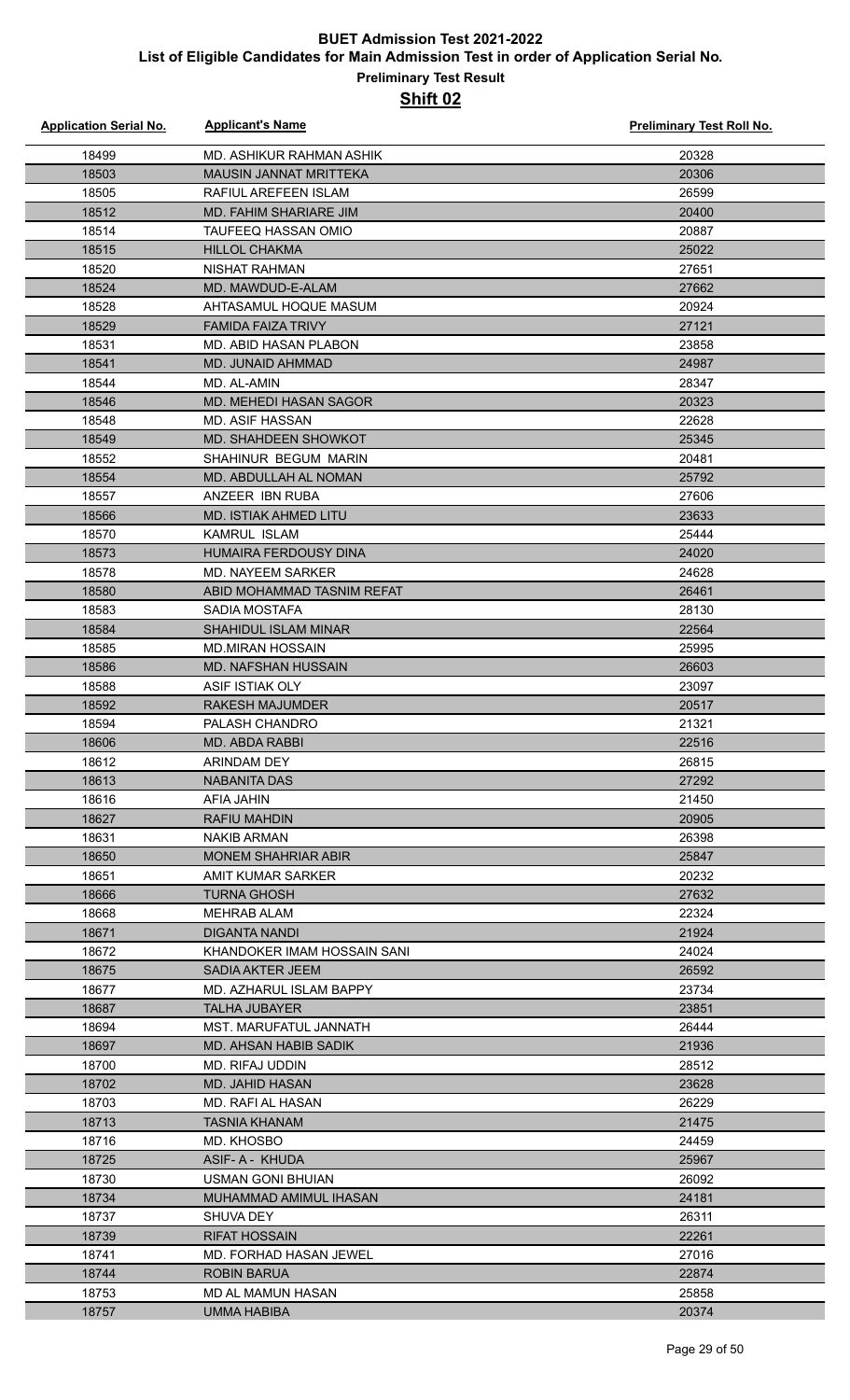| <b>Application Serial No.</b> | <b>Applicant's Name</b>          | <b>Preliminary Test Roll No.</b> |
|-------------------------------|----------------------------------|----------------------------------|
| 18761                         | <b>MAISHA RAHMAN</b>             | 21740                            |
| 18765                         | AMMAN AHMED                      | 20202                            |
| 18773                         | <b>GOLAM RIDUAN SARKAR</b>       | 27283                            |
| 18779                         | <b>MOHAMMAD SAYEM ALAM</b>       | 28287                            |
| 18781                         | MD. RATUL HASAN MOLLA            | 21116                            |
| 18788                         | NUFSAT FAROOQUE                  | 26022                            |
| 18789                         | <b>MALLICKA MALLICK</b>          | 25687                            |
| 18797                         | <b>IMON</b>                      | 20163                            |
| 18800                         | SAIFUL ALAM ROHAN                | 21772                            |
| 18805                         | FAHIM SHAHRIYA JUNAID            | 27573                            |
| 18806                         | <b>TASNIM JASHIM NABILA</b>      | 26948                            |
| 18807                         | MUNSHI MD. ARAFAT HUSSAIN        | 27308                            |
| 18810                         | <b>DEBASHRI ROY</b>              | 22746                            |
| 18811                         | <b>MAHAFUJA AKTER</b>            | 22869                            |
| 18812                         | MEFTAHUL JANNATI ANONNA          | 21766                            |
| 18816                         | MOST. SHARMIN SHAHIN SRABONI     | 27102                            |
| 18822                         | MD. ASHRAFUL ALAM                | 25946                            |
| 18826                         | <b>MUBASSHIR BIN SHAHID</b>      | 23902                            |
| 18827                         | MD. IMAM - UL- HOQUE             | 27342                            |
| 18828                         | AHMED SAMS IBRAHIM KHAN          | 23663                            |
| 18843                         | <b>WAHEDA ISLAM NAHIN</b>        | 26681                            |
| 18849                         | MD. FOZLERABBI ANANDO            | 21916                            |
| 18853                         | <b>WAHI FARHAN HOQUE</b>         | 20885                            |
| 18857                         | <b>MITHUN SAHA</b>               | 20680                            |
| 18858                         | MD. MOFAKKHARUL ISLAM NIAJ       | 27784                            |
| 18859                         | ABU SAYED SHOBRO                 | 22300                            |
| 18863                         | S. M. SIAM MAHIM                 | 26579                            |
| 18869                         | <b>PROGGADAS</b>                 | 28301                            |
| 18873                         | MD. SAZZAD HOSSAIN               | 22169                            |
| 18879                         | MD. RESHAD MAHMUD EFTY           | 21111                            |
| 18888                         | RASIBUL HASAN RISHAN             | 23682                            |
| 18891                         | MD. WALIUR RAHMAN MERUJ          | 24919                            |
| 18894                         | SAMIA HAQUE                      | 28220                            |
| 18895                         | <b>OMAR FARUK NABIL</b>          | 21876                            |
| 18898                         | NAFIS HAIDER SAMEEN              | 23874                            |
| 18911                         | MD. TAHMID JAMAN                 | 20530                            |
| 18913                         | MD. AL- AMIN HOSSAIN             | 25745                            |
| 18916                         | <b>MD. SUNJIB ALJABI</b>         | 23727                            |
| 18932                         | MD. SHAJIB HOSSAIN               | 25265                            |
| 18934                         | <b>MD. JUBAIR HUSAIN</b>         | 24456                            |
| 18936                         | UDDHAB SAHA ROY                  | 26222                            |
| 18944                         | MD. JAHID HASAN LABU             | 26957                            |
| 18956                         | <b>MST. TAMANNA AKTER BUSHRA</b> | 21232                            |
| 18976                         | AJMAIN HASNAT ALVI               | 26254                            |
| 18980                         | ELHAN MANSIZ SAFIN               | 20183                            |
| 18985                         | ARPITA DHAR                      | 20753                            |
| 18991                         | ADITI DAS POONAM                 | 25940                            |
| 18992                         | JUBAYDA ALI ARABI                | 24156                            |
| 18996                         | MD. SAROWAR JAHAN SHAKIL         | 27634                            |
| 18999                         | AGNILA KAR                       | 26382                            |
| 19001                         | MD. ZAHID HASAN RAFI             | 20100                            |
| 19005                         | MD. SOHAG                        | 26023                            |
| 19007                         | ROBIUL ISLAM HANNAN              | 25211                            |
| 19008                         | JEEAN RAHMAN BHUIYAN             | 23573                            |
| 19013                         | AL-MOMIN HOSEN                   | 20799                            |
| 19020                         | M.Z. NILOY KHAN                  | 28265                            |
| 19023                         | MD. AL HABIB                     | 27840                            |
| 19028                         | <b>FARHANA TABASSUM</b>          | 21001                            |
| 19034                         | MD. SAMIN IMRAN TALUKDER         | 25677                            |
| 19044                         | <b>MOHD. ABDULLAH ABRAR</b>      | 26652                            |
| 19047                         | <b>MD. SAMIUL HAQUE</b>          | 26234                            |
| 19048                         | ROWSHAN MANNAN ONI               | 27741                            |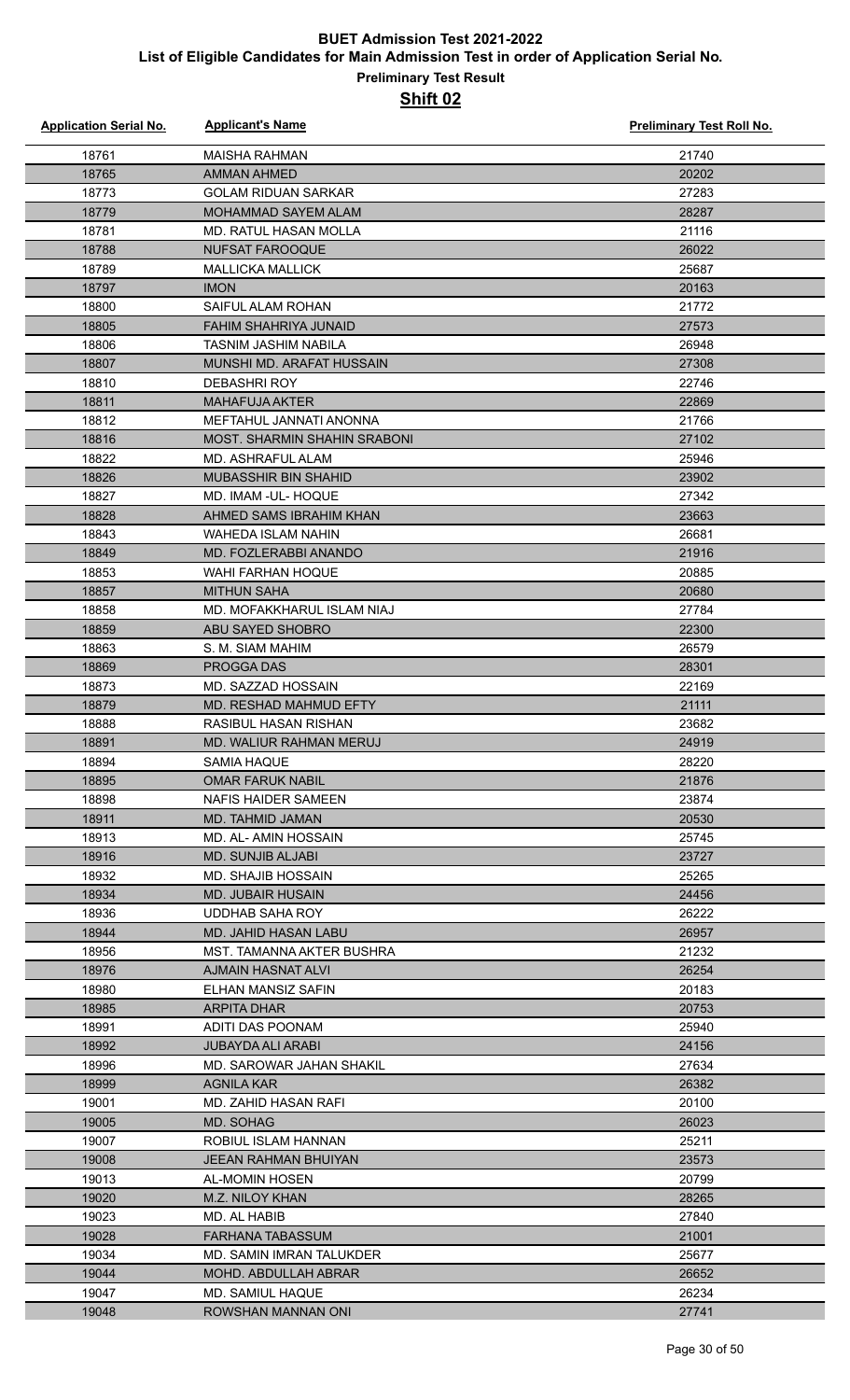| <b>Application Serial No.</b> | <b>Applicant's Name</b>                  | <b>Preliminary Test Roll No.</b> |
|-------------------------------|------------------------------------------|----------------------------------|
| 19059                         | RAMISHA TABASSUM                         | 28470                            |
| 19061                         | <b>SADIA ISLAM</b>                       | 20644                            |
| 19069                         | AAFIA MEHRIN RAISA                       | 24842                            |
| 19085                         | <b>ARITHRO MAHIM</b>                     | 24652                            |
| 19095                         | SHAH MD. AZWARD HABIB                    | 23820                            |
| 19100                         | <b>GALIB HASNINE DHRUBO</b>              | 26717                            |
| 19103                         | MD. MONOWER HOSSEN RASEL                 | 21448                            |
| 19105                         | <b>TANHA RASHID</b>                      | 25033                            |
| 19106                         | <b>RUSHMILA HABIB</b>                    | 20085                            |
| 19112                         | AKASH KANTI BISWASH                      | 28087                            |
| 19114                         | MEHNAJ ALAM                              | 21289                            |
| 19117                         | MD. ASFIQUR RAHMAN                       | 24608                            |
| 19118                         | ABDUL MAMUN                              | 27875                            |
| 19122                         | <b>MD. IMAM HASAN</b>                    | 27640                            |
| 19127                         | A. S. M. TANJIM HASSAN                   | 23108                            |
| 19133                         | <b>ANTARA DASGUPTA</b>                   | 24481                            |
| 19134                         | <b>FAHIM ISHTIAK</b>                     | 25051                            |
| 19136                         | <b>MUNTASIR MAHMUD</b>                   | 23843                            |
| 19138                         | <b>NASIR UDDIN</b>                       | 28283                            |
| 19139                         | <b>JAHID HASAN</b>                       | 23685                            |
| 19149                         | <b>JAHID HASAN</b>                       | 25292                            |
| 19150                         | <b>MD. ARIFUR RAHMAN</b>                 | 27828                            |
| 19158                         | <b>OMAR ALI</b>                          | 24246                            |
| 19161                         | <b>ATIK SAHRIAR</b>                      | 25629                            |
| 19171                         | ANINDITA JANEFAR PALMA                   | 23899                            |
| 19180                         | <b>NUSHRAT BINTE ALAM</b>                | 25777                            |
| 19181                         | MD. FATIN ISHTIYAQ FAHIM                 | 25129                            |
| 19185                         | <b>MD. SHAFIUL ISLAM</b>                 | 23128                            |
| 19197                         | NABILA NEWAZ                             | 22984                            |
| 19200                         | <b>MD. SHAKIL AHMED</b>                  | 21112                            |
| 19204                         | NABILA SULTANA                           | 27641                            |
| 19207                         | MIFTAHUL JANNAT NABIL                    | 26302                            |
| 19209                         | MD. YOUSUF NIAZ                          | 28131                            |
| 19211                         | <b>MD. SHIFATUL ISLAM SHIFAT</b>         | 21731                            |
| 19216                         | ARUNIMA CHAKRABORTY                      | 22808                            |
| 19219                         | MD. MASHRUR RAHMAN MEHRAN                | 26266                            |
| 19221                         | <b>IMRAN KHAN</b>                        | 20181                            |
| 19230                         | SUMAIYA JAHAN NAMIRA                     | 22500                            |
| 19234                         | ABRAR SARID                              | 25282                            |
| 19244                         | AHNAF MAHADI KHAN                        | 21603                            |
| 19253                         | PRIYAM DAS                               | 20810                            |
| 19264                         | MAHASHWETA MANJARI BARUA                 | 22626                            |
| 19266                         | SUDIPTO AZMEIN                           | 23115                            |
| 19268                         | <b>MAISHA TASNIM</b>                     | 24350                            |
| 19273                         | MD. SAFAYAT HOSSAIN SARKER JIM           | 27531                            |
| 19274                         | AJRIN KARIM LAMIA                        | 24038                            |
| 19278                         | ANINDYA GUHA                             | 23391                            |
| 19279                         | MOHAMMAD HASIBUL HOSSAIN                 | 23262                            |
| 19304                         | <b>MD. SHIHABUL ISLAM</b>                | 22493                            |
| 19309                         | FARHAN AHAMED PRANJAL                    | 25354                            |
| 19310                         | NELADRI SEKHAR DUTTA                     | 26594                            |
| 19312                         | SYED AKIL AHNAF NAFI                     | 25079                            |
| 19315                         | AZAZ AHMED                               | 23638                            |
| 19316                         | <b>SUSHANTA CHOWDHURY</b>                | 26861                            |
| 19323                         | SAKI REZWANA ZUMMY                       | 26590                            |
| 19334                         | MD. IBRAHIM TALUKDER                     | 24598                            |
| 19340                         | MD. SOIBUR RAHMAN                        | 20484                            |
| 19349                         | <b>ARSHEAN SUBAH</b>                     | 20208                            |
| 19355                         | ENA DHAR                                 | 22127                            |
| 19358<br>19359                | <b>JAHIN SALSABIL</b><br>MD. FAHIM AHSAN | 23532<br>20706                   |
| 19365                         | <b>MD. SAKIBUR RAHMAN</b>                | 28456                            |
|                               |                                          |                                  |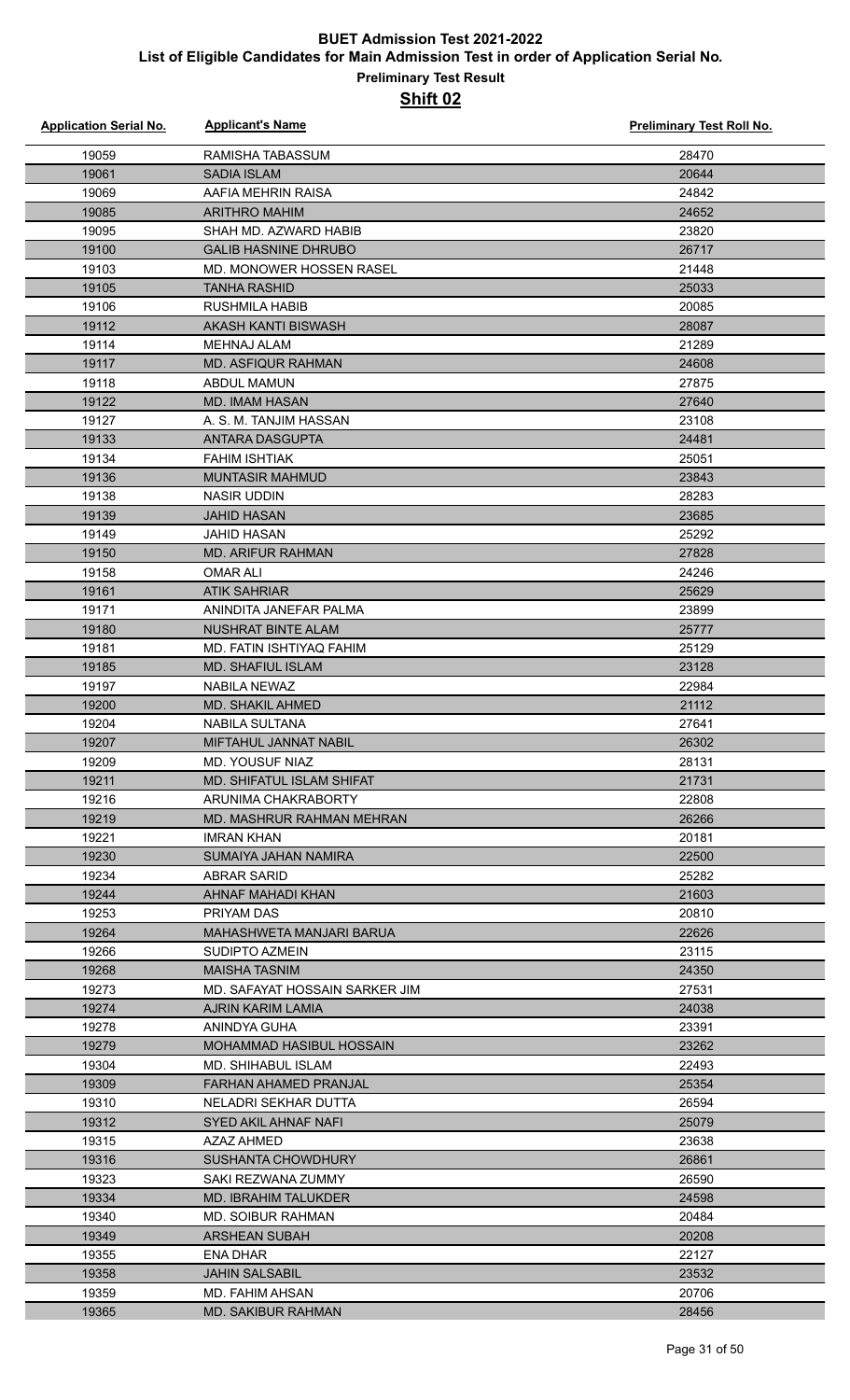| <b>Application Serial No.</b> | <b>Applicant's Name</b>                         | Preliminary Test Roll No. |
|-------------------------------|-------------------------------------------------|---------------------------|
| 19366                         | ASHAB AL ZEEAD                                  | 23509                     |
| 19367                         | <b>FAIAZ MAHMUD</b>                             | 23182                     |
| 19380                         | <b>NASHITA SAHADAT</b>                          | 25408                     |
| 19396                         | <b>MD. ALFAR HOSSAIN SARKER</b>                 | 27745                     |
| 19402                         | Sadia Rahman                                    | 24496                     |
| 19406                         | <b>MD.MAZHARUL ISLAM ABIR</b>                   | 24442                     |
| 19412                         | TASNIM MOONTAHA MIM                             | 20634                     |
| 19417                         | ROKSANA ALAM RUPA                               | 22426                     |
| 19419                         | MD. FAHIM FOYSAL NILOY                          | 25702                     |
| 19421                         | <b>FABIHA ANBAR ORPA</b>                        | 22177                     |
| 19422                         | ZARIN ANJUM CHOWDHURY                           | 21332                     |
| 19424                         | SUMAIYA SAMAWAT                                 | 25359                     |
| 19425                         | NIRUPAM DEBNATH                                 | 24655                     |
| 19430                         | RAWNAJOY BANIK TIRTHA                           | 25495                     |
| 19433                         | MAHMUDUL HASAN                                  | 28279                     |
| 19450                         | <b>SAGOR GHOSH</b>                              | 23043                     |
| 19460                         | AKASH DATTA RUDRA                               | 27937                     |
| 19462                         | RAFI MUSFIK BHUIYAN                             | 23333                     |
| 19474                         | ABISWKER DAS ANKON                              | 21308                     |
| 19475                         | <b>SADIA TASNIM FARUQUE</b>                     | 24762                     |
| 19486                         | ASHAB FARHAN ANON                               | 24976                     |
| 19493                         | <b>OMAR IBNE ALAM</b>                           | 28143                     |
| 19496                         | SHAH PARAN ALAM MUNSI                           | 25412                     |
| 19498                         | <b>NUMAIR ABDIN</b>                             | 21361                     |
| 19508                         | <b>TOWHIDUL ISLAM</b>                           | 20058                     |
| 19511                         | <b>MD. MOHAIMINUL ISLAM</b>                     | 20215                     |
| 19518                         | <b>MAHMUD HASAN WALID</b>                       | 27942                     |
| 19525                         | N. S. M REZWANUL FERDOUS EMON                   | 22599                     |
| 19526                         | <b>RAHIQ RAHMAN</b>                             | 25972                     |
| 19531                         | MD. CHAYON MINA                                 | 21581                     |
| 19532                         | S. M. MUBTASIM RAHMAN                           | 21467                     |
| 19539                         | ADITYA SAHA AKASH                               | 20012                     |
| 19542                         | MD. FARHAN IBTAHSUM                             | 26066                     |
| 19545                         | S. M. USSAS                                     | 26845                     |
| 19547                         | SHAFI UDDIN RAHAD                               | 26753                     |
| 19552                         | <b>MEHEDI HASAN MERAJ</b>                       | 26245                     |
| 19554                         | ASHRAF-UL-ISLAM                                 | 21490                     |
| 19555                         | MD. NAIMUL ISLAM ASIF                           | 20707                     |
| 19556                         | <b>EVAN ASHFAQUE</b>                            | 22199                     |
| 19561                         | <b>MD. NAIMUL ISLAM</b>                         | 25469                     |
| 19563                         | MUHAMMAD RAFIUL ANAM KHAN                       | 23903                     |
| 19568                         | <b>MASRUR RASHID TASIN</b>                      | 26427                     |
| 19577                         | <b>SHAZZAD HOSSAIN</b>                          | 25098                     |
| 19596                         | <b>FAHIM MUNTASIR NUR</b>                       | 27851                     |
| 19600                         | MUSHFIQUL AMIN                                  | 25325                     |
| 19603                         | SYED MASHRUR AHNAF AR RAFI                      | 21625                     |
| 19621                         | <b>ADITTA DAS</b>                               | 23417                     |
| 19624<br>19627                | Mashiyat Hossain Badrul<br>NUSRAT ZAREEN ARDITA | 22161<br>25261            |
|                               |                                                 |                           |
| 19628<br>19630                | <b>Sikder Mohammad Rawfin Morshed</b>           | 22761<br>25015            |
| 19636                         | SEDRATUL MONTAHAR HOSSAIN<br>KAMRUZZAMAN HIMEL  | 23093                     |
| 19638                         | RUDRA SARKER SHIMUL                             | 25445                     |
| 19649                         | <b>MD. FATIN ILHAM</b>                          | 25927                     |
| 19650                         | Sami Uddin                                      | 27970                     |
| 19672                         | MD. ABU SAYEM                                   | 23809                     |
| 19678                         | MD. MOZAHIDUL ISLAM                             | 21824                     |
| 19689                         | NAZEEF NIBRAS AMEED                             | 22711                     |
| 19696                         | AYON JOARDER                                    | 25390                     |
| 19700                         | MD. MUHAIMINUL ISLAM NINAD                      | 25998                     |
| 19703                         | A B M NAIEM SIDDEKI                             | 20502                     |
| 19714                         | <b>SUMIT ROY</b>                                | 21397                     |
|                               |                                                 |                           |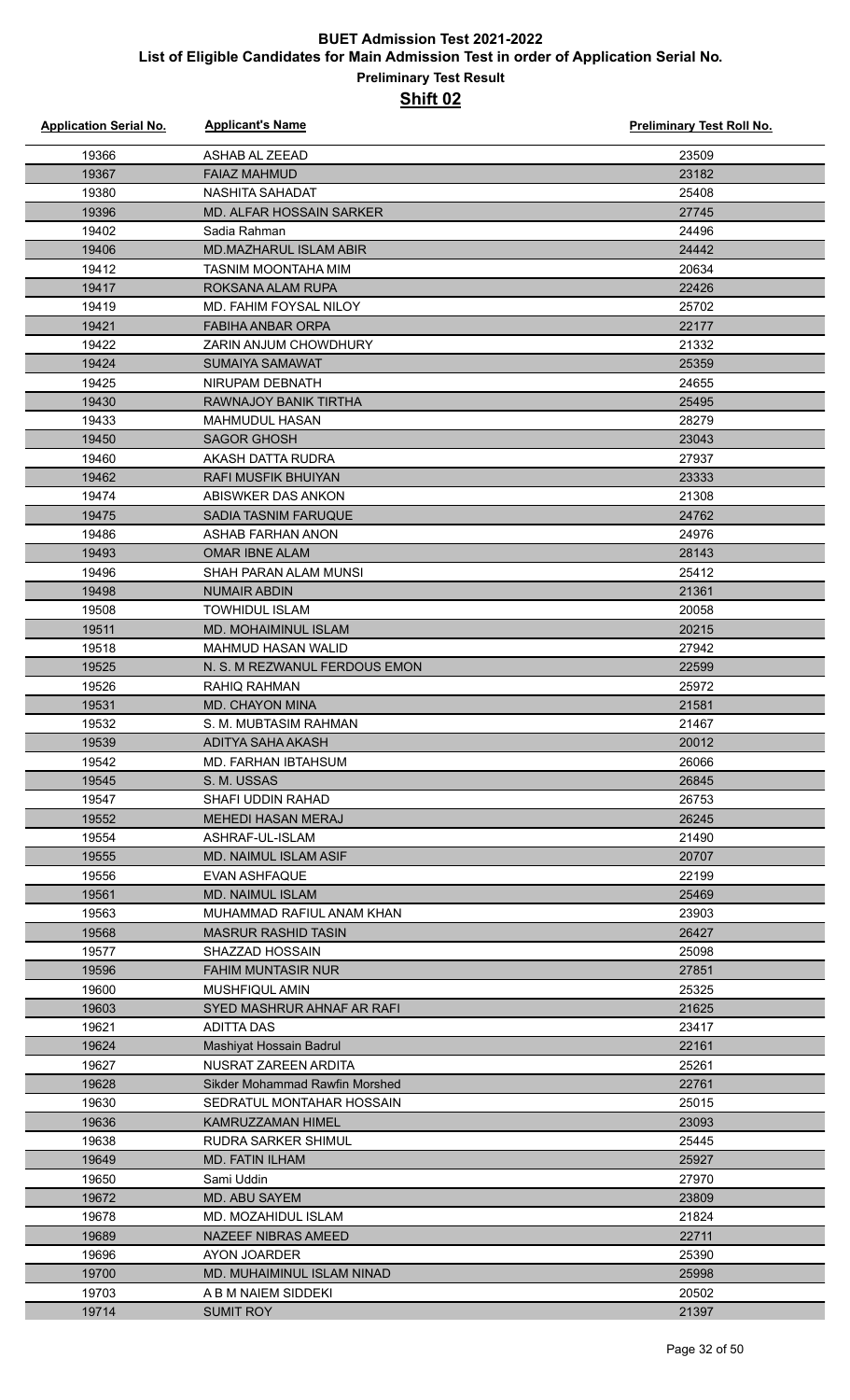| <b>Application Serial No.</b> | <b>Applicant's Name</b>          | <b>Preliminary Test Roll No.</b> |
|-------------------------------|----------------------------------|----------------------------------|
| 19715                         | MD. GOLAM AZAM                   | 27777                            |
| 19721                         | MD. MOSHARAF HOSSAIN APURBO      | 27028                            |
| 19722                         | NAWAR-E-JANNAT                   | 20059                            |
| 19727                         | MD. HISBULLAH                    | 22479                            |
| 19728                         | <b>JAFRIN RUBAYET SEME</b>       | 28016                            |
| 19738                         | <b>MD. SHOUB AKTER</b>           | 20937                            |
| 19742                         | DIP RAJ PAL                      | 22262                            |
| 19746                         | <b>SADIA ARMIN DIBA</b>          | 20311                            |
| 19747                         | MD. TANVIR AHMED ZIAM            | 25835                            |
| 19750                         | <b>MD. NAFIZ EKBAL</b>           | 25822                            |
| 19756                         | MD. FAZLAY RABBY                 | 27317                            |
| 19766                         | <b>PROSENJIT SARKAR</b>          | 21374                            |
| 19768                         | PURNATA CHAKRABORTY              | 27863                            |
| 19774                         | <b>TANVIR AHMED SHAWON</b>       | 21852                            |
| 19776                         | SHATABDI DUTTA CHOWDHURY         | 21260                            |
| 19778                         | AOSAF JARIF SIDDIQUEE            | 24855                            |
| 19784                         | PRIORANJAN DAS PRANTO            | 23421                            |
| 19785                         | <b>MD. ARMAN ISLAM</b>           | 20349                            |
| 19786                         | SADIA AFRIN NEELA                | 21815                            |
| 19787                         | <b>MALIHA TABASSUM</b>           | 20611                            |
| 19788                         | <b>MOURIN MOSTAFIZ</b>           | 24807                            |
| 19791                         | MD. MAHFUZ BIN MARUF             | 23996                            |
| 19795                         | MD. SIYAM HOSSAIN                | 25849                            |
| 19796                         | MD. SAIFE HOQ                    | 22922                            |
| 19802                         | MD. ASHRAFUL ALAM                | 23106                            |
| 19806                         | <b>MRITTIKA RANI MITU</b>        | 24170                            |
| 19812                         | <b>BIJOY AICH</b>                | 20110                            |
| 19814                         | SHUDIPTA BHOWMICK DIP            | 24802                            |
| 19818                         | <b>UMME HAFSA ANAN</b>           | 22848                            |
| 19821                         | PARVEZ REZA KHAN                 | 20397                            |
| 19828                         | <b>LAMYEA SULTANA MALIHA</b>     | 23334                            |
| 19829                         | SANZIDA ISLAM SHAH               | 24155                            |
| 19830                         | MD. FAIAZ SARWAR                 | 21630                            |
| 19831                         | <b>RAFIN TANZIM</b>              | 28070                            |
| 19837                         | <b>MD. ANAMUL HAQUE</b>          | 26191                            |
| 19838                         | <b>MD. NASIF ISLAM</b>           | 21624                            |
| 19846                         | AARON ABID JIM                   | 26428                            |
| 19851                         | <b>SHOYKOT ISLAM</b>             | 23860                            |
| 19857                         | MD. SAJADUL ISLAM                | 24766                            |
| 19858                         | MD. HABIBUR RAHMAN               | 24176                            |
| 19859                         | SADIA ANJUM                      | 27613                            |
| 19860                         | <b>BASIRAN NAJIRA</b>            | 27081                            |
| 19869                         | ANIKA NAWAR                      | 20071                            |
| 19888                         | MD. JUBAYER FAHIM                | 27608                            |
| 19889                         | <b>ZANNATUL MIM</b>              | 20499                            |
| 19898                         | <b>MD. SABBIR HOSEN</b>          | 25609                            |
| 19900                         | ABIR HASAN                       | 23076                            |
| 19927                         | AL TOUFIK AHMMED                 | 24694                            |
| 19939                         | MD. SHADIKUR RAHMAN FAHIAN       | 23489                            |
| 19946                         | MD. ASIF ALI                     | 20578                            |
| 19955                         | MINHAJ ALI CHOWDHURY             | 24816                            |
| 19966                         | <b>TANZIM AHMED</b>              | 24836                            |
|                               |                                  |                                  |
| 19969                         | <b>HRIDI MEDHA</b>               | 27252                            |
| 19970                         | <b>MAHEDI HASSAN</b>             | 25713                            |
| 19977                         | MD. TAHMIDUL ISLAM TURJO         | 28402                            |
| 19984                         | SANJAY KUMAR SEN                 | 28280                            |
| 19987                         | MD. ABDULLAHI AL-KAFI            | 25826                            |
| 19989                         | <b>TAWHID AHMED</b>              | 28134                            |
| 19995                         | ALFAZ AHMED                      | 20804                            |
| 20000                         | <b>MD. SABBIR HOSSAIN SHISIR</b> | 24787                            |
| 20006                         | MD. AHTESHAMUL ISLAM RATUL       | 26839                            |
| 20021                         | mohammad musa                    | 28029                            |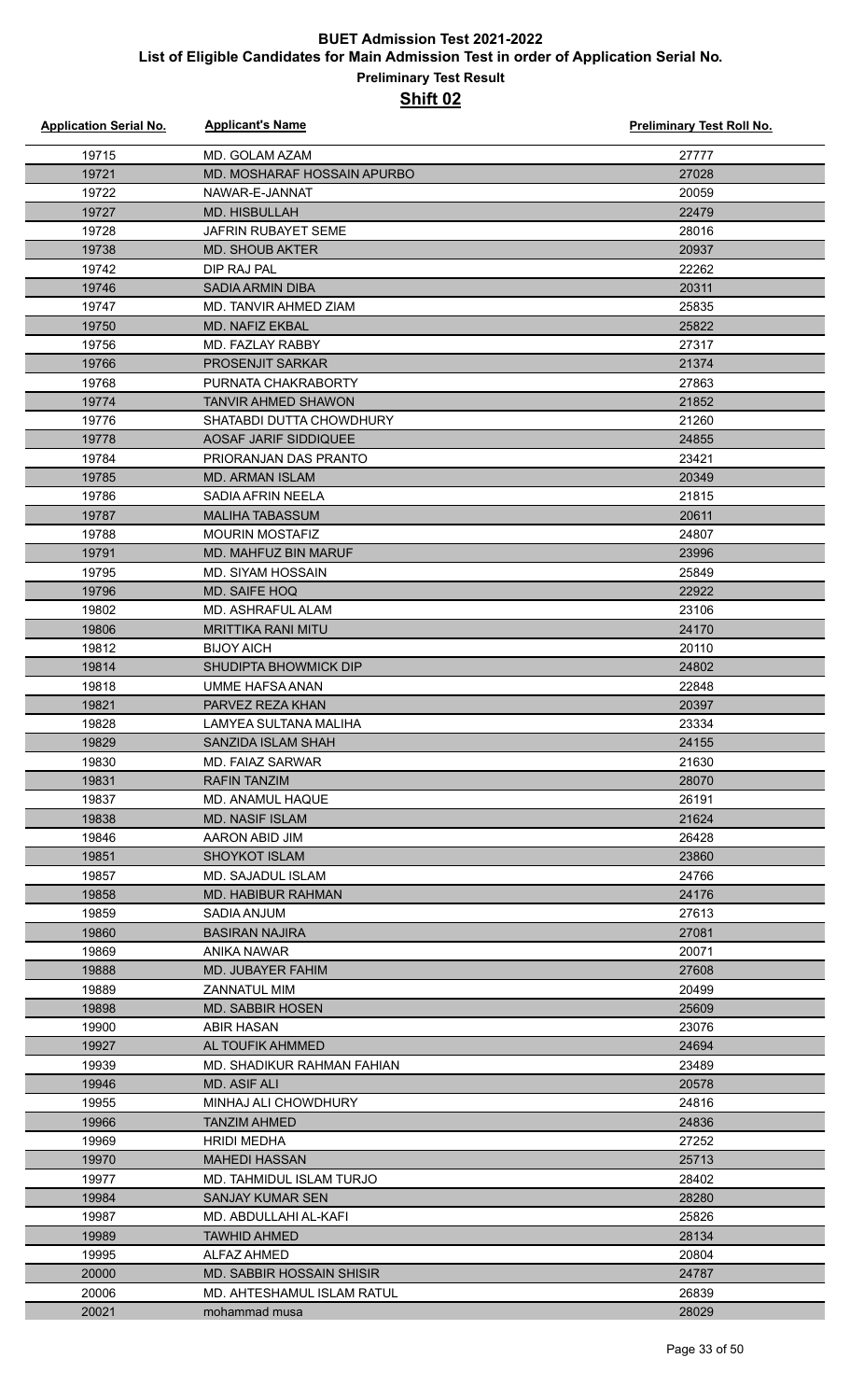#### **Preliminary Test Result Shift 02**

| <b>Application Serial No.</b> | <b>Applicant's Name</b>                           | Preliminary Test Roll No. |
|-------------------------------|---------------------------------------------------|---------------------------|
| 20022                         | <b>MD. AHASAN HABIB</b>                           | 27446                     |
| 20026                         | <b>MOHAMMAD BIN-ARAFAT</b>                        | 27738                     |
| 20029                         | SHADAT HOSSAIN RONY                               | 27998                     |
| 20048                         | ZINIA FERDOUSI LAMIA                              | 20351                     |
| 20049                         | <b>AHNAF TANVIR</b>                               | 20535                     |
| 20050                         | <b>MD. AHSAN HABIB ROKON</b>                      | 27924                     |
| 20054                         | PRETOM CHANDRO ROY                                | 23701                     |
| 20055                         | <b>NAZMUS SAKIB KHAN</b>                          | 22124                     |
| 20063                         | MD. ROBAYED HOSSEN RIFAT                          | 20982                     |
| 20070                         | MD. NAIM-UL-HAQUE                                 | 24684                     |
| 20078                         | <b>TORIKUL ISLAM</b>                              | 22328                     |
| 20086                         | <b>INDRANIL GHOSH</b>                             | 22027                     |
| 20089                         | MD. IMAM HOSSAIN MOLLAH                           | 25353                     |
| 20095                         | <b>SAMIUN NAFIS</b>                               | 21391                     |
| 20104                         | <b>MASHFIQUL HASAN</b>                            | 24999                     |
| 20108                         | SAZZAD HOSSAIN SAMI                               | 27303                     |
| 20114                         | KHURSHID JAHAN HAQUE RIMI                         | 27065                     |
| 20119                         | MD. ABU NAYEM SOHAG                               | 23847                     |
| 20121                         | MD. ARMAN AZIZ                                    | 26999                     |
| 20128                         | <b>SHORAVE KUMAR PAUL</b>                         | 26481                     |
| 20150                         | TANVIR REZA                                       | 27046                     |
| 20151                         | AFIA ZAMAN                                        | 26212                     |
| 20156                         | <b>MOUMITA ZAHAN NUN</b>                          | 27306                     |
| 20161                         | MD. TAHMID AL RAHMAN DIGONTO                      | 26868                     |
| 20165                         | ABDULLAH AL MAHMUD SHIHAB                         | 24553                     |
| 20167                         | MD. TANVIR AHMED                                  | 23181                     |
| 20169                         | MUSHTABSHIRAH BINTE ZAMAN                         | 25862                     |
|                               | <b>SHAHIDUR RAHMAN</b>                            | 20756                     |
| 20182                         | MD. SOUROV AHMED MASUM                            |                           |
| 20197                         |                                                   | 22774                     |
| 20215                         | <b>PRASHANTA PAL</b>                              | 21047                     |
| 20226<br>20232                | MD. ASHIKUR RAHMAN<br><b>SUNAN RABBI</b>          | 23837<br>20060            |
|                               |                                                   |                           |
| 20234                         | MST. JANNATUN NAHAR                               | 27983<br>24764            |
| 20242                         | MD. OLIUL ISLAM                                   | 26655                     |
| 20243<br>20250                | ABU HORAIRA MD. JESAN<br><b>MD. MIRAJ MORSHED</b> | 24366                     |
| 20252                         | ZAWAD BIN SHOUKAT                                 | 21288                     |
| 20255                         | <b>MOHAMMAD IBRAHIM HOSSAIN</b>                   | 25287                     |
| 20256                         | <b>MD. SIYAM SADE</b>                             | 26847                     |
| 20257                         |                                                   |                           |
| 20259                         | <b>IRFAN SADIK</b><br>ATIKUR RAHMAN               | 25798<br>26535            |
| 20261                         | TAHAMIDUL ISLAM SAMIN                             | 26013                     |
| 20265                         |                                                   | 26408                     |
|                               | MD. SHAHRIAR KABIR                                |                           |
| 20268                         | AHAMMAD ULLAH ATIK                                | 28260                     |
| 20272                         | MD. RAHAT MOSTAFA                                 | 21317                     |
| 20276                         | <b>MD. MOHSINUL ISLAM</b>                         | 20771                     |
| 20280                         | MD. JUBAYEL HOSSAIN                               | 24220                     |
| 20281<br>20284                | <b>KIRONMOY MALLICK</b><br>MD. JANA ALOM          | 25621<br>24387            |
|                               |                                                   |                           |
| 20285                         | <b>AFRIDA NOSIN</b>                               | 21994                     |
| 20288<br>20297                | MD. SOYAIB HASAN                                  | 22907                     |
|                               | MD. AHASANUL KARIM NELOY                          | 25426                     |
| 20307                         | ABDULLAH AN NABIL                                 | 25746                     |
| 20309                         | <b>CHUMUI TRIPURA</b>                             | 27112                     |
| 20321                         | RAGIB AHMED TOKEY                                 | 27392                     |
| 20329                         | <b>MD. AL HASAN MIA</b>                           | 25766                     |
| 20331                         | MD. SADMAN                                        | 27099                     |
| 20336                         | MD. SAROYAR HOSSAIN PLABON                        | 27614                     |
| 20337                         | MD. ABDULLAH AL RAKIB SIAM                        | 24988                     |
| 20341                         | SAFAYAT SAIF                                      | 23419                     |
| 20344                         | NEBULA TASMIN                                     | 27256                     |
| 20354                         | <b>SAIFULLAH SAIMUN</b>                           | 23138                     |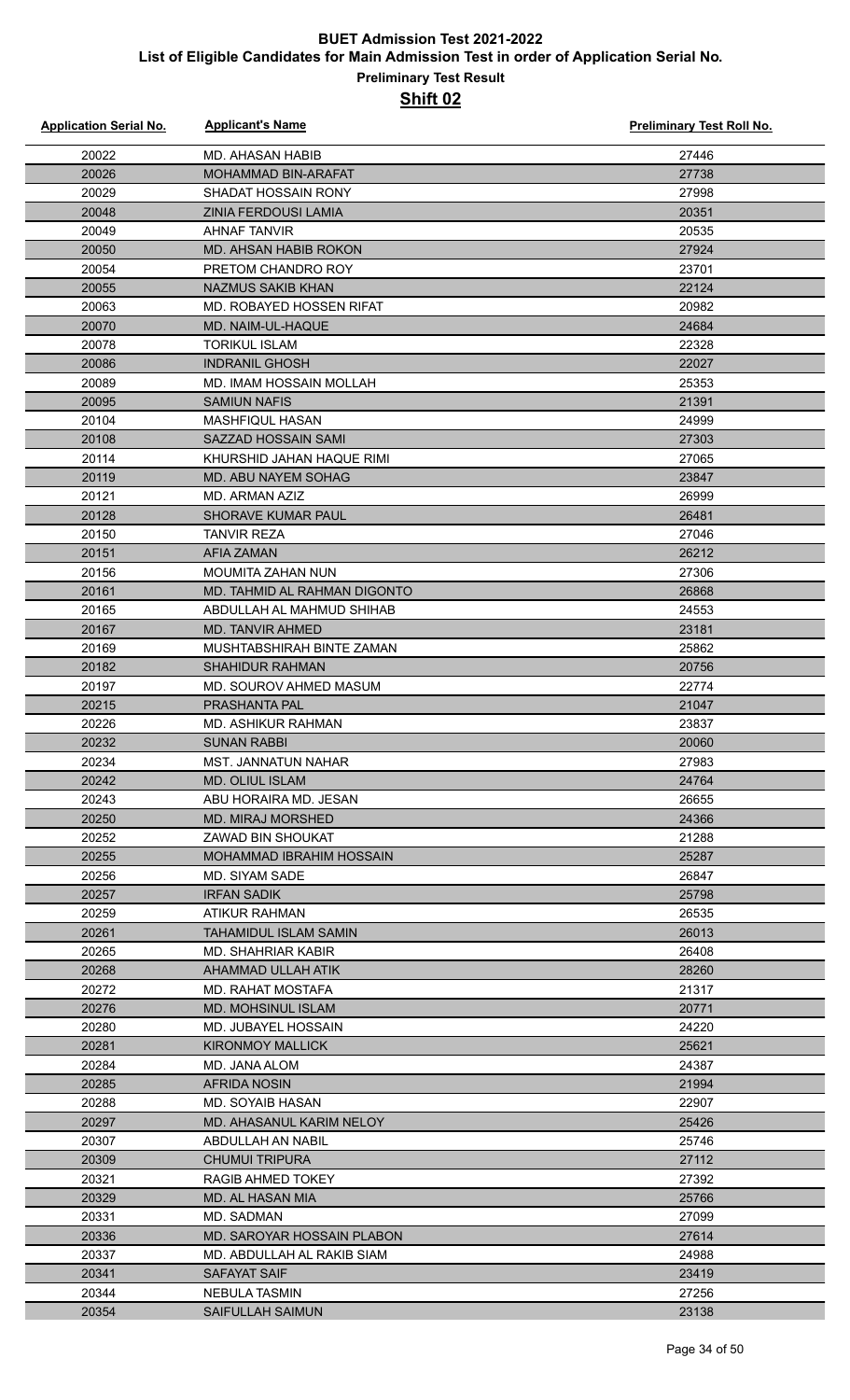| <b>Application Serial No.</b> | <b>Applicant's Name</b>                     | Preliminary Test Roll No. |
|-------------------------------|---------------------------------------------|---------------------------|
| 20360                         | MIRAZUL ISLAM                               | 22734                     |
| 20368                         | <b>MD.JABIRUL HASAN</b>                     | 24818                     |
| 20369                         | AL AMIN HOSSAIN                             | 26609                     |
| 20385                         | ARPANADITYA MAZUMDER                        | 20851                     |
| 20412                         | <b>MD. JUBAER HOSSEN</b>                    | 26976                     |
| 20416                         | <b>MAHERUL ALAM</b>                         | 24275                     |
| 20419                         | NANZIBA ISLAM                               | 21796                     |
| 20442                         | MAHAMMAD ABU FARHAN RAFAT                   | 20162                     |
| 20449                         | ZUBAER AL MAHMUD                            | 21006                     |
| 20463                         | K.M. HASIBUL ISLAM                          | 23608                     |
| 20465                         | <b>MD. KHAYRUL ISLAM SAJIB</b>              | 22196                     |
| 20472                         | SARKER RAFAT MUKTADIR                       | 25225                     |
| 20474                         | RONIT PROSHAD SONAR                         | 24353                     |
| 20477                         | <b>AL-MOBIN NAHID</b>                       | 20191                     |
| 20500                         | <b>MD. SHIRAZUL ISLAM</b>                   | 25576                     |
| 20503                         | <b>MD. MAHADI HASAN</b>                     | 25666                     |
| 20508                         | <b>ABRAR MUBEEN</b>                         | 24879                     |
| 20511                         | MD. AL-AMIN                                 | 28290                     |
| 20529                         | <b>MAHMUDA NAHAR</b>                        | 20814                     |
| 20532                         | <b>TAHSIN TAJWAR</b>                        | 28429                     |
| 20533                         | MD. RAHUL SHEIKH                            | 22910                     |
| 20539                         | <b>MD ARIFUL ISLAM ASIF</b>                 | 23095                     |
| 20543                         | AFIA ANJUM                                  | 24506                     |
| 20545                         | <b>NABILUR RAHMAN</b>                       | 22477                     |
| 20547                         | MD. AL KAWSER                               | 24602                     |
| 20557                         | <b>LIPON ISLAM</b>                          | 24153                     |
| 20558<br>20560                | MD. ZUBAYER HAQUE RUHIT                     | 22590                     |
| 20562                         | <b>NUZHAT TASNIM</b><br>SANJIDA JAHAN MYSHA | 25563<br>27636            |
| 20568                         | <b>MD. RAKIBUL ISLAM</b>                    | 24950                     |
| 20570                         | MD. TAMZID HOSSAIN                          | 28292                     |
| 20574                         | MOHAMMED ZAWADUL HOQUE                      | 25598                     |
| 20575                         | MD. MAHIM ISHRACQ BADHON                    | 23154                     |
| 20579                         | <b>TAWHID SIKDAR</b>                        | 26656                     |
| 20587                         | MD. ABID HOSSAIN                            | 24101                     |
| 20591                         | <b>MST. SHARIFATI RUHANI</b>                | 24774                     |
| 20593                         | MIRAZ HOSSAIN                               | 21407                     |
| 20600                         | SK. MD. SAROWAR HOSSAIN BAPPI               | 21008                     |
| 20609                         | KHONDOKAR NOOR AHMED                        | 26552                     |
| 20612                         | <b>MD. FORHAD HOSEN</b>                     | 23584                     |
| 20615                         | A S M ARIF HASSAN                           | 24444                     |
| 20617                         | <b>ARNOB DEB</b>                            | 24486                     |
| 20618                         | PRATTASHA KAR POOJA                         | 25202                     |
| 20619                         | ADITTYA BARUA                               | 25367                     |
| 20632                         | FAHMIDUL ISLAM                              | 27123                     |
| 20633                         | <b>SHAHORIAR RAHMAN</b>                     | 26657                     |
| 20634                         | MD. SAZID HASAN                             | 20800                     |
| 20636                         | <b>MD. TANVIR KABIR</b>                     | 22387                     |
| 20643                         | <b>AVIJIT PAUL</b>                          | 23964                     |
| 20644                         | <b>NAHIAN SHAMA CHAITI</b>                  | 25229                     |
| 20646<br>20647                | MD. RAFSANI SHAZID<br>ABDULLAH-AL-HASIN     | 27652<br>28091            |
| 20650                         | MD. TANJID AHMED KHAN                       | 24844                     |
| 20660                         | MUHAMMAD FAKHRUS SADIQ MAJUMDER             | 26075                     |
| 20668                         | MD. DINER AHMED NISSAN                      | 26429                     |
| 20673                         | MEHNAZ TAMANNA OYESHI                       | 24808                     |
| 20685                         | SIFAT MD. ABU OUBAIDA                       | 24724                     |
| 20688                         | KAZI KAMRUZZAMAN                            | 22708                     |
| 20697                         | MD. AL JABER HOWLADER                       | 20910                     |
| 20703                         | <b>RAMISHA HABIB</b>                        | 23172                     |
| 20710                         | MD. MUHIB MIA                               | 23247                     |
| 20726                         | MD. HEDAYETUL ISLAM HRIDAY                  | 24008                     |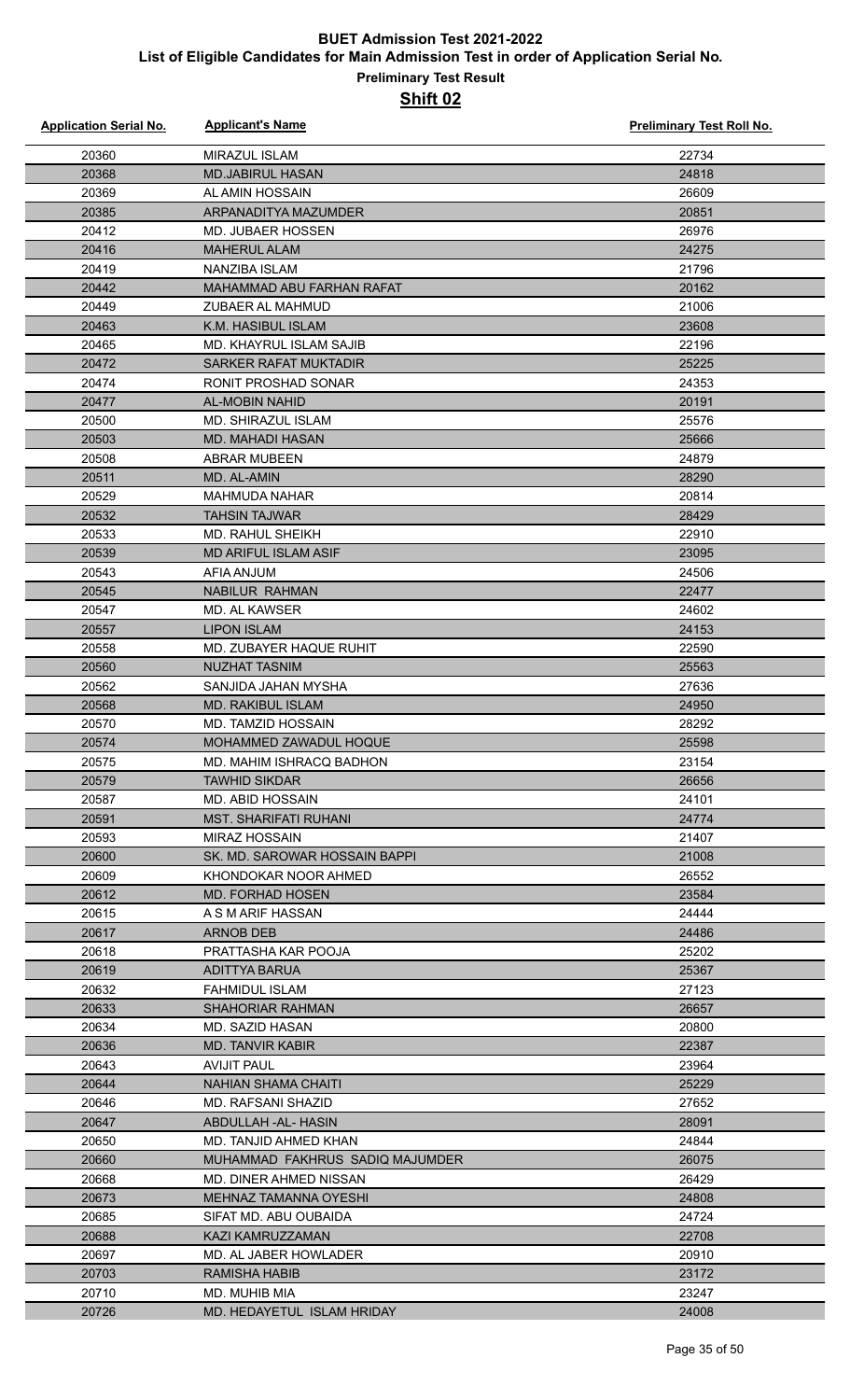| <b>Application Serial No.</b> | <b>Applicant's Name</b>        | <b>Preliminary Test Roll No.</b> |
|-------------------------------|--------------------------------|----------------------------------|
| 20727                         | <b>MD. NEHAL HOSSAIN</b>       | 24018                            |
| 20731                         | <b>RAHUL DATTA</b>             | 23666                            |
| 20736                         | MD. REZANUR RAHMAN - DEPRO     | 25877                            |
| 20738                         | MUHAMMAD FAKHRUL ALIM MAJUMDER | 25059                            |
| 20742                         | MD. MONIRUZZAMAN SOUROV        | 21130                            |
| 20763                         | <b>MD. AMINUL ISLAM</b>        | 24508                            |
| 20773                         | SHAMIM AHMAD SIMON             | 21962                            |
| 20774                         | <b>SOUVIK KUNDU</b>            | 21984                            |
| 20798                         | <b>ALIM AHMED</b>              | 26323                            |
| 20799                         | <b>MD. SHAZID HASAN</b>        | 21917                            |
| 20802                         | <b>MARIA RAHMAN</b>            | 20536                            |
| 20816                         | <b>ANIK PODDER</b>             | 26402                            |
| 20821                         | MD. REJWON ALAM ROMANCE        | 26440                            |
|                               |                                | 27910                            |
| 20830                         | <b>BARNALI HOWLADER</b>        |                                  |
| 20832                         | MUSFIKA TASNIM ANI             | 23960                            |
| 20836<br>20844                | ASIF SHAHRIAR SHAMMO           | 25753                            |
|                               | <b>MD. SAIFUL ISLAM</b>        | 24263                            |
| 20851                         | <b>AUHSAN ULLAH</b>            | 25552                            |
| 20858                         | MD. MOSADDEK HOSSEN            | 24073                            |
| 20861                         | <b>NAVIA HASAN NOVELY</b>      | 23572                            |
| 20868                         | ASFAK HOSSAIN BHUIYAN          | 21926                            |
| 20876                         | <b>MD. MIZANUR RAHMAN</b>      | 23784                            |
| 20878                         | NAJMIN<br>NAHAR EVA            | 22200                            |
| 20888                         | MD. WASHIKUR RAHMAN SHIHAB     | 26947                            |
| 20897                         | <b>RAKIN MONTASIM</b>          | 24957                            |
| 20921                         | <b>KAMRUZZAMAN SHOSSO</b>      | 21509                            |
| 20929                         | <b>SHOWMIK BISWAS</b>          | 24033                            |
| 20932                         | <b>SAJJADUL ISLAM</b>          | 27527                            |
| 20954                         | SUDIPTO KARMAKER SHUVRO        | 25013                            |
| 20957                         | SAIDA JAHAN                    | 28331                            |
| 20962                         | SABIKUNNAHAR PURNATA           | 27616                            |
| 20967                         | MOHD. FAIAAZ REZA              | 26985                            |
| 20968                         | TANJIL HASAN KHAN              | 22609                            |
| 20972                         | <b>HABIBUL BASHER SHUMON</b>   | 25867                            |
| 20973                         | AHNAF AKIF                     | 25903                            |
| 20975                         | <b>JANNATUL FERDOUS MIM</b>    | 21757                            |
| 20979                         | MEHRIN KHAN MEDHA              | 21189                            |
| 20980                         | <b>NURUL MANSIB TALUKDER</b>   | 23627                            |
| 20985                         | <b>TASFIA RAHMAN</b>           | 27030                            |
| 20989                         | <b>TRISHA RANI DEY</b>         | 27175                            |
| 20996                         | LAMIN MIA                      | 27655                            |
| 20997                         | FARZANA ALAM ANIKA             | 21985                            |
| 20998                         | TAHSIMA MEEM                   | 22425                            |
| 21002                         | RAFIA AHAMMAD                  | 28418                            |
| 21003                         | ADIB SAKHAWAT                  | 27822                            |
| 21008                         | <b>MD. IMRAN ULLAH</b>         | 21017                            |
| 21009                         | MD.FAHIM AL FAHAD              | 27981                            |
| 21010                         | <b>FAYAZ SALEKIN</b>           | 23137                            |
| 21026                         | RAKIBUL ISLAM NAHIM            | 24195                            |
| 21032                         | <b>REEFAT AHMED SOURAV</b>     | 20040                            |
| 21034                         | MD.OLY HOSSEN                  | 23098                            |
| 21046                         | SHEIKH IRFANUL HAQUE           | 23502                            |
| 21051                         | SHEMANTY MAHJABIN              | 28441                            |
| 21063                         | ATRI MAZUMDER ARKA             | 24028                            |
| 21100                         | NAZMOON SHAHRAIR               | 24835                            |
| 21110                         | <b>MEHJABEEN TASNIM KHAN</b>   | 23030                            |
| 21112                         | <b>MD. RRAF HASAN</b>          | 20836                            |
| 21113                         | <b>MUHTASIB JAMIL RAIYAN</b>   | 27833                            |
| 21116                         | ABIR KUNDA                     | 23059                            |
| 21117                         | <b>MD. MUSHFIQUR RAHMAN</b>    | 28170                            |
| 21118                         | SHAHRIAR AHMED RUMAN           | 22131                            |
| 21122                         | <b>DAYEEN IBN AMINUL</b>       | 22828                            |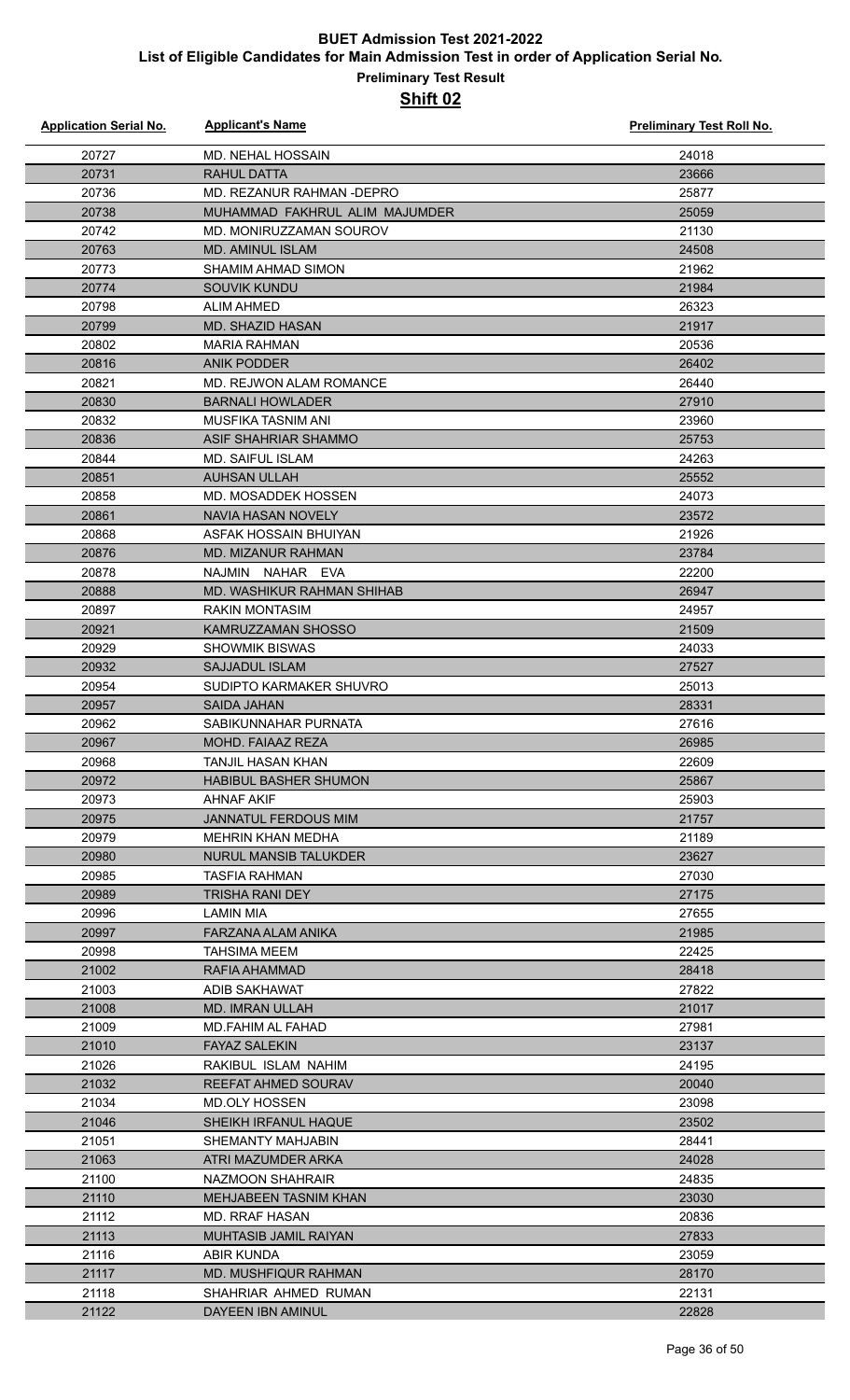| <b>Application Serial No.</b> | <b>Applicant's Name</b>                          | <b>Preliminary Test Roll No.</b> |
|-------------------------------|--------------------------------------------------|----------------------------------|
| 21123                         | <b>FATIMA SADIA</b>                              | 22009                            |
| 21124                         | <b>TIRTHO ROY</b>                                | 23525                            |
| 21129                         | <b>SUSMITA SAHA</b>                              | 22372                            |
| 21135                         | ABDUR RAHMAN                                     | 23167                            |
| 21177                         | MD. JUBAYER HOSSAIN KHAN TUSHER                  | 27765                            |
| 21185                         | <b>MD. ASADULLAHEL GALIB</b>                     | 20750                            |
| 21187                         | SIZRATUL MAHMUD SANZID                           | 23719                            |
| 21189                         | <b>ATHAI DEB</b>                                 | 28502                            |
| 21215                         | MD. JAMI AL KHALIF ALVI                          | 21639                            |
| 21216                         | K. M. ABDULLAH AL SEIUM                          | 25424                            |
| 21226                         | <b>RESHAD IBTESAM NIBIR</b>                      | 21978                            |
| 21236                         | <b>SUJOY CHANDRA MANDAL</b>                      | 28102                            |
| 21249                         | <b>MONIKA SARKAR NITU</b>                        | 21011                            |
| 21250                         | <b>MAZHARUL ISLAM</b>                            | 24997                            |
| 21251                         | NILOY CHOWDHURY                                  | 25681                            |
| 21255                         | <b>AJOY CHAKRABARTHY</b>                         | 26068                            |
| 21263                         | <b>RAFAT UR RAHMAN RONY</b>                      | 23781                            |
| 21290                         | MD. ABDULLAH AL BASAR RIMON                      | 24280                            |
| 21295                         | <b>MD. IMTEAJ HOSSAIN</b>                        | 27650                            |
| 21299                         | <b>FAIZA TASHMEAH</b>                            | 25018                            |
| 21309                         | <b>NILOY SAHA</b>                                | 22463                            |
| 21311                         | <b>TAHSINA BUSHRA SHARIKA</b>                    | 21409                            |
| 21326                         | KHADIMUL ISLAM MAHI                              | 26740                            |
| 21334                         | <b>ASHFAK AZAD NAFI</b>                          | 20844                            |
| 21340                         | RIZOWAN MAHMUD RAFI                              | 21589                            |
| 21345                         | <b>MD. JUNAYED SIDDIQE</b>                       | 21051                            |
| 21352                         | MD. REJONUL HAQ SHAWON                           | 22026                            |
| 21354                         | <b>MD. ASIFUR RAHMAN</b>                         | 24907                            |
| 21362                         | MD. JUBAET RAHMAN SUMIT                          | 22240                            |
| 21363                         | <b>MD. RIFAT ISLAM</b>                           | 25582                            |
| 21368                         | SHAHIDA AKTER AVA                                | 25908                            |
| 21375                         | MD. ABDULLAH KAZY                                | 26937                            |
| 21377                         | MD. MONIRUZZAMAN MONI                            | 26192                            |
| 21380                         | TABASSUM MEHJABIN PUSHPITA                       | 26602                            |
| 21384                         | MD. SAMIN ISRAQ SEAM                             | 28086                            |
| 21387                         | <b>SAMPAD PODDAR</b>                             | 21284                            |
| 21396                         | MD. EKRAM HOSSEN                                 | 22130                            |
| 21398                         | <b>FAHIM RAHMAN</b>                              | 22906                            |
| 21403                         | SAMRIA RAHMAN LIA<br><b>JANNATUL TASMI PROMY</b> | 27578                            |
| 21414<br>21416                | <b>TASNIA HAQUE PROMY</b>                        | 23400<br>26697                   |
| 21417                         | MD. SAMIUL HASAN SOURAV                          | 21048                            |
| 21432                         | MD. SHARIFUR RAHMAN                              | 27135                            |
| 21434                         | MUHAMMAD IMTIAZ                                  | 26684                            |
| 21445                         | <b>FATTAUR RAHIM</b>                             | 27914                            |
| 21446                         | <b>FAHMI TOUSIF</b>                              | 20501                            |
| 21448                         | SAIMA SULTANA RIA                                | 23528                            |
| 21451                         | <b>MD. SHAFIUL TANVIR</b>                        | 23566                            |
| 21454                         | MD. RIZWANUR AMIN                                | 20676                            |
| 21455                         | <b>ARIFUL HASAN JIM</b>                          | 26742                            |
| 21465                         | MD. RONY ISLAM                                   | 27262                            |
| 21468                         | ABIR HOSSAIN                                     | 21180                            |
| 21477                         | NAZRUL ISLAM                                     | 27667                            |
| 21478                         | <b>JUIENA ISLAM</b>                              | 22362                            |
| 21483                         | RUBAIAT RAHMAN                                   | 27946                            |
| 21489                         | <b>IFTEKHAR MAHMUD</b>                           | 22596                            |
| 21490                         | KAZI SHOHANUR RAHMAN                             | 27668                            |
| 21494                         | <b>NUSRAT JAHAN URME</b>                         | 23434                            |
| 21499                         | KAMRUL HASAN CHOWDHURY OMI                       | 27138                            |
| 21506                         | <b>MONTAHA RAHMAN</b>                            | 20867                            |
| 21520                         | MD. KHALID HOSSAIN                               | 20525                            |
| 21521                         | <b>SREE SOUROV CHONDRA</b>                       | 23202                            |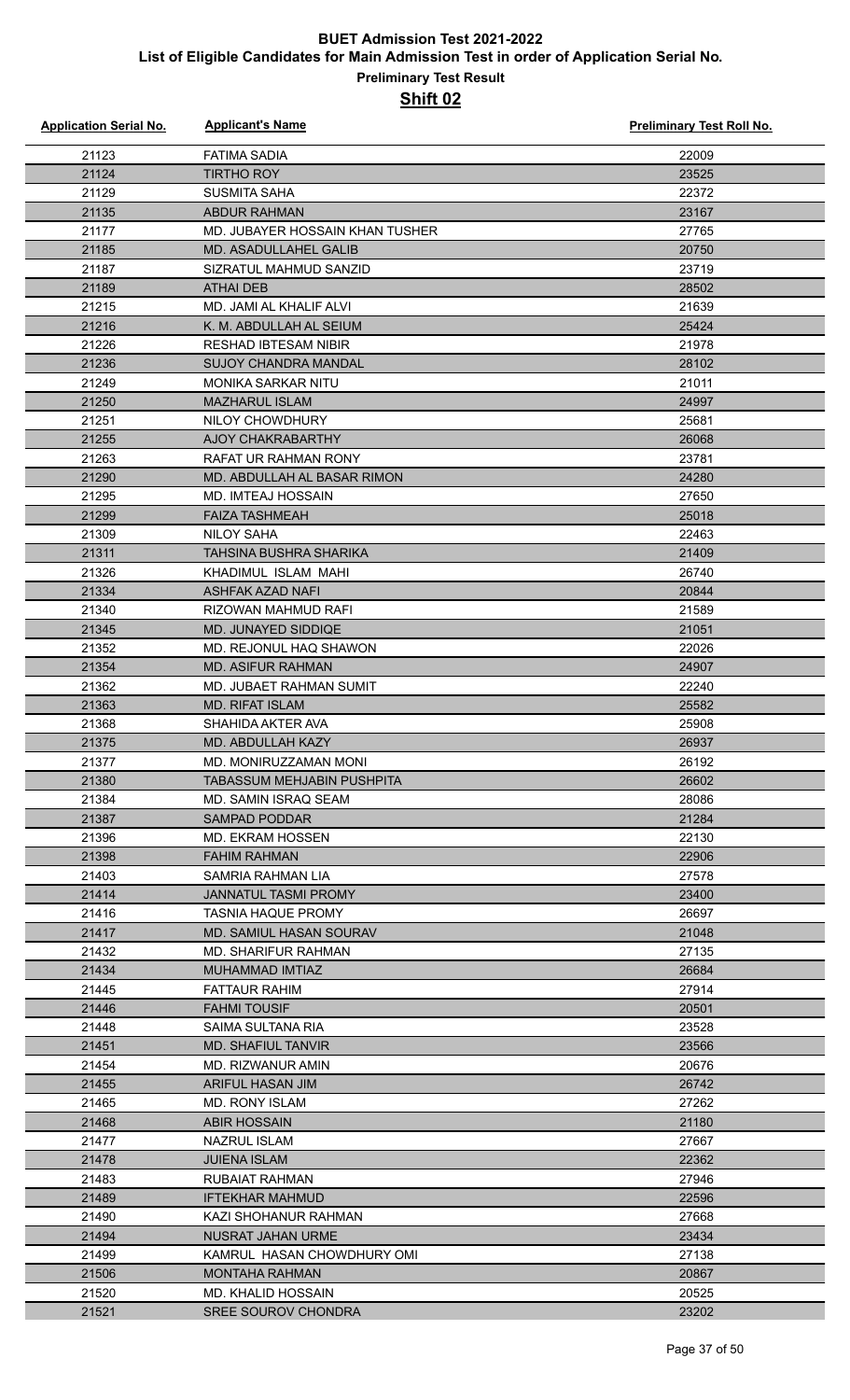| <b>Application Serial No.</b> | <b>Applicant's Name</b>       | <b>Preliminary Test Roll No.</b> |
|-------------------------------|-------------------------------|----------------------------------|
| 21530                         | MD. NAZMUS SAKIB PATHAN       | 20909                            |
| 21541                         | MD. SABER HOSSAIN RIYAD       | 23447                            |
| 21562                         | NAFIZA NOWSHIN NOWAR          | 27197                            |
| 21565                         | <b>TAHSINAH RAHMAN NUSHFA</b> | 22752                            |
| 21579                         | NOWSHIN TABASSUM ARSHI        | 21451                            |
| 21581                         | <b>SHAHRIAR SADIK</b>         | 21915                            |
| 21590                         | PRODIPTO SAHA                 | 22323                            |
| 21593                         | <b>MD. TANVIR HASAN</b>       | 22540                            |
| 21598                         | MD. AKRAM HOSSAIN             | 20479                            |
| 21610                         | KAZI NUSRAT JAHAN SAIKA       | 27742                            |
| 21613                         | <b>MOMINUR RAHMAN RAFEEN</b>  | 26368                            |
| 21617                         | <b>JIHADUL ISLAM</b>          | 27236                            |
| 21653                         | NABILA RAHMAN                 | 28268                            |
| 21654                         | <b>TASNIM RAHMAN TAHSIN</b>   | 22286                            |
| 21655                         | MD. ASIF FAISAL SPONDON       | 25532                            |
| 21658                         | MUEEZ MEJBAH                  | 27897                            |
| 21660                         | <b>KAMRUL ISLAM</b>           | 22010                            |
| 21661                         | <b>MD. MAHID HASAN</b>        | 20307                            |
| 21667                         | RAIYAN ISLAM SIYAM            | 22376                            |
| 21670                         | MD. REZWANUL HAQUE            | 20352                            |
| 21684                         | MD. MOTTHAKIN SHAKIN SHAH     | 21718                            |
| 21689                         | <b>ANDALEEB HASSAN</b>        | 23957                            |
| 21690                         | PURNA SHAHA                   | 26332                            |
| 21693                         | JIBRAN KHANDOKER SEYAM        | 20822                            |
| 21699                         | MD. EHASANUL HABIB SOHAN      | 27835                            |
| 21702                         | <b>RONI DATTA</b>             | 22863                            |
| 21703                         | ASHRAF-UZ-ZAMAN               | 27459                            |
| 21715                         | MD. INTESAR TAHMID ALAM PAYEL | 25816                            |
| 21744                         | <b>BAYAZID AHAMMED</b>        | 24640                            |
| 21746                         | <b>DIPRO ROY</b>              | 23865                            |
| 21749                         | <b>MAHMUDUN NABI</b>          | 27916                            |
| 21757                         | SAMIUL HAQUE SIDDIQUE         | 26630                            |
| 21758                         | S.M. JAHIDUL ALAM             | 24477                            |
| 21768                         | <b>MD. ASHIK ALI</b>          | 23230                            |
| 21771                         | <b>MAHDI HASAN RABBI</b>      | 21698                            |
| 21777                         | K.M. SADMAN SHAHRIAR NILOY    | 25169                            |
| 21782                         | MD. ROMJAN HOSSEN             | 26653                            |
| 21794                         | MD. TANVIR AHMED TAUSIF       | 21503                            |
| 21797                         | AUTAL CHOWDHURY               | 23919                            |
| 21798                         | <b>SHAHRIAR KHANDOKER</b>     | 21966                            |
| 21799                         | MD. AKRAM HOSSEN SUJAN        | 25005                            |
| 21804                         | S. M. NURUL HASNAT            | 23491                            |
| 21808                         | <b>ANOL KRISHNODIP</b>        | 28298                            |
| 21817                         | <b>MD SARWAR HOSSEN</b>       | 21149                            |
| 21818                         | MD. ASHIK -E- ELAHI           | 25799                            |
| 21825                         | <b>MD. TANVIR HASAN</b>       | 20673                            |
| 21826                         | MASHRAFI YEABIN SAJIB         | 23151                            |
| 21827                         | <b>SHIHAB SARAR ANKUR</b>     | 22563                            |
| 21828                         | MD. NAHIDUR RAHMAN NAHID      | 23724                            |
| 21835                         | <b>MD. RAKIB HOSSAN</b>       | 24814                            |
| 21850                         | <b>HUMAIRA ULFAT</b>          | 21459                            |
| 21854                         | TANJINAH RAHMAN TULTUL        | 28510                            |
| 21859                         | SAMIA ANJUM                   | 20553                            |
| 21867                         | RUMMAN ADIB                   | 23651                            |
| 21869                         | NOWSHEEN TAKIA                | 26230                            |
| 21881                         | MD. MUSFIQUR RAHMAN           | 26227                            |
| 21884                         | BADHAN CHANDRA ROY            | 25227                            |
| 21887                         | <b>MD. SHADMAN SHAFIE</b>     | 26152                            |
| 21891                         | MD. KOBIR AHMMED              | 22176                            |
| 21915                         | KHALID HOSSEN TALUKDAR        | 22528                            |
| 21916                         | POLASH DAS                    | 23615                            |
| 21928                         | <b>SUFAL KUMAR SARKER</b>     | 25420                            |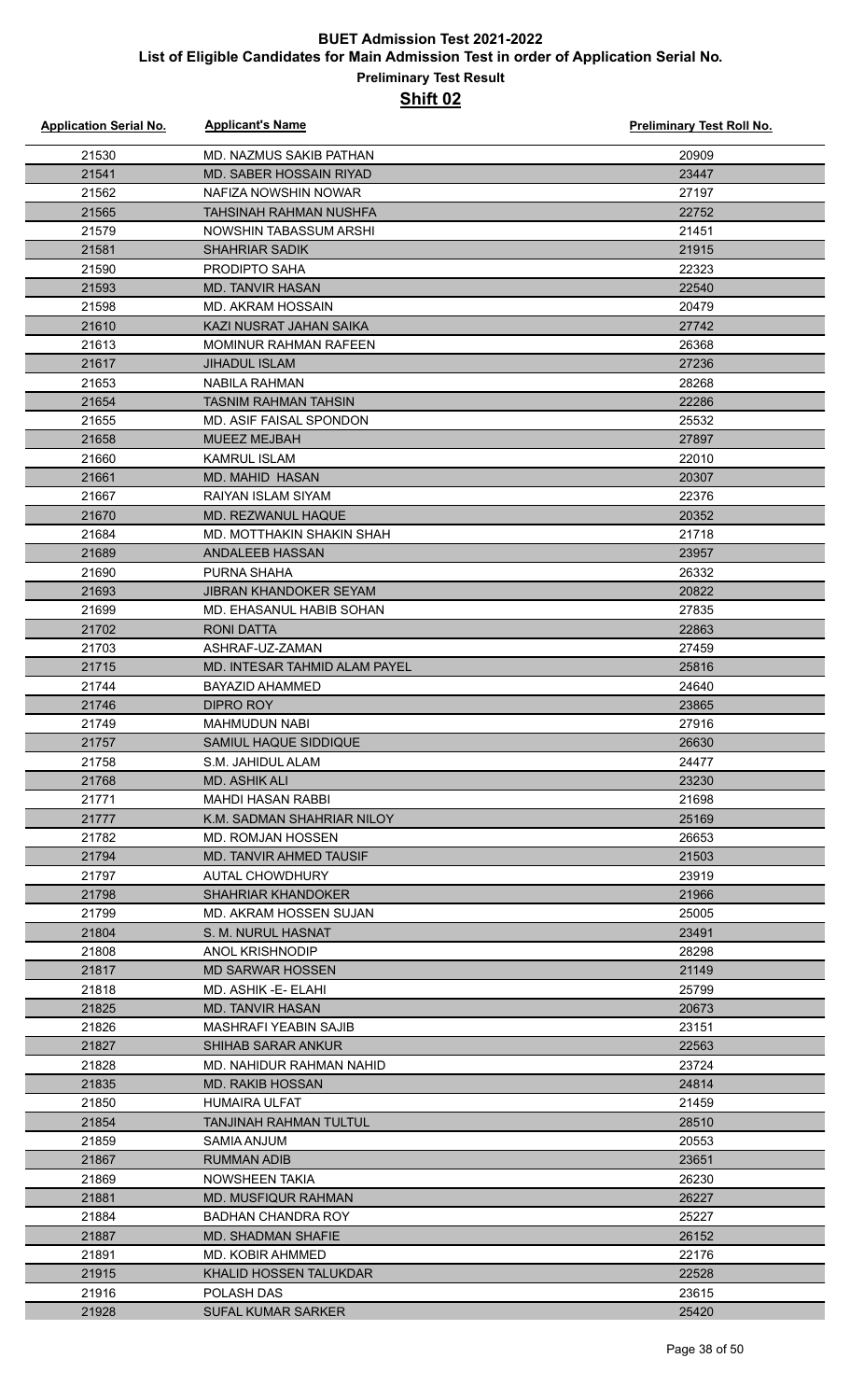| <b>Application Serial No.</b> | <b>Applicant's Name</b>      | <b>Preliminary Test Roll No.</b> |
|-------------------------------|------------------------------|----------------------------------|
| 21939                         | SHASWATI CHAKRABORTY         | 23519                            |
| 21942                         | ALIMAN HASAN NAYEER          | 20599                            |
| 21946                         | LATIFUR RAHMAN               | 22584                            |
| 21967                         | ABDULLAH AL MAHFUZ           | 27223                            |
| 21983                         | MD. HASIBUL HASAN HASIB      | 25183                            |
| 21986                         | <b>MD. MUSHARAT HOSSAIN</b>  | 20470                            |
| 21988                         | MD. FAHIM MOHIUDDIN          | 27456                            |
| 22009                         | RAKIB-AL-HASAN               | 27329                            |
| 22010                         | <b>TANJIL AHMED SIFAT</b>    | 20811                            |
| 22014                         | M.A.K.S. RAFSAN              | 25251                            |
| 22024                         | SHAHED BIN SULTAN            | 21155                            |
| 22041                         | <b>SHAID AHSAN NILOY</b>     | 24826                            |
| 22043                         | <b>AMIN MAHFUZ</b>           | 22512                            |
| 22046                         | MD. YEAMUZ ZAMAN             | 20295                            |
| 22049                         | MINHAZUR RAHMAN ZIM          | 27524                            |
| 22053                         | <b>MALIHA RAHMAN</b>         | 22460                            |
| 22064                         | <b>MINHAJUR RAHMAN</b>       | 21005                            |
| 22067                         | PRANTA CHOWDHURY             | 22306                            |
| 22084                         | KAZI RUBAIYAT MUSTAFIZ       | 24198                            |
| 22085                         | <b>TALHA BIN SHEHAB</b>      | 27164                            |
| 22099                         | <b>REJOUN AHMED RIDOY</b>    | 27885                            |
| 22104                         | <b>FAIJUS SALEHIN</b>        | 24000                            |
| 22116                         | MD. ABIR HASAN               | 25461                            |
| 22128                         | <b>ORTHITA BISWAS</b>        | 25204                            |
| 22141                         | TANZIM KHAN RAFI             | 21381                            |
| 22151                         | <b>AVIJIT RAY</b>            | 23236                            |
| 22154                         | <b>NUSRAT SIDDIQUE</b>       | 24337                            |
| 22157                         | <b>NAHIAN ARRAF</b>          | 26813                            |
| 22165                         | MAIMOONA HOSSAIN MOUMITA     | 20941                            |
| 22166                         | MD. FARHAN TANVIR LIFAN      | 27053                            |
| 22172                         | <b>MD. IMRAN HOSSAIN</b>     | 27203                            |
| 22179                         | <b>RITU SAHA</b>             | 20216                            |
| 22181                         | ALI AZRAF SAMIN              | 24346                            |
| 22183                         | <b>SAUROV SARKAR</b>         | 26918                            |
| 22193                         | EMTIAZ AHMED SHAWON          | 26384                            |
| 22195                         | <b>PROVAKOR DAS</b>          | 24647                            |
| 22197                         | <b>MD. NAZMUS SHAKIB</b>     | 26956                            |
| 22203                         | <b>RYSUL AMAN NIROB</b>      | 21560                            |
| 22210                         | <b>MD. TAMIM HOSSEN</b>      | 23799                            |
| 22216                         | <b>MD. AKIB JAWAD</b>        | 26336                            |
| 22245                         | <b>HASNAIN AHMED</b>         | 24239                            |
| 22250                         | <b>SADIA RAHMAN MIM</b>      | 27749                            |
| 22266                         | MD SHAHRIAR KABIR SAAJ       | 24270                            |
| 22271                         | <b>MD. YASIN ALI GAIN</b>    | 26085                            |
| 22284                         | MD. ASIF IQBAL               | 24429                            |
| 22321                         | <b>MOHAMMED YASIN</b>        | 24524                            |
| 22327                         | <b>OMAR FARUK</b>            | 26643                            |
| 22330                         | <b>TAUSIF KHAN MOJLISH</b>   | 23772                            |
| 22348                         | ZAHIN ZAWAD                  | 28139                            |
| 22350                         | <b>MD. SHAID AFRIDI SAMI</b> | 21319                            |
| 22354                         | ANIRBAN SHIL                 | 25040                            |
| 22366                         | YASIR SADIK                  | 22813                            |
| 22367                         | TAHMID FARDIN FAHIM          | 28189                            |
| 22371                         | <b>TANJIM MAHBUB</b>         | 25045                            |
| 22372                         | <b>MD. MONOWAR HOSEN</b>     | 21658                            |
| 22386                         | SAROJ SHAHRIYAR IQBAL        | 23072                            |
| 22388<br>22398                | MD. AFRIN SARKAR             | 24771                            |
| 22399                         | MD. AKIBUL HASAN<br>ABIR DEY | 26348<br>22368                   |
| 22401                         | <b>ASIKUR RAHMAN</b>         | 24007                            |
| 22402                         | MD. ROKI BUL HASAN ROKI      | 26659                            |
| 22407                         | <b>SUMAIYA SIDDIQUA</b>      | 25656                            |
|                               |                              |                                  |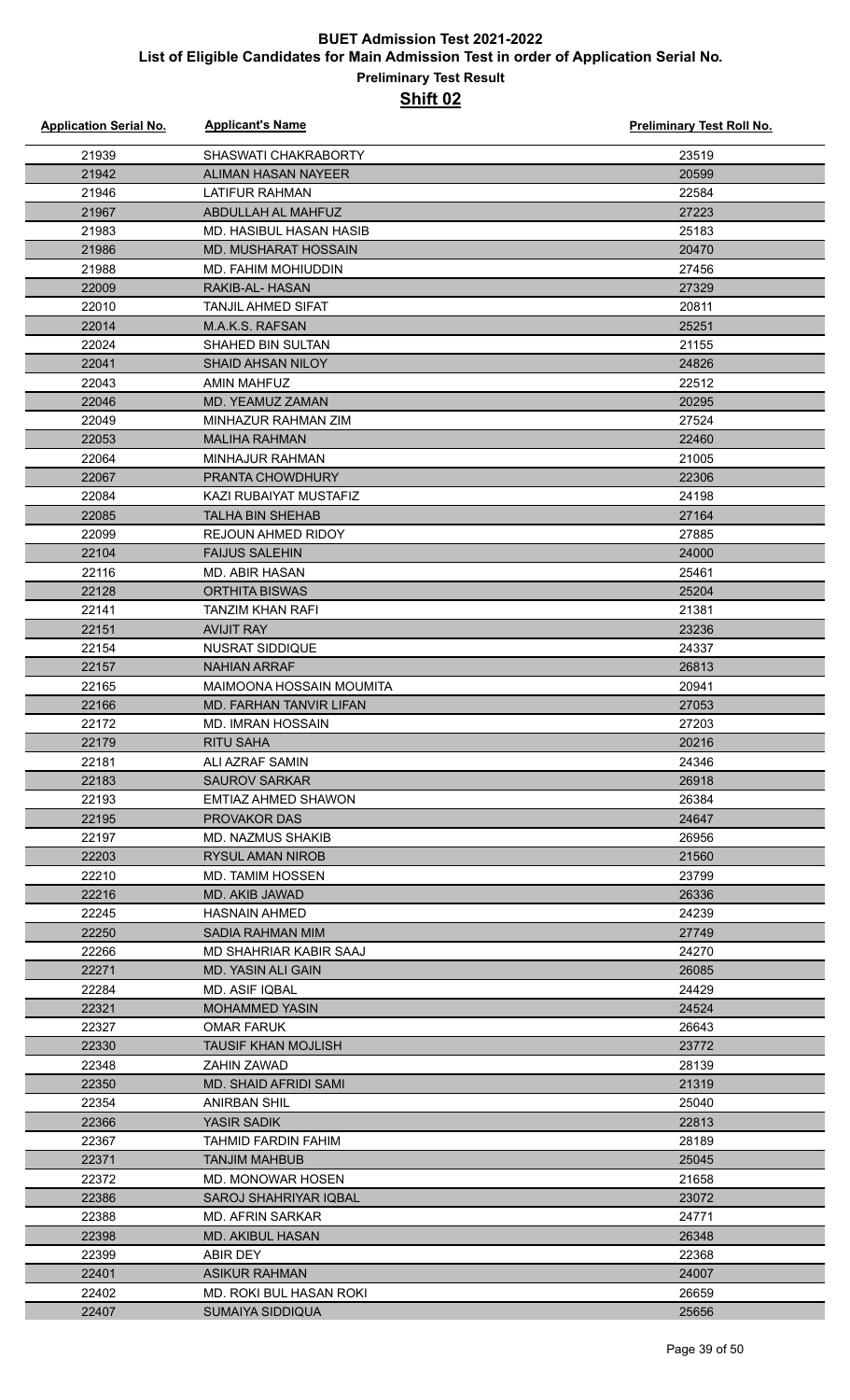#### **Preliminary Test Result Shift 02**

| <b>Application Serial No.</b> | <b>Applicant's Name</b>                          | <b>Preliminary Test Roll No.</b> |
|-------------------------------|--------------------------------------------------|----------------------------------|
| 22413                         | <b>MD. AHSAN HABIB</b>                           | 24466                            |
| 22415                         | ADIBA MOSTAFIZ BINDU                             | 26749                            |
| 22417                         | MD. JWEEL AHAMED SIDDIK                          | 23946                            |
| 22428                         | <b>MARZIA MAHIAN HRIDI</b>                       | 22301                            |
| 22439                         | <b>MD. NIAZ ISLAM</b>                            | 22313                            |
| 22440                         | <b>MD. NAZMUS SAKIB NIPUN</b>                    | 27844                            |
| 22448                         | MD. ABU BAKR SIDDIQ                              | 27335                            |
| 22460                         | <b>MARUF SHAFIQ</b>                              | 26330                            |
| 22463                         | MD. SHAZZAD HOSSAIN SARDER                       | 25676                            |
| 22465                         | M. MUHAIMINUL ISLAM                              | 23073                            |
| 22482                         | MD. MOHAMENUL ISLAM SOHAG                        | 26942                            |
| 22483                         | <b>SADIA ALAM SARA</b>                           | 23145                            |
| 22489                         | <b>NONDON CHANDRA</b>                            | 24003                            |
| 22501                         | <b>MAKSUDA KHANAM</b>                            | 24994                            |
| 22515                         | <b>RAIHANUL FERDOS</b>                           | 25104                            |
| 22526                         | MD. AHTESHAMUL FERDOUS MASHRAFI                  | 24534                            |
| 22533                         | <b>BADHON CHANDRA SEN</b>                        | 24897                            |
| 22535                         | <b>MD. DAIMUL HAQUE</b>                          | 28147                            |
| 22538                         | MD. IFTEMAM ALAM                                 | 27167                            |
| 22543                         | <b>NUSRAT JAHAN</b>                              | 20862                            |
| 22550                         | MD. ASIFUZZAMAN RAHAT                            | 26548                            |
| 22564                         | ANIKA AFRIN RIDIKA                               | 25001                            |
| 22567                         | <b>MD. RIFAT KHAN</b>                            | 24922                            |
| 22575                         | <b>CHANDON KUMAR MONDAL</b>                      | 20586                            |
| 22583                         | SAKIBUL ISLAM                                    | 21389                            |
| 22601                         | SAIDULLAH ANSARI                                 | 23726                            |
| 22616                         | SUDOY KUMER GHOSH                                | 23750                            |
| 22622                         | <b>ATIQUE FAYSAL</b>                             | 23591                            |
| 22626                         | <b>BISHAL DAS</b>                                | 26262                            |
| 22629                         | ABDULLAH MOHAMMAD KHALED                         | 25132                            |
| 22632                         | MD. SUNDAR ALI                                   | 24002                            |
| 22633                         | SHEIKH MAHEDUL HOSSAIN                           | 20523                            |
| 22636                         | PARBONI SAHA                                     | 27301                            |
| 22644                         | SAYEEDA BINTE REZA                               | 26210                            |
| 22652                         | MD. YEAMIN ISLAM                                 | 26473                            |
| 22660<br>22661                | NAFIA NUREN AL-QURESHI                           | 25861<br>27980                   |
| 22663                         | MD. GOLAM RABBE                                  |                                  |
| 22673                         | <b>DEBBINDU MONDAL</b><br>MD.FAHIMUL ISLAM FAHIM | 22459<br>20658                   |
| 22699                         | SHEIKH MD. TOUFIQ ELAHI                          | 26800                            |
| 22708                         | PROVAKOR DAS SURYA                               | 27678                            |
| 22712                         | NUSRAT JAHAN FARIJA MIM                          | 25497                            |
| 22715                         | AFRUZA JANNAT BITHI                              | 21196                            |
| 22728                         | <b>ZAHIR AHMED</b>                               | 20711                            |
| 22733                         | ATIA SADIKA                                      | 21531                            |
| 22738                         | ASHIBUL ALAM SHAKIB                              | 22662                            |
| 22771                         | AFRIHA JABIN CHOWDHURY                           | 20252                            |
| 22773                         | NUSRAT JAHAN CHOITY                              | 26015                            |
| 22774                         | SANJIDA CHOWDHURY PEAW                           | 22315                            |
| 22793                         | <b>TUFATUL JANNAT SUMI</b>                       | 26756                            |
| 22794                         | BAHKTIAR AHMED SAJIB                             | 26708                            |
| 22804                         | SWAGATA DAS GUPTA                                | 22091                            |
| 22805                         | MOST. FARIHA ISLAM                               | 28164                            |
| 22808                         | <b>JANNATI JUMARA</b>                            | 20363                            |
| 22812                         | JEBA MUBASHIRA TITHY                             | 24822                            |
| 22826                         | REBAH UDDIN SHAMS                                | 27947                            |
| 22834                         | PIYAL KUMAR ROY                                  | 21032                            |
| 22842                         | <b>SHISIR AHMED</b>                              | 26195                            |
| 22847                         | <b>MARUF AHAMED</b>                              | 28415                            |
| 22850                         | <b>SANJIDA HAQUE MIRA</b>                        | 25650                            |
| 22866                         | <b>SAMSUL ISLAM</b>                              | 28122                            |
| 22876                         | <b>MD. BAYEAZID HASAN</b>                        | 25774                            |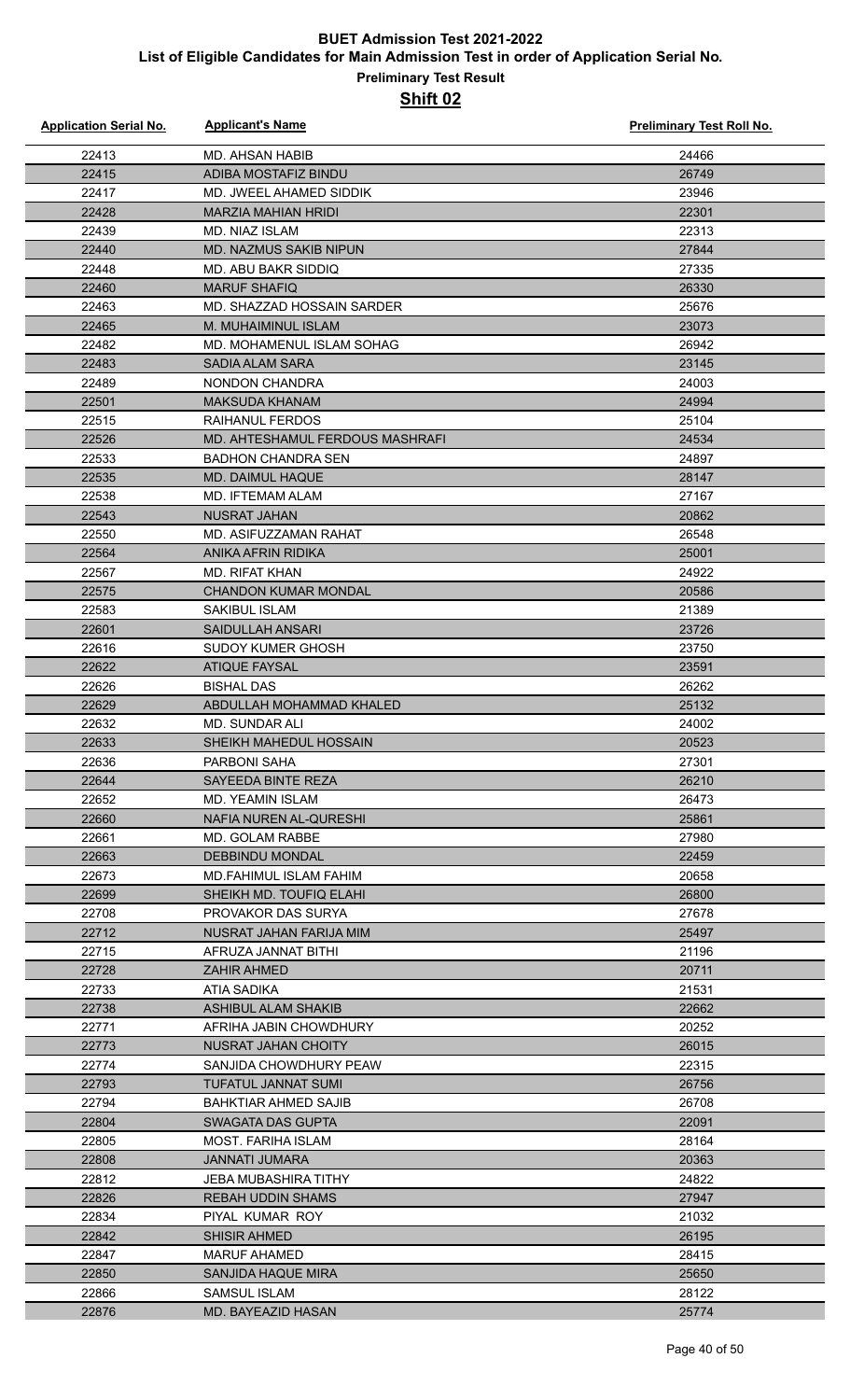#### **Preliminary Test Result Shift 02**

| <b>Application Serial No.</b> | <b>Applicant's Name</b>                           | <b>Preliminary Test Roll No.</b> |
|-------------------------------|---------------------------------------------------|----------------------------------|
| 22886                         | PARAG KUMAR KABIRAJ                               | 21942                            |
| 22912                         | <b>MOHAMMAD ISHTIAQ AHMED</b>                     | 21661                            |
| 22913                         | MD. ISTIAK RAHMAN RIFAT                           | 26290                            |
| 22934                         | <b>MOZAHIDUL ISLAM</b>                            | 25153                            |
| 22949                         | SHAHRIAR ALAM RAYEM                               | 25248                            |
| 22973                         | <b>TARIQUL ISLAM FAHIM</b>                        | 23575                            |
| 22977                         | <b>NOUSHIN NAOWAR</b>                             | 22953                            |
| 23004                         | MD. SHAHINUR ISLAM SHAON                          | 23451                            |
| 23013                         | TASRINA HUSSAN URMI                               | 28426                            |
| 23024                         | TAIYABA TANZIN NABI                               | 23472                            |
| 23042                         | EMAM MEHEDI HASAN LOGNO                           | 27109                            |
| 23069                         | <b>VASKOR PRAMANIK SHUVO</b>                      | 20596                            |
| 23071                         | JANNATUL FERDOUS RISHA                            | 22035                            |
| 23074                         | <b>SABIHA BAKTH</b>                               | 23325                            |
| 23086                         | MOST. SHARIAR AFRIN ASHA                          | 26983                            |
| 23096                         | <b>FAHIMA AKTHER</b>                              | 27901                            |
| 23106                         | SUMAYEA SULTANA                                   | 23576                            |
| 23108                         | MD. NAFIS FUAD JIM                                | 24150                            |
| 23112                         | <b>MD. RIBATUL ISLAM</b>                          | 23515                            |
| 23116                         | <b>ABDUL RABBY SIFAT</b>                          | 22348                            |
| 23134                         | <b>FAIRUZ BINTE RAHMAN</b>                        | 28516                            |
| 23137                         | MD. MAHABUB SIKDER ROHAN                          | 22365                            |
| 23151                         | <b>MUHAIMINUL ANOWAR</b>                          | 27731                            |
| 23156                         | SOURAV DEBNATH                                    | 28129                            |
| 23162                         | MD. AHANAF ABID AHASAN PORBO                      | 25198                            |
| 23171                         | ASHFIQ UL RAHMAN                                  | 20493                            |
| 23175                         | SYED REDWAN BIN HASHEM                            | 24883                            |
| 23184                         | <b>MD. SHABBIR AHMMAD</b>                         | 22067                            |
| 23189                         | ARNAB SUTRADHAR                                   | 26120                            |
| 23192                         | <b>EKRAMUL ALAM ESHAM</b>                         | 25658                            |
| 23200                         | SAYMOON ZAMAN SAYEEM                              | 22957                            |
| 23206                         | <b>BISMIKA SHULTANA PUSHPO</b>                    | 23175                            |
| 23215                         | <b>TAHMID JEWEL</b>                               | 21029                            |
| 23219                         | <b>MD. AL-IMRAN ASIF</b>                          | 23889                            |
| 23222                         | UBYDUR RAHMAN HASIB                               | 23823                            |
| 23226                         | <b>JANNATUL BUSHRA</b>                            | 23798                            |
| 23244                         | KHANDAKER SAIF KARIM                              | 25803                            |
| 23259                         | MOSTAFA OYADUD RIFAT                              | 27857                            |
| 23270                         | <b>MD NUR ISLAM</b>                               | 27539                            |
| 23273                         | <b>MD MAHFUZ UR RAHMAN</b>                        | 22557                            |
| 23275                         | MD. HUMAYON                                       | 24055                            |
| 23281                         | RAJORSHI DUTTA                                    | 28084                            |
| 23282                         | NEHAL HASNAIN ALVE                                | 23348                            |
| 23292                         | MOHAMMED KAWSER MOSTAFA                           | 20554                            |
| 23297                         | RASHEDUL ISLAM                                    | 28508                            |
| 23305                         | SHRABAN KARMOKER AVI                              | 24810                            |
| 23311                         | MD. ANAWARUL HABIB                                | 21932                            |
| 23320                         | <b>BARNITA DAS POOJA</b>                          | 25330                            |
| 23324                         | AHMAD MUSAVI                                      | 26151                            |
| 23329                         | MD. ISMAM EVETIHAJ CHOWDHURY                      | 26182                            |
|                               |                                                   | 28327                            |
| 23334<br>23335                | MD. SAIYADUL MURSALIN<br><b>SIJON CHISTY SAON</b> | 24368                            |
|                               |                                                   |                                  |
| 23340<br>23341                | AMIT BISWAS<br>MD. MOSTAEANUR RAHMAN AFIF         | 22073<br>20873                   |
|                               |                                                   |                                  |
| 23342                         | <b>SAUDA BINTE ESTENCHER</b>                      | 22608                            |
| 23346                         | <b>OINDRELLA BISWAS</b>                           | 21675                            |
| 23350                         | MD. MAHFUZ ALI AKNDO                              | 25462                            |
| 23351                         | SHAHRIAR MOSTOFA SIAM                             | 24381                            |
| 23356                         | <b>LOTA KHATUN JEMI</b>                           | 22178                            |
| 23379                         | SARUAR CHOWDHURY ANNAY                            | 24359                            |
| 23392                         | <b>EMON AHMED ARMAN</b>                           | 22075                            |
| 23397                         | <b>JOHN KUMAR SARKAR</b>                          | 26447                            |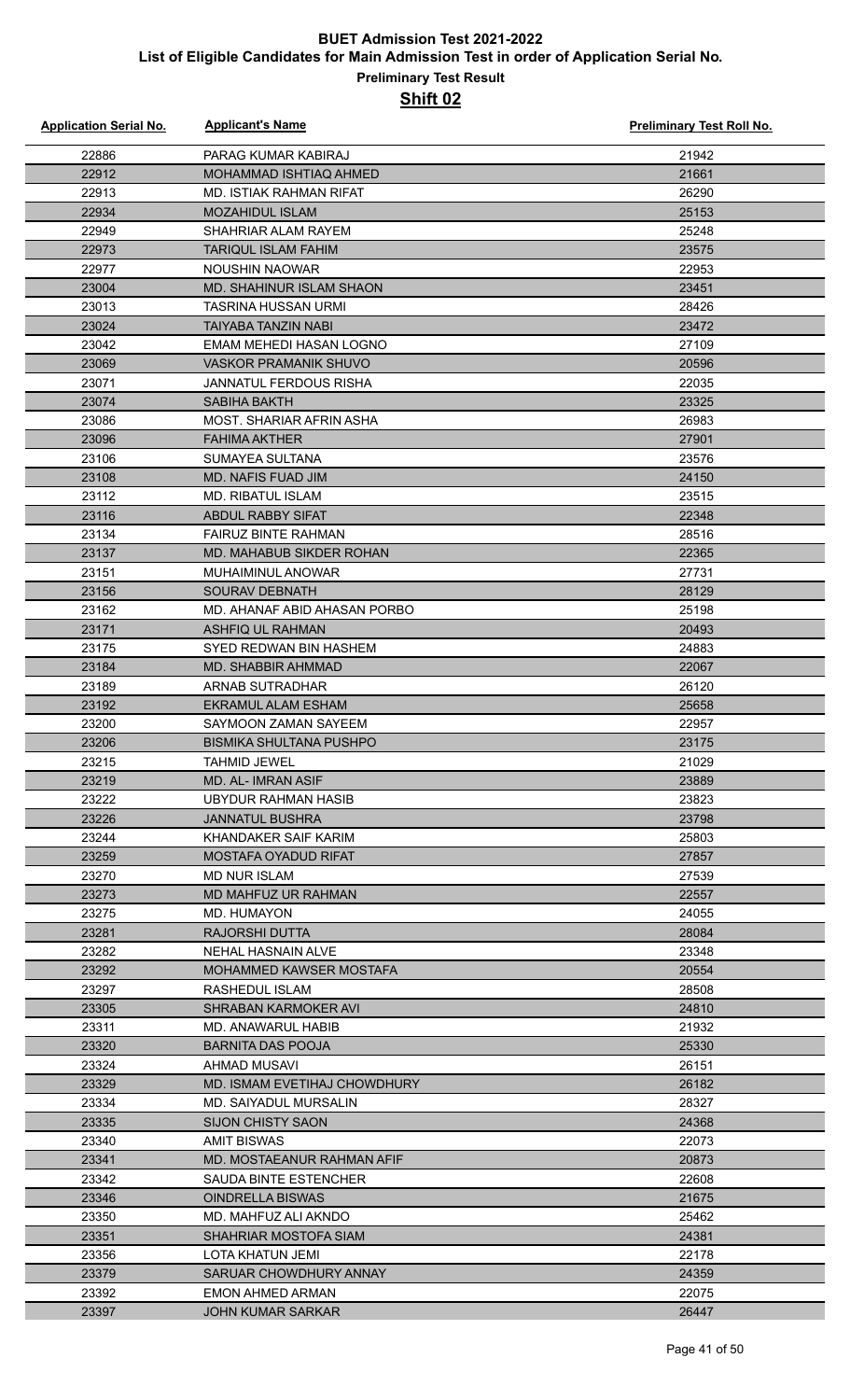| <b>Application Serial No.</b> | <b>Applicant's Name</b>            | <b>Preliminary Test Roll No.</b> |
|-------------------------------|------------------------------------|----------------------------------|
| 23399                         | MOHAMMAD SHADMAN SAKIB TOUSIF      | 21093                            |
| 23408                         | SAMIHA ALAM TANISHA                | 22571                            |
| 23409                         | MST. SUMAIYA JAHAN MITHILA         | 23357                            |
| 23412                         | <b>SAMIHA TASNIM MOULY</b>         | 27465                            |
| 23419                         | <b>MD. FAHIM HOSSEN</b>            | 28022                            |
| 23426                         | <b>EZAZ MAHMUD KHAN</b>            | 26785                            |
| 23430                         | MODHURIMA KONINIKA BARUA           | 20061                            |
| 23440                         | <b>RASEL ISLAM</b>                 | 22758                            |
| 23456                         | <b>RIFAT HOSSAIN ANIK</b>          | 28462                            |
| 23500                         | <b>MOST. RAHANA PERVIN RITU</b>    | 25466                            |
| 23502                         | <b>PLABON BASAK</b>                | 27247                            |
| 23507                         | <b>MD. ALMAS MAHIR</b>             | 22042                            |
| 23516                         | DIPU ROY                           | 23978                            |
| 23519                         | <b>MEHARAB ISLAM ANON</b>          | 27702                            |
| 23528                         | MOHAMMAD KHALID MAHMUD DALIM       | 22598                            |
| 23530                         | RAHUL SAHA                         | 20494                            |
| 23534                         | <b>BITHI ARA</b>                   | 20413                            |
| 23536                         | <b>MD. SOHANUR RAHMAN</b>          | 21502                            |
| 23544                         | MD. MAHADI HASSAN DON              | 28376                            |
| 23550                         | <b>IZAZUL HOQUE IZAZ</b>           | 26826                            |
| 23555                         | FAHIM AL-MUNAYEB                   | 24562                            |
| 23563                         | SAIDE JABED ARAFAT                 | 28101                            |
| 23564                         | SANZIDA ZAMAN                      | 25530                            |
| 23577                         | MD. ROMIZ UDDIN RUDRO              | 23790                            |
| 23581                         | MOHAMMAD RUBAYAT KHAN              | 26921                            |
| 23584                         | <b>HIMEL KHAN</b>                  | 23912                            |
| 23586                         | RIASAD RAHMAN RAKIB                | 24898                            |
| 23624                         | <b>NOSHIN LABIBA</b>               | 21552                            |
| 23627                         | <b>FAHIM FOYSAL NIBIR</b>          | 22933                            |
| 23636                         | <b>MD. TARIQUL ISLAM</b>           | 27871                            |
| 23639                         | MD. MOSTAFIJUR RAHMAN FARHAD       | 23702                            |
| 23640                         | AKILAH JAHIN BUSHRA                | 21909                            |
| 23645                         | MD. SAFAYET SALEHIN SHIFAT         | 24944                            |
| 23657                         | MD. AHAD ALI                       | 25181                            |
| 23679                         | MD. FAHAD TANVIR MAHIM             | 24292                            |
| 23689<br>23696                | <b>MD.ZUBAYER RAHMAN</b>           | 24557<br>27624                   |
| 23722                         | LYBAH TAFANNUM<br>KAZI TASHIN ALAM | 23567                            |
| 23728                         | SHARFUDDIN READITA                 | 23965                            |
| 23730                         | ANIKA ANJUM                        | 20513                            |
| 23764                         | RAHINA YEASMIN RAHIN               | 22970                            |
| 23818                         | SHEIKH MOHAMMED YAJUR RAHMAN       | 27893                            |
| 23819                         | SUMAITA TASNEEM                    | 26228                            |
| 23824                         | RABIUL PRAMANIK                    | 23304                            |
| 23832                         | SHAFAYETUL HUDA SADI               | 22546                            |
| 23838                         | MD. ZUBAYER HASSAN TUSHER          | 21533                            |
| 23851                         | MERAZ MOSTAFA                      | 21783                            |
| 23857                         | <b>MD. NUR JAMAN</b>               | 26490                            |
| 23874                         | ASIF ABDULLAH HIMEL                | 27044                            |
| 23881                         | RAMISA RAHMAN                      | 26519                            |
| 23884                         | ZINIA NOURIN RAFY                  | 26363                            |
| 23886                         | MD. FAYEZ MIA                      | 25772                            |
| 23898                         | MD. NIHAD AHMED MOLLA              | 22416                            |
| 23903                         | <b>SAZID IMTIAZ</b>                | 25726                            |
| 23920                         | <b>FOYSAL MAHMUD</b>               | 27593                            |
| 23922                         | MST. SADIA HOSSAIN                 | 27698                            |
| 23925                         | RAMADAN SAYEED                     | 21567                            |
| 23933                         | MD. MAHMUD HASAN                   | 21437                            |
| 23934                         | <b>MD. FARDUS IBNA ZAHID</b>       | 21950                            |
| 23940                         | <b>SAMIA ISLAM</b>                 | 21202                            |
| 23945                         | MUHAMMAD AHSAN SAKIB               | 22102                            |
| 23962                         | <b>FAHIM BIN AHMED</b>             | 24091                            |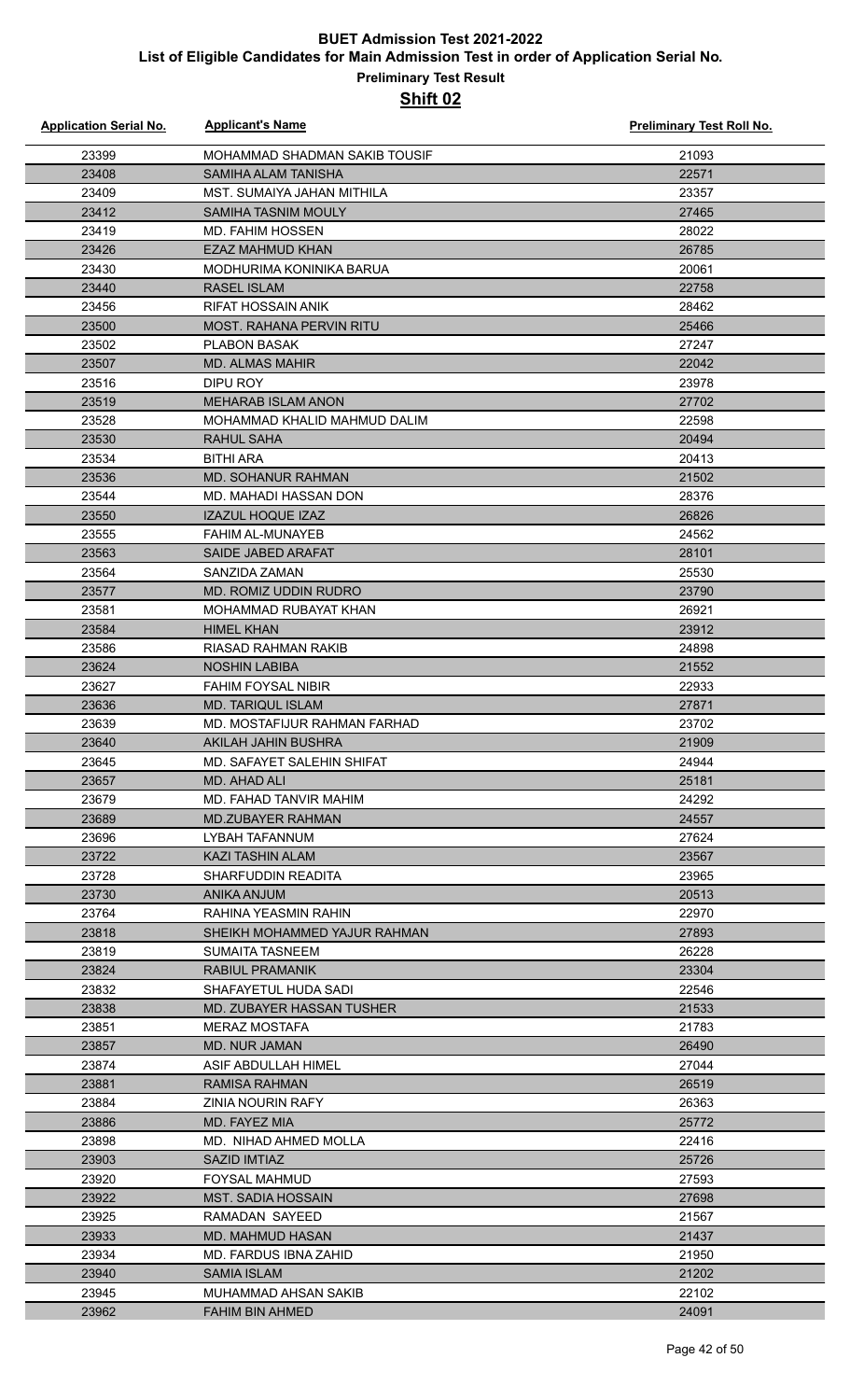| <b>Application Serial No.</b> | <b>Applicant's Name</b>                  | <b>Preliminary Test Roll No.</b> |
|-------------------------------|------------------------------------------|----------------------------------|
| 23984                         | MD. RAKIBUL HOSSEN                       | 27451                            |
| 23989                         | <b>FOWZIA FARIHA SHAJ</b>                | 23945                            |
| 23991                         | PRIONTY MOHANTA DISHA                    | 26644                            |
| 23997                         | <b>SADIA AFRIN</b>                       | 27878                            |
| 23999                         | MD. SAMIN HASAN LIKHON                   | 21252                            |
| 24008                         | <b>MD. TAMIM HASAN</b>                   | 23013                            |
| 24009                         | DEBARATI CHAKRABORTY                     | 26573                            |
| 24015                         | <b>MD RAKIB HOSSAIN</b>                  | 27882                            |
| 24031                         | <b>ANKON DEBNATH</b>                     | 27013                            |
| 24038                         | <b>HIMIKA SAHA POM</b>                   | 24358                            |
| 24042                         | <b>FAIZUNNESSA</b>                       | 24683                            |
| 24053                         | <b>JUBAYR AHMED</b>                      | 24479                            |
| 24058                         | CHINMOY BHOWMICK                         | 24127                            |
| 24066                         | ABU BASER MOJUMDER                       | 24858                            |
| 24076                         | <b>JAED HASNAT</b>                       | 28106                            |
| 24093                         | <b>MARZUK HASEEN</b>                     | 24615                            |
| 24101                         | <b>MALIHA MANZUR</b>                     | 20389                            |
| 24118                         | <b>MD. SHAKIB HOSSAIN</b>                | 20768                            |
| 24127                         | <b>BADOL SARKER</b>                      | 22183                            |
| 24136                         | <b>MD. MAHTAB UDDIN MAHI</b>             | 24728                            |
| 24139                         | MD. ESHA RUHULLA                         | 25396                            |
| 24147                         | <b>MD. TANVIR HOSSAIN</b>                | 26838                            |
| 24157                         | Ashraf Islam Ashfaq                      | 21535                            |
| 24158                         | <b>MD. FAHIMOR RAHMAN</b>                | 27127                            |
| 24161                         | MD. BORHAN UDDIN                         | 26790                            |
| 24213                         | <b>MD. NAHIAN ISLAM</b>                  | 25980                            |
| 24217                         | MAHMUD HASAN SHIHAB                      | 23450                            |
| 24224                         | <b>LAMIA NASIR RIM</b>                   | 22309                            |
| 24235                         | <b>LABIB AL ASHAB</b>                    | 23841                            |
| 24237<br>24243                | TANVIR SHAHADAT SHUVA<br><b>MD TAYEF</b> | 27684<br>24145                   |
| 24246                         | <b>BIPOSHYAN CHAKMA</b>                  | 23456                            |
| 24254                         | <b>RONJON KUMAR HALDER</b>               | 20391                            |
| 24261                         | RITIKA BARUA AURNI                       | 24790                            |
| 24262                         | MOHAMMAD ALI                             | 26044                            |
| 24271                         | UMMAY ZARIN TASNIM                       | 22149                            |
| 24275                         | NAFIS AHMED SAYEEM                       | 21186                            |
| 24309                         | <b>MD. JABER BIN FOYSAL</b>              | 24769                            |
| 24317                         | MD. HASIN ANJUM                          | 27077                            |
| 24321                         | MD. NAHIDUZZAMAN                         | 21700                            |
| 24332                         | <b>SOURAV TAMBULY</b>                    | 24712                            |
| 24356                         | <b>MD. ALAMGIR BADSHA</b>                | 25207                            |
| 24368                         | MD. SIDRATUL MUNTHAHA                    | 28450                            |
| 24383                         | <b>MOST. UMME SALMA</b>                  | 24888                            |
| 24390                         | MD. HABIB HOSSAIN NOOR                   | 22857                            |
| 24393                         | KAZI NISAH MARIYAM                       | 22175                            |
| 24404                         | MD. MAHMUD HASAN OMI                     | 20127                            |
| 24410                         | MD. AJHAR UDDIN                          | 21084                            |
| 24411                         | <b>RIFAT ISLAM</b>                       | 25195                            |
| 24459                         | MD. KAWSAR MAHMUD                        | 20601                            |
| 24498                         | MOHAMMAD FARDIN ZULKAR NAEEN             | 28200                            |
| 24507                         | MAIMUNA TABASSUM                         | 22084                            |
| 24526                         | MD. RAGIB JAWAD SAFAT                    | 21343                            |
| 24538                         | <b>MEHEDI HASAN RABBY</b>                | 22471                            |
| 24540                         | KAZI ABU BAKUR                           | 26467                            |
| 24541                         | <b>TANMAY KUMAR PAUL</b>                 | 24364                            |
| 24545                         | FATEMA RAHMAN                            | 26354                            |
| 24549                         | <b>TASFIA TAHSIN</b>                     | 27161                            |
| 24570                         | <b>TANJILA AKTER PINKY</b>               | 27400                            |
| 24573                         | <b>MD. AKRAMUL HAQUE</b>                 | 21569                            |
| 24582<br>24585                | FARAH SULTANA NIBIR<br><b>YASIN EMON</b> | 25963<br>26765                   |
|                               |                                          |                                  |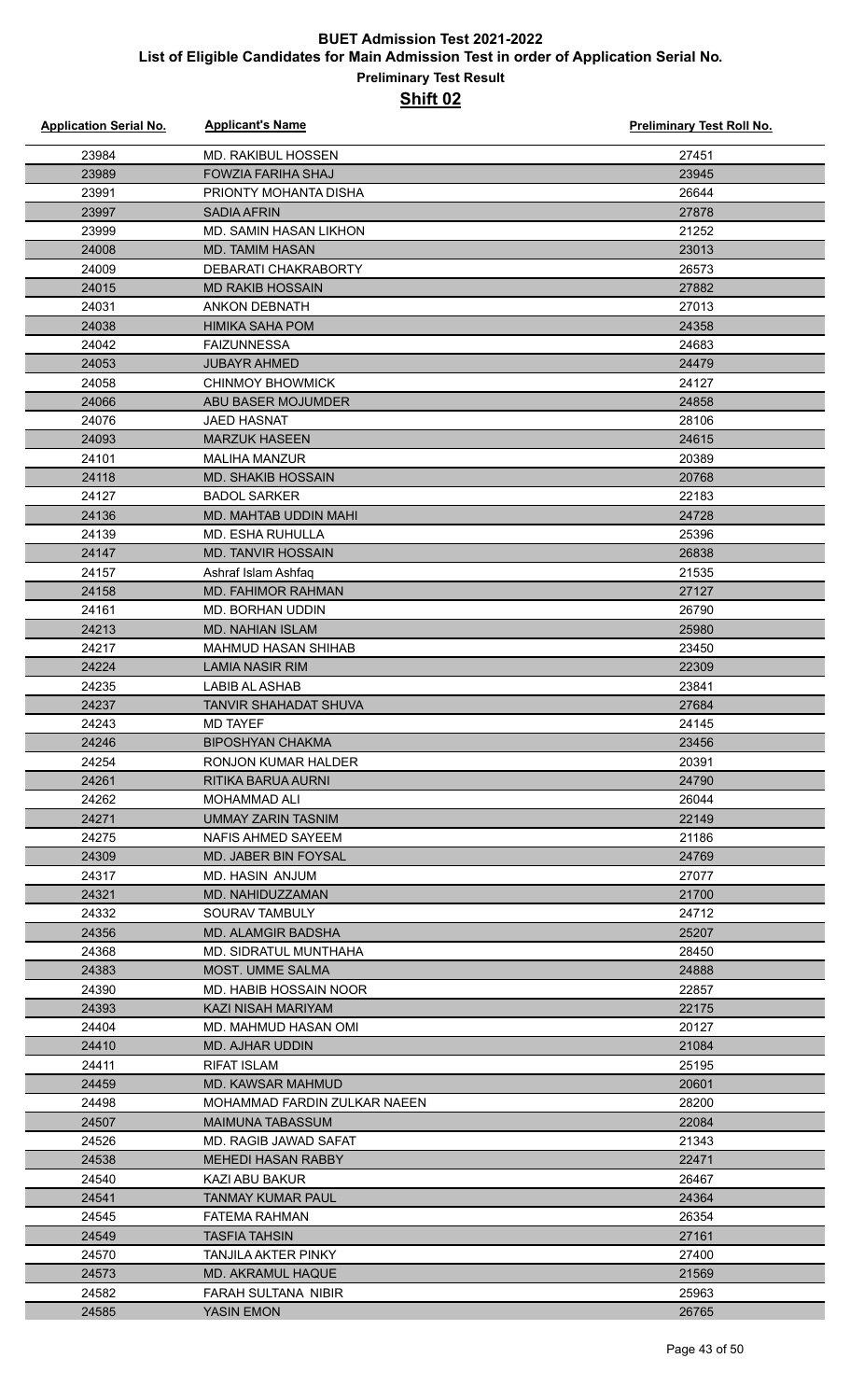| <b>Application Serial No.</b> | <b>Applicant's Name</b>                     | Preliminary Test Roll No. |
|-------------------------------|---------------------------------------------|---------------------------|
| 24609                         | <b>ANTARA SAMIA</b>                         | 25669                     |
| 24637                         | <b>MAHAZABIR RAHMAN PRINCE</b>              | 28422                     |
| 24679                         | RAONAK AL RIDWAN                            | 21695                     |
| 24688                         | <b>TASNIA TABASSUM TOMA</b>                 | 24307                     |
| 24693                         | ZIAM CHOWDHURY NOUN                         | 20254                     |
| 24695                         | <b>JANNATUL FIRDAUS CHUMKY</b>              | 28394                     |
| 24699                         | MD. SAJOL HOSSAIN                           | 20214                     |
| 24719                         | <b>MD. FERDOUS AIAM</b>                     | 25538                     |
| 24723                         | <b>PUSPITA BARUA</b>                        | 23813                     |
| 24761                         | MD. ROKONAR JAMAN RABBY                     | 27431                     |
| 24769                         | <b>ZIAD BIN FIROZ</b>                       | 26516                     |
| 24770                         | MD. ANZIRUZZAMAN                            | 27039                     |
| 24849                         | <b>RIFAH RAMISA FERDOUS</b>                 | 23533                     |
| 24869                         | <b>FAHMIDA AKTER KEYA</b>                   | 26273                     |
| 24887                         | TALHA JUBAIR SIAM                           | 22902                     |
| 24892                         | <b>MD. ABIRUL ALAM</b>                      | 22020                     |
| 24901                         | <b>MD. TANVEER HOSSAIN</b>                  | 26783                     |
| 24907                         | <b>MD.JUBAIR AL MAHMUD</b>                  | 23883                     |
| 24941                         | SHAHRIAR ISLAM SUPTO                        | 24540                     |
| 24957                         | ABIDA SULTANA MONI                          | 21754                     |
| 24984                         | MD. ATIKUR RAHMAN SHOVO                     | 24625                     |
| 24994                         | AFIQUR RAHMAN CHOWDHURY ABIR                | 25341                     |
| 25003                         | RADIA ILHAN REZA                            | 22974                     |
| 25016                         | MUSHFIQUR RAHMAN                            | 21283                     |
| 25040                         | <b>MD. SAJIB HOSSEN</b>                     | 25352                     |
| 25067                         | NIAZ ABDUR RAHMAN                           | 25628                     |
| 25068                         | <b>JANNATUL NAIME OISHE</b>                 | 22064                     |
| 25072                         | MD. SHAFKAT-E-SHIHAB TANIM                  | 24908                     |
| 25080                         | <b>MD. MEHEDI HASAN</b>                     | 21506                     |
| 25099                         | <b>RAYHAN MIA</b>                           | 21423                     |
| 25101                         | <b>NAZIFAH TASNIM</b>                       | 20104                     |
| 25103                         | MD. SHAZZADUL ISLAM SHAZIR                  | 25092                     |
| 25136                         | MD. MINHAJUL ISLAM                          | 28310<br>21406            |
| 25149                         | <b>RAJON KUMAR ROY</b>                      |                           |
| 25158<br>25159                | <b>ZARIF TANZIL</b><br>ADITYA RUPU SRIKANTA | 23971<br>22613            |
| 25166                         | MD. NAZMUL ISLAM                            | 24630                     |
| 25170                         | <b>MAHIDUR RAHMAN OSMANI</b>                | 26627                     |
| 25178                         | <b>ISRAT JAHAN JERIN</b>                    | 27526                     |
| 25195                         | MD. TANVIR HOSSAIN BHUIYAN                  | 26164                     |
| 25207                         | AMRITA BISWAS                               | 24054                     |
| 25209                         | Towhid easir                                | 22132                     |
| 25224                         | SANDIPON ROY                                | 25427                     |
| 25234                         | NAFISA FAIROOZ                              | 20961                     |
| 25250                         | <b>MD.NAIMUR RAHMAN</b>                     | 28336                     |
| 25256                         | <b>MD. RUDMAN ISLAM</b>                     | 26009                     |
| 25257                         | MD. TANVIR ALAM                             | 21526                     |
| 25280                         | ROSHLAN RAHMAN DIPTO                        | 22707                     |
| 25285                         | MOST. JEB-UN-NESA BOISHAKHI                 | 25707                     |
| 25301                         | <b>IBNOON NAFIS KHAN</b>                    | 25955                     |
| 25305                         | <b>MOST. DRISTY KHATUN</b>                  | 24581                     |
| 25317                         | ABDULLAH AL MAMUN                           | 27783                     |
| 25322                         | UMME ABIHA                                  | 25174                     |
| 25330                         | ERA MAHIAT KHAN ERIN                        | 23698                     |
| 25359                         | SUMAIYA BASAR                               | 22316                     |
| 25373                         | <b>DEWAN RIFAH TASNIA</b>                   | 23416                     |
| 25388                         | <b>UPAL KUNDU</b>                           | 26906                     |
| 25393                         | MD. ASADUZZAMAN RISHAT                      | 23420                     |
| 25418                         | <b>EMON BASAK</b>                           | 22696                     |
| 25423                         | MIR AL MUSADDEK FAHIM                       | 28112                     |
| 25426                         | MD. SABBIR HOSSAIN                          | 22292                     |
| 25433                         | <b>MD. ZAHIDUL ISLAM</b>                    | 23547                     |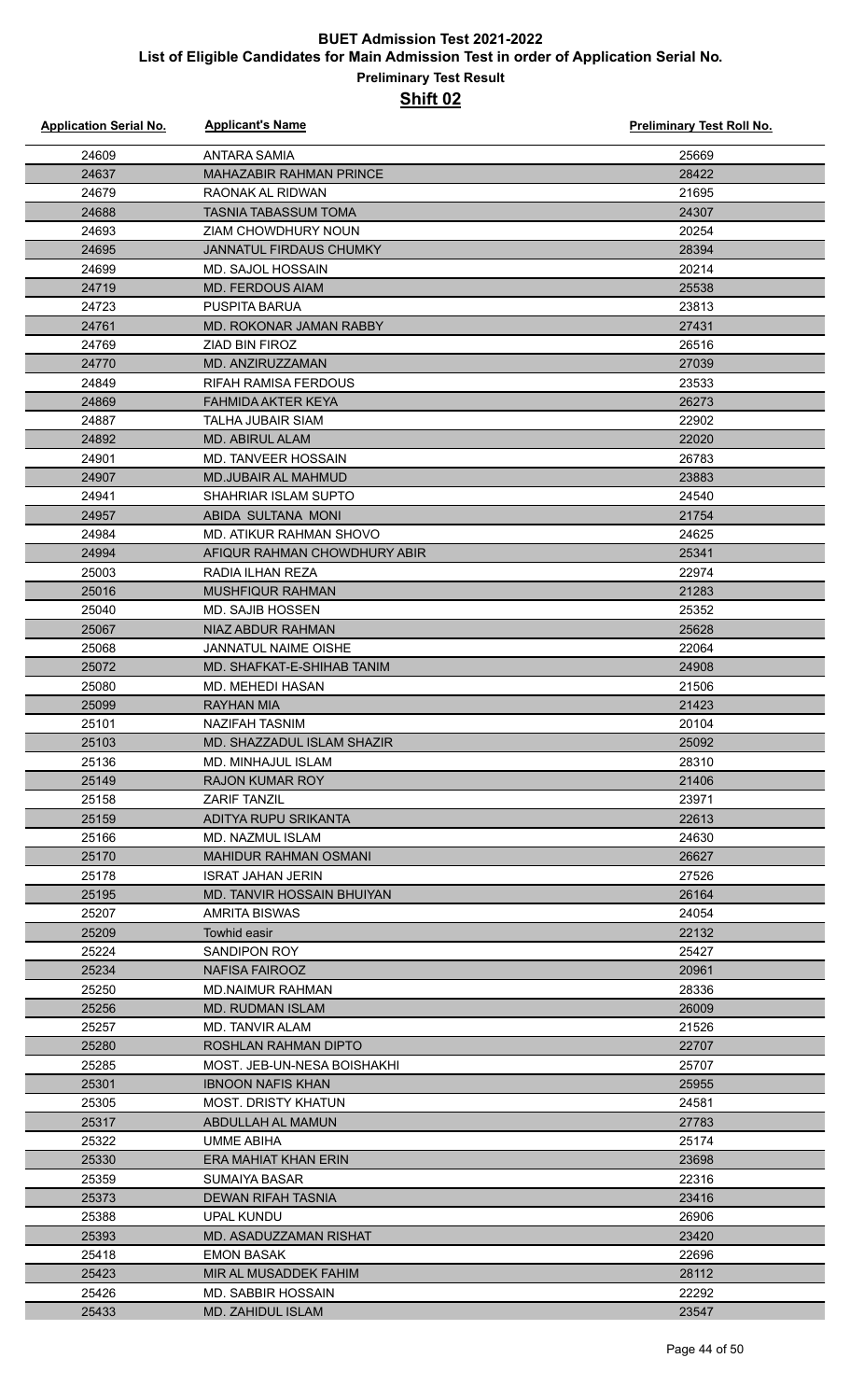| <b>Application Serial No.</b> | <b>Applicant's Name</b>              | <b>Preliminary Test Roll No.</b> |
|-------------------------------|--------------------------------------|----------------------------------|
| 25451                         | SHAZZAD HOSSEN SABBIR                | 20225                            |
| 25493                         | <b>HUMAIRA ANJUM</b>                 | 20759                            |
| 25497                         | KH. SHAH EHAMMED HOSSAIN             | 25343                            |
| 25531                         | <b>MD. SHORAV HOSSAIN</b>            | 27675                            |
| 25557                         | <b>ROMAN BIN ALAM</b>                | 27001                            |
| 25573                         | S. M. ZAHID HASAN                    | 24989                            |
| 25580                         | MD. SOHEL RANA                       | 21395                            |
| 25598                         | <b>SHAJNIN JAHAN JENY</b>            | 24151                            |
| 25602                         | <b>MARJANA AKTER</b>                 | 23443                            |
| 25638                         | <b>MOST. JAKIA SIDDIKA</b>           | 28316                            |
| 25655                         | <b>TAMIMUL ISLAM</b>                 | 28294                            |
| 25670                         | MOST. JANNATUN NADIA NOWSHIN         | 25622                            |
| 25687                         | <b>SADIA TASNIM</b>                  | 21019                            |
| 25720                         | ARPITA SAHA MUMU                     | 26477                            |
| 25751                         | <b>MD. SHEFAT HOSSAIN</b>            | 26994                            |
| 25762                         | <b>MOHIMA AFROZ</b>                  | 21270                            |
| 25763                         | <b>RIZVY AHMED</b>                   | 26613                            |
| 25768                         | NUSRAT JAHAN EVA                     | 23272                            |
| 25776                         | RIFA NANJIBA JENY                    | 20123                            |
| 25782                         | <b>TANHA MAHGABIN</b>                | 25383                            |
| 25793                         | PARTHIB CHOWDHURY                    | 26334                            |
| 25796                         | <b>LABIBA TABASSUM</b>               | 27117                            |
| 25806                         | RAJESH SAHA                          | 21536                            |
| 25809                         | <b>ASRAFUL ISLAM</b>                 | 25851                            |
| 25849                         | <b>MD. RABIUL HOQUE RIFAT</b>        | 23410                            |
| 25855                         | <b>JEBA TABASSUM PUSPITA</b>         | 28484                            |
| 25872                         | <b>MST. SHAILA ZAMAN SETU</b>        | 27453                            |
| 25901                         | MD. MAMUN                            | 22735                            |
| 25921                         | <b>ABDUL ALIM</b>                    | 24382                            |
| 25937                         | SHAFIN AHMED KHAN RAFI               | 27716                            |
| 25952                         | <b>IMAM HOSSAIN</b>                  | 26000                            |
| 25955                         | <b>MD.HIROK REZA</b>                 | 27047                            |
| 26029                         | MD. AL MAMUN                         | 21335                            |
| 26031                         | ABDULLAH AL MUNZIR                   | 23302                            |
| 26046                         | O. K TABASSUM CHISTY                 | 25541                            |
| 26081                         | <b>SYED ANAB AHMED</b>               | 24645                            |
| 26088                         | <b>MOHIT CHOWDHURY</b>               | 22892                            |
| 26110                         | MAHATHIR MOHAMMOD CHHOTON            | 20210                            |
| 26116                         | <b>MAINUL HASAN</b>                  | 25378                            |
| 26126                         | <b>ARIF SAHRIA ASIF</b>              | 20346                            |
| 26130                         | SADIK AL ASADULLAH                   | 28100                            |
| 26174                         | <b>MST. MARJIA SULTANA RIDIKA</b>    | 20778                            |
| 26202                         | SHARIFUL ISLAM SHRABON               | 26154                            |
| 26203                         | MD.MUNTASIRUL ISLAM NAYEEM           | 22511                            |
| 26241                         | <b>SAJIA AFRIN</b>                   | 26145                            |
| 26253                         | <b>MD.RASHEDUL ISLAM</b>             | 20406                            |
| 26277                         | SAKIB IMTIAJ RONY                    | 24935                            |
| 26292<br>26302                | ASHRAF HOSSAIN<br><b>HRIDAY PAUL</b> | 21499<br>21813                   |
| 26308                         | <b>SONCHOY MITRA</b>                 | 25689                            |
| 26335                         | <b>AURNO ISHRAR</b>                  | 21002                            |
| 26337                         | M. Tamimul Islam                     | 21125                            |
| 26391                         | MD. OMAR FARUK AKNDO                 | 25467                            |
| 26398                         | S. M. JOBAYER ALAM                   | 23520                            |
| 26399                         | RAIDAH KARIM                         | 24584                            |
| 26430                         | MD. NAHID HASAN                      | 23460                            |
| 26463                         | SHADIA ISLAM EVA                     | 24173                            |
| 26465                         | <b>JEET MRIDHA</b>                   | 21715                            |
| 26466                         | MD. MEHEDI HASAN MONIR               | 28269                            |
| 26492                         | <b>IRAM MAHBUB NOKSHI</b>            | 20816                            |
| 26494                         | SABIKUN NAHAR MARIANA                | 22930                            |
| 26504                         | MD. TUHIN HOSSAIN JONY               | 26390                            |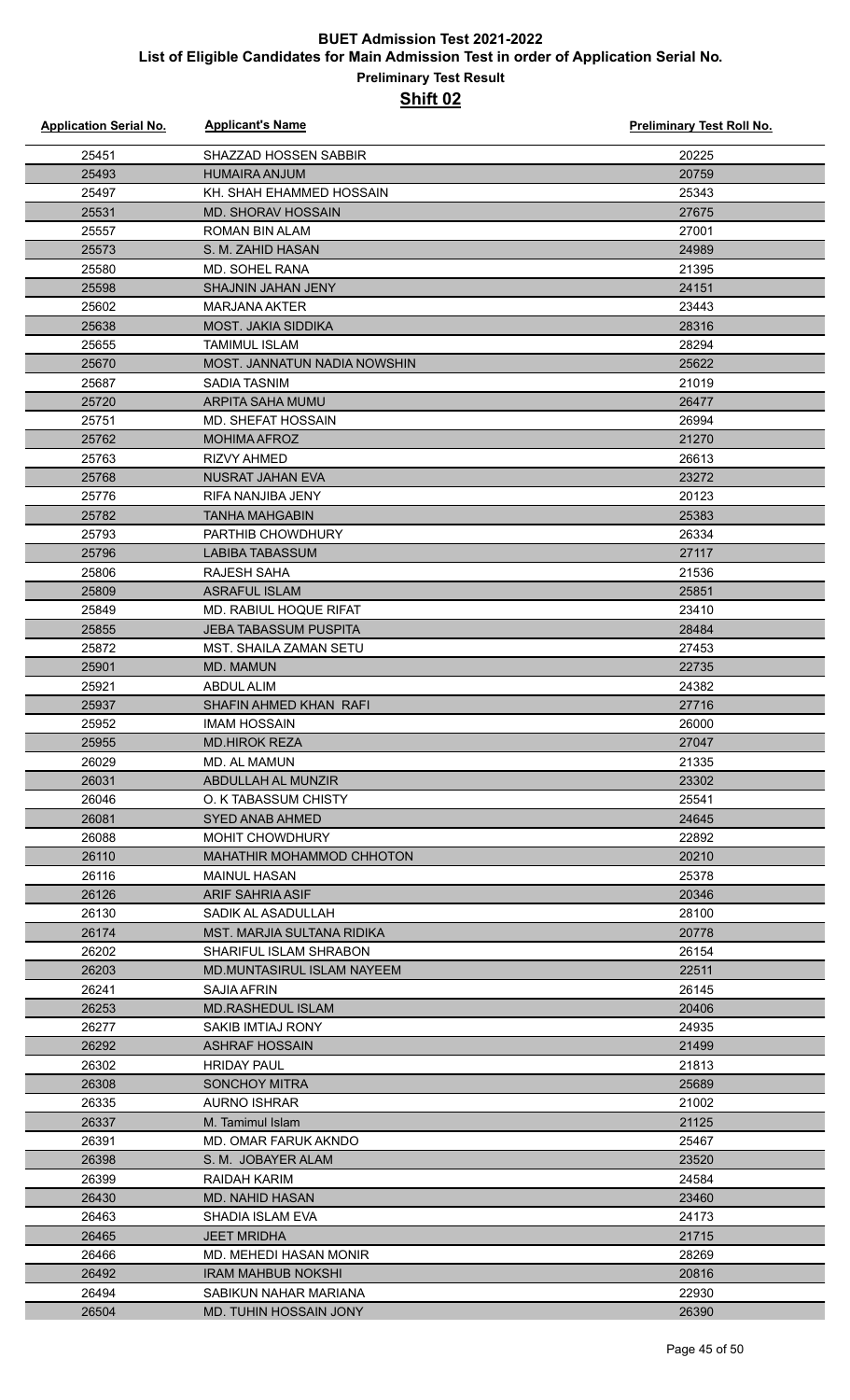| <b>Application Serial No.</b> | <b>Applicant's Name</b>                       | <b>Preliminary Test Roll No.</b> |
|-------------------------------|-----------------------------------------------|----------------------------------|
| 26549                         | <b>MARIA MAHIN</b>                            | 22545                            |
| 26571                         | <b>MABIA JAHAN MUNNY</b>                      | 26904                            |
| 26619                         | <b>MD. SABBIR MOLLA</b>                       | 25607                            |
| 26641                         | <b>DAVID JOHNSON</b>                          | 26722                            |
| 26743                         | MUMTAJUL HASSAN                               | 20892                            |
| 26749                         | M. A. MOHSIOUL HOQUE RAHAT                    | 22766                            |
| 26775                         | SADIPTA BEPARE                                | 23725                            |
| 26787                         | <b>UMME HABIBA BORSHA</b>                     | 26745                            |
| 80004                         | <b>MEHEDI HASAN MUGDHO</b>                    | 20383                            |
| 80007                         | <b>TASFIHA SULTANA</b>                        | 20967                            |
| 80011                         | MD NAFIZ MONOWAR                              | 20766                            |
| 80017                         | <b>SHAJID MAHMUD</b>                          | 25066                            |
| 80023                         | NAMISA NAJAH RAISA                            | 27900                            |
| 80032                         | <b>RAJORSHI DAS</b>                           | 21811                            |
| 80035                         | UMME SUMAIYA SINTHIA                          | 27968                            |
| 80037                         | PRIYADORSHINI SAHISNUTA PAUL                  | 27131                            |
| 80045                         | MD TAWHIDUR RAHMAN                            | 20422                            |
| 80048                         | FARHANA ZAMAN TITHI                           | 27921                            |
| 80057                         | S. M. SHAFAYAT ISLAM                          | 24803                            |
| 80072                         | MD. MUTTASIM BILLAH YAFI                      | 24397                            |
| 80074                         | <b>SIGMA</b>                                  | 23344                            |
| 80075                         | DAWAN MD. SAIHAM TUBASH                       | 22532                            |
| 80078                         | UMME TASNIM DIA                               | 28391                            |
| 80086                         | MD. MASHUQ WASFI ALAM                         | 27907                            |
| 80090                         | NAFISA BINTA MONIR                            | 21676                            |
| 80106                         | DEWAN ATQIYA SAMIHA                           | 21735                            |
| 80108                         | MD. MAHADI HASSAN                             | 28500                            |
| 80116                         | AFSANA AFRIN ANKITA                           | 20259                            |
| 80119                         | MITHILA FARJANA LABONE                        | 26622                            |
| 80139                         | <b>UMME HUNNY KHAN</b>                        | 23341                            |
| 80142                         | <b>RAFIN ZAHAN MEEM</b>                       | 26973                            |
| 80159                         | NIRLEPTA MAJUMDER                             | 23517                            |
| 80163                         | SADID AHMED DHRUBO                            | 24531                            |
| 80166                         | <b>RAHATUL ISLAM</b>                          | 24178                            |
| 80173                         | NAZNIN NAHAR SETU                             | 22411                            |
| 80177                         | FARHINA KHAN KARABI                           | 24360                            |
| 80181                         | <b>FAIZA TASNIM</b>                           | 26012                            |
| 80183                         | SAMIHA ALAM                                   | 24569                            |
| 80186                         | <b>ANONIKA BANGALI</b>                        | 23780                            |
| 80187                         | <b>NABIHA TAHSEEN</b><br>AYSHA JOARDER ADIBAH | 21816                            |
| 80195                         |                                               | 21150                            |
| 80200<br>80210                | NAFIZ AL MUSTAKIM<br>TANZUMA ZAMAN NOVA       | 24896<br>25415                   |
| 80211                         | <b>QUAZI MUHTASIM MAHMUD AREEN</b>            | 22812                            |
| 80218                         | ARGHA PAUL                                    | 26258                            |
| 80220                         | SOMPRITY FARHANA NIRA                         | 22861                            |
| 80221                         | MASHRAFI RAHMAN TASIN                         | 22268                            |
| 80226                         | ABIDA ZERIN SABA                              | 25148                            |
| 80231                         | MD. FAHIM MUNTASIR                            | 20843                            |
| 80236                         | RAHTHIN EZ ZAMAN ELMA                         | 24214                            |
| 80237                         | FAREYA KARIM URBI                             | 21026                            |
| 80238                         | NAYEM AHAMED SHOWAD                           | 26450                            |
| 80239                         | SAMINA SALSABIL                               | 26242                            |
| 80240                         | SAMANTA ISLAM RITI                            | 24120                            |
| 80245                         | MD. SHOAIB HOSSAIN                            | 20888                            |
| 80255                         | MD. NAIM UDDIN SARKAR                         | 26634                            |
| 80260                         | MAHZABIN RAHMAN OSHIN                         | 25159                            |
| 80271                         | SHOHAIL IBNE SUJA                             | 24099                            |
| 80285                         | Niloy Roy                                     | 21044                            |
| 80287                         | <b>RIFAH AMIN PUSPITA</b>                     | 22701                            |
| 80288                         | Ahmmedur Razee                                | 21287                            |
| 80299                         | <b>PULAK BHOWMIK</b>                          | 23014                            |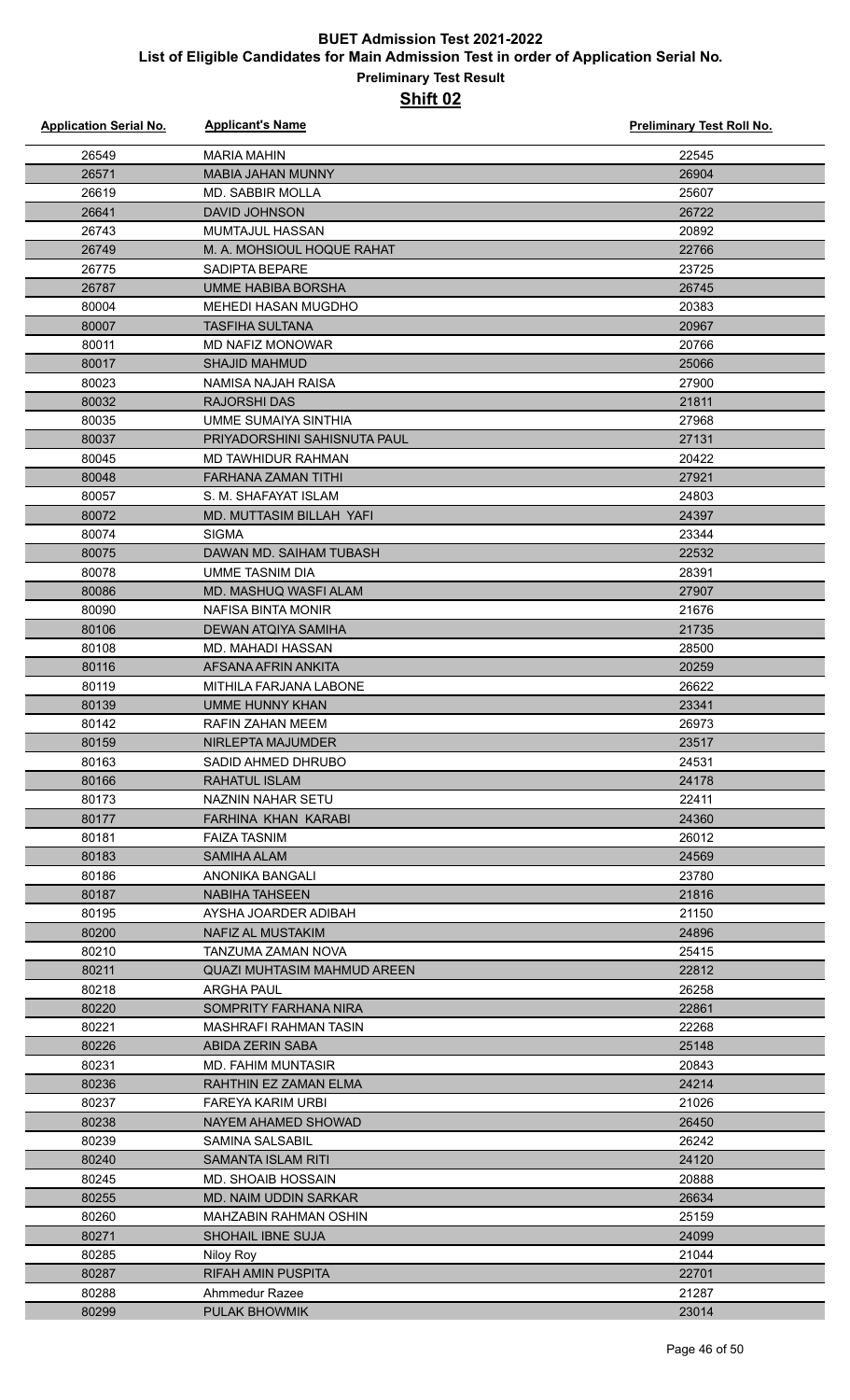| <b>Application Serial No.</b> | <b>Applicant's Name</b>                       | <b>Preliminary Test Roll No.</b> |
|-------------------------------|-----------------------------------------------|----------------------------------|
| 80302                         | PRITHVI RAJ CHOWDHURY                         | 21103                            |
| 80310                         | AHSANUL AMIN ANIK                             | 22747                            |
| 80316                         | <b>SHRABONI SAHA</b>                          | 20145                            |
| 80319                         | <b>ARAF BIN MUSA</b>                          | 20825                            |
| 80322                         | <b>SIRATIM MUSTAKIM</b>                       | 23484                            |
| 80327                         | <b>ARPITA KABIR</b>                           | 24594                            |
| 80330                         | <b>IFTEKHER AHMMED</b>                        | 24963                            |
| 80338                         | MAISHA SHAWRIN MAHI                           | 20957                            |
| 80343                         | ANANNYA HASAN                                 | 27230                            |
| 80345                         | <b>SADIA BASHER</b>                           | 25464                            |
| 80358                         | MD. TOUSIF HASNAT MUGDHO                      | 23133                            |
| 80359                         | <b>MD.ZUBAIR ALOM RONY</b>                    | 20627                            |
| 80370                         | <b>TAWFIQUE HOSSAIN</b>                       | 22844                            |
| 80374                         | ABU BAKAR AL RAZI TOHA                        | 22389                            |
| 80375                         | ATIA SABRINA ISLAM                            | 21113                            |
| 80379                         | <b>SUMAIYA FARHANA ISLAM</b>                  | 24827                            |
| 80386                         | HALIMA SALAM SAMIRA                           | 24890                            |
| 80390                         | MD. ABRAR HOSSAIN LABIB                       | 23949                            |
| 80392                         | <b>MOHAIZID BILLAH MITUL</b>                  | 21680                            |
| 80393                         | SHAH NOWSHIN TABASSUM                         | 20069                            |
| 80406                         | <b>TASHFIA ISLAM</b>                          | 24495                            |
| 80413                         | MD. FAHIM SHAHRIAR ANUPAM                     | 21471                            |
| 80418                         | <b>MD TAMZID AHMED</b>                        | 22427                            |
| 80419                         | OITIJYA ISLAM AUVRO                           | 24850                            |
| 80421                         | <b>RAMISA NAWAR</b>                           | 27120                            |
| 80428                         | <b>MD. RAHAT CHOWDHURY</b>                    | 28486                            |
| 80431                         | <b>MAISHA MEHZABIN</b>                        | 25709                            |
| 80432                         |                                               | 24795                            |
| 80434                         | <b>MATRIM MOZUMDER</b><br>ROBAYET AZIM IKRA   | 26282                            |
|                               |                                               |                                  |
| 80436                         | <b>ZAHID HASAN</b>                            | 21687                            |
| 80441<br>80454                | <b>AJOY KUMAR DEY</b><br>RAKIBUL HASSAN MAHIN | 27751<br>25259                   |
|                               |                                               |                                  |
| 80458                         | SAMIA AZAD                                    | 27717                            |
| 80462                         | <b>IFFAT ZARIN METHELA</b>                    | 23007<br>24734                   |
| 80485                         | AFIA ZAHIN RISHTA                             | 21968                            |
| 80495<br>80502                | KHANDAKER RUHAMA AMIN<br>KHAIRUN TASIA KABBO  | 20883                            |
|                               | <b>FAHAD AREFIN</b>                           | 28275                            |
| 80503<br>80511                | MD. MUSTAFEJUR RAHMAN                         | 25131                            |
|                               |                                               |                                  |
| 80513                         | TARIK AHMAD                                   | 23319                            |
| 80524                         | TITHI RANI<br><b>MD. NAZMUS SAKIB</b>         | 21686                            |
| 80526                         |                                               | 24012                            |
| 80542                         | MD. DUDAYEB ABDULLAH                          | 26933                            |
| 80546                         | <b>MD. AHNAF ISLAM</b>                        | 27511                            |
| 80548                         | MOHAMMAD TAHMID CHOWDHURY                     | 23616                            |
| 80552                         | S.M Sifatul Islam                             | 24160                            |
| 80557                         | <b>MAUTASIM BILLAH</b>                        | 23604                            |
| 80565                         | SADIA RAHMAN FARIA                            | 23746                            |
| 80567                         | ANINDYA DEY                                   | 26637                            |
| 80569                         | <b>TAMIM AHMED</b>                            | 23065                            |
| 80574                         | <b>MS SAWDA AREFIN SHITI</b>                  | 27630                            |
| 80579                         | FARIA FARAH ILMAH                             | 20336                            |
| 80582                         | <b>ISRAT TABASSUM KOCHY</b>                   | 26924                            |
| 80590                         | <b>MD. AFIF MUMTAHIN</b>                      | 26114                            |
| 80598                         | Masrur Mehdi                                  | 23184                            |
| 80600                         | <b>FAIROOZ TANZIM</b>                         | 23009                            |
| 80607                         | MUHAMMAD SHOHAG HAWLADER SHANTO               | 23246                            |
| 80611                         | PUSHPITA PAUL JOYA                            | 21042                            |
| 80621                         | JANNATUL MAHJABIN MARIA                       | 25856                            |
| 80629                         | <b>RAGIB MAHTAB TAHSIN</b>                    | 20020                            |
| 80630                         | SAIBA AABIRA                                  | 21722                            |
| 80643                         | MUHAMMAD OMAR FARUK                           | 25568                            |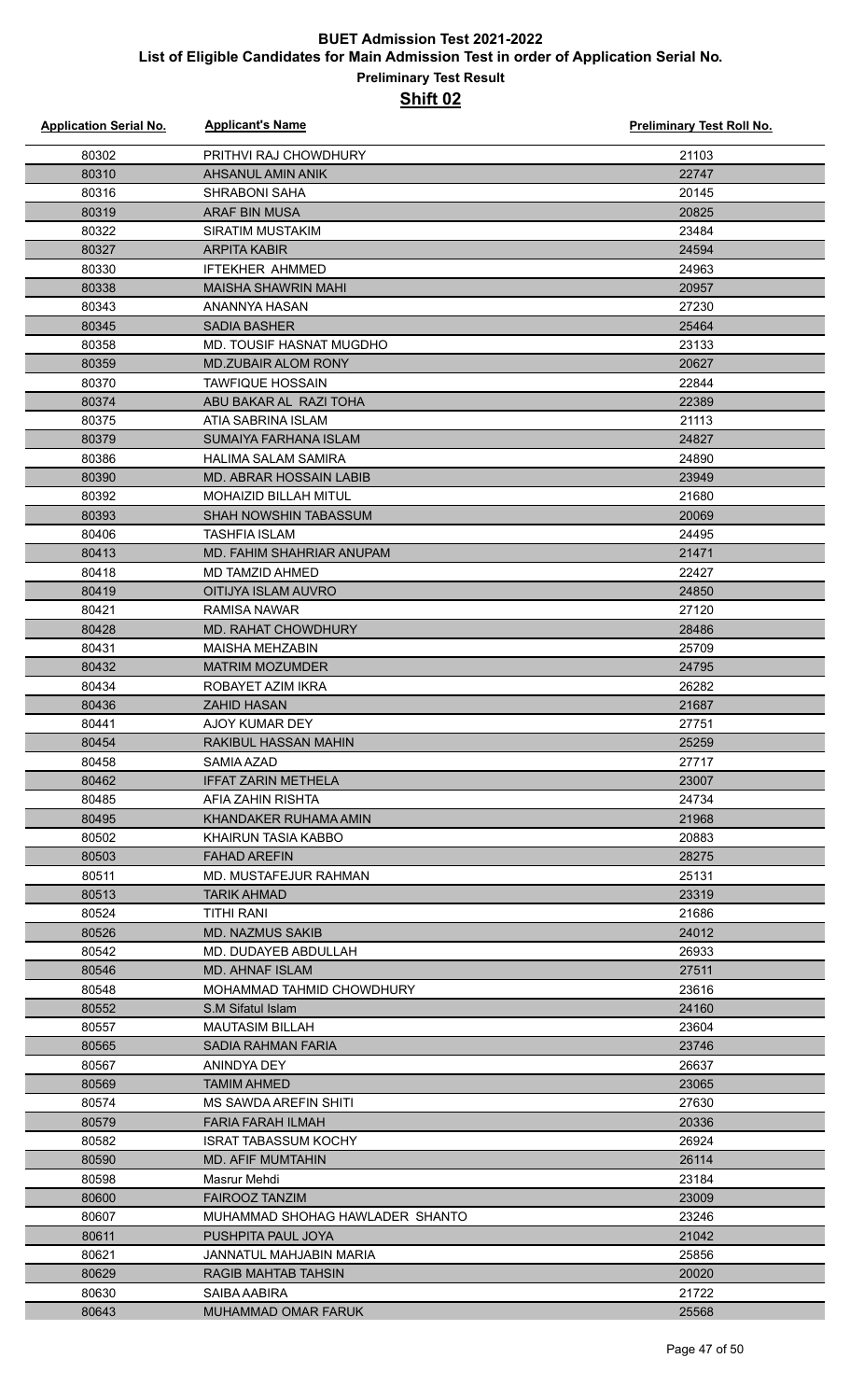| <b>Application Serial No.</b> | <b>Applicant's Name</b>                        | <b>Preliminary Test Roll No.</b> |
|-------------------------------|------------------------------------------------|----------------------------------|
| 80645                         | <b>FARHAN LABIB</b>                            | 23318                            |
| 80652                         | <b>SAGOR ROY</b>                               | 26953                            |
| 80659                         | <b>NAFIS INTESAR</b>                           | 27551                            |
| 80661                         | MUNSHI MINHAZUL HAQUE ANTU                     | 23909                            |
| 80666                         | <b>TASFIAH MAHMOOD</b>                         | 20164                            |
| 80667                         | <b>RAFID LAZIM</b>                             | 26155                            |
| 80679                         | <b>ELIUS HOSSAIN</b>                           | 24612                            |
| 80683                         | <b>MD. MUTTAZIR RAHMAN</b>                     | 21224                            |
| 80685                         | <b>FATEHA AKTER</b>                            | 24621                            |
| 80692                         | <b>KAZI MEHERUN HAQUE</b>                      | 26558                            |
| 80693                         | <b>ISHRAK NOOR</b>                             | 23038                            |
| 80698                         | <b>NABIA NAHIN ARIFA</b>                       | 22667                            |
| 80701                         | <b>SUMAIYA SIKDER TRISHA</b>                   | 23661                            |
| 80702                         | <b>MD. SHAHADAT HOSSAIN</b>                    | 21935                            |
| 80704                         | SEHELEE HOSSAIN                                | 25729                            |
| 80712                         | <b>ANOWER HOSSEN</b>                           | 24140                            |
| 80722                         | <b>SAKIB RAIHAN</b>                            | 27394                            |
| 80726                         | <b>SHEIKH MUAAZ</b>                            | 22475                            |
| 80728                         | <b>TASNIM MARIAM</b>                           | 22724                            |
| 80736                         | <b>SAHEL BIN SAYED</b>                         | 27542                            |
| 80741                         | <b>SHAMS ABTAHI ISMAM</b>                      | 20948                            |
| 80742                         | SUNEHRA SUBAH AFNAN                            | 27664                            |
| 80744                         | <b>SADMIMA SHAHRIN</b>                         | 20430                            |
| 80749                         | <b>DEBJYOTI CHOWDHURY</b>                      | 26779                            |
| 80754                         | <b>SRIJONI DEY MONDIRA</b>                     | 24971                            |
| 80757                         | MD. MOSHARRIFUR RAHAMAN RATUL                  | 26030                            |
| 80760                         | NABIHA PARVEZ                                  | 23543                            |
| 80761                         | <b>DURJOY DEY</b>                              | 24702                            |
| 80766                         | SANZIDA AFRIN                                  | 21587                            |
| 80776                         | <b>ABTAHY KABIR CHY</b>                        | 27772                            |
| 80786                         | <b>SUSMITA BISWAS</b>                          | 21657                            |
| 80794<br>80795                | K. M. MAHTAB BIN RAZZAK                        | 20068<br>25349                   |
| 80814                         | IFAT JAHAN MUMU<br>SYED MOHAMMAD MUNTASIR ABID | 20205                            |
| 80822                         | DIBYENDU DAS AYAN                              | 22792                            |
| 80826                         | ADITYA MAJUMDAR                                | 26744                            |
| 80828                         | SAMIHA TABASSUM MEHREEN                        | 22114                            |
| 80829                         | DHRUBA MOHAN BARMAN                            | 22456                            |
| 80837                         | SADIOA MAHIAT                                  | 25273                            |
| 80840                         | <b>TAIMIR TANHA BIN HARUN</b>                  | 20035                            |
| 80843                         | MD. AHSANUL ADIB                               | 23279                            |
| 80853                         | SAFWAN USAID LUBDHAK                           | 28041                            |
| 80863                         | JANNATUL MAOWA                                 | 27327                            |
| 80872                         | MD. YASIR AZMAN                                | 25088                            |
| 80877                         | MRIDULA MEHJABIN BIVA                          | 25943                            |
| 80882                         | PRITOM ROY                                     | 25280                            |
| 80889                         | ISRAT JAHAN RAFA                               | 25094                            |
| 80894                         | <b>FATIHA KAWSER</b>                           | 25019                            |
| 80899                         | MD. SHAFIUL ALAM DIPU                          | 24744                            |
| 80900                         | <b>MD. MURSALIN NASIB</b>                      | 25870                            |
| 80915                         | MD. SHAHADAD HOSSAIN                           | 27386                            |
| 80922                         | <b>FARHAN ANJUM</b>                            | 26706                            |
| 80928                         | <b>GOLAM MOSTAFEEZ</b>                         | 25784                            |
| 80929                         | <b>MAHIR YASAR</b>                             | 21387                            |
| 80931                         | ASHFAQUL HUSHNA NAWSHI                         | 20070                            |
| 80937                         | <b>FARIHA ZAMAN</b>                            | 20034                            |
| 80938                         | Md. Soumik Hossien                             | 20608                            |
| 80947                         | <b>JANNATUL FERDOUS</b>                        | 25172                            |
| 80951                         | FARJANA AFRIN OISHY                            | 26111                            |
| 80953                         | <b>MEGHA TANIA</b>                             | 27395                            |
| 80958                         | PARTHO SARATHI SARKAR                          | 25512                            |
| 80960                         | <b>ESRAT JAHAN</b>                             | 22189                            |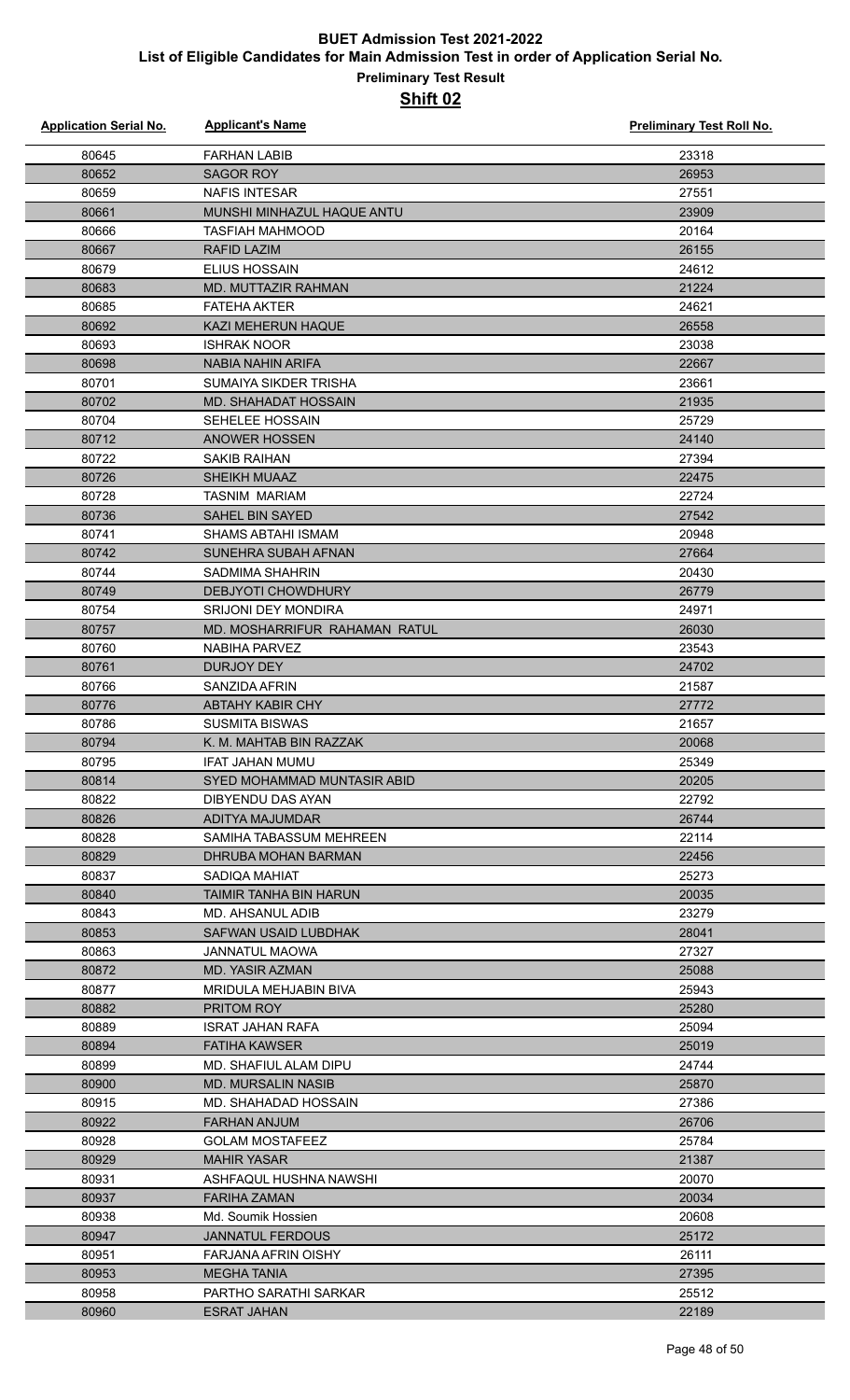| <b>Application Serial No.</b> | <b>Applicant's Name</b>                | <b>Preliminary Test Roll No.</b> |
|-------------------------------|----------------------------------------|----------------------------------|
| 80965                         | RAYED RAFSAN                           | 21072                            |
| 80967                         | <b>OINDRILA DEY PUJA</b>               | 20456                            |
| 80976                         | NAVIN NAWAR                            | 26028                            |
| 80983                         | <b>TANIA ISLAM</b>                     | 26132                            |
| 80991                         | FATIMA TUZ ZOBAIDA JUI                 | 27272                            |
| 81008                         | MD. MINHAZUL ISLAM                     | 23699                            |
| 81009                         | AHABAB IMTIAZ RISAT                    | 22361                            |
| 81010                         | <b>ANDALIB ZAMAN PRAPTY</b>            | 27898                            |
| 81012                         | DIPANNITA PAUL ORNI                    | 25053                            |
| 81024                         | <b>REHNUMA SIDDIQUE</b>                | 22803                            |
| 81025                         | <b>FAWJIA ISLAM</b>                    | 20274                            |
| 81035                         | AL NAHIAN ZARIF                        | 25711                            |
| 81053                         | <b>MD. SHAMEEM SADAT</b>               | 21456                            |
| 81057                         | SHAMANJA ISLAM LAMIA                   | 21291                            |
| 81086                         | SABIHA SABNAM NIZORA                   | 23186                            |
| 81089                         | <b>JANNAT AFRIN SUPTI</b>              | 26271                            |
| 81090                         | AYSHA HOSSAIN ADDRITA                  | 20503                            |
| 81100                         | <b>SHUVRO KUMAR GHOSH</b>              | 26521                            |
| 81126                         | <b>TRISHA RANI ROY</b>                 | 20737                            |
| 81129                         | MD. SHOHIDUL ISLAM KHAN                | 21825                            |
| 81132                         | <b>FAIZA MALIAT</b>                    | 20376                            |
| 81140                         | <b>SAMARAT ISLAM</b>                   | 24276                            |
| 81150                         | MD. OMAR FARUQ SIAM                    | 26201                            |
| 81154                         | <b>NAMIR RAHMAN</b>                    | 23465                            |
| 81156                         | <b>ABU SAEED</b>                       | 22444                            |
| 81159                         | <b>GAZI FAYSAL JUBAYER</b>             | 22826                            |
| 81162                         | MD. AFRI HASAN KHAN                    | 28387                            |
| 81163                         | <b>MASRAFI HOQ</b>                     | 27157                            |
| 81165                         | NOOR A NAHRIN SAMIA                    | 24856                            |
| 81170                         | <b>TARIN HOSSAIN</b>                   | 26720                            |
| 81173                         | <b>NAFEES SADMAN</b>                   | 28233                            |
| 81177                         | MOHAMMAD SAIF SADMAN                   | 25452                            |
| 81184                         | SAMIRA SUMAIA                          | 27025                            |
| 81189                         | <b>PREYANTU DEB</b>                    | 24857                            |
| 81193                         | <b>MAISHA MUBASHSHIRA</b>              | 20013                            |
| 81200                         | <b>TOKY AFJAL NUR</b>                  | 21989                            |
| 81210                         | NAFIUL ALIM ADEEB                      | 23476                            |
| 81218                         | <b>SAIMA MAISHA</b>                    | 22646                            |
| 81223                         | TASFIA ALAM RAFA                       | 27374                            |
| 81227                         | RUPOM CHANDRA GHOSH                    | 22397                            |
| 81255                         | KARIMA AHMED                           | 24318                            |
| 81257                         | HAZRAN ZAYMA MAHMUD ROZA               | 25636                            |
| 81266                         | MD. SABBIR                             | 20344                            |
| 81279                         | <b>JARIN TASNEEM</b>                   | 24427                            |
| 81282                         | ANIK KUMAR RAY                         | 28281                            |
| 81284                         | <b>HASAN MAMUN</b>                     | 25423                            |
| 81286                         | KHANDAKER MAHATHIR                     | 24587                            |
| 81290                         | SOHAG GHOSH                            | 25044                            |
| 81306                         | <b>MASHRUR SAAD EMAD</b>               | 21109                            |
| 81333                         | ANAMIKA BANIK PRAMA                    | 24491                            |
| 81346                         | PALLAB KUMAR PAUL                      | 20243                            |
| 81349                         | <b>PROTTOY DIBAKAR</b>                 | 27073                            |
| 81356                         | <b>ZUNAYED MAHAMUD</b>                 | 20219                            |
| 81394                         | <b>NAHIAN TABASSUM TINU</b>            | 23833                            |
| 81407<br>81423                | KISWAR SULTANA<br><b>SAADMAN SAKIB</b> | 26858<br>22259                   |
| 81449                         | SAMIHA BINTE ABBAS                     | 24483                            |
| 81451                         | NITI SARKER                            | 26283                            |
| 81456                         | SHOWKAT NUR DAIYAN                     | 26636                            |
| 81457                         | MD. FAHMIDUN NABI                      | 22065                            |
| 81476                         | SIDRATUL MUNTAHA SUBAH                 | 20312                            |
| 81479                         | <b>MD. ARIF HASNAT</b>                 | 25825                            |
|                               |                                        |                                  |